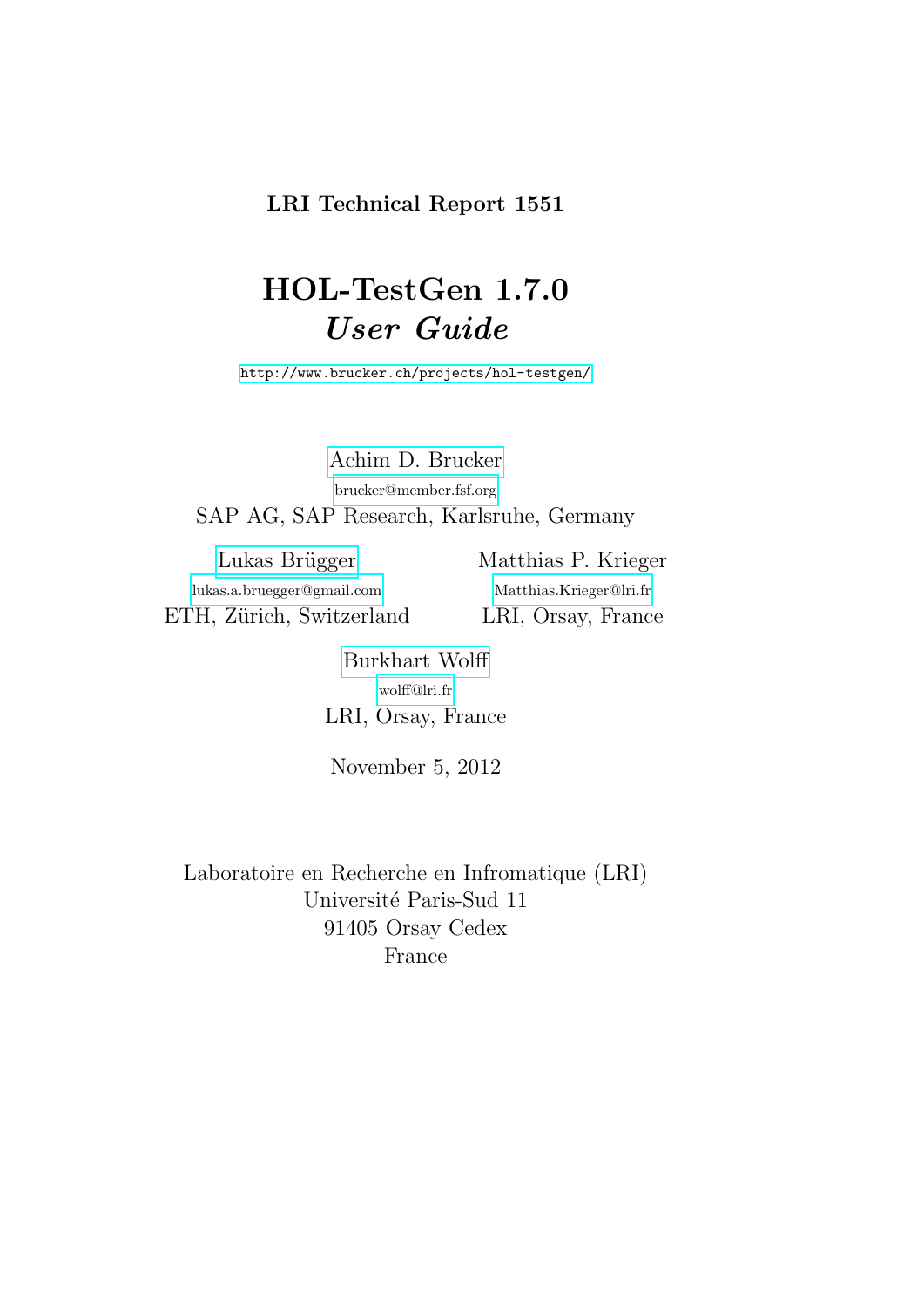Copyright (c) 2003–2012 ETH Zurich, Switzerland Copyright (c) 2007–2012 Achim D. Brucker, Germany Copyright © 2008-2012 University Paris-Sud, France

Permission is granted to make and distribute verbatim copies of this manual provided the copyright notice and this permission notice are preserved on all copies.

Permission is granted to copy and distribute modified versions of this manual under the conditions for verbatim copying, provided that the entire resulting derived work is distributed under the terms of a permission notice identical to this one.

Permission is granted to copy and distribute translations of this manual into another language, under the above conditions for modified versions, except that this permission notice may be stated in a translation approved by the Free Software Foundation.

#### Note:

This manual describes HOL-TestGen version 1.7.0 (rev. 9482).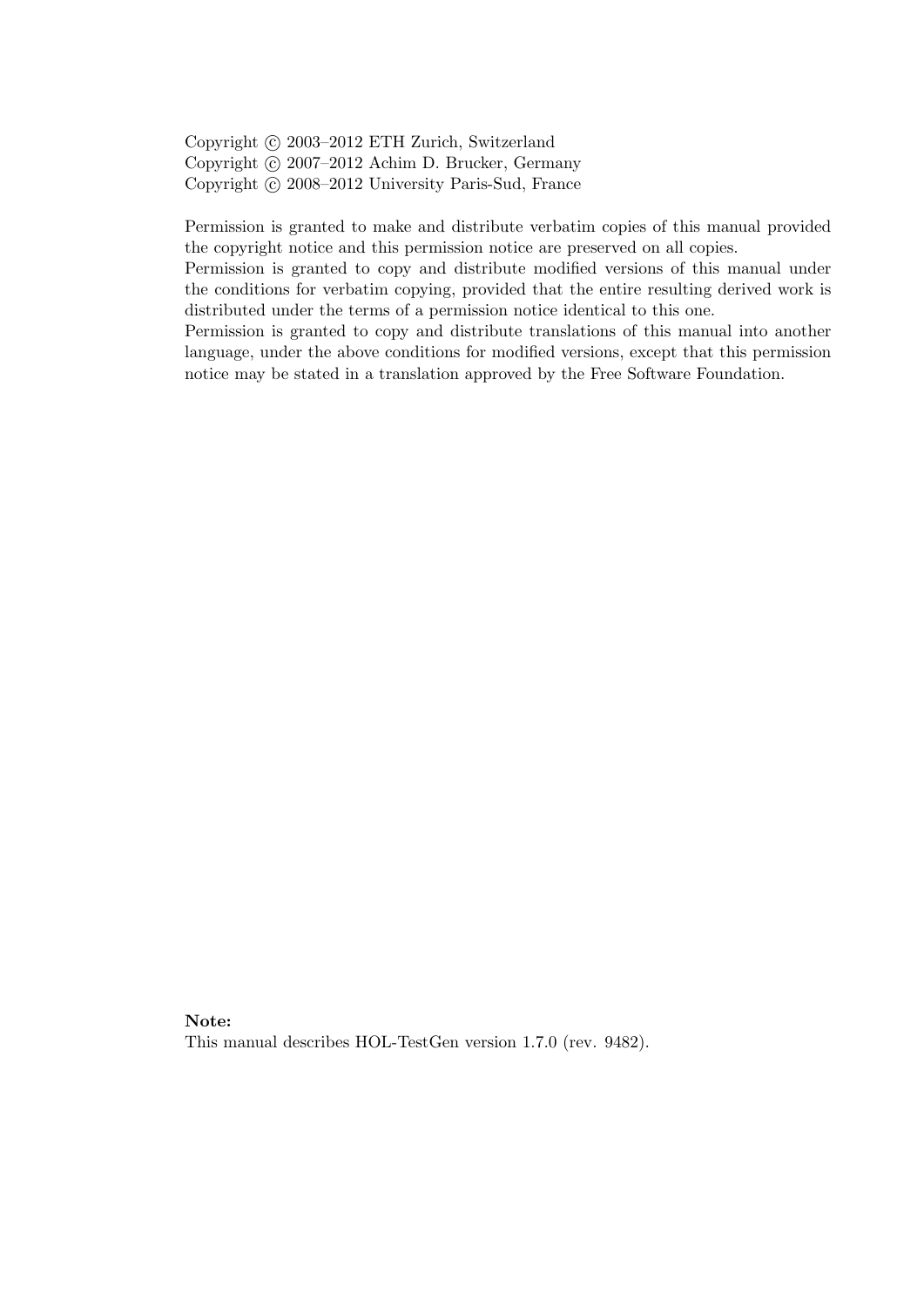# **Contents**

|  | 1. Introduction         | 5                                                                                                                                                              |                                                    |  |  |  |
|--|-------------------------|----------------------------------------------------------------------------------------------------------------------------------------------------------------|----------------------------------------------------|--|--|--|
|  |                         | 2. Preliminary Notes on Isabelle/HOL<br>2.1. Higher-order $\text{logic} \rightarrow \text{HOL} \ldots \ldots \ldots \ldots \ldots \ldots \ldots \ldots \ldots$ | $\overline{7}$<br>$\overline{7}$<br>$\overline{7}$ |  |  |  |
|  |                         | 3. Installation                                                                                                                                                | 9                                                  |  |  |  |
|  |                         |                                                                                                                                                                | 9                                                  |  |  |  |
|  | 3.2.                    |                                                                                                                                                                | 9                                                  |  |  |  |
|  |                         |                                                                                                                                                                | 10                                                 |  |  |  |
|  |                         | 4. Using HOL-TestGen                                                                                                                                           | 13                                                 |  |  |  |
|  | 41                      |                                                                                                                                                                | 13                                                 |  |  |  |
|  | 4.2.                    |                                                                                                                                                                | 13                                                 |  |  |  |
|  | 4.3.                    |                                                                                                                                                                | 19                                                 |  |  |  |
|  |                         | Testing an SML-Implementation $\dots \dots \dots \dots \dots \dots \dots$<br>4.3.1.                                                                            | 19                                                 |  |  |  |
|  |                         | 4.3.2.                                                                                                                                                         | 21                                                 |  |  |  |
|  | 4.4.                    |                                                                                                                                                                | 22                                                 |  |  |  |
|  | 5. Core Libraries<br>23 |                                                                                                                                                                |                                                    |  |  |  |
|  | 5.1.                    |                                                                                                                                                                | 23                                                 |  |  |  |
|  |                         | General Framework for Monad-based Sequence-Test<br>5.1.1.                                                                                                      | 23                                                 |  |  |  |
|  |                         | 5.1.2. Valid Test Sequences in the State Exception Monad                                                                                                       | 29                                                 |  |  |  |
|  |                         | 5.1.3. Valid Test Sequences in the State Exception Backtrack Monad                                                                                             | 33                                                 |  |  |  |
|  | 5.2.                    |                                                                                                                                                                | 33                                                 |  |  |  |
|  |                         | 5.2.1.                                                                                                                                                         | 33                                                 |  |  |  |
|  | 5.3.                    |                                                                                                                                                                | 37                                                 |  |  |  |
|  |                         | 5.3.1.                                                                                                                                                         | 39                                                 |  |  |  |
|  |                         | Extensions: Automata with Explicit Final States<br>5.3.2.                                                                                                      | 41                                                 |  |  |  |
|  | 5.4.                    | TestRefinements                                                                                                                                                | 42                                                 |  |  |  |
|  |                         | 5.4.1. Conversions Between Programs and Specifications                                                                                                         | 42                                                 |  |  |  |
|  |                         | 6. Examples                                                                                                                                                    | 47                                                 |  |  |  |
|  |                         |                                                                                                                                                                | 47                                                 |  |  |  |
|  | 6.2.                    |                                                                                                                                                                | 49                                                 |  |  |  |
|  |                         |                                                                                                                                                                | 50                                                 |  |  |  |
|  |                         | The Modified Workflow: Using Abstract Test Data<br>6.2.2.                                                                                                      | 52                                                 |  |  |  |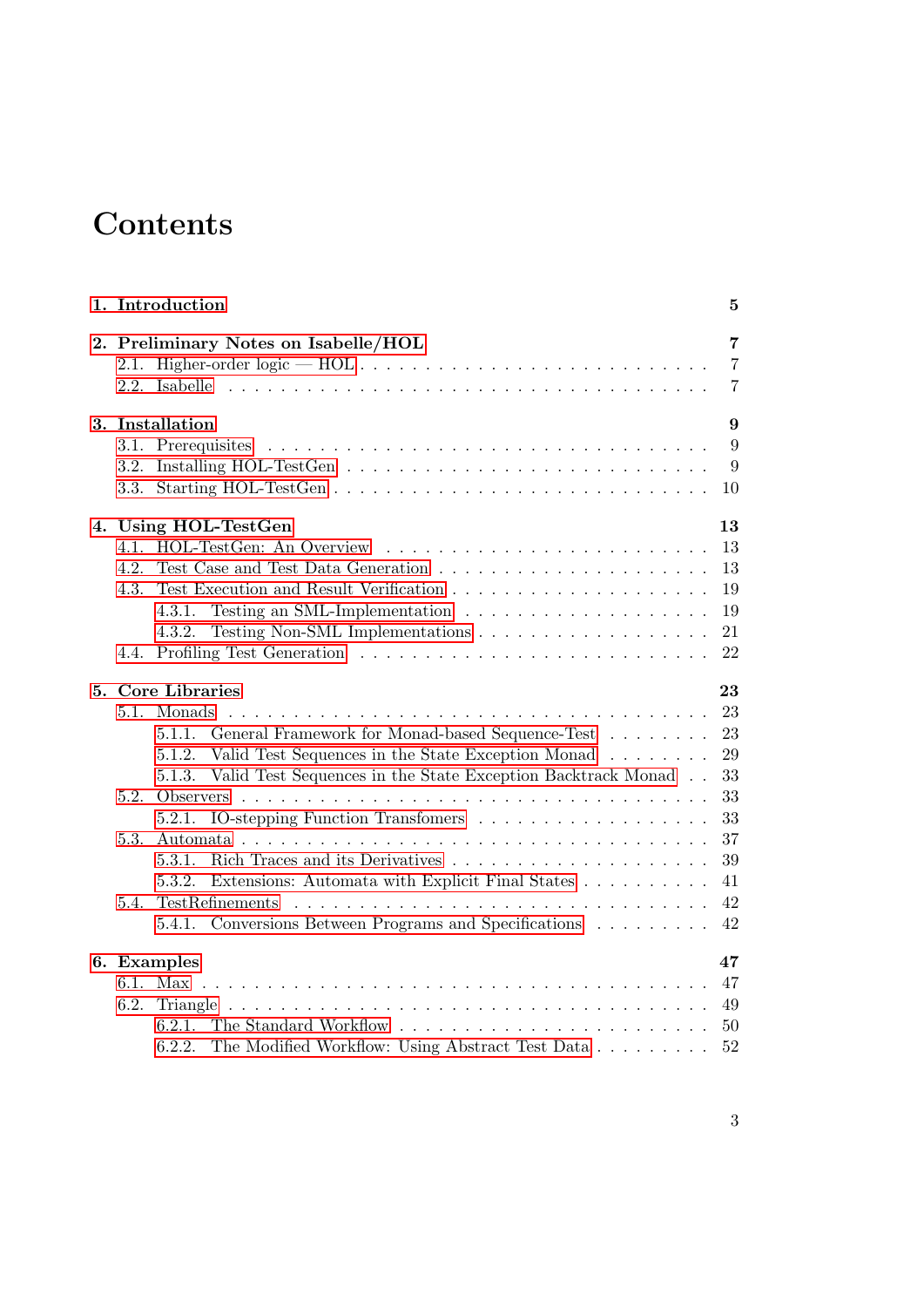|      | 6.3.1. |                                                                               |     |
|------|--------|-------------------------------------------------------------------------------|-----|
|      | 6.3.2. |                                                                               | 63  |
| 6.4. | AVL    |                                                                               |     |
| 6.5. |        |                                                                               |     |
|      | 6.5.1. | Advanced Elements of the Test Specification and Test-Case-Generation 78       |     |
|      | 6.5.2. | Standard Unit-Testing of Red-Black-Trees 79                                   |     |
|      | 6.5.3. |                                                                               | -80 |
|      | 6.5.4. | Configuring the Code Generator $\ldots \ldots \ldots \ldots \ldots \ldots 84$ |     |
|      | 6.5.5. |                                                                               |     |
|      | 6.5.6. |                                                                               |     |
| 6.6. |        |                                                                               | 88  |
|      | 6.6.1. |                                                                               |     |
|      | 6.6.2. | Basic Technique: Events with explicit variables                               | 89  |
|      | 6.6.3. | The infrastructure of the observer: substitute and rebind $\dots$ .           | 89  |
|      | 6.6.4. | Abstract Protocols and Abstract Stimulation Sequences 90                      |     |
|      | 6.6.5. |                                                                               | 91  |
|      | 6.6.6. | Testing for successful system runs of the server under test $\dots$ . 91      |     |
|      | 6.6.7. | Test-Generation: The Standard Approach 91                                     |     |
|      | 6.6.8. | Test-Generation: Refined Approach involving TP 92                             |     |
|      | 6.6.9. |                                                                               |     |
|      |        |                                                                               |     |
|      |        |                                                                               |     |

[A. Glossary](#page-104-0) 105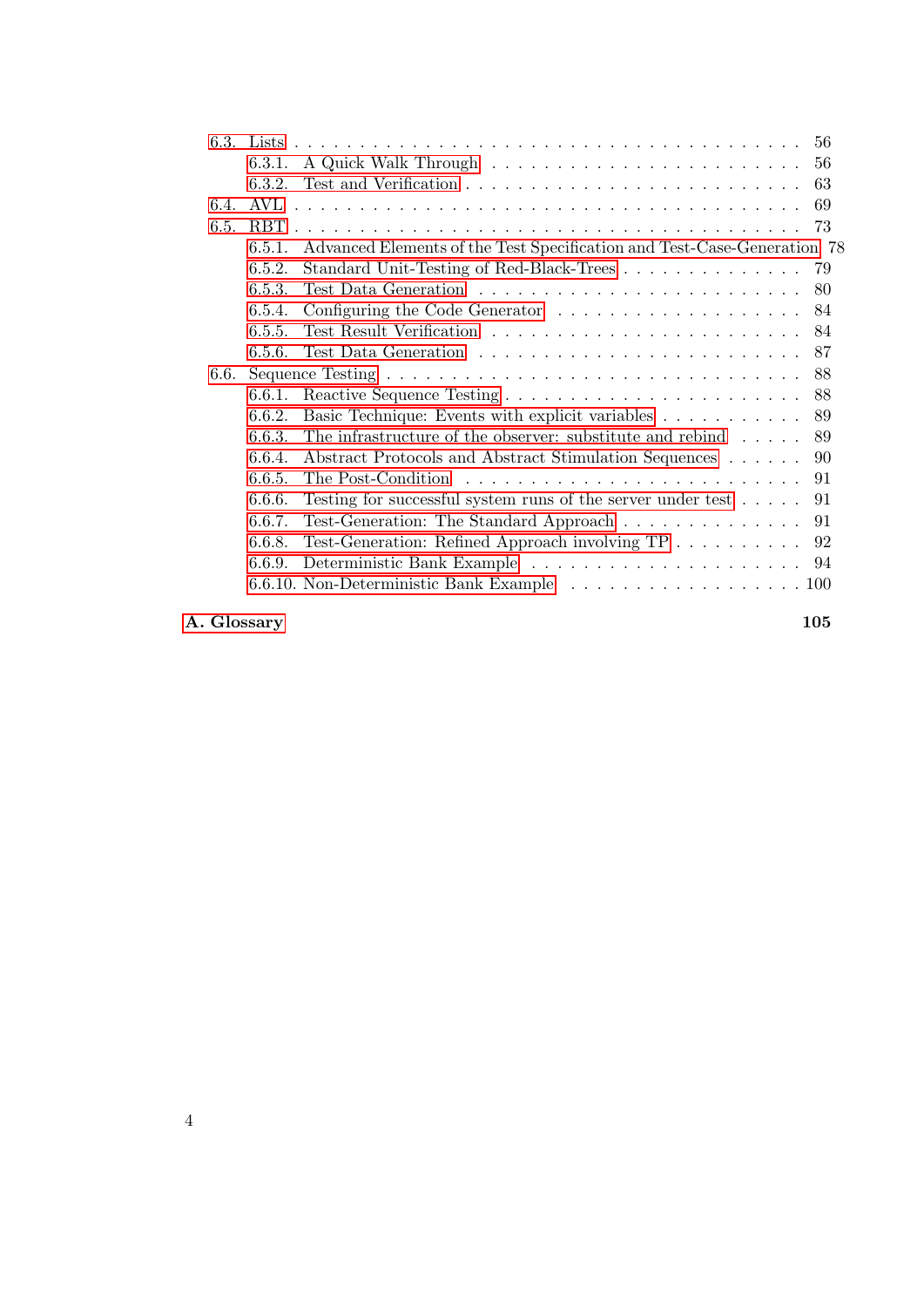## <span id="page-4-0"></span>1. Introduction

Today, essentially two validation techniques for software are used: software verification and software testing. Whereas verification is rarely used in "real" software development, testing is widely-used, but normally in an ad-hoc manner. Therefore, the attitude towards testing has been predominantly negative in the formal methods community, following what we call Dijkstra's verdict [\[19,](#page-115-0) p.6]:

"Program testing can be used to show the presence of bugs, but never to show their absence!"

More recently, three research areas, albeit driven by different motivations, converge and result in a renewed interest in testing techniques:

- Abstraction Techniques: model-checking raised interest in techniques to abstract infinite to finite models. Provided that the abstraction has been proven sound, testing may be sufficient for establishing correctness [\[10,](#page-114-0) [18\]](#page-115-1).
- Systematic Testing: the discussion over test adequacy criteria [\[27\]](#page-116-0), i.e. criteria solving the question "when did we test enough to meet a given test hypothesis," led to more systematic approaches for *partitioning* the space of possible test data and the choice of representatives. New systematic testing methods and abstraction techniques can be found in [\[22,](#page-115-2) [20\]](#page-115-3).
- Specification Animation: constructing counter-examples has raised interest also in the theorem proving community, since combined with animations of evaluations, they may help to find modeling errors early and to increase the overall productivity [\[9,](#page-114-1) [23,](#page-115-4) [17\]](#page-115-5).

The first two areas are motivated by the question "are we building the program right?" the latter is focused on the question "are we specifying the right program?" While the first area shows that Dijkstra's Verdict is no longer true under all circumstances, the latter area shows, that it simply does not apply in practically important situations. In particular, if a formal model of the environment of a software system (e. g. based among others on the operation system, middleware or external libraries) must be reverseengineered, testing ("experimenting") is without alternative (see [\[12\]](#page-114-2)).

Following standard terminology [\[27\]](#page-116-0), our approach is a specification-based unit test. In general, a test procedure for such an approach can be divided into:

Test Case Generation: for each operation the pre/postcondition relation is divided into sub-relations. It assumes that all members of a sub-relation lead to a similar behavior of the implementation.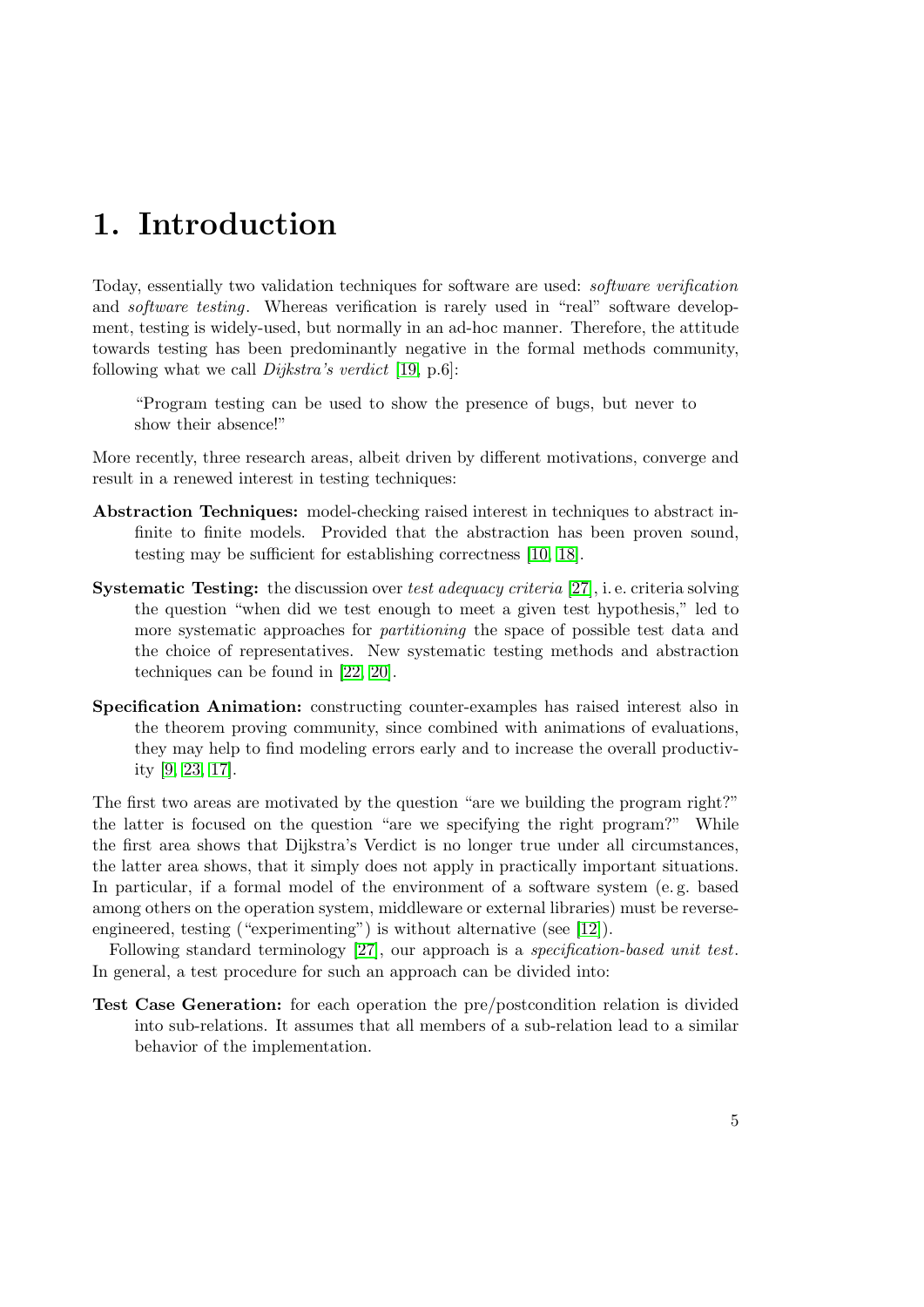- Test Data Generation: (also: Test Data Selection) for each test case (at least) one representative is chosen so that coverage of all test cases is achieved. From the resulting test data, test input data processable by the implementation is extracted.
- Test Execution: the implementation is run with the selected test input data in order to determine the test output data.
- Test Result Verification: the pair of input/output data is checked against the specification of the test case.

The development of HOL-TestGen [\[14\]](#page-115-6) has been inspired by [\[21\]](#page-115-7), which follows the line of specification animation works. In contrast, we see our contribution in the development of techniques mostly on the first and to a minor extent on the second phase. Building on QuickCheck [\[17\]](#page-115-5), the work presented in [\[21\]](#page-115-7) performs essentially random test, potentially improved by hand-programmed external test data generators. Nevertheless, this work also inspired the development of a random testing tool for Isabelle [\[9\]](#page-114-1). It is well-known that random test can be ineffective in many cases; in particular, if preconditions of a program based on recursive predicates like "input tree must be balanced" or "input must be a typable abstract syntax tree" rule out most of randomly generated data. HOL-TestGen exploits these predicates and other specification data in order to produce adequate data. As a particular feature, the automated deduction-based process can log the underlying test hypothesis made during the test; provided that the test hypothesis is valid for the program and provided the program passes the test successfully, the program must guarantee correctness with respect to the test specification, see [\[11,](#page-114-3) [15\]](#page-115-8) for details.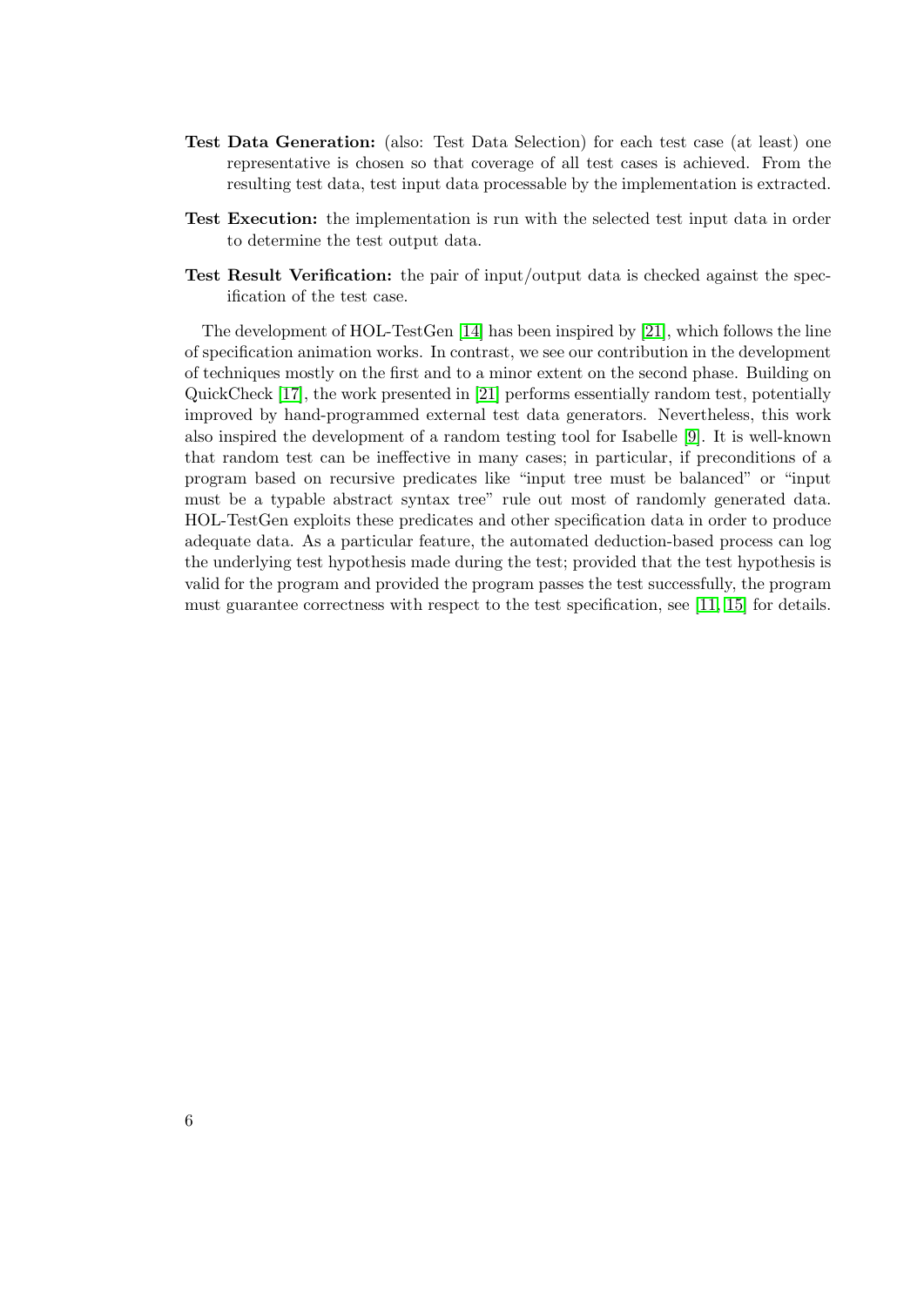## <span id="page-6-0"></span>2. Preliminary Notes on Isabelle/HOL

### <span id="page-6-1"></span>2.1. Higher-order logic — HOL

Higher-order logic(HOL) [\[16,](#page-115-9) [8\]](#page-114-4) is a classical logic with equality enriched by total poly-morphic<sup>[1](#page-6-3)</sup> higher-order functions. It is more expressive than first-order logic, since e.g. induction schemes can be expressed inside the logic. Pragmatically, HOL can be viewed as a combination of a typed functional programming language like Standard ML (SML) or Haskell extended by logical quantifiers. Thus, it often allows a very natural way of specification.

### <span id="page-6-2"></span>2.2. Isabelle

Isabelle [\[24,](#page-116-1) [2\]](#page-114-5) is a generic theorem prover. New object logics can be introduced by specifying their syntax and inference rules. Among other logics, Isabelle supports first order logic (constructive and classical), Zermelo-Fränkel set theory and HOL, which we chose as the basis for the development of HOL-TestGen.

Isabelle consists of a logical engine encapsulated in an abstract data type thm in Standard ML; any thm object has been constructed by trusted elementary rules in the kernel. Thus Isabelle supports user-programmable extensions in a logically safe way. A number of generic proof procedures *(tactics)* have been developed; namely a simplifier based on higher-order rewriting and proof-search procedures based on higherorder resolution.

We use the possibility to build on top of the logical core engine own programs performing symbolic computations over formulae in a logically safe (conservative) way: this is what HOL-TestGen technically is.

<span id="page-6-3"></span> $1$  to be more specific: parametric polymorphism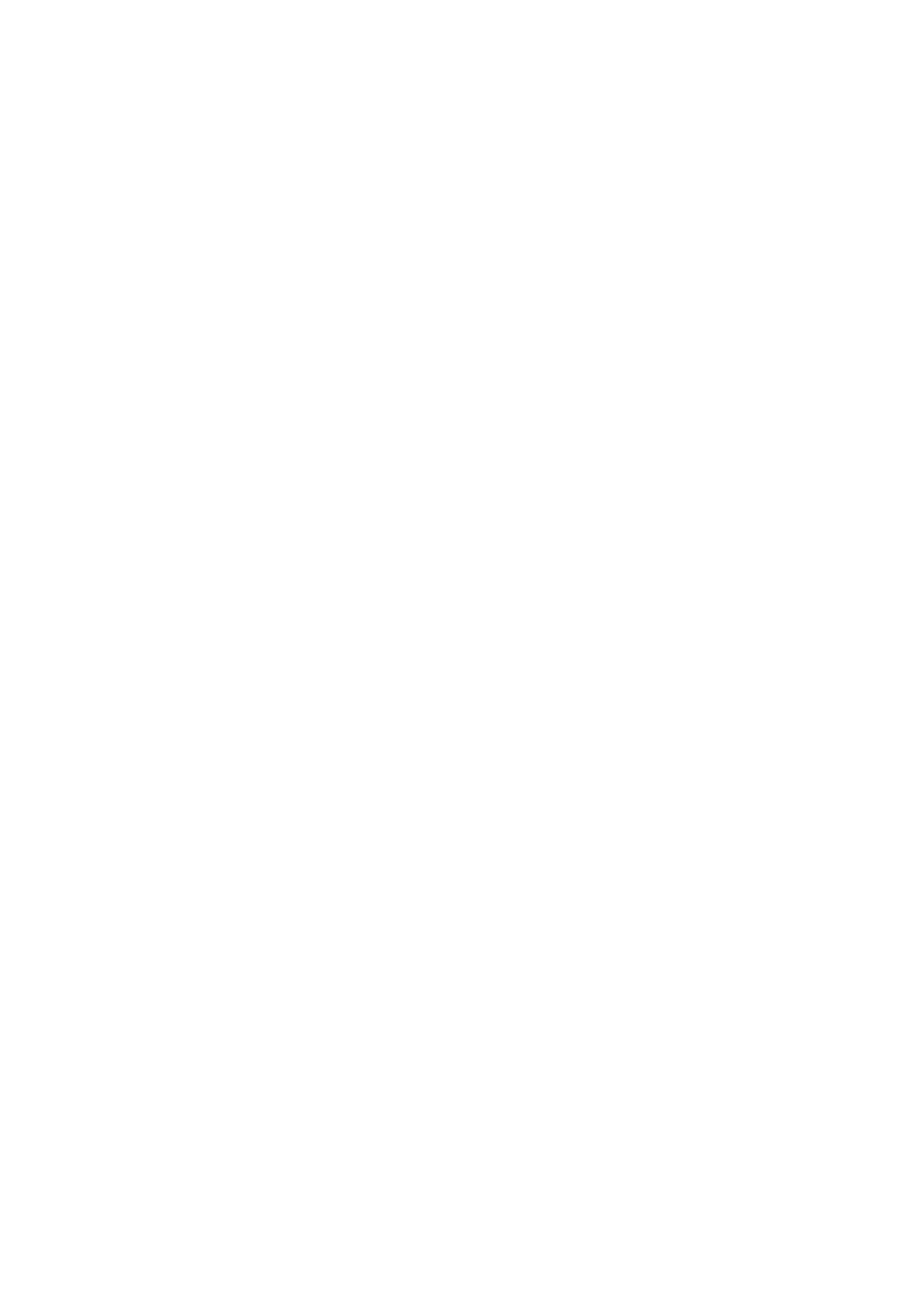## <span id="page-8-0"></span>3. Installation

## <span id="page-8-1"></span>3.1. Prerequisites

HOL-TestGen is build on top of Isabelle/HOL, version 2011-1, thus you need a working installation of Isabelle 2011-1. To install Isabelle, follow the instructions on the Isabelle web-site:

```
http://isabelle.in.tum.de/website-Isabelle2011-1/index.html
```
If you use the pre-compiled binaries from this website, please ensure that you install both the Pure heap and HOL heap.

## <span id="page-8-2"></span>3.2. Installing HOL-TestGen

In the following we assume that you have a running Isabelle 2009 environment including the Proof General based front-end. The installation of HOL-TestGen requires the following steps:

1. Unpack the HOL-TestGen distribution, e. g.:

```
tar zxvf hol-testgen-1.7.0.tar.gz
```
This will create a directory hol-testgen-1.7.0 containing the HOL-TestGen distribution.

2. Check the settings in the configuration file hol-testgen-1.7.0/make.config. If you can use the isabelle tool from Isabelle on the command line to start Isabelle 2011-1, the default settings should work. The ISABELLE variable in textttmake.config needs to point to the 2011-1 version of Isabelle. For this, it can be necessary to configure an absolute path, e.g.,

ISABELLE=/usr/local/Isabelle2011-1/bin/isabelle

3. Change into the src directory

cd hol-testgen-1.7.0/src

and build the HOL-TestGen heap image for Isabelle by calling

isabelle make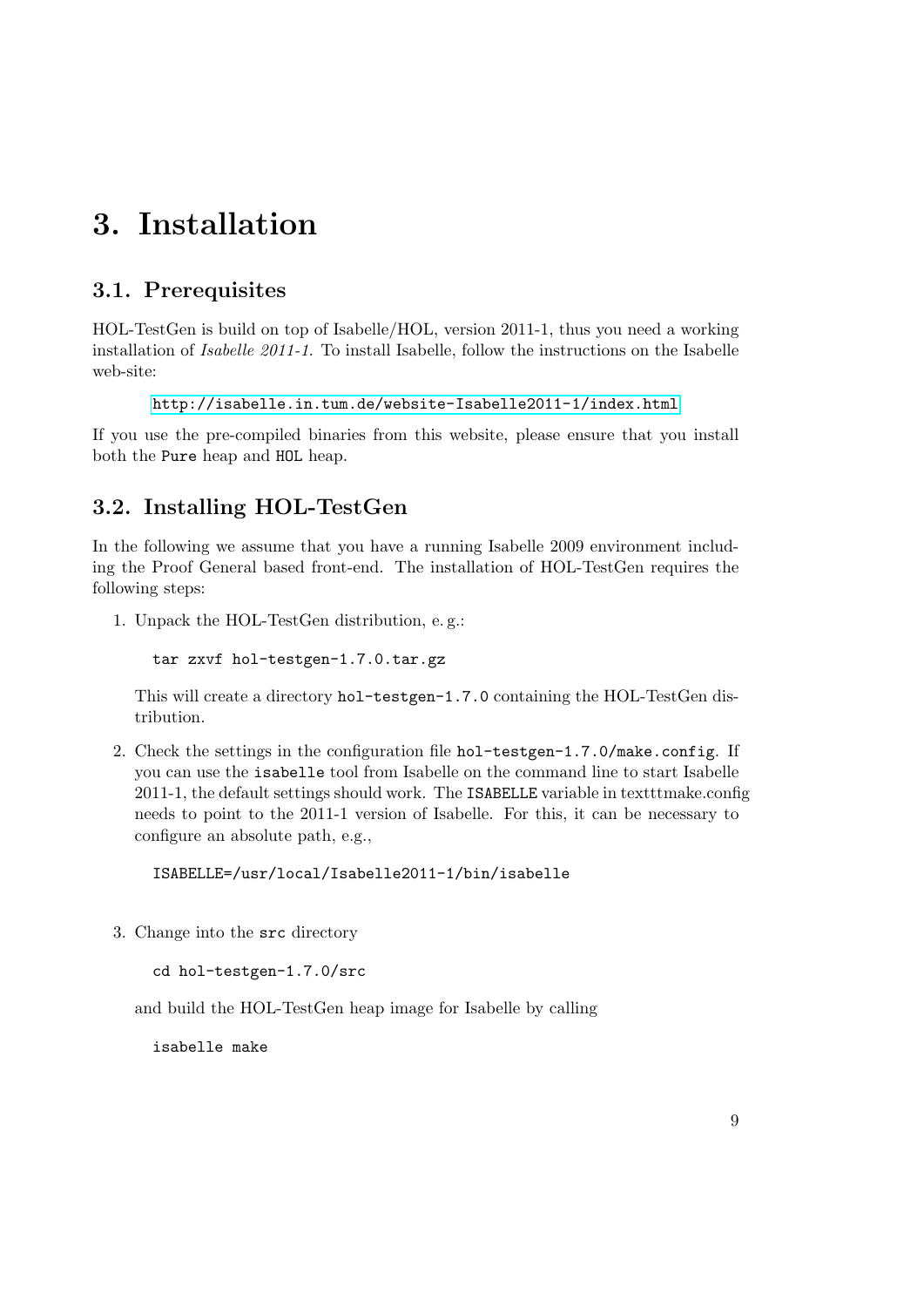

<span id="page-9-2"></span>Figure 3.1.: A HOL-TestGen session Using the jEdit Interface of Isabelle

### <span id="page-9-0"></span>3.3. Starting HOL-TestGen

 $HOL-TestGen$  can now be started using the isabelle command:<sup>[1](#page-9-1)</sup>

isabelle jedit -L HOl-TestGen

After a few seconds you should see an jEdit window similar to the one shown in [Fig](#page-9-2)[ure 3.1.](#page-9-2) To start with a concrete example, you might use:

isabelle jedit -L HOL-TestGen ../examples/List/List\_test.thy

Note that in some environments, jEdit is known to crash for unknown reasons when called the first time (this is not an Isabelle error). Just restarting should resolve the

<span id="page-9-1"></span><sup>1</sup> If, during the installation of HOL-TestGen, a working HOLCF heap was found, then HOL-TestGen's logic is called HOLCF-TestGen; thus you need to replace HOL-TestGen by HOLCF-TestGen, e.g. the interactive HOL-TestGen environment is started via isabelle jedit -L HOLCF-TestGen.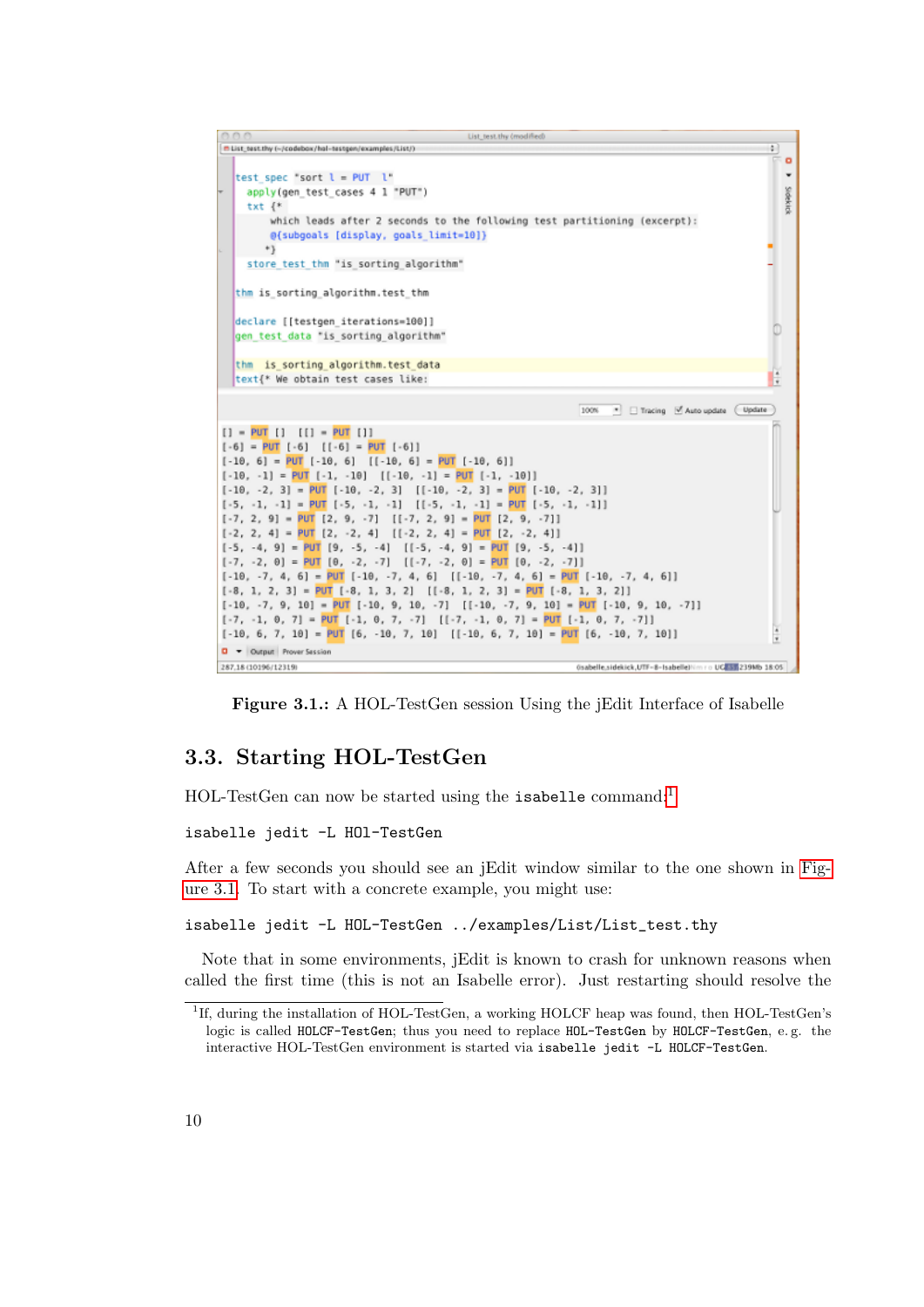problem. In general, we strongly recommend to use the jEdit client as user-interface (instead of Proof General).[2](#page-10-0) Use the system manual (see [http://isabelle.in.tum.de/](http://isabelle.in.tum.de/website-Isabelle2011-1/dist/Isabelle2011-1/doc/system.pdf) [website-Isabelle2011-1/dist/Isabelle2011-1/doc/system.pdf](http://isabelle.in.tum.de/website-Isabelle2011-1/dist/Isabelle2011-1/doc/system.pdf)) as a high-level description of jEdit's system options; another source of information is the built-in READMEfacility inside the jEdit client.

<span id="page-10-0"></span><sup>&</sup>lt;sup>2</sup>Still, in case you are using an non re-parenting window manager, you might want to stick to Proof General as jEdit has some problems with such window managers.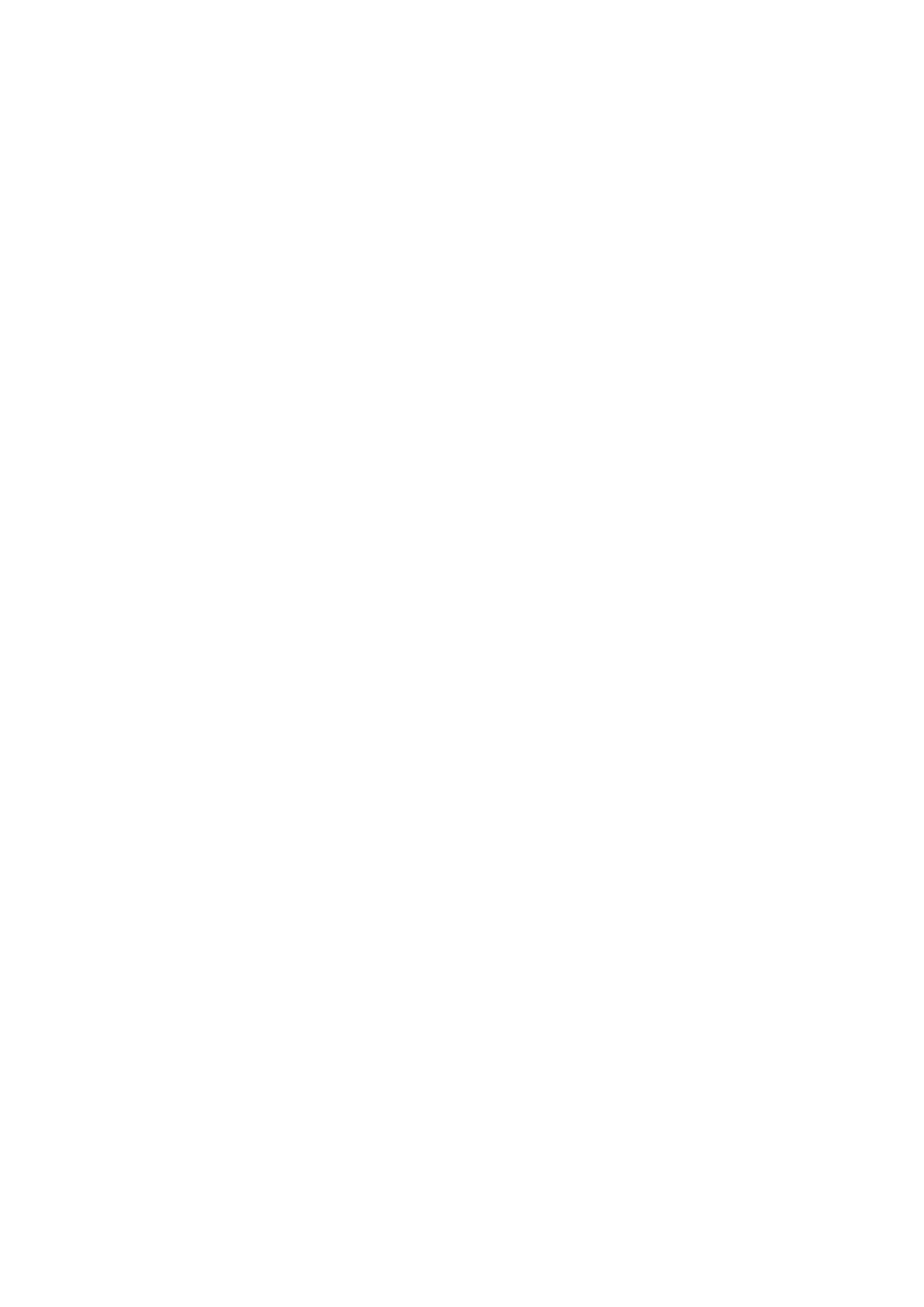## <span id="page-12-0"></span>4. Using HOL-TestGen

## <span id="page-12-1"></span>4.1. HOL-TestGen: An Overview

HOL-TestGen allows one to automate the interactive development of test cases, refine them to concrete test data, and generate a test script that can be used for test execution and test result verification. The test case generation and test data generation (selection) is done in an Isar-based [\[26\]](#page-116-2) environment (see [Figure 4.1](#page-13-0) for details). The Test executable (and the generated test script) can be build with any SML-system.

## <span id="page-12-2"></span>4.2. Test Case and Test Data Generation

In this section we give a brief overview of HOL-TestGen related extension of the Isar [\[26\]](#page-116-2) proof language. We use a presentation similar to the one in the Isar Reference Manual [\[26\]](#page-116-2), e. g. "missing" non-terminals of our syntax diagrams are defined in [\[26\]](#page-116-2). We introduce the HOL-TestGen syntax by a (very small) running example: assume we want to test a functions that computes the maximum of two integers.

- Starting your own theory for testing: For using HOL-TestGen you have to build your Isabelle theories (i. e. test specifications) on top of the theory Testing instead of Main. A sample theory is shown in [Table 4.1.](#page-13-1)
- Defining a test specification: Test specifications are defined similar to theorems in Isabelle, e. g.,

test spec "prog a  $b = max a b$ "

would be the test specification for testing a a simple program computing the maximum value of two integers. The syntax of the keyword test\_spec : theory  $\rightarrow$  $proof(prove)$  is given by:

$$
\leftarrow \text{test\_spec} \quad \begin{array}{c}\n\backslash\text{local}\n\end{array}\n\right) \quad \begin{array}{c}\n\backslash\text{local}\n\end{array}\n\longrightarrow \begin{array}{c}\n\backslash\text{local}\n\end{array}\n\leftarrow \begin{array}{c}\n\backslash\text{slow} \\
\text{thuse}\n\end{array}\n\end{array}
$$
\n
$$
\langle \text{goal} \rangle ::= \leftarrow \begin{array}{c}\n\backslash\text{props}\n\end{array}\n\right) \quad \begin{array}{c}\n\backslash\text{longgoal}\n\end{array}\n\longrightarrow \begin{array}{c}\n\backslash\text{nongen} \mid \end{array}\n\leftarrow \begin{array}{c}\n\backslash\text{longgoal}\n\end{array}\n\right) \quad \begin{array}{c}\n\backslash\text{nontestelem}\n\end{array}\n\right)
$$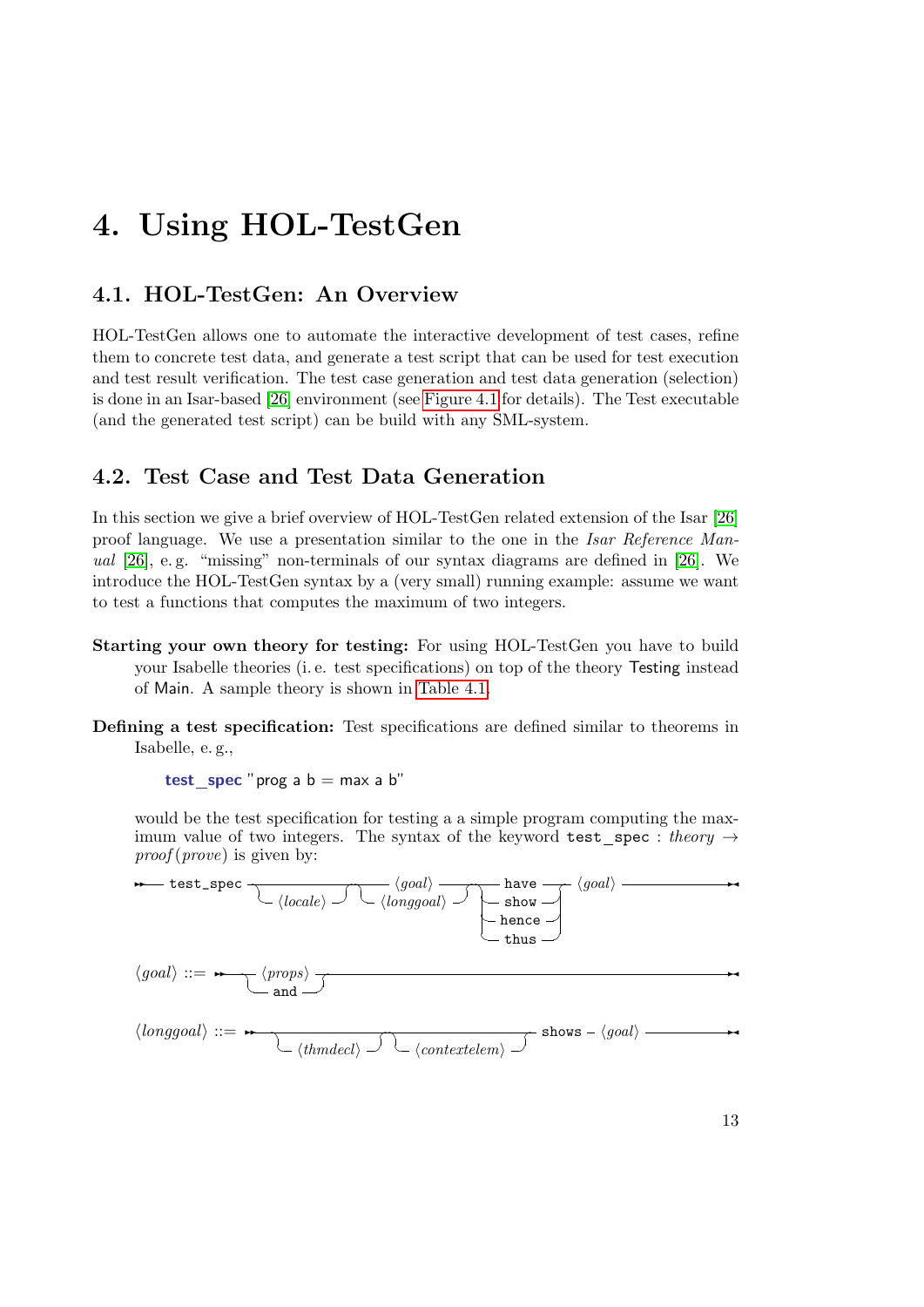

<span id="page-13-0"></span>Figure 4.1.: Overview of the system architecture of HOL-TestGen

```
theory max test
imports Testing
begin
test spec "prog a b = max a b"
 apply(gen\_test\_cases 1 3 "prog" simp: max\_def)store_test_thm "max_test"
 gen_test_data"max_test"
 thm max_test.test_data
 gen_test_script "test_max.sml" "max_test" "prog"
                     "myMax.max"
```


<span id="page-13-1"></span>Table 4.1.: A simple Testing Theory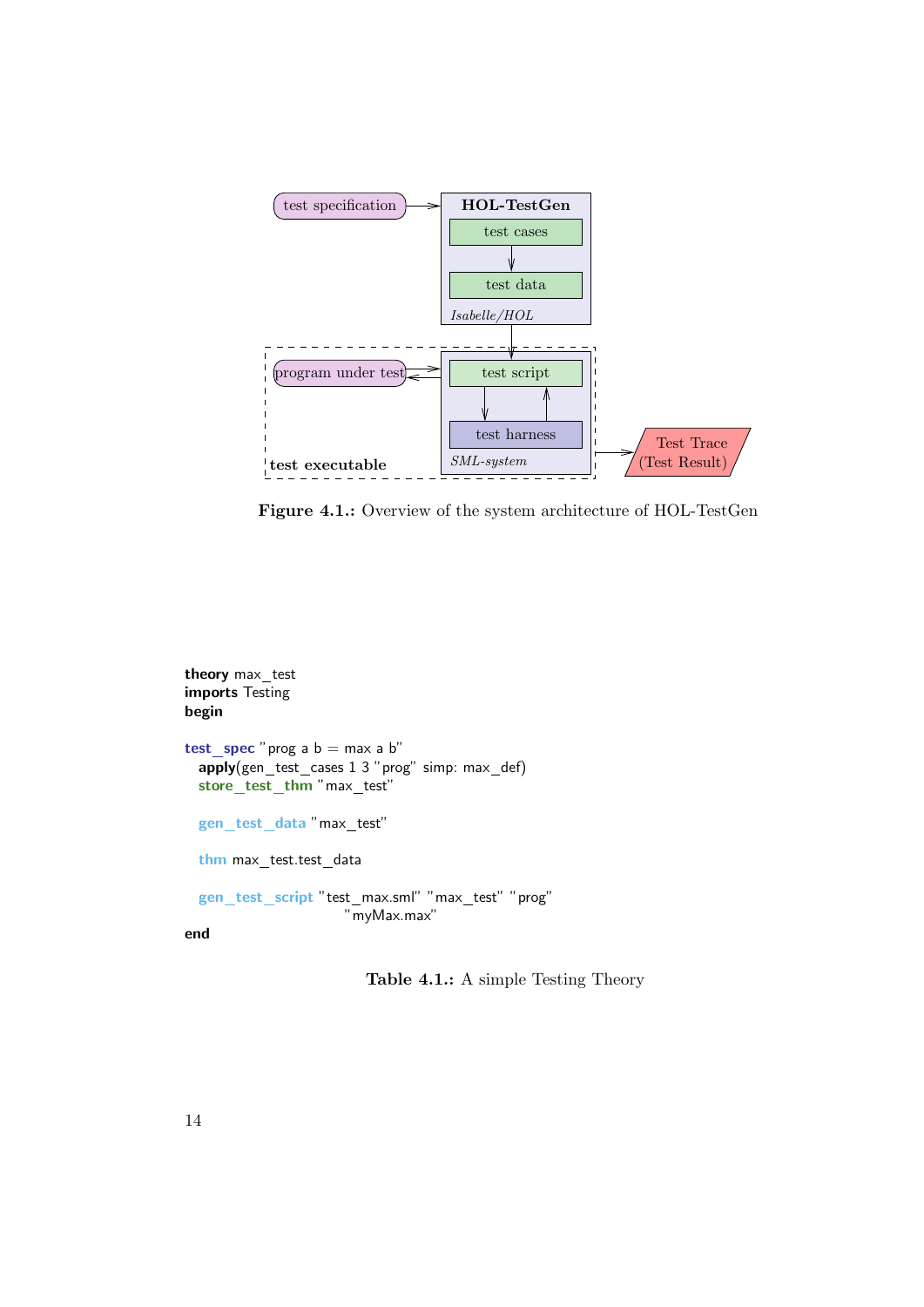Please look into the Isar Reference Manual [\[26\]](#page-116-2) for the remaining details, e. g. a description of  $\langle contextelem \rangle$ .

Generating symbolic test cases: Now, abstract test cases for our test specification can (automatically) be generated, e. g. by issuing

 $apply(gen\_test\_cases$  "prog" simp: max $-def)$ 

The gen test cases : method tactic allows to control the test case generation in a fine-granular manner:

$$
\leftarrow \texttt{gen\_test\_cases} \qquad \qquad \qquad \qquad \texttt{{\char'134}p} \qquad \qquad \texttt{{\char'134}p} \qquad \qquad \texttt{{\char'134}p} \qquad \qquad \qquad \texttt{{\char'134}p} \qquad \qquad \qquad \texttt{{\char'134}p} \qquad \qquad \texttt{{\char'134}p} \qquad \qquad \texttt{{\char'134}p} \qquad \qquad \texttt{{\char'134}p} \qquad \qquad \texttt{{\char'134}p} \qquad \qquad \texttt{{\char'134}p} \qquad \qquad \texttt{{\char'134}p} \qquad \qquad \texttt{{\char'134}p} \qquad \qquad \texttt{{\char'134}p} \qquad \qquad \texttt{{\char'134}p} \qquad \qquad \texttt{{\char'134}p} \qquad \qquad \texttt{{\char'134}p} \qquad \qquad \texttt{{\char'134}p} \qquad \qquad \texttt{{\char'134}p} \qquad \qquad \texttt{{\char'134}p} \qquad \qquad \texttt{{\char'134}p} \qquad \qquad \texttt{{\char'134}p} \qquad \qquad \texttt{{\char'134}p} \qquad \qquad \texttt{{\char'134}p} \qquad \qquad \texttt{{\char'134}p} \qquad \qquad \texttt{{\char'134}p} \qquad \qquad \texttt{{\char'134}p} \qquad \qquad \texttt{{\char'134}p} \qquad \qquad \texttt{{\char'134}p} \qquad \qquad \texttt{{\char'134}p} \qquad \qquad \texttt{{\char'134}p} \qquad \qquad \texttt{{\char'134}p} \qquad \qquad \texttt{{\char'134}p} \qquad \qquad \texttt{{\char'134}p} \qquad \qquad \texttt{{\char'134}p} \qquad \qquad \texttt{{\char'134}p} \qquad \qquad \texttt{{\char'134}p} \qquad \qquad \texttt{{\char'134}p} \qquad \qquad \texttt{{\char'134}p} \qquad \qquad \texttt{{\char'
$$

Where  $\langle depth \rangle$  is a natural number describing the depth of the generated test cases and  $\langle breadth \rangle$  is a natural number describing their breadth. Roughly speaking, the  $\langle depth \rangle$  controls the term size in data separation lemmas in order to establish a regularity hypothesis (see [\[11\]](#page-114-3) for details), while the  $\langle breadth \rangle$  controls the number of variables occurring in the test specification for which regularity hypotheses are generated. The default for  $\langle depth \rangle$  and  $\langle breadth \rangle$  is 3 resp. 1.  $\langle propagation \rangle$  denotes the name of the program under test. Further, one can control the classifier and simplifier sets used internally in the gen test cases tactic using the optional  $\langle$ *clasimpmod* $\rangle$  option:

$$
\langle \textit{clamsimpmod} \rangle ::= \rightarrow \qquad \qquad \text{simp} \qquad \qquad \text{and} \qquad \qquad \text{inp} \qquad \qquad \text{inp} \qquad \text{inp} \qquad \text{inp} \qquad \text{inp} \qquad \text{inp} \qquad \text{inp} \qquad \text{inp} \qquad \text{inp} \qquad \text{inp} \qquad \text{inp} \qquad \text{inp} \qquad \text{inp} \qquad \text{inp} \qquad \text{inp} \qquad \text{inp} \qquad \text{inp} \qquad \text{inp} \qquad \text{inp} \qquad \text{inp} \qquad \text{inp} \qquad \text{inp} \qquad \text{inp} \qquad \text{inp} \qquad \text{inp} \qquad \text{inp} \qquad \text{inp} \qquad \text{inp} \qquad \text{inp} \qquad \text{inp} \qquad \text{inp} \qquad \text{inp} \qquad \text{inp} \qquad \text{inp} \qquad \text{inp} \qquad \text{inp} \qquad \text{inp} \qquad \text{inp} \qquad \text{inp} \qquad \text{inp} \qquad \text{inp} \qquad \text{inp} \qquad \text{inp} \qquad \text{inp} \qquad \text{inp} \qquad \text{inp} \qquad \text{inp} \qquad \text{inp} \qquad \text{inp} \qquad \text{inp} \qquad \text{inp} \qquad \text{inp} \qquad \text{inp} \qquad \text{inp} \qquad \text{inp} \qquad \text{inp} \qquad \text{inp} \qquad \text{inp} \qquad \text{inp} \qquad \text{inp} \qquad \text{inp} \qquad \text{inp} \qquad \text{inp} \qquad \text{inp} \qquad \text{inp} \qquad \text{inp} \qquad \text{inp} \qquad \text{inp} \qquad \text{inp} \qquad \text{inp} \qquad \text{inp} \qquad \text{inp} \qquad \text{inp} \qquad \text{inp} \qquad \text{inp} \qquad \text{inp} \qquad \text{inp} \qquad \text{inp} \qquad \text{inp} \qquad
$$

The generated test cases can be further processed, e. g., simplified using the usual Isabelle/HOL tactics.

Storing the test theorem: After generating the test cases (and test hypotheses) you should store your results, e. g.:

store test thm "max test"

for further processing. This is done using the store test thm:  $proof(prove) \rightarrow$  $proof(prove)$  | theory command which also closes the actual "proof state" (or test state. Its syntax is given by:

 $\rightarrow$  store\_test\_thm -  $\langle name \rangle$  -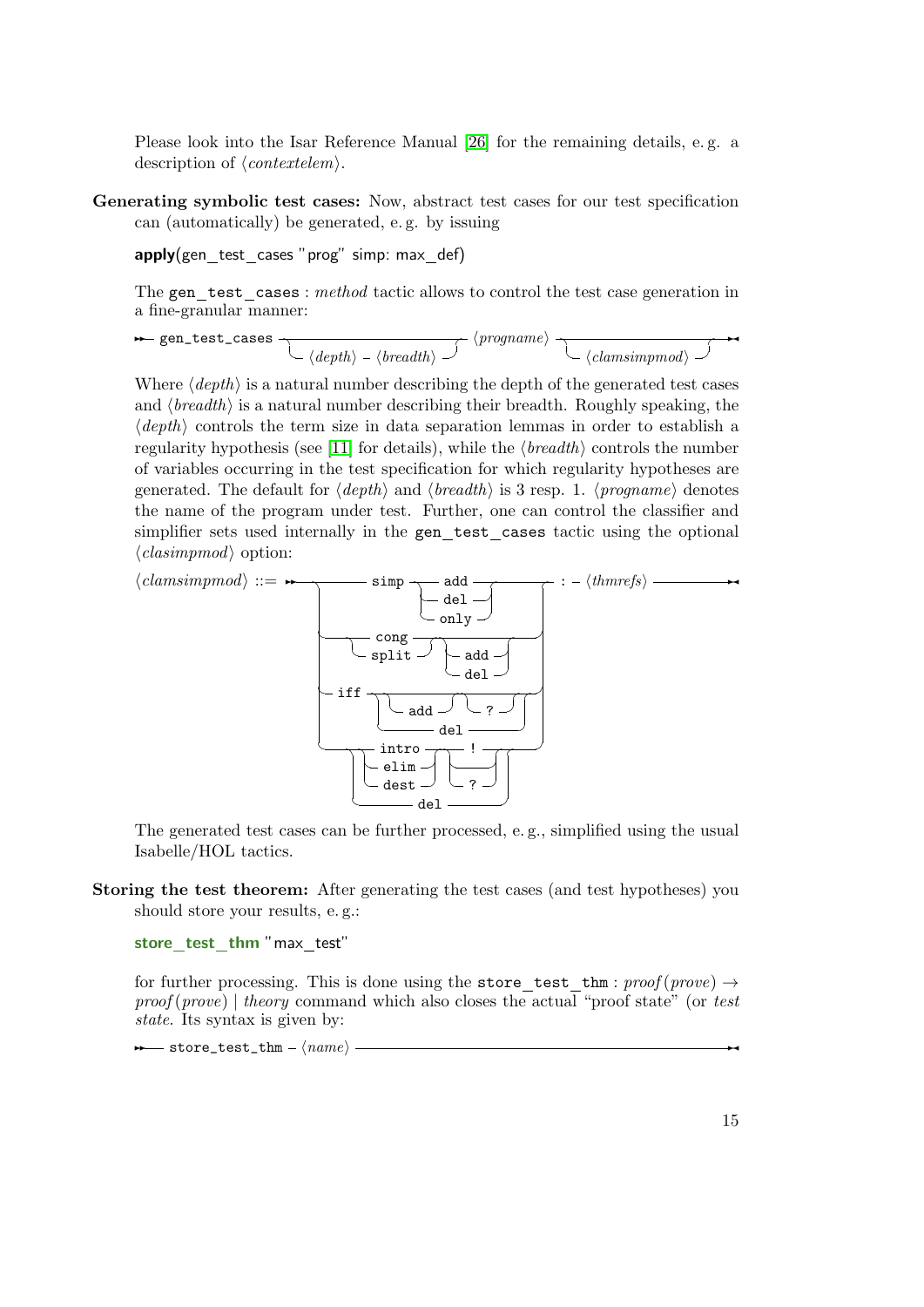Where  $\langle name \rangle$  is a fresh identifier which is later used to refer to this test state. Isabelle/HOL can access the corresponding test theorem using the identifier  $\langle name \rangle$ .test thm, e. g.:

thm max test.test thm

Generating test data: In a next step, the test cases can be refined to concrete test data:

gen test data "max test"

The gen\_test\_data : theory|proof  $\rightarrow$  theory|proof command takes only one parameter, the name of the test environment for which the test data should be generated:

 $\rightarrow$  gen\_test\_data -  $\langle name \rangle$  →

After the successful execution of this command Isabelle can access the test hypothesis using the identifier  $\langle name \rangle$  test hyps and the test data using the identifier  $\langle name \rangle$ test data

thm max test.test hyps thm max test.test data

It is important to understand that generating test data is (partly) done by calling the random solver which is incomplete. If the random solver is not able to find a solution, it instantiates the term with the constant RSF (random solve failure).

Note, that one has a broad variety of configurations options using the **testgen** params command.

Exporting test data:: After the test data generation, HOL-TestGen is able to export the test data into an external file, e. g.:

export test data "test max.dat" "max test"

exports the generated test data into a file text max.dat. The generation of a test data file is done using the export test data : theory|proof  $\rightarrow$  theory|proof command:

 $\overline{\phantom{a}}$ 

 $\rightarrow$  export\_test\_data -  $\langle$ filename $\rangle$  -  $\langle$ name $\rangle$   $\rightarrow$  $\setminus$  (smlprogname)  $\rightarrow$ 

Where  $\langle$  filename) is the name of the file in which the test data is stored and  $\langle$  name) is the name of a collection of test data in the test environment.

Generating test scripts: After the test data generation, HOL-TestGen is able to generate a test script, e. g.:

```
gen_test_script "test_max.sml" "max_test" "prog"
                     "myMax.max"
```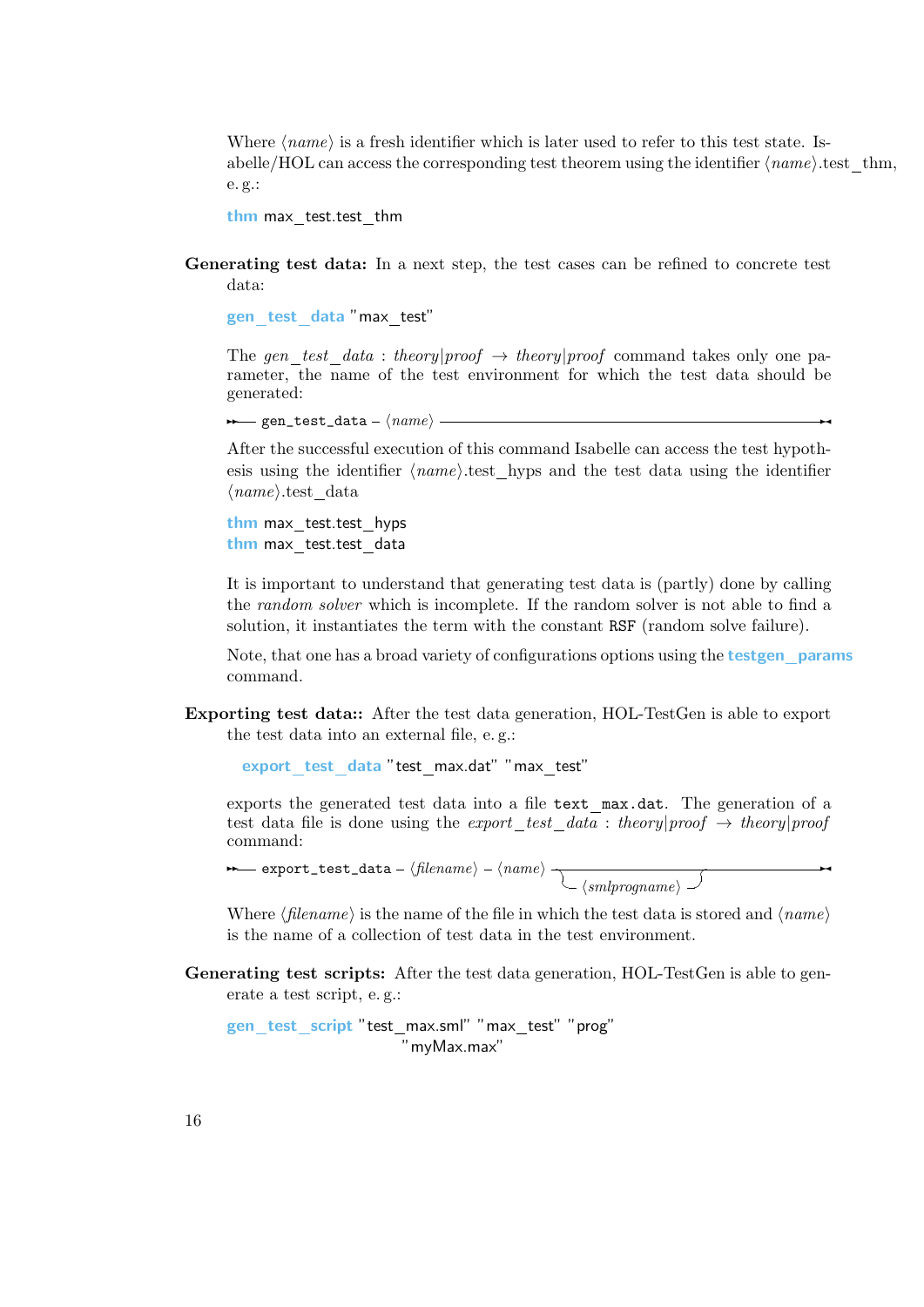```
structure TestDriver : sig end = struct
    val return = ref 63;3 fun eval x2 x1 = let
                         val ret = myMax.max x2 x1
                     in
                        ((return := ret); ret)end
\sin fun retval () = SOME (! return):
    fun toString a = Int . toString a ;
    val testres = [];
    val pre_0 = [];
13 val post_0 = fn () => ( (eval 2369 = 69);
    val res_0 = TestHarness . check retval pre_0 post_0 ;
    val testres = testres@ [res_0];
    val pre_1 = [];
18 val post_1 = fn () => ( (eval 11 15 = 11);
    val res_1 = TestHarness.check retval pre_1 post_1;
    val testres = testres@[res_1];val _ = TestHarness . printList toString testres ;
23 end
```
<span id="page-16-0"></span>Table 4.2.: Test Script

produces the test script shown in [Table 4.2](#page-16-0) that (together with the provided test harness) can be used to test real implementations. The generation of test scripts is done using the generate\_test\_script : theory|proof  $\rightarrow$  theory|proof command:

**→** gen\_test\_script -  $\langle$ filename $\rangle$  -  $\langle$ name $\rangle$  -  $\langle$ progname $\rangle$   $\rightarrow$  $\setminus$  (smlprogname)  $\supset$  $\overrightarrow{a}$ 

Where  $\langle filename\rangle$  is the name of the file in which the test script is stored, and  $\langle name \rangle$  is the name of a collection of test data in the test environment, and  $\langle p_{\textit{rogname}} \rangle$  the name of the program under test. The optional parameter  $\langle \textit{smlprogname} \rangle$ allows for the configuration of different names of the program under test that is used within the test script for calling the implementation.

Configure HOL-TestGen: The overall behavior of test data and test script generation can be configured, e. g.

testgen params [iterations=15]

using the *testgen* params : theory  $\rightarrow$  theory command: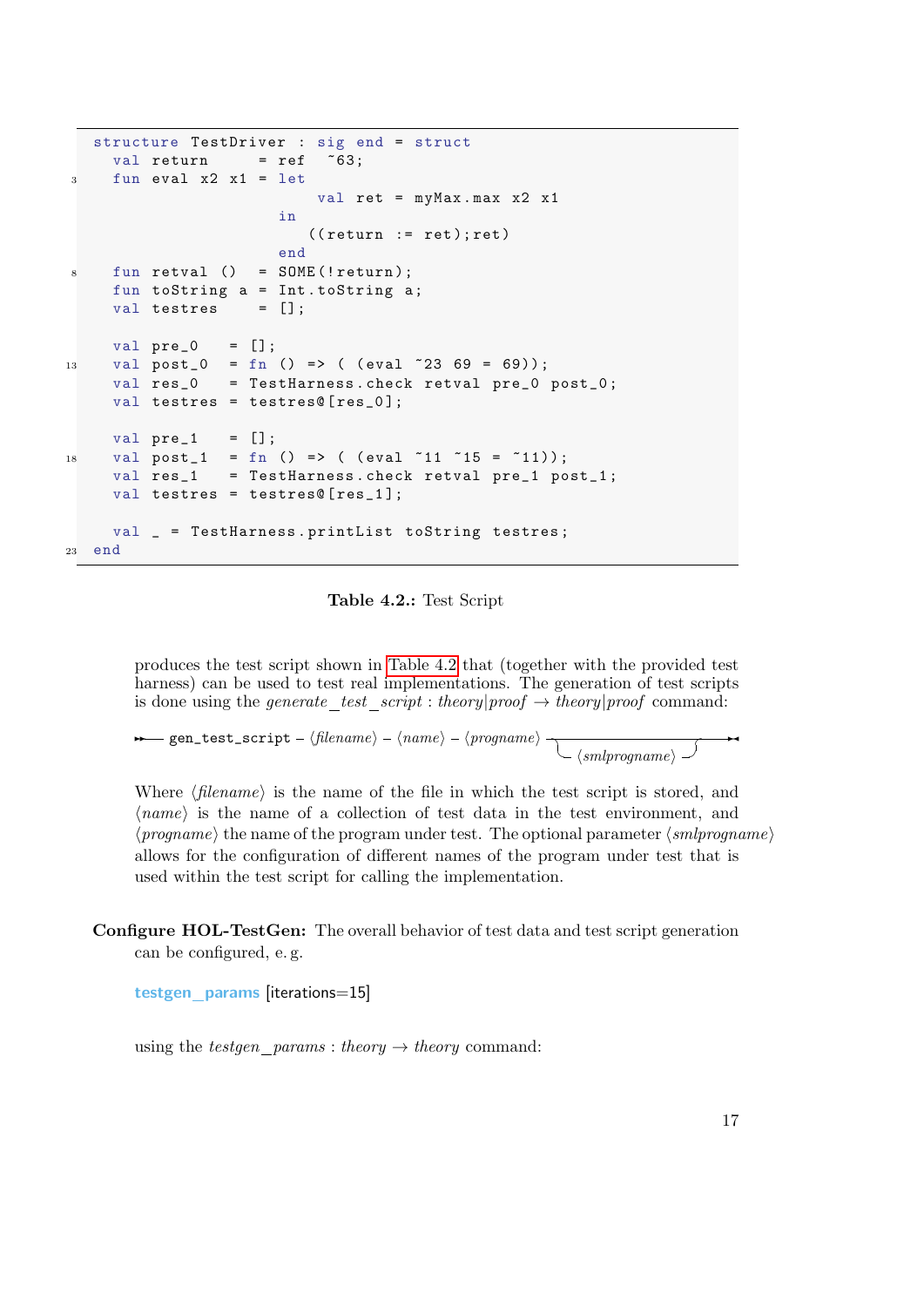

where the parameters have the following meaning:

| depth:           | Test-case generation depth. Default: 3.                                                                                                                                                 |
|------------------|-----------------------------------------------------------------------------------------------------------------------------------------------------------------------------------------|
| breadth:         | Test-case generation breadth. Default: 1.                                                                                                                                               |
| bound:           | Global bound for data statements. Default: 200.                                                                                                                                         |
| $case$ breadth:  | Number of test data per case, weakening uniformity. Default:<br>1.                                                                                                                      |
| iterations:      | Number of attempts during random solving phase. Default:<br>25.                                                                                                                         |
| gen_prelude:     | Generate datatype specific prelude. Default: true.                                                                                                                                      |
| gen wrapper:     | Generate wrapper/logging-facility (increases verbosity of the<br>generated test script). Default: true.                                                                                 |
| SMT:             | If set to "true" external SMT solvers (e.g., Z3) are used during<br>test-case generation. Default: false.                                                                               |
| toString:        | Type-specific SML-function for converting literals into strings<br>(e.g., Int. toString), used for generating verbose output while<br>executing the generated test script. Default: "". |
| setup_code:      | Customized setup/initialization code (copied verbatim to gen-<br>erated test script). Default: "".                                                                                      |
| dataconv_code:   | Customized code for converting data types (copied verbatim<br>to generated test script). Default: "".                                                                                   |
|                  | type_range_bound: Bound for choosing type instantiation (effectively used ele-<br>ments type grounding list). Default: 1.                                                               |
| type_candidates: | List of types that are used, during test script generation, for<br>instantiating type variables (e.g., $\alpha$ list). The ordering of the                                              |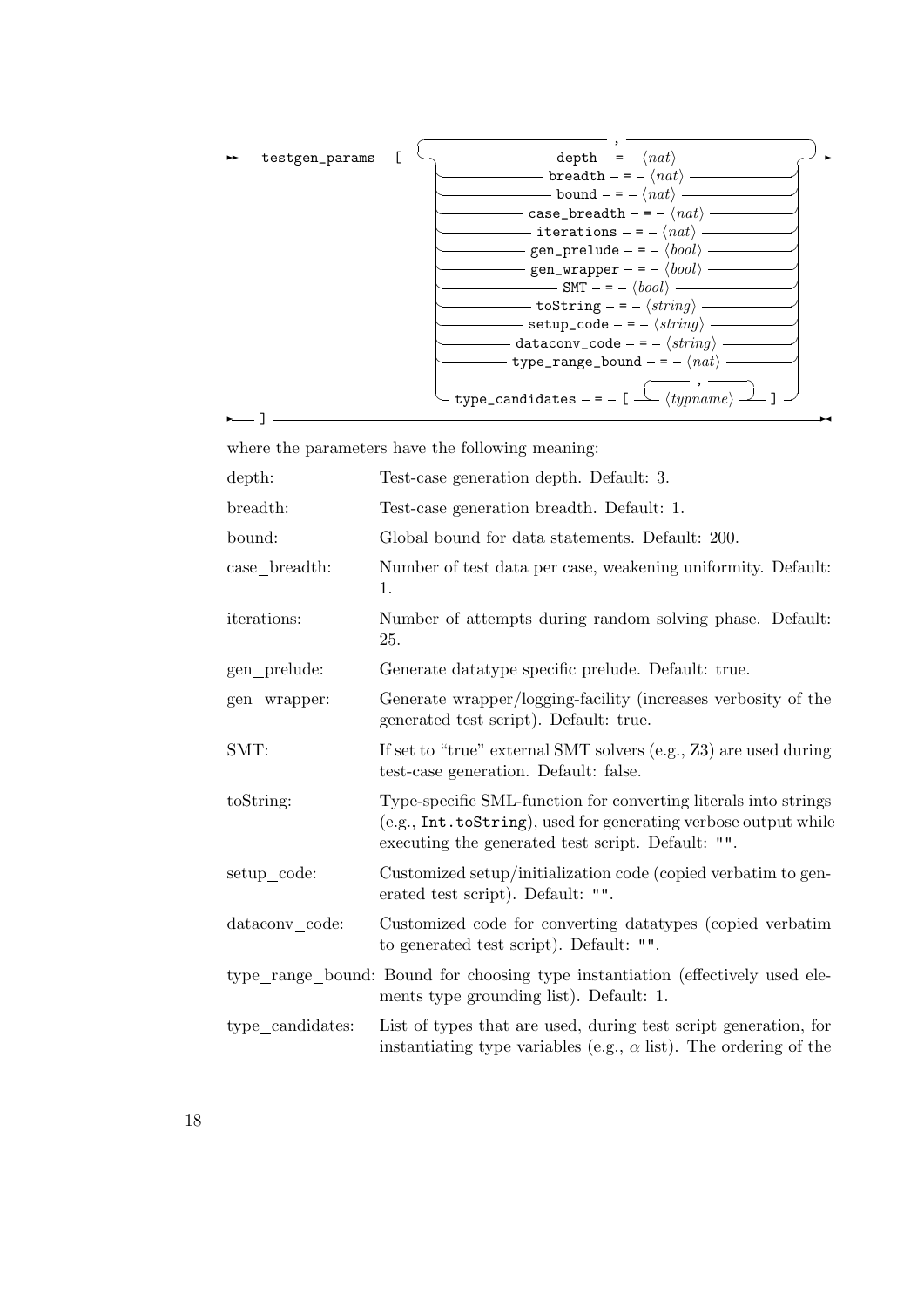```
structure myMax = struct
 fun max x y = if (x < y) then y else xend
```
Table 4.3.: Implementation in SML of max

<span id="page-18-2"></span>types determines their likelihood of being used for instantiating a polymorphic type. Default: [int, unit, bool, int set, int list]

Configuring the test data generation: Further, an attribute test : attribute is provided, i. e.:

```
lemma max abscase [test "maxtest"]:" max 4 \, 7 = 7"
```
or

declare max abscase [test "maxtest"]

that can be used for hierarchical test case generation:

 $\rightarrow$  test –  $\langle name \rangle$ 

## <span id="page-18-0"></span>4.3. Test Execution and Result Verification

In principle, any SML-system, e.g. [\[6,](#page-114-6) [5,](#page-114-7) [7,](#page-114-8) [3,](#page-114-9) [4\]](#page-114-10), should be able to run the provided test-harness and generated test-script. Using their specific facilities for calling foreign code, testing of non-SML programs is possible. For example, one could test

- implementations using the .Net platform (more specific: CLR IL), e.g. written in  $C#$  using sml.net [\[7\]](#page-114-8),
- implementations written in C using, e.g. the foreign language interface of sm- $1/NJ$  [\[6\]](#page-114-6) or MLton [\[4\]](#page-114-10),
- implementations written in Java using mli [\[3\]](#page-114-9).

Also, depending on the SML-system, the test execution can be done within an interpreter (it is even possible to execute the test script within HOL-TestGen) or using a compiled test executable. In this section, we will demonstrate the test of SML programs (using SML/NJ or MLton) and ANSI C programs.

#### <span id="page-18-1"></span>4.3.1. Testing an SML-Implementation

Assume we have written a max-function in SML (see [Table 4.3\)](#page-18-2) stored in the file max.sml and we want to test it using the test script generated by HOL-TestGen. Following [Figure 4.1](#page-13-0) we have to build a test executable based on our implementation, the generic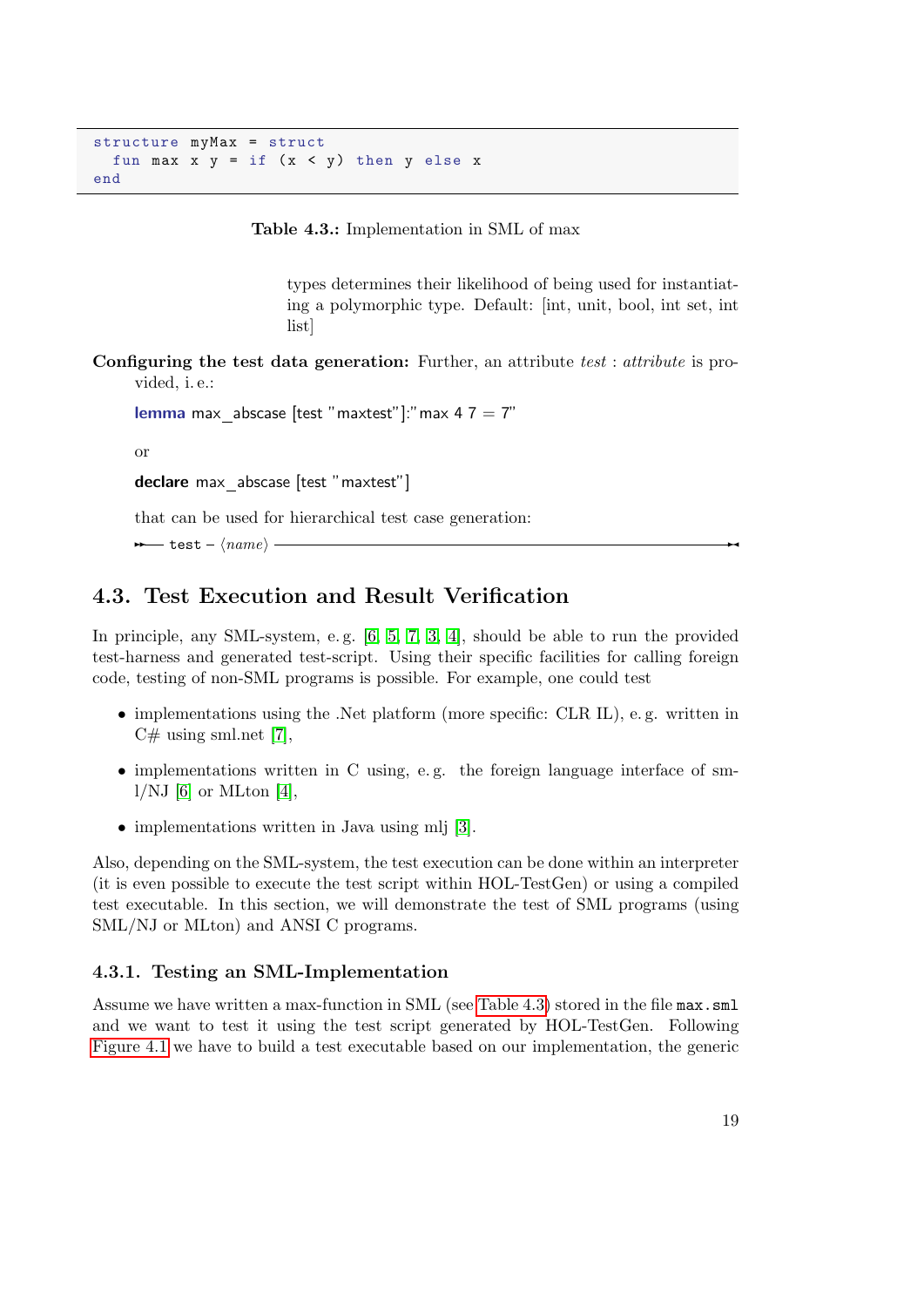```
Test Results:
==============<br>Test 0 -
Test 0 - SUCCESS, result: 69
Test 1 - SUCCESS, result: ~11
Summary:
--------
Number successful tests cases: 2 of 2 (ca. 100%)
Number of warnings: 0 of 2 (ca. 0%)
Number of errors: 0 of 2 (ca. 0%)
Number of failures: 0 of 2 (ca. 0%)
Number of fatal errors: 0 of 2 (ca. 0%)
Overall result: success
===============
```
#### <span id="page-19-0"></span>Table 4.4.: Test Trace

test harness (harness.sml) provided by HOL-TestGen, and the generated test script (test max.sml), shown in [Table 4.2.](#page-16-0)

If we want to run our test interactively in the shell provided by sml/NJ, we just have to issue the following commands:

use "harness.sml"; use "max.sml"; use "test\_max.sml";

After the last command, sml/NJ will automatically execute our test and you will see a output similar to the one shown in [Table 4.4.](#page-19-0)

If we prefer to use the compilation manager of sml/NJ, or compile our test to a single test executable using MLton, we just write a (simple) file for the compilation manager of sml/NJ (which is understood both, by MLton and sml/NJ) with the following content:

```
Group is
harness.sml
max.sml
test_max.sml
#if(defined(SMLNJ_VERSION))
  $/basis.cm
  $smlnj/compiler/compiler.cm
#else
#endif
```
and store it as test.cm. We have two options, we can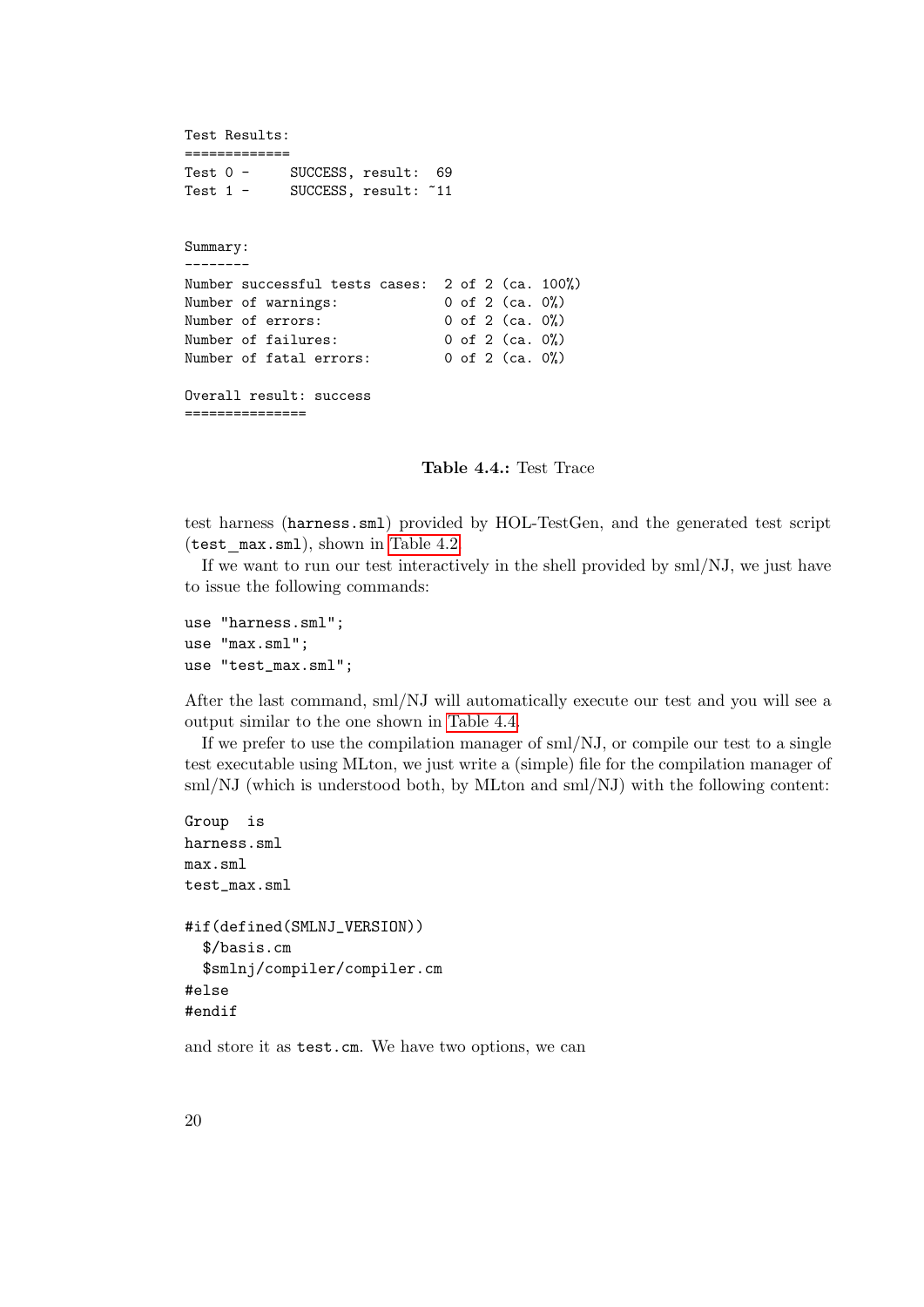```
int max (int x, int y) {
2 if (x < y) {
                  return y ;
          } else {
                  return x ;
          }
7 }
```
<span id="page-20-1"></span>Table 4.5.: Implementation in ANSI C of max

• use sml/NJ: we can start the sml/NJ interpreter and just enter

CM.make("test.cm")

which will build a test setup and run our test.

• use MLton to compile a single test executable by executing

mlton test.cm

on the system shell. This will result in a test executable called test which can be directly executed.

In both cases, we will get a test output (test trace) similar to the one presented in [Table 6.1.](#page-59-0)

#### <span id="page-20-0"></span>4.3.2. Testing Non-SML Implementations

Suppose we have an ANSI C implementation of max (see [Table 4.5\)](#page-20-1) that we want to test using the foreign language interface provided by MLton. First we have to provide import the max method written in C using the \_import keyword of MLton. Further, we provide a "wrapper" function doing the pairing of the curried arguments:

```
structure myMax = struct
  val cmax = \text{import} "\text{max}": \text{int} * \text{int} -> \text{int};
  fun max a b = \text{cmax}(a, b);
end
```
We store this file as  $max.xml$  and write a small configuration file for the compilation manager:

Group is harness.sml max.sml test\_max.sml

We can compile a test executable by the command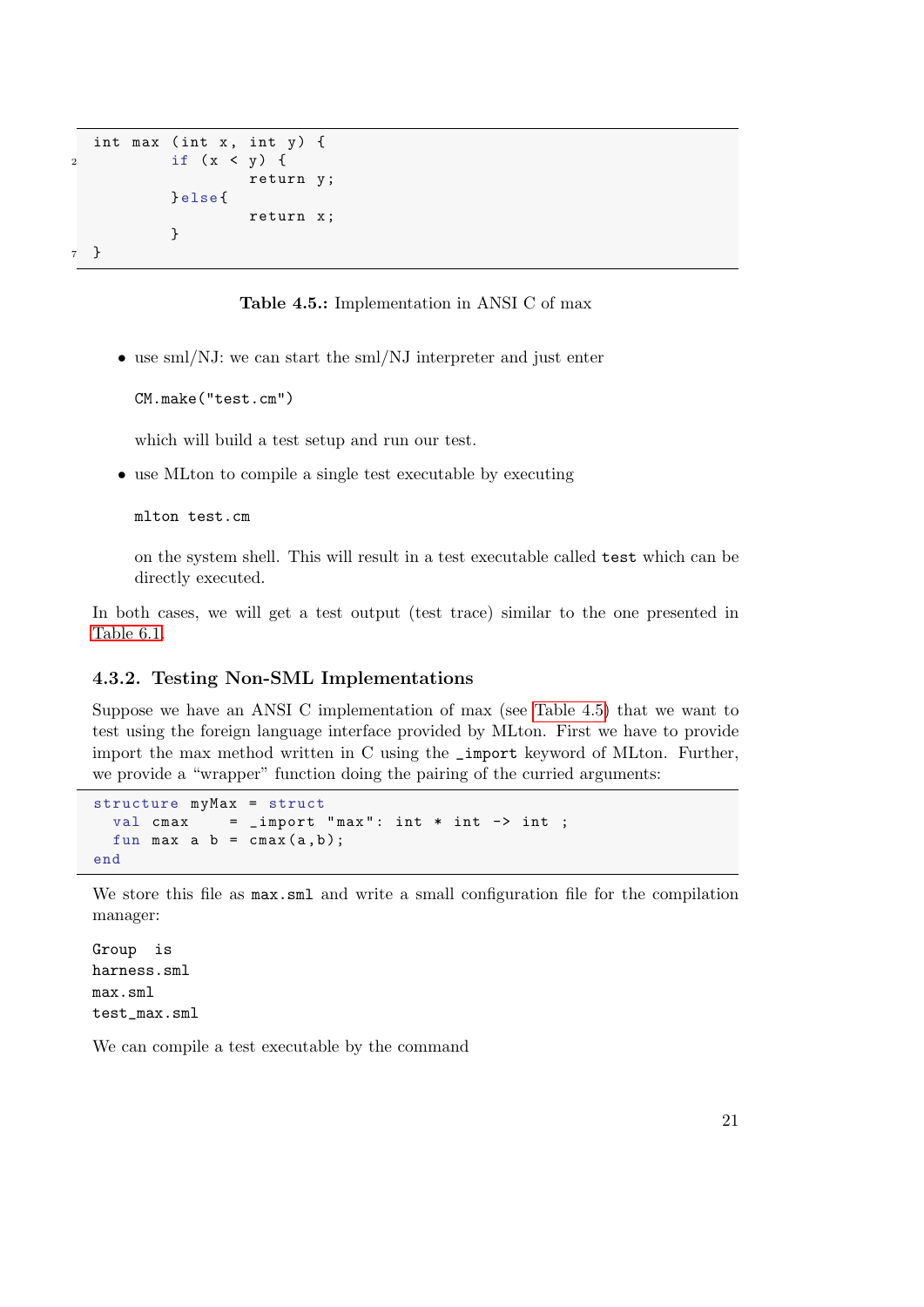mlton -default-ann 'allowFFI true' test.cm max.c

on the system shell. Again, we end up with an test executable test which can be called directly. Running our test executable will result in trace similar to the one presented in [Table 6.1.](#page-59-0)

### <span id="page-21-0"></span>4.4. Profiling Test Generation

HOL-TestGen includes support for profiling the test procedure. By default, profiling is turned off. Profiling can be turned on by issuing the command

✲✲ profiling\_on ✲✛

Profiling can be turned off again with the command

✲✲ profiling\_off ✲✛

When profiling is turned on, the time consumed by gen test cases and gen test data is recorded and associated with the test theorem. The profiling results can be printed by

✲✲ print\_clocks ✲✛

A LaTeX version of the profiling results can be written to a file with the command

**→** write\_clocks  $-\langle filename \rangle -$ 

Users can also record the runtime of their own code. A time measurement can be started by issuing

 $\rightarrow$  start\_clock -  $\langle name \rangle$   $\rightarrow$ 

where  $\langle name \rangle$  is a name for identifying the time measured. The time measurement is completed by

✲✲ stop\_clock <sup>h</sup>name<sup>i</sup> ✲✛

where  $\langle name \rangle$  has to be the name used for the preceding start clock. If the names do not match, the profiling results are marked as erroneous. If several measurements are performed using the same name, the times measured are added. The command

<u>► next</u>\_clock ← next\_clock ← next\_clock ← next\_clock ← next\_clock ← next\_clock ← next\_clock ← next\_clock ← next\_clock ← next\_clock ← next\_clock ← next\_clock ← next\_clock ← next\_clock ← next\_clock ← next\_clock ← next\_cloc

proceeds to a new time measurement using a variant of the last name used.

These profiling instructions can be nested, which causes the names used to be combined to a path. The Clocks structure provides the tactic analogues start\_clock\_tac, stop clock tac and next clock tac to these commands. The profiling features available to the user are independent of HOL-TestGen's profiling flag controlled by profiling on and profiling off.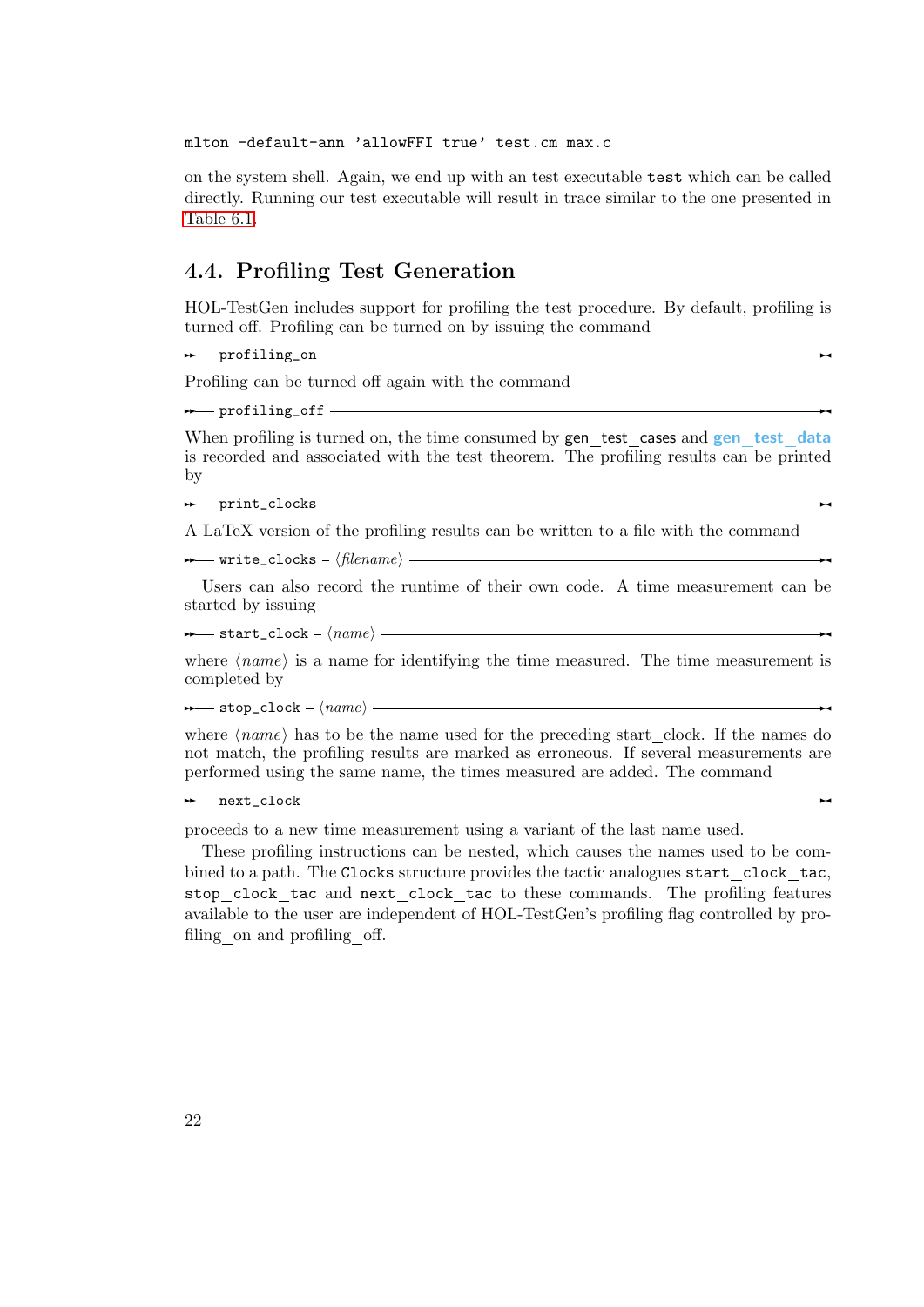## <span id="page-22-0"></span>5. Core Libraries

The core of HOL-TestGen comes with some infrastructure on key-concepts of testing. This includes

- 1. notions for test-sequences based on various state Monads,
- 2. notions for reactive test-sequences based on so-called observer theories (permitting the handling of constraints occuring in reactive test sequences),
- 3. notions for automata allowing more complex forms of tests of refinements (inclusion tests, ioco, and friends).

Note that the latter parts of the theory library are still experimental.

## <span id="page-22-1"></span>5.1. Monads

theory Monads imports Main begin

#### <span id="page-22-2"></span>5.1.1. General Framework for Monad-based Sequence-Test

As such, Higher-order Logic as a purely functional specification formalism has no builtin mechanism for state and state-transitions. Forms of testing involving state require therefore explicit mechanisms for their treatment inside the logic; a well-known technique to model states inside purely functional languages are monads made popular by Wadler and Moggi and extensively used in Haskell. HOL is powerful enough to represent the most important standard monads; however, it is not possible to represent monads as such due to well-known limitations of the Hindley-Milner type-system.

Here is a variant for state-exception monads, that models precisely transition functions with preconditions. Next, we declare the state-backtrack-monad. In all of them, our concept of i/o stepping functions can be formulated; these are functions mapping input to a given monad. Later on, we will build the usual concepts of:

- 1. deterministic i/o automata,
- 2. non-deterministic i/o automata, and
- 3. labelled transition systems (LTS)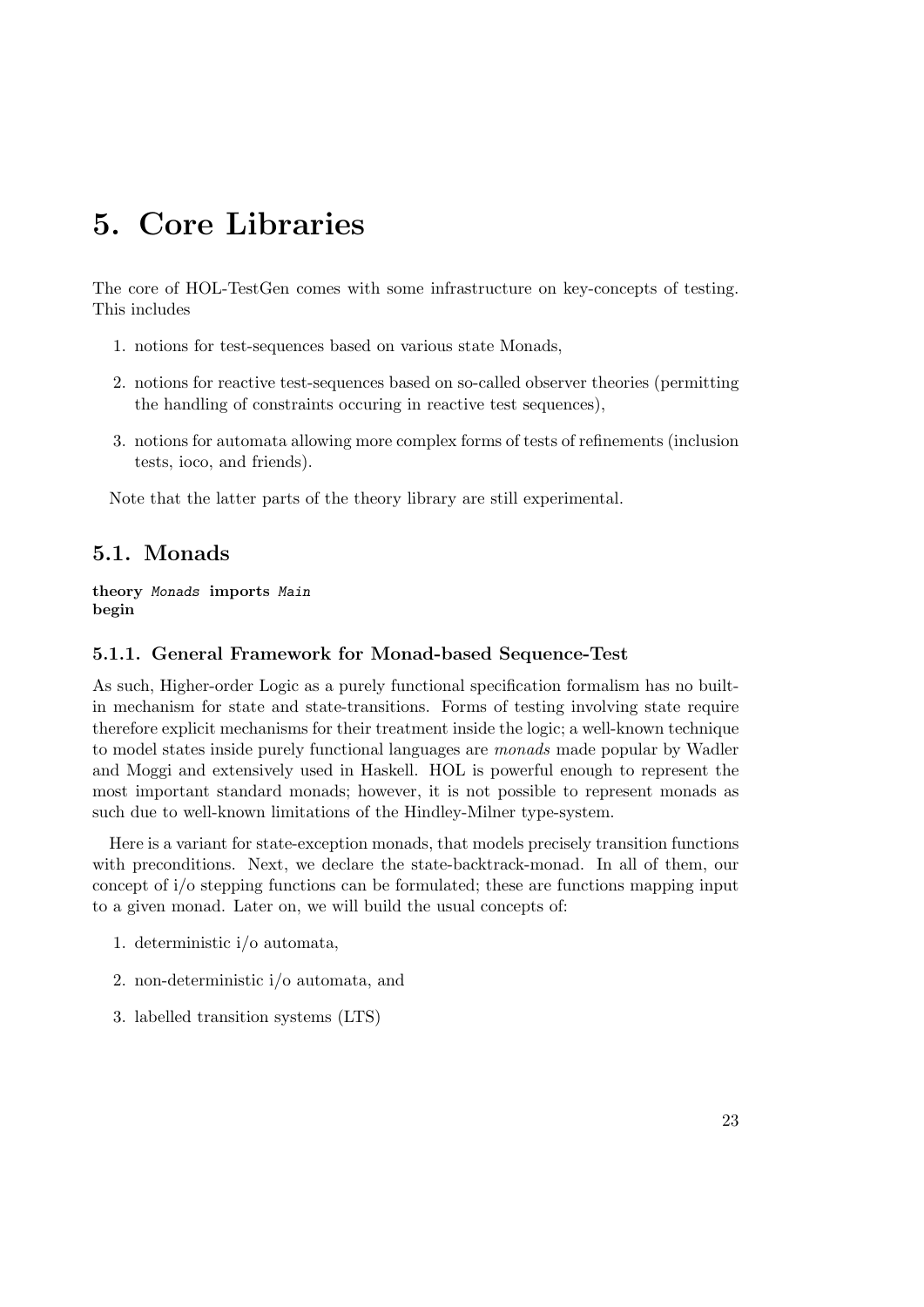#### State Exception Monads

```
type synonym ('o, '\sigma) MON<sub>SE</sub> = "'\sigma \rightharpoonup ('o \times '\sigma)"
definition bind_SE :: "('o,'σ)MON<sub>SE</sub> \Rightarrow ('o \Rightarrow ('o','σ)MON<sub>SE</sub>) \Rightarrow ('o','σ)MON<sub>SE</sub>"
where "bind_SE f g = (\lambda \sigma) case f \sigma of None \Rightarrow None
                                                         | Some (out, \sigma') \Rightarrow g out \sigma')"
notation bind_SE ("bind _{SE}")
syntax (xsymbols)
               "_bind_SE" :: "[pttrn,('o,'\sigma)MON<sub>SE</sub>,('o','\sigma)MON<sub>SE</sub>] \Rightarrow ('o','\sigma)MON<sub>SE</sub>"
               ("(2 - \leftarrow -; -)" [5, 8, 8]8)translations
               "x \leftarrow f; g'' == "CONST bind_SE f (% x . g)"
definition unit_SE :: "'o \Rightarrow ('o, '\sigma)MON<sub>SE</sub>" ("(return _)" 8)
where "unit_SE e = (\lambda \sigma \cdot \text{Some}(e, \sigma))"
notation unit_SE ("unit _{SE}")
definition fail SE :: "('o, '\sigma)MON<sub>SE</sub>"
where "fail SE = (\lambda \sigma \cdot \text{None})"
notation fail SE ("fail _{SE}")
definition assert_SE :: "('\sigma \Rightarrow bool) \Rightarrow (bool, '\sigma)MON<sub>SE</sub>"
where "assert_SE P = (\lambda \sigma). if P \sigma then Some(True, \sigma) else None)"
notation assert_SE ("assert _{SE}")
definition assume_SE :: "('\sigma \Rightarrow bool) \Rightarrow (unit, '\sigma)MON<sub>SE</sub>"
where "assume_SE P = (\lambda \sigma \cdot \text{if } \exists \sigma \cdot P \sigma \text{ then Some} ((\rho \cdot \text{SOME } \sigma \cdot P \sigma) \text{ else None})"
notation assume_SE ("assume _{SE}")
```

```
definition if_SE :: "['\sigma \Rightarrow bool, ('\alpha, '\sigma)MON<sub>SE</sub>, ('\alpha, '\sigma)MON<sub>SE</sub>] \Rightarrow ('\alpha, '\sigma)MON<sub>SE</sub>"
where "if_SE c E F = (\lambda \sigma) if c \sigma then E \sigma else F \sigma)"
notation if_SE ("if_{SE}"")
```
The bind-operator in the state-exception monad yields already a semantics for the concept of an input sequence on the meta-level:

```
lemma syntax_test: "(o1 \leftarrow f1; o2 \leftarrow f2; return (post o1 o2)) = X"
oops
```
The standard monad theorems about unit and associativity:

lemma bind\_left\_unit : " $(x \leftarrow$  return a; k) = k" apply (simp add: unit\_SE\_def bind\_SE\_def) done

lemma bind\_right\_unit: " $(x \leftarrow m;$  return x) = m"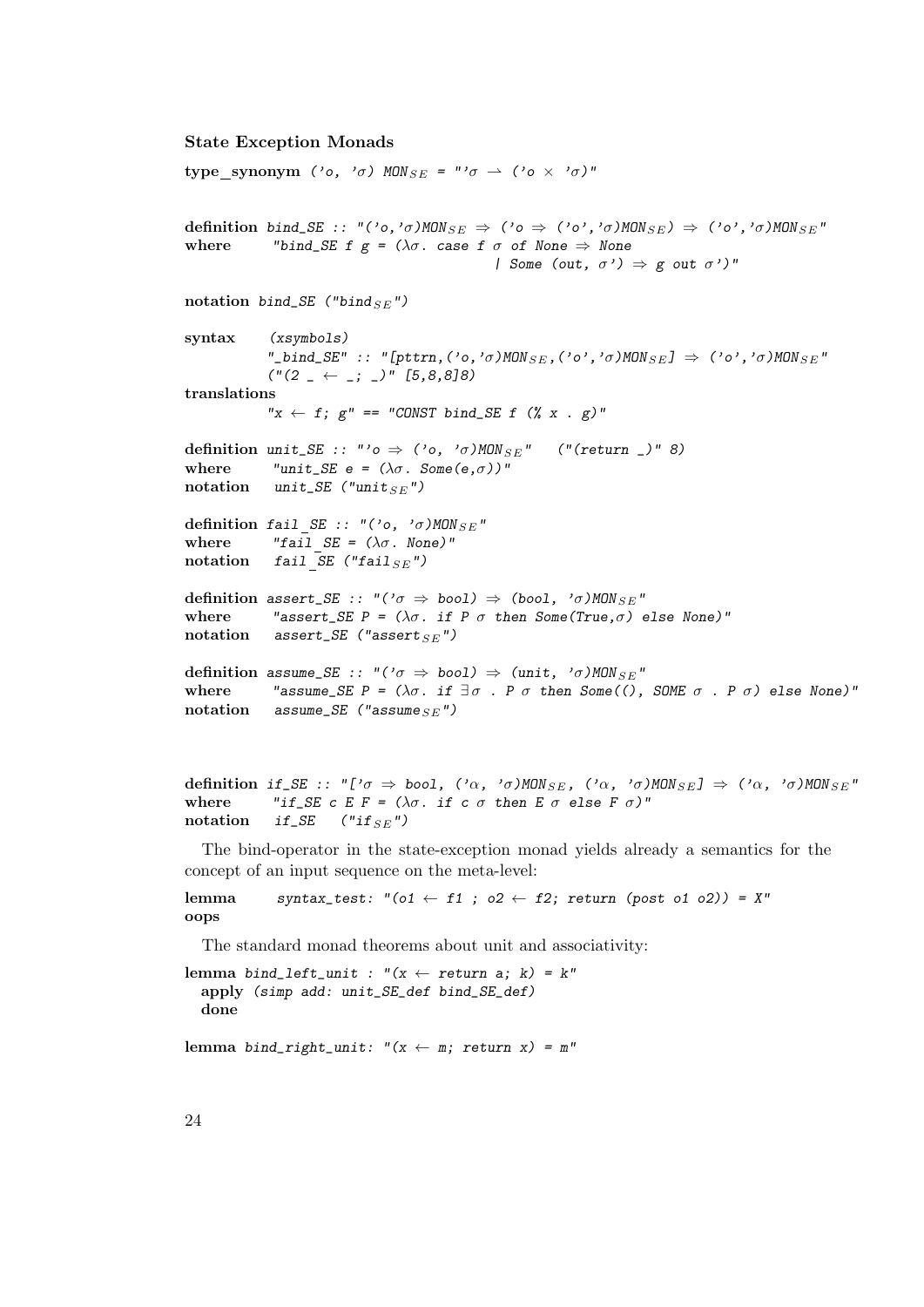```
apply (simp add: unit_SE_def bind_SE_def)
  apply (rule ext)
  apply (case_tac "m \sigma", simp_all)
  done
lemma bind_assoc: "(y \leftarrow (x \leftarrow m; k); h) = (x \leftarrow m; (y \leftarrow k; h))"
  apply (simp add: unit_SE_def bind_SE_def, rule ext)
  apply (case_tac "m \sigma", simp_all)
  apply (case_tac "a", simp_all)
  done
```
In order to express test-sequences also on the object-level and to make our theory amenable to formal reasoning over test-sequences, we represent them as lists of input and generalize the bind-operator of the state-exception monad accordingly. The approach is straightforward, but comes with a price: we have to encapsulate all input and output data into one type. Assume that we have a typed interface to a module with the operations  $op_1, op_2, \ldots, op_n$  with the inputs  $\iota_1, \iota_2, \ldots, \iota_n$  (outputs are treated analogously). Then we can encode for this interface the general input - type:

datatype in =  $op_1$  ::  $i_1$  | ... |  $i_n$ 

Obviously, we loose some type-safety in this approach; we have to express that in traces only corresponding input and output belonging to the same operation will occur; this form of side-conditions have to be expressed inside HOL. From the user perspective, this will not make much difference, since junk-data resulting from too weak typing can be ruled out by adopted front-ends.

Note that the subsequent notion of a test-sequence allows the io stepping function (and the special case of a program under test) to stop execution within the sequence; such premature terminations are characterized by an output list which is shorter than the input list.

```
fun mbind :: "'l list \Rightarrow ('
\iota \Rightarrow ('<sup>o</sup>,'\sigma) MON<sub>SE</sub>) \Rightarrow ('o list,'\sigma) MON<sub>SE</sub>"
where "mbind [] iostep \sigma = Some([\,], \sigma)" |
         "mbind (a#H) iostep \sigma =
                        (case iostep a \sigma of
                               None \Rightarrow Some([], \sigma)
                           | Some (out, \sigma') \Rightarrow (case mbind H iostep \sigma' of
                                                               None \Rightarrow Some([out],\sigma')
                                                            | Some(outs,\sigma') \Rightarrow Some(out#outs,\sigma')))"
```
This definition is fail-safe; in case of an exception, the current state is maintained. An alternative is the fail-strict variant mbind':

```
lemma mbind unit [simp]:
     "mbind [] f = (return []"
     by(rule ext, simp add: unit_SE_def)
```

```
lemma mbind_nofailure [simp]:
     "mbind S f \sigma \neq None"
```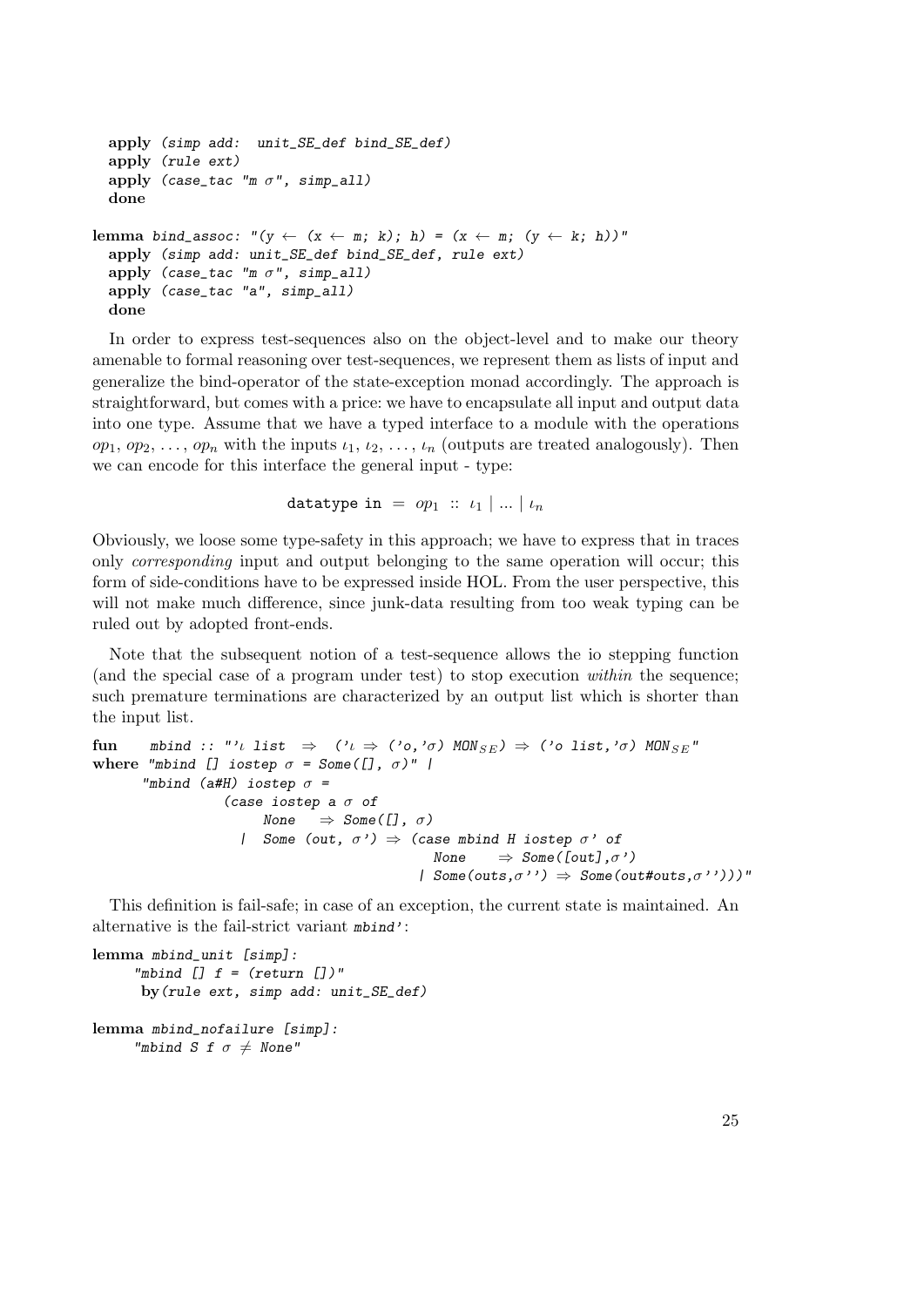```
apply(rule_tac x=\sigma in spec)
       apply(induct S, auto simp:unit_SE_def)
       apply(case_tac "f a x", auto)
       apply(erule_tac x="b" in allE)
       apply(erule exE, erule exE, simp)
       done
fun mbind' :: "'ι list \Rightarrow ('ι \Rightarrow ('o,'σ) MON<sub>SE</sub>) \Rightarrow ('o list,'σ) MON<sub>SE</sub>"
where "mbind' [] iostep \sigma = Some([\ ], \sigma)" |
       "mbind' (a#H) iostep \sigma =
                    (case iostep a \sigma of
                         None \Rightarrow None
                      | Some (out, \sigma') \Rightarrow (case mbind H iostep \sigma' of
                                                    None \Rightarrow None (* fail-strict *)
                                                  | Some(outs,\sigma') \Rightarrow Some(out#outs,\sigma')))"
```
mbind' as failure strict operator can be seen as a foldr on bind - if the types would match . . .

```
definition try_SE :: "('o,'σ) MON<sub>SE</sub> \Rightarrow ('o option,'σ) MON<sub>SE</sub>"
where "try_SE ioprog = (\lambda \sigma). case ioprog \sigma of
                                                      None \Rightarrow Some(None, \sigma)
                                                    | Some(outs, \sigma') \Rightarrow Some(Some outs, \sigma'))"
```
In contrast, mbind as a failure safe operator can roughly be seen as a foldr on bind - try: m1 ; try m2 ; try m3; ... Note, that the rough equivalence only holds for certain predicates in the sequence - length equivalence modulo None, for example. However, if a conditional is added, the equivalence can be made precise:

```
lemma mbind_try:
  ''(x \leftarrow mbind (a#S) F; M x) =
   (a' \leftarrow try\_SE(F \ a);if a' = Nonethen (M [])
      else (x \leftarrow \text{mbind } S \ F; M \ (the a' \# x))"
apply(rule ext)
apply(simp add: bind_SE_def try_SE_def)
apply(case_tac "F a x", auto)
apply(simp add: bind_SE_def try_SE_def)
apply(case_tac "mbind S F b", auto)
done
```
On this basis, a symbolic evaluation scheme can be established that reduces mbindcode to try SE code and ite-cascades.

```
definition alt_SE :: "[('o, 'σ)MON<sub>SE</sub>, ('o, 'σ)MON<sub>SE</sub>] \Rightarrow ('o, 'σ)MON<sub>SE</sub>"
               (infixl \sqrt[m]{s_E}" 10)
where "(f \sqcap_{SE} g) = (\lambda \sigma. case f \sigma of None \Rightarrow g \sigma| Some H \Rightarrow Some H)"
```

```
definition malt_SE :: "('o, 'σ)MON<sub>SE</sub> list \Rightarrow ('o, 'σ)MON<sub>SE</sub>"
```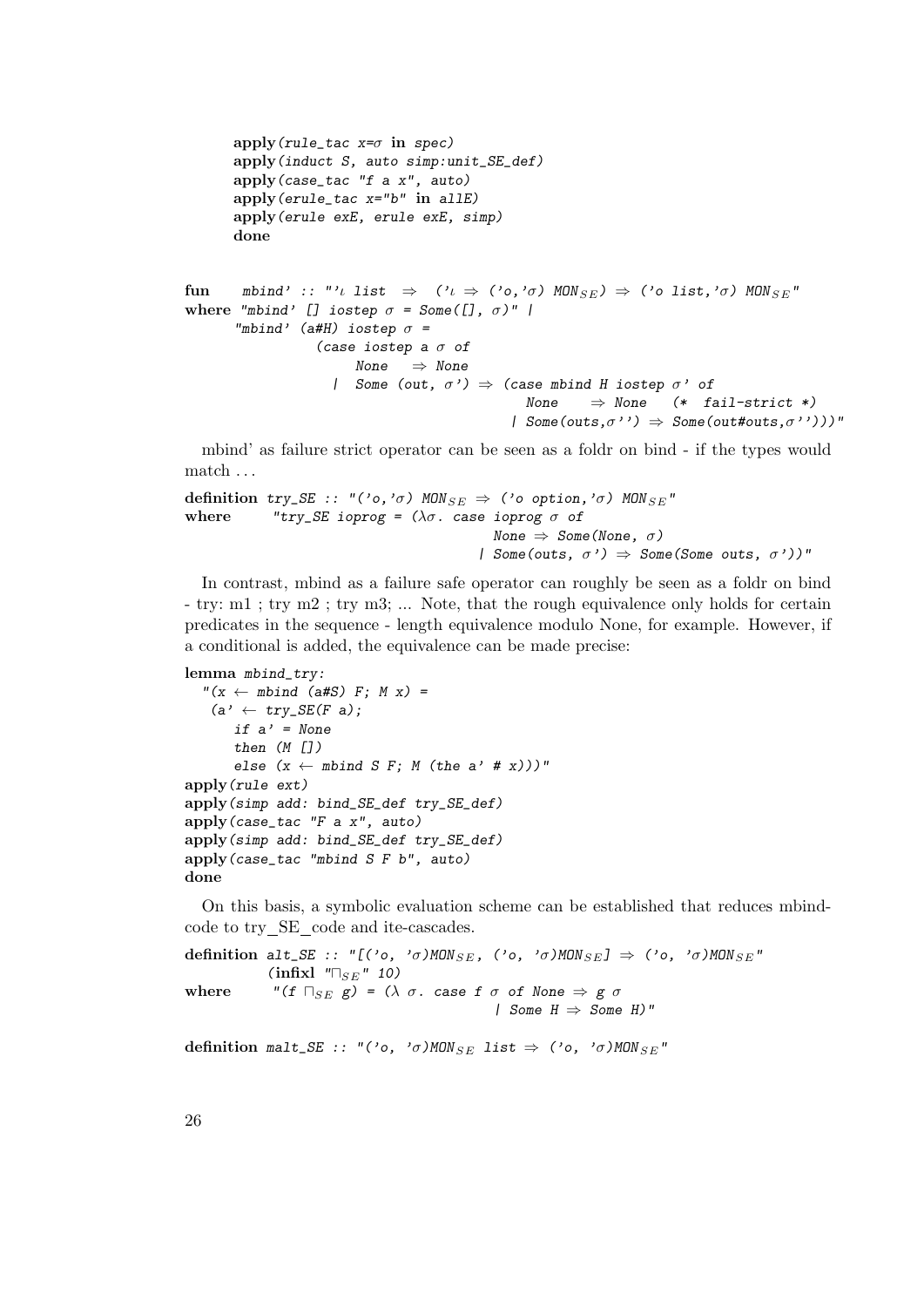where "malt\_SE S = foldr alt\_SE S fail  $_{SE}$ "  $\text{notation} \quad \text{malt\_SE} \ (\text{``} \square_{SE} \text{''})$ lemma malt\_SE\_mt [simp]: " $\bigcap_{SE}$  [] = fail<sub>SE</sub>" by(simp add: malt\_SE\_def)  ${\rm lemma}$  malt\_SE\_cons [simp]: " $\bigcap_{SE}$  (a # S) = (a  $\sqcap_{SE}$  ( $\bigcap_{SE}$  S))" by(simp add: malt\_SE\_def)

#### State Backtrack Monads

This subsection is still rudimentary and as such an interesting formal analogue to the previous monad definitions. It is doubtful that it is interesting for testing and as a cmputational stucture at all. Clearly more relevant is "sequence" instead of "set," which would rephrase Isabelle's internal tactic concept.

```
type_synonym ('o, '\sigma) MON<sub>SB</sub> = "'\sigma \Rightarrow ('o \times '\sigma) set"
definition bind_SB :: "('o, 'σ)MON<sub>SB</sub> \Rightarrow ('o \Rightarrow ('o', 'σ)MON<sub>SB</sub>) \Rightarrow ('o', 'σ)MON<sub>SB</sub>"
where "bind_SB f g \sigma = \bigcup (\lambda(\text{out}, \sigma) \cdot (\text{g out } \sigma))' (f \sigma))"
notation bind_SB ("bind _{SB}")
definition unit_SB :: "'o \Rightarrow ('o, '\sigma)MON<sub>SB</sub>" ("(returns _)" 8)
where "unit_SB e = (\lambda \sigma. \{(\mathsf{e}, \sigma)\})"
notation unit_SB ("unit _{SB}")
syntax (xsymbols)
              "_bind_SB" :: "[pttrn,('o,'σ)MON<sub>SB</sub>,('o','σ)MON<sub>SB</sub>] \Rightarrow ('o','σ)MON<sub>SB</sub>"
              ("(2 - := -; -)" [5, 8, 8]8)translations
             "x := f; g'' == "CONST bind\_SB f (x x . g)"
lemma bind_left_unit_SB : "(x := returns a; m) = m"
  by (rule ext,simp add: unit_SB_def bind_SB_def)
```

```
lemma bind_right_unit_SB: "(x := m; returns x) = m"by (rule ext, simp add: unit_SB_def bind_SB_def)
```

```
lemma bind_assoc_SB: "(y := (x := m; k); h) = (x := m; (y := k; h))"
 by (rule ext, simp add: unit_SB_def bind_SB_def split_def)
```
#### State Backtrack Exception Monad (vulgo: Boogie-PL)

The following combination of the previous two Monad-Constructions allows for the semantic foundation of a simple generic assertion language in the style of Schirmers Simpl-Language or Rustan Leino's Boogie-PL language. The key is to use the exceptional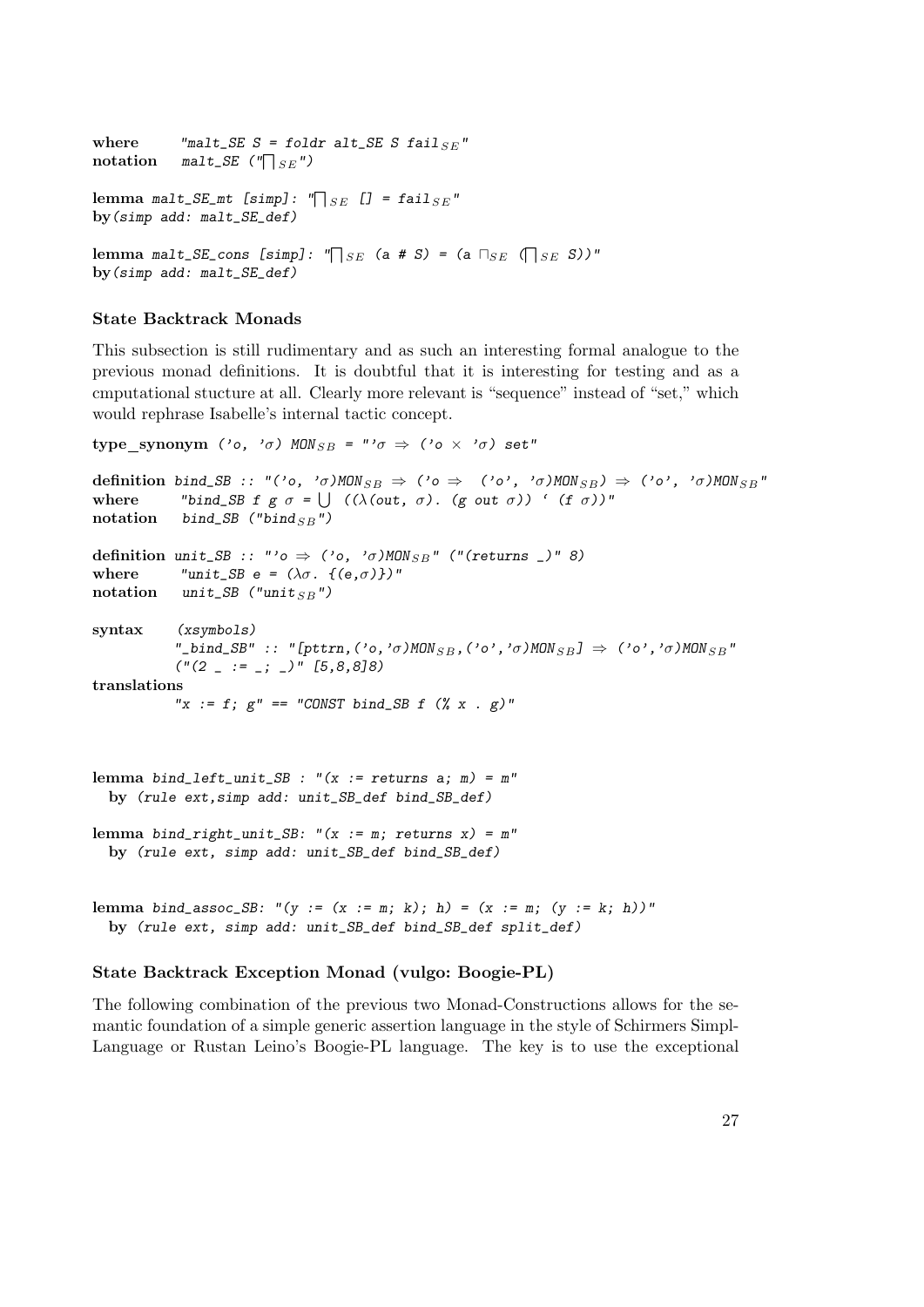element None for violations of the assert-statement.

type synonym ('o, ' $\sigma$ ) MON  $_{SBE}$  = "' $\sigma \Rightarrow$  (('o  $\times$  ' $\sigma$ ) set) option" definition bind\_SBE :: "('o,'σ)MON  $_{SBE}$   $\Rightarrow$  ('o  $\Rightarrow$  ('o','σ)MON  $_{SBE}$ )  $\Rightarrow$  ('o','σ)MON  $_{SBE}$ " where "bind\_SBE f  $g = (\lambda \sigma)$  case f  $\sigma$  of None  $\Rightarrow$  None | Some  $S \Rightarrow$  (let  $S' = (\lambda(\text{out}, \sigma'))$ . g out  $\sigma'$ ) ' S in if None  $\in S'$  then None else  $Some(\bigcup (the 'S'))))$ " syntax (xsymbols) "\_bind\_SBE" :: "[pttrn,('o,'σ)MON  $_{SBE}$ ,('o','σ)MON  $_{SBE}$ ]  $\Rightarrow$  ('o','σ)MON  $_{SBE}$ "  $("(2 \_ := \_ ; \_ )" [5,8,8]8)$ translations " $x := f$ ;  $g'' == "CONST bind\_SBE f ('x x . g)$ " definition unit\_SBE :: "' $o \Rightarrow$  (' $o$ , ' $\sigma$ )MON<sub>SBE</sub>" ("(returning \_)" 8) where "unit\_SBE e =  $(\lambda \sigma$ . Some({(e, $\sigma$ )}))" definition assert\_SBE :: "(' $\sigma \Rightarrow$  bool)  $\Rightarrow$  (unit, ' $\sigma$ )MON<sub>SBE</sub>" where "assert\_SBE e =  $(\lambda \sigma \cdot \text{ if } \sigma \sigma \text{ then } \text{Some}(\{((\rho, \sigma)\})$ else None)" notation assert\_SBE ("assert  $_{SBE}$ ") definition assume\_SBE :: " $(°\sigma \Rightarrow \text{bool}) \Rightarrow$  (unit, ' $\sigma$ )MON<sub>SBE</sub>" where "assume\_SBE e =  $(\lambda \sigma \cdot \text{if } \sigma \sigma \text{ then } \text{Some}(\{((\rho \sigma)\})$ else Some {})" notation assume\_SBE ("assume  $_{SBE}$ ") definition havoc\_SBE :: " (unit,  $' \sigma$ )MON<sub>SBE</sub>" where "havoc\_SBE =  $(\lambda \sigma)$ . Some({x. True}))" notation havoc\_SBE ("havoc  $_{SBE}$ ") lemma bind\_left\_unit\_SBE : " $(x :=$  returning a; m) = m" apply (rule ext,simp add: unit\_SBE\_def bind\_SBE\_def) apply (case\_tac "m x",auto) done lemma bind\_right\_unit\_SBE: " $(x := m;$  returning x) = m" apply (rule ext, simp add: unit\_SBE\_def bind\_SBE\_def) apply (case\_tac "m x", simp\_all add:Let\_def) apply (rule HOL.ccontr, simp add: Set.image\_iff) done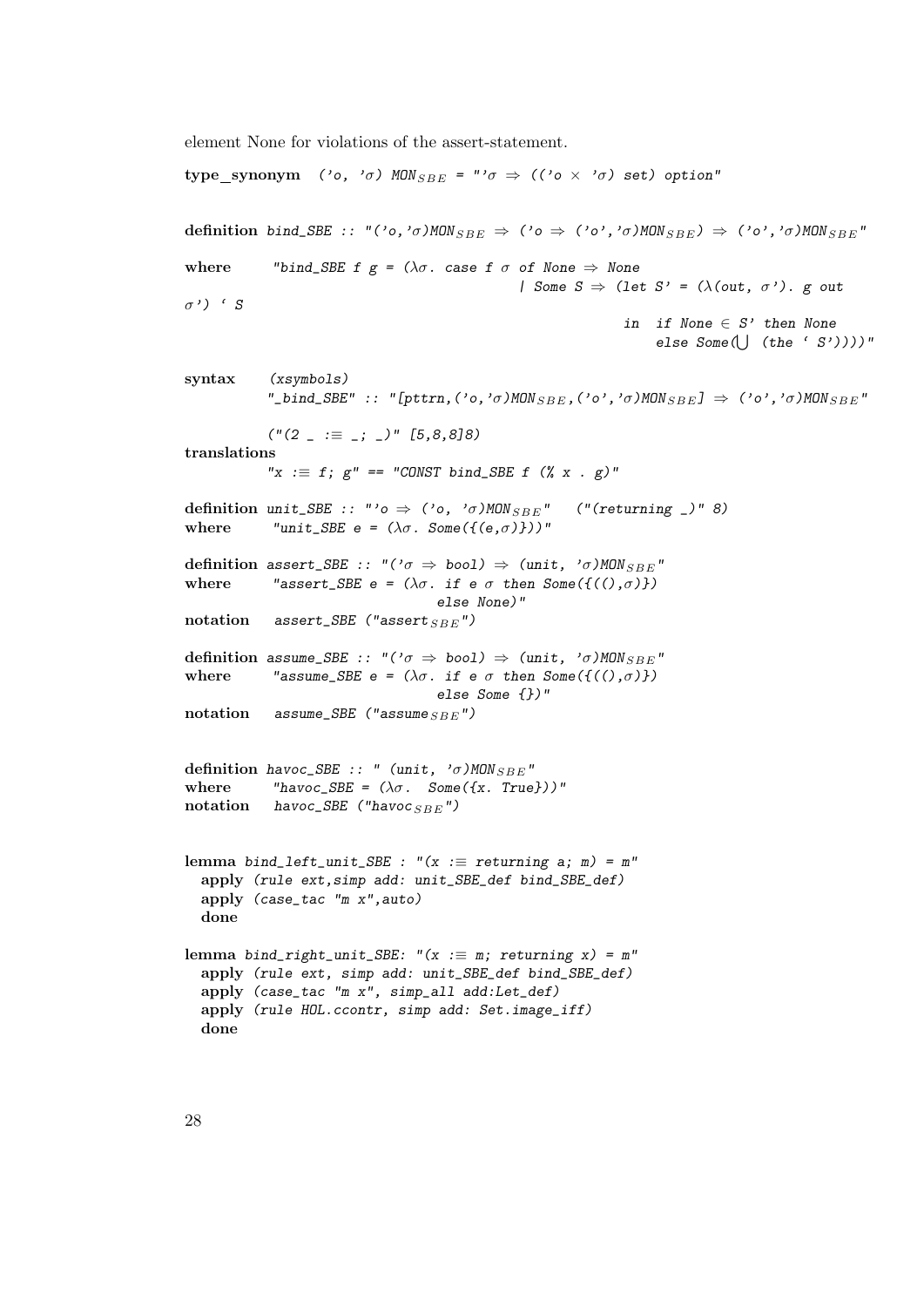```
lemmas aux = trans[OF HOL.neq_commute,OF Option.not_None_eq]
lemma bind_assoc_SBE: "(y := (x := m; k); h) = (x := m; (y := k; h))"
proof (rule ext, simp add: unit_SBE_def bind_SBE_def,
       case_tac "m x", simp_all add: Let_def Set.image_iff, safe)
 case goal1 then show ?case
       by (rule\_tac x="a, b)" in bexI, simp_all)
next
 case goal2 then show ?case
      apply(rule_tac x="(aa, b)" in bexI, simp_all add:split_def)
       apply(erule_tac x="(aa,b)" in ballE)
       apply(auto simp: aux image_def split_def intro!: rev_bexI)
       done
next
 case goal3 then show ?case
       by (rule_tac x = "(a, b)" in bexI, simp_all)
next
 case goal4 then show ?case
       apply(erule_tac Q="None = ?X" in contrapos_pp)
       apply(erule_tac x="(aa,b)" and P="\lambda x. None \neq split (\lambdaout. k) x" in ballE)
       apply(auto simp: aux Option.not_None_eq image_def split_def intro!: rev_bexI)
       done
next
 case goal5 then show ?case
       apply simp apply((erule_tac x="(ab,ba)" in ballE)+)
       apply(simp_all add: aux Option.not_None_eq, (erule exE)+, simp add:split_def)
       apply(erule rev_bexI, case_tac "None\in(\lambdap. h(snd p))'y",auto simp:split_def)
       done
next
 case goal6 then show ?case
       apply simp apply((erule_tac x = "(a, b)" in ballE)+)
       apply(simp_all add: aux Option.not_None_eq, (erule exE)+, simp add:split_def)
       apply(erule rev_bexI, case_tac "None\in(\lambdap. h(snd p))'y",auto simp:split_def)
       done
```

```
qed
```
#### <span id="page-28-0"></span>5.1.2. Valid Test Sequences in the State Exception Monad

This is still an unstructured merge of executable monad concepts and specification oriented high-level properties initiating test procedures.

definition valid\_SE :: "' $\sigma \Rightarrow$  (bool,' $\sigma$ ) MON<sub>SE</sub>  $\Rightarrow$  bool" (infix " $\models$ " 15) where " $(\sigma \models m) = (m \sigma \neq N \text{one} \land \text{fst}(\text{the} (m \sigma)))$ "

This notation consideres failures as valid  $-$  a definition inspired by  $I/O$  conformance. BUG: It is not possible to define this concept once and for all in a Hindley-Milner typesystem. For the moment, we present it only for the state-exception monad, although for the same definition, this notion is applicable to other monads as well.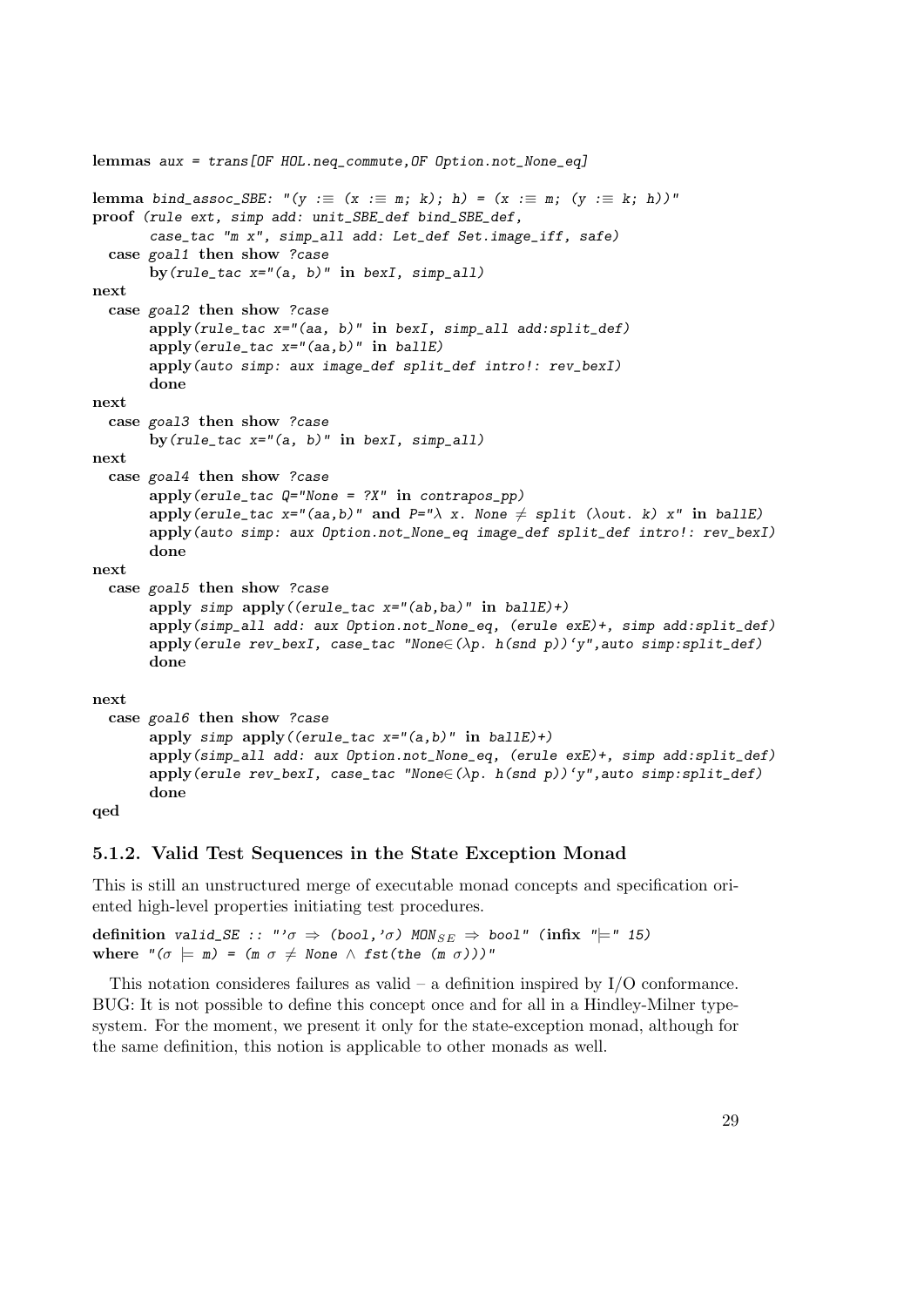```
lemma syntax_test :
   "\sigma \models (os \leftarrow (mbind is ioprog); return(length is = length os))"
oops
lemma valid_true[simp]:
  "\,(\sigma \models (s \leftarrow return x ; return (P s))) = P x"by(simp add: valid_SE_def unit_SE_def bind_SE_def)
  Recall mbind_unit for the base case.
lemma valid_failure:
"ioprog a \sigma = None \implies(\sigma \models (s \leftarrow \text{mbind} (a\#S) \text{ ioprog }; M s)) =(\sigma \models (M []))"
by(simp add: valid_SE_def unit_SE_def bind_SE_def)
 lemmas valid_failure''=valid_failure
lemma valid_failure':
"A \sigma = None \implies \neg(\sigma) = ((s \leftarrow A ; M s)))"
by(simp add: valid_SE_def unit_SE_def bind_SE_def)
lemma valid_successElem:
"M \sigma = Some(f \sigma, \sigma) \implies (\sigma \models M) = f \sigma"
by(simp add: valid_SE_def unit_SE_def bind_SE_def )
lemma valid_success:
"ioprog a \sigma = Some(b, \sigma') \implies(\sigma \models (s \leftarrow \text{mbind} (a\#S) \text{ ioprog } ; M s)) =(\sigma') = (s \leftarrow \text{mbind } S \text{ ioprog } ; M \text{ (b#s)}))"
apply(simp add: valid_SE_def unit_SE_def bind_SE_def )
apply(cases "mbind S ioprog \sigma'", simp_all)
apply auto
done
lemma valid_success'':
"ioprog a \sigma = Some(b, \sigma') \implies(\sigma \models (s \leftarrow mbind (a \# S) ioprog ; return (P s))) =(\sigma \}' \models (s \leftarrow \text{mbind } S \text{ ioprog }; \text{ return } (P \text{ (b#s)})))"
apply(simp add: valid_SE_def unit_SE_def bind_SE_def )
apply(cases "mbind S ioprog \sigma", simp_all)
apply auto
done
lemma valid_success':
"A \sigma = Some(b,\sigma') \implies (\sigma \models ((s \leftarrow A ; M s))) = (\sigma' \models (M b))"
by(simp add: valid_SE_def unit_SE_def bind_SE_def )
```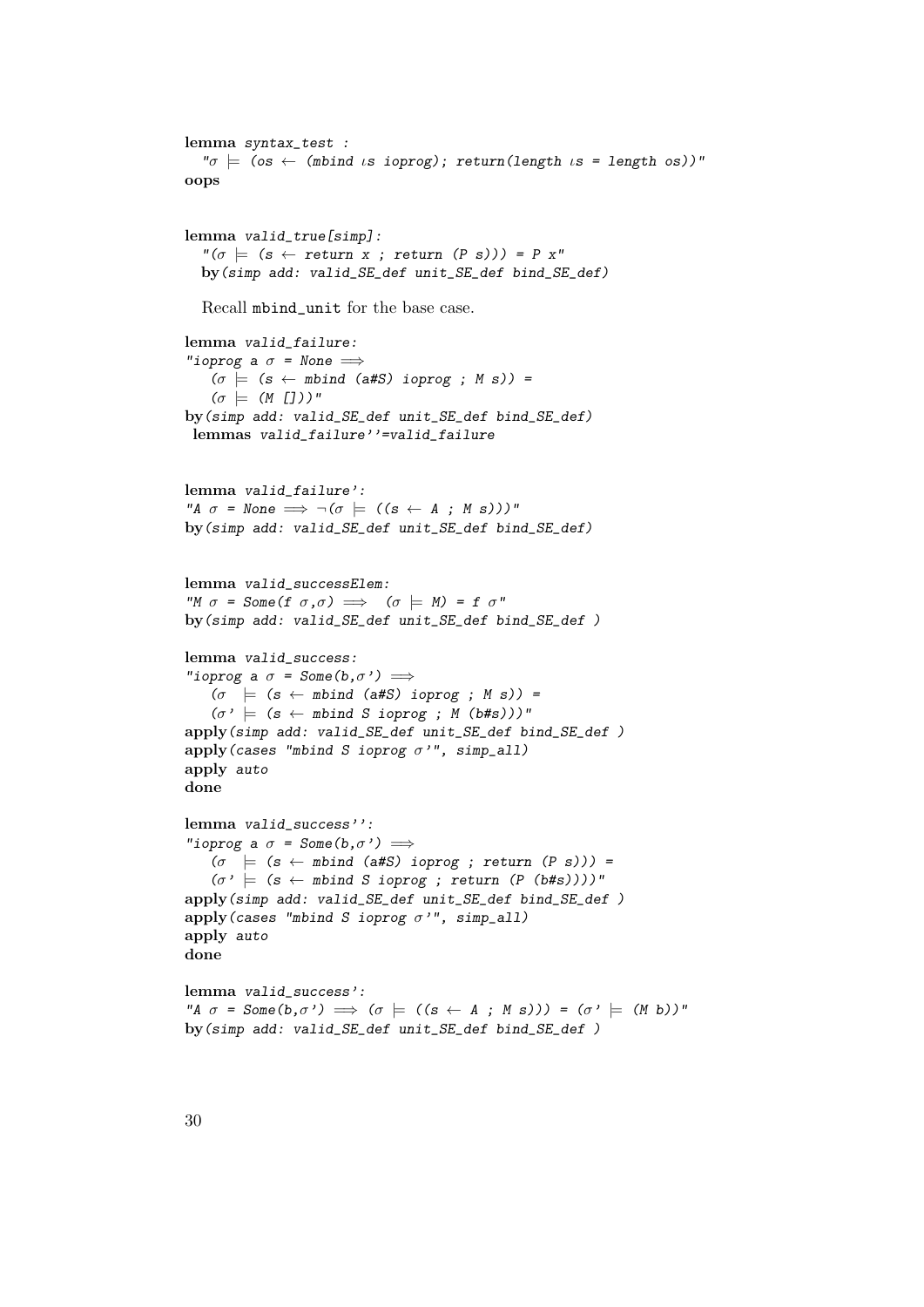```
lemma valid_both:
"\,(\sigma \models (s \leftarrow mbind (a#S) ioprog ; return (P s))) =
    (case ioprog a \sigma of
        None \Rightarrow (\sigma \models (return (P [])))
      | Some(b,\sigma') \Rightarrow (\sigma') = (s \leftarrow mbind S ioprog ; return (P (b#s)))))"
apply(case_tac "ioprog a \sigma")
apply(simp_all add: valid_failure valid_success'' split: prod.splits)
done
lemma valid_propagate_1 [simp]: "(\sigma \models (return P)) = (P)"
by(auto simp: valid_SE_def unit_SE_def)
lemma valid_propagate_2:
"\sigma = ((s \leftarrow A ; M s)) \implies\exists v \sigma'. the(A \sigma) = (v,\sigma') \wedge \sigma' \models (M v)"
apply(auto simp: valid_SE_def unit_SE_def bind_SE_def)
apply(cases "A \sigma", simp_all)
apply(simp add: Product_Type.prod_case_unfold)
apply(drule_tac x=''A \sigma'' and f=the in arg_cong, simp)
apply(rule_tac x="fst aa" in exI)
apply(rule_tac x="snd aa" in exI, auto)
done
lemma valid_propagate_2':
"\sigma = ((s \leftarrow A ; M s)) \implies\exists a. (A \sigma) = Some a \wedge (snd a) \models (M (fst a))"
apply(auto simp: valid_SE_def unit_SE_def bind_SE_def)
apply(cases "A \sigma", simp_all)
apply(simp_all add: Product_Type.prod_case_unfold
            split: prod.splits)
apply(drule_tac x=''A \sigma'' and f=the in arg_cong, simp)
apply(rule_tac x="fst aa" in exI)
apply(rule_tac x="snd aa" in exI, auto)
done
lemma valid_propagate_2'':
"\sigma = ((s \leftarrow A ; M s)) \implies\exists v \sigma'. A \sigma = Some(v,\sigma') \wedge \sigma' \models (M v)"
apply(auto simp: valid_SE_def unit_SE_def bind_SE_def)
apply(cases "A \sigma", simp_all)
apply(simp add: Product_Type.prod_case_unfold)
apply(drule_tac x=''A \sigma'' and f=the in arg_cong, simp)
apply(rule_tac x="fst aa" in exI)
apply(rule_tac x="snd aa" in exI, auto)
done
```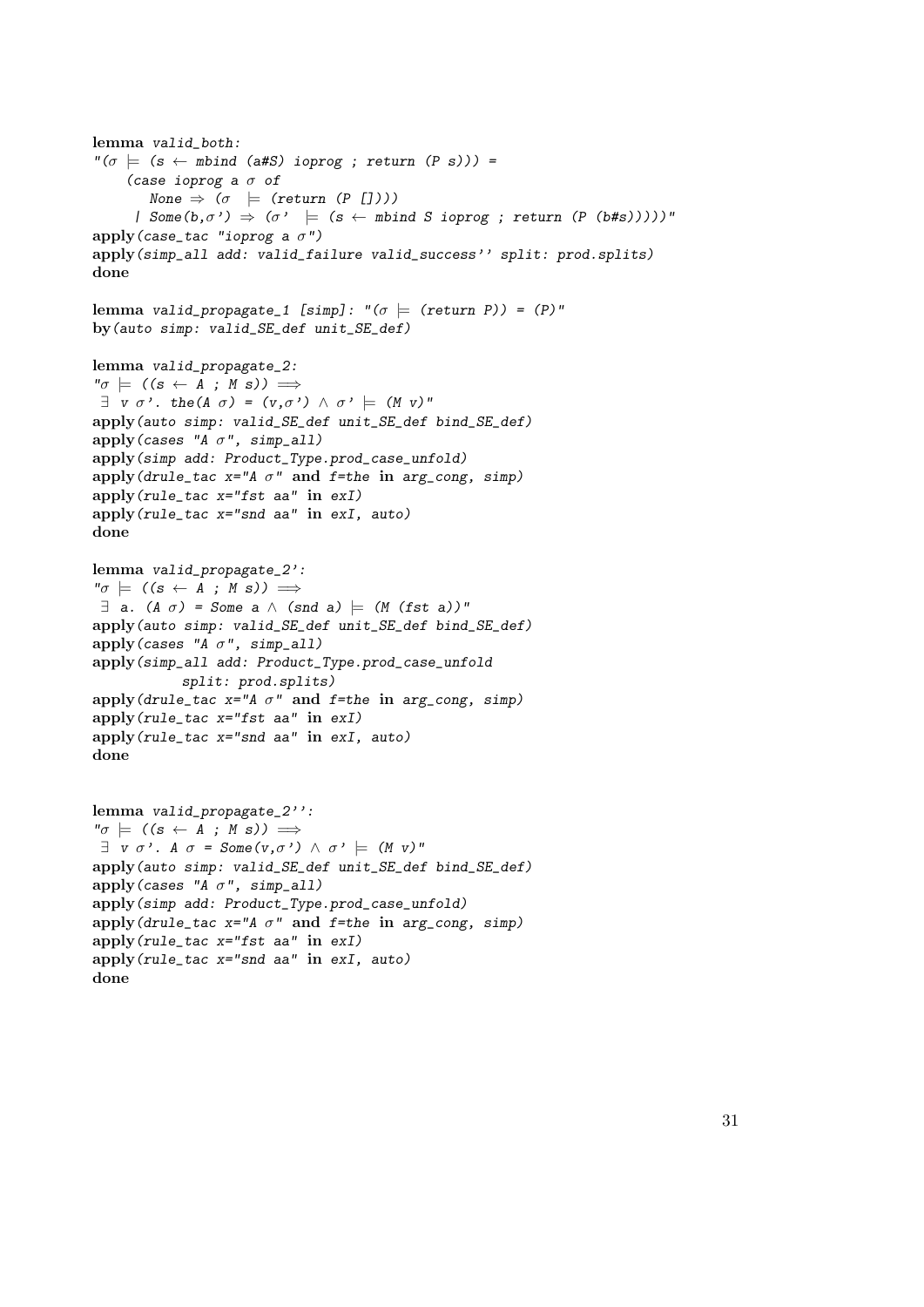```
lemma valid_propoagate_3[simp]: "(σ0 |= (λσ. Some (f σ, σ))) = (f σ0)"
by(simp add: valid_SE_def )
lemma valid_propoagate_3'[simp]: "\neg (\sigma_0 \models (\lambda \sigma \cdot \text{None}))"
by(simp add: valid_SE_def )
lemma assert_disch1 :" P \sigma \implies (\sigma \models (x \leftarrow \text{assert}_{SE} P; M x)) = (\sigma \models (M True))"
by(auto simp: bind_SE_def assert_SE_def valid_SE_def)
lemma assert_disch2 :" \neg P \sigma \implies \neg (\sigma \models (x \leftarrow \text{assert}_{SE} P; M s))"
by(auto simp: bind_SE_def assert_SE_def valid_SE_def)
lemma assert_disch3 :" \neg P \sigma \implies \neg (\sigma \models (assert _{SE} P))"
by(auto simp: bind_SE_def assert_SE_def valid_SE_def)
lemma assert_D : "(\sigma \models (x \leftarrow \text{assert}_{SE} P; M x)) \implies P \sigma \land (\sigma \models (M \text{True}))"
by(auto simp: bind_SE_def assert_SE_def valid_SE_def split: HOL.split_if_asm)
lemma assume_D : "(\sigma \models (x \leftarrow \text{assume}_{SE} P; M x)) \implies \exists \sigma. (P \sigma \land \sigma \models (M)))"
apply(auto simp: bind_SE_def assume_SE_def valid_SE_def split: HOL.split_if_asm)
apply(rule_tac x="Eps P" in exI, auto)
apply(rule_tac x="True" in exI, rule_tac x="b" in exI)
apply(subst Hilbert_Choice.someI,assumption,simp)
apply(subst Hilbert_Choice.someI,assumption,simp)
done
```
These two rule prove that the SE Monad in connection with the notion of valid sequence is actually sufficient for a representation of a Boogie-like language. The SBE monad with explicit sets of states — to be shown below — is strictly speaking not necessary (and will therefore be discontinued in the development).

lemma if\_SE\_D1 : "P  $\sigma \implies (\sigma \models \text{if}_{SE} \text{ } P \text{ } B_1 \text{ } B_2) = (\sigma \models B_1)$ " by(auto simp: if\_SE\_def valid\_SE\_def)

lemma if\_SE\_D2 : " $\neg$  P  $\sigma \implies (\sigma \models \text{if}_{SE} \text{ P } B_1 \text{ B}_2) = (\sigma \models B_2)$ " by(auto simp: if\_SE\_def valid\_SE\_def)

lemma if\_SE\_split\_asm : "  $(\sigma \models \text{if}_{SE} \, P \, B_1 \, B_2) = ((P \, \sigma \wedge (\sigma \models B_1)) \vee (\neg P \, \sigma \wedge B_2))$  $(\sigma \models B_2))$ " by(cases "P  $\sigma$ ", auto simp: if\_SE\_D1 if\_SE\_D2)

lemma if\_SE\_split : "  $(\sigma \models \text{if}_{SE} P B_1 B_2) = ((P \sigma \rightarrow (\sigma \models B_1)) \land (\neg P \sigma \rightarrow$  $(\sigma \models B_2))$ " by (cases "P  $\sigma$ ", auto simp: if\_SE\_D1 if\_SE\_D2)

lemma [code]:

 $"(\sigma \models m) = (\text{case } (m \space \sigma) \space \text{of None } \Rightarrow \text{False } | \text{ (Some } (x, y)) \Rightarrow x)"$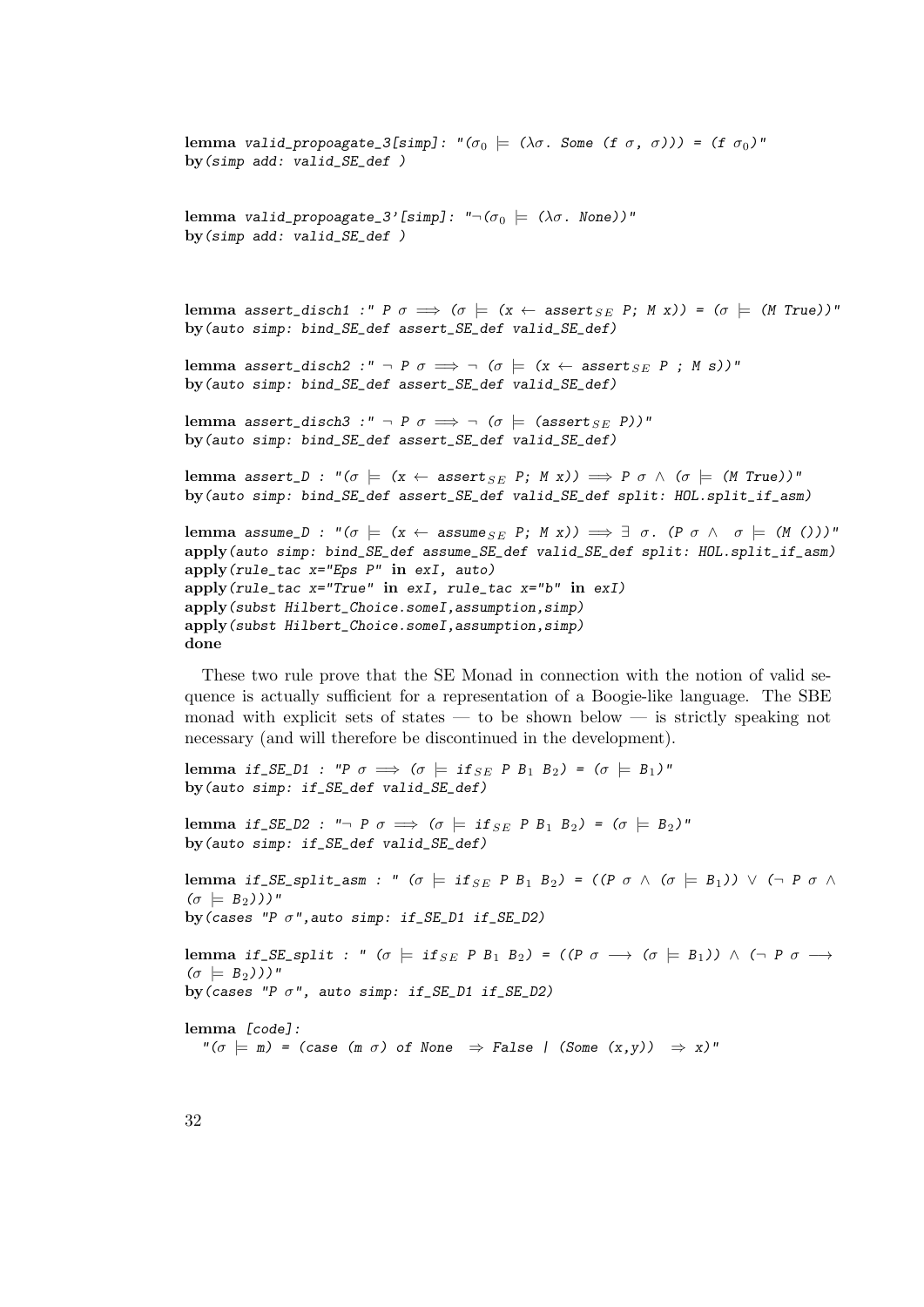```
apply(simp add: valid_SE_def)
 apply(cases "m \sigma = None", simp_all)
 apply(insert not_None_eq, auto)
done
```
#### <span id="page-32-0"></span>5.1.3. Valid Test Sequences in the State Exception Backtrack Monad

This is still an unstructured merge of executable monad concepts and specification oriented high-level properties initiating test procedures.

definition valid\_SBE :: "' $\sigma \Rightarrow$  ('a,' $\sigma$ ) MON  $_{SBE} \Rightarrow$  bool" (infix " $\models_{SBE}$ " 15) where " $\sigma \models_{SBE} m \equiv (m \sigma \neq None)'$ "

This notation consideres all non-failures as valid.

lemma assume\_assert: " $(\sigma \models_{SBE} ($  = := assume  $_{SBE} P$ ; assert  $_{SBE} Q$ ) =  $(P \sigma \rightarrow$  $Q \sigma$ )" by(simp add: valid\_SBE\_def assume\_SBE\_def assert\_SBE\_def bind\_SBE\_def) lemma assert\_intro: " $Q \sigma \implies \sigma \models_{SBE}$  (assert  $_{SBE} Q$ )" by(simp add: valid\_SBE\_def assume\_SBE\_def assert\_SBE\_def bind\_SBE\_def) lemma assume\_dest: " $[ \sigma \models_{SBE} (x := assume_{SBE} Q; M x); Q \sigma' ] \Rightarrow \sigma \models_{SBE} M ()$ " apply(auto simp: valid\_SBE\_def assume\_SBE\_def assert\_SBE\_def bind\_SBE\_def)

```
apply(cases "Q \sigma", simp_all)
```

```
oops
```
This still needs work. What would be needed is a kind of wp - calculus that comes out of that. So far: nope.

end

### <span id="page-32-1"></span>5.2. Observers

theory Observers imports Monads begin

#### <span id="page-32-2"></span>5.2.1. IO-stepping Function Transfomers

The following adaption combinator converts an input-output program under test of type:  $\iota \Rightarrow \sigma \rightarrow o \times \sigma$  with program state  $\sigma$  into a state transition program that can be processed by mbind. The key idea to turn mbind into a test-driver for a reactive system is by providing an internal state  $\sigma'$ , managed by the test driver, and external, problem-specific functions "rebind" and "substitute" that operate on this internal state. For example, this internal state can be instantiated with an environment  $var \rightarrow value$ . The output (or parts of it) can then be bound to vars in the environment. In contrast, substitute can then explicit substitute variables occuring in value representations into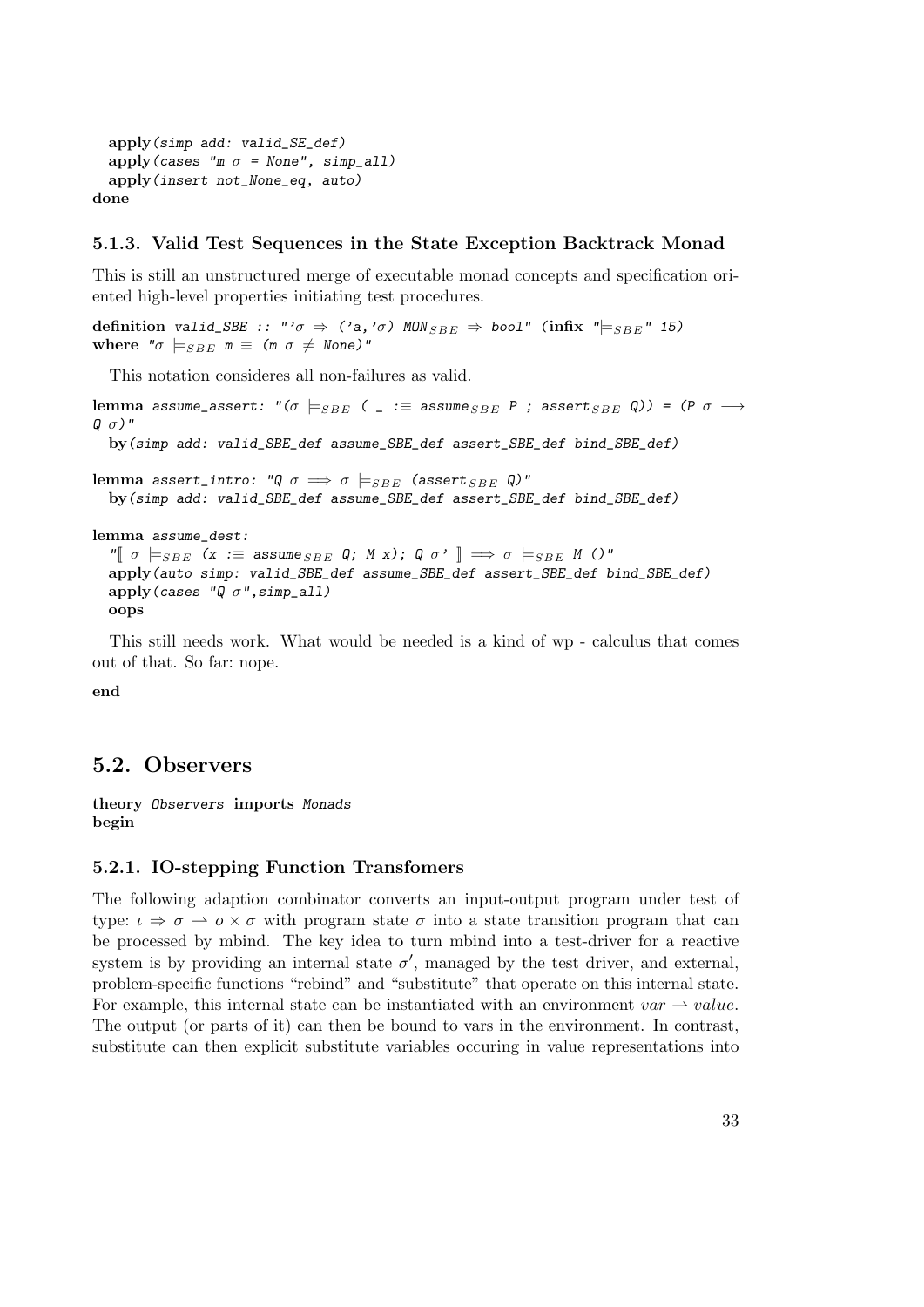pure values, e.g. is can substitue c  $({}^{\circ}X^{\circ})$  into c 3 provided the environment contained the map with  $X \rightsquigarrow 3$ .

The state of the test-driver consists of two parts: the state of the observer (or: adaptor) σ and the internal state  $σ'$  of the the step-function of the system under test *ioprog* is allowed to use.

definition observer :: "[' $\sigma \Rightarrow 'o \Rightarrow 'o$ , ' $\sigma \Rightarrow 'l \Rightarrow 'l$ , ' $\sigma \times 'o' \Rightarrow 'l \Rightarrow 'o \Rightarrow bool$ ]  $\Rightarrow$   $(2i \Rightarrow 2i \sigma \rightarrow \sigma \rightarrow 2i \sigma \rightarrow 2i \sigma \rightarrow 2i \sigma \rightarrow 2i \sigma \rightarrow 2i \sigma \rightarrow 2i \sigma \rightarrow 2i \sigma \rightarrow 2i \sigma \rightarrow 2i \sigma \rightarrow 2i \sigma \rightarrow 2i \sigma \rightarrow 2i \sigma \rightarrow 2i \sigma \rightarrow 2i \sigma \rightarrow 2i \sigma \rightarrow 2i \sigma \rightarrow 2i \sigma \rightarrow 2i \sigma \rightarrow 2i \sigma \rightarrow 2i \sigma \rightarrow 2i \sigma \rightarrow 2i \sigma \rightarrow 2i \sigma \rightarrow 2i \sigma \rightarrow 2i \sigma \rightarrow 2i \sigma \rightarrow 2i \sigma \rightarrow 2i \sigma \rightarrow 2i$  $\Rightarrow$   $(2i \Rightarrow (2i \sigma \times 2i \sigma \rightarrow \sigma \times 2i \sigma \sigma \rightarrow 0i))$ " where "observer rebind substitute postcond ioprog = (λ input. (λ (σ, σ'). let input'= substitute σ input in case ioprog input'  $\sigma'$  of None  $\Rightarrow$  None (\* ioprog failure - eg. timeout ... \*) | Some (output,  $\sigma^{\prime\prime}$ )  $\Rightarrow$  let  $\sigma^{\prime\prime}$  = rebind  $\sigma$  output in (if postcond  $(\sigma'$ ', $\sigma'$ '') input' output then  $Some(\sigma'', \sigma'')$ else None (\* postcond failure

\*) )))"

The subsequent observer version is more powerful: it admits also preconditions of *ioprog*, which make reference to the observer state  $\sigma_{obs}$ . The observer-state may contain an environment binding values to explicit variables. In such a scenario, the precond solve may consist of a solver that constructs a solution from

- 1. this environment,
- 2. the observable state of the ioprog,
- 3. the abstract input (which may be related to a precondition which contains references to explicit variables)

such that all the explicit variables contained in the preconditions and the explicit variables in the abstract input are substituted against values that make the preconditions true. The values must be stored in the environment and are reported in the observerstate  $\sigma_{obs}$ .

```
definition observer1 :: "['\sigma_obs \Rightarrow '\sigma_c \Rightarrow '\sigma_obs,
                                           'σ_obs ⇒ 'σ ⇒ 'ι_a ⇒ ('ι_c × 'σ_obs),
                                           i_{\sigma}\circ b s \Rightarrow i_{\sigma} \Rightarrow i_{\sigma} c \Rightarrow i_{\sigma} c \Rightarrow b o o l\Rightarrow ('\iota_{c} c \Rightarrow ('o_{c} c, '\sigma)MON<sub>SE</sub>)
                                       \Rightarrow ('\iota_{\mathsf{L}}a \Rightarrow ('o_{\mathsf{L}}c, '\sigma_{\mathsf{L}}obs \times'\sigma)MON_{SE}) "
where "observer1 rebind precond_solve postcond ioprog =
                 (\lambda in_a. (\lambda (\sigma_obs, \sigma). let (in_c,\sigma_obs') = precond_solve \sigma_obs \sigma in_a
                                                           in case ioprog in_c \sigma of
```
34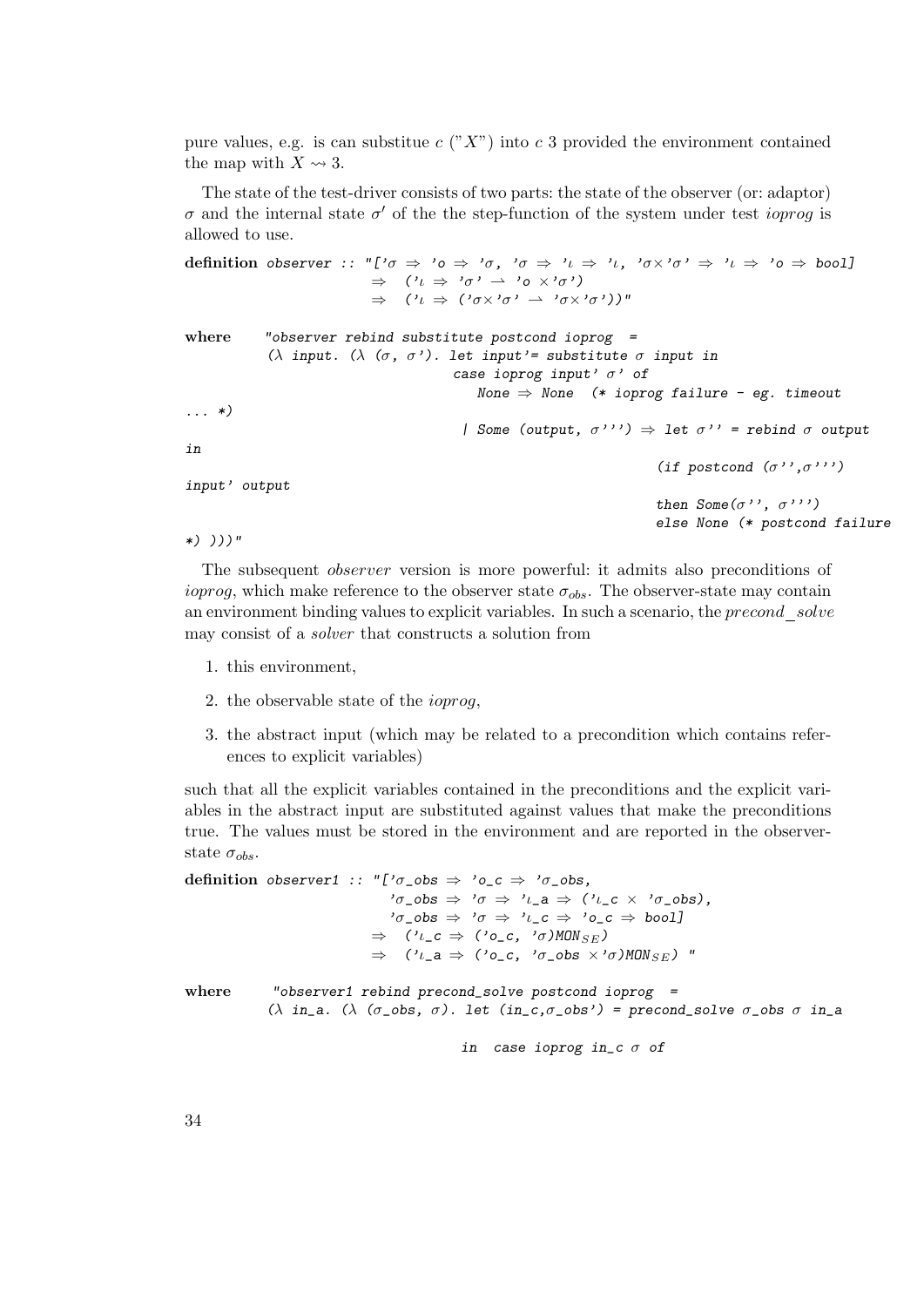None  $\Rightarrow$  None (\* ioprog failure - eg. timeout ... \*) | Some (out\_c,  $\sigma'$ )  $\Rightarrow$  (let  $\sigma$ \_obs'' = rebind  $\sigma_{\text{}}$ obs' out\_c in if postcond  $\sigma_{\text{e}}$ obs''  $\sigma$ ' in\_c out\_c then Some(out\_c,  $(\sigma_{\text{-obs}}', \sigma'))$ else None (\* postcond failure  $*)$   $))$ " definition observer2 :: "[' $\sigma$ \_obs  $\Rightarrow$  ' $\sigma$ \_c  $\Rightarrow$  ' $\sigma$ \_obs, ' $\sigma$ \_obs  $\Rightarrow$  ' $\iota$ \_a  $\Rightarrow$  ' $\iota$ \_c, ' $\sigma$ \_obs  $\Rightarrow '0 \Rightarrow 'l_{-}c \Rightarrow '0_{-}c \Rightarrow bool]$  $\Rightarrow$  (' $\iota_{c}c \Rightarrow$  (' $o_{c}c$ , ' $\sigma$ )MON<sub>SE</sub>)  $\Rightarrow$  (' $\iota_{\mathsf{L}}a \Rightarrow$  (' $o_{\mathsf{L}}c$ , ' $\sigma_{\mathsf{L}}obs \times$ ' $\sigma$ )MON $_{SE}$ ) " where "observer2 rebind substitute postcond ioprog = (λ in\_a. (λ (σ\_obs, σ). let in\_c = substitute σ\_obs in\_a in case ioprog in\_c  $\sigma$  of None  $\Rightarrow$  None (\* ioprog failure - eg. timeout ... \*) | Some (out\_c,  $\sigma$ ')  $\Rightarrow$  (let  $\sigma$ \_obs' = rebind σ\_obs out\_c in if postcond  $\sigma$ \_obs'  $\sigma$ ' in\_c out\_c then Some(out\_c,  $(\sigma$  obs',  $\sigma')$ ) else None (\* postcond failure  $*)$  )))"

Note that this version of the observer is just a monad-transformer; it transforms the  $i$ o stepping function *ioprog* into another stepping function, which is the combined subsystem consisting of the observer and, for example, a program under test put. The observer takes the *abstract* input  $in_a$ , substitutes explicit variables in it by concrete values stored by its own state  $\sigma_{obs}$  and constructs *concrete* input in<sub>c</sub>, runs ioprog in this context, and evaluates the return: the concrete output  $\mathit{out}_c$  and the successor state  $\sigma'$ are used to extract from concrete output concrete values and stores them inside its own successor state  $\sigma'_{obs}$ . Provided that a post-condition is passed succesfully, the output and the combined successor-state is reported as success.

Note that we made the following testability assumptions:

- 1. ioprog behaves wrt. to the reported state and input as a function, i.e. it behaves deterministically, and
- 2. it is not necessary to destinguish internal failure and post-condition-failure. (Modelling Bug? This is superfluous and blind featurism ... One could do this by introducing an own "weakening"-monad endo-transformer.)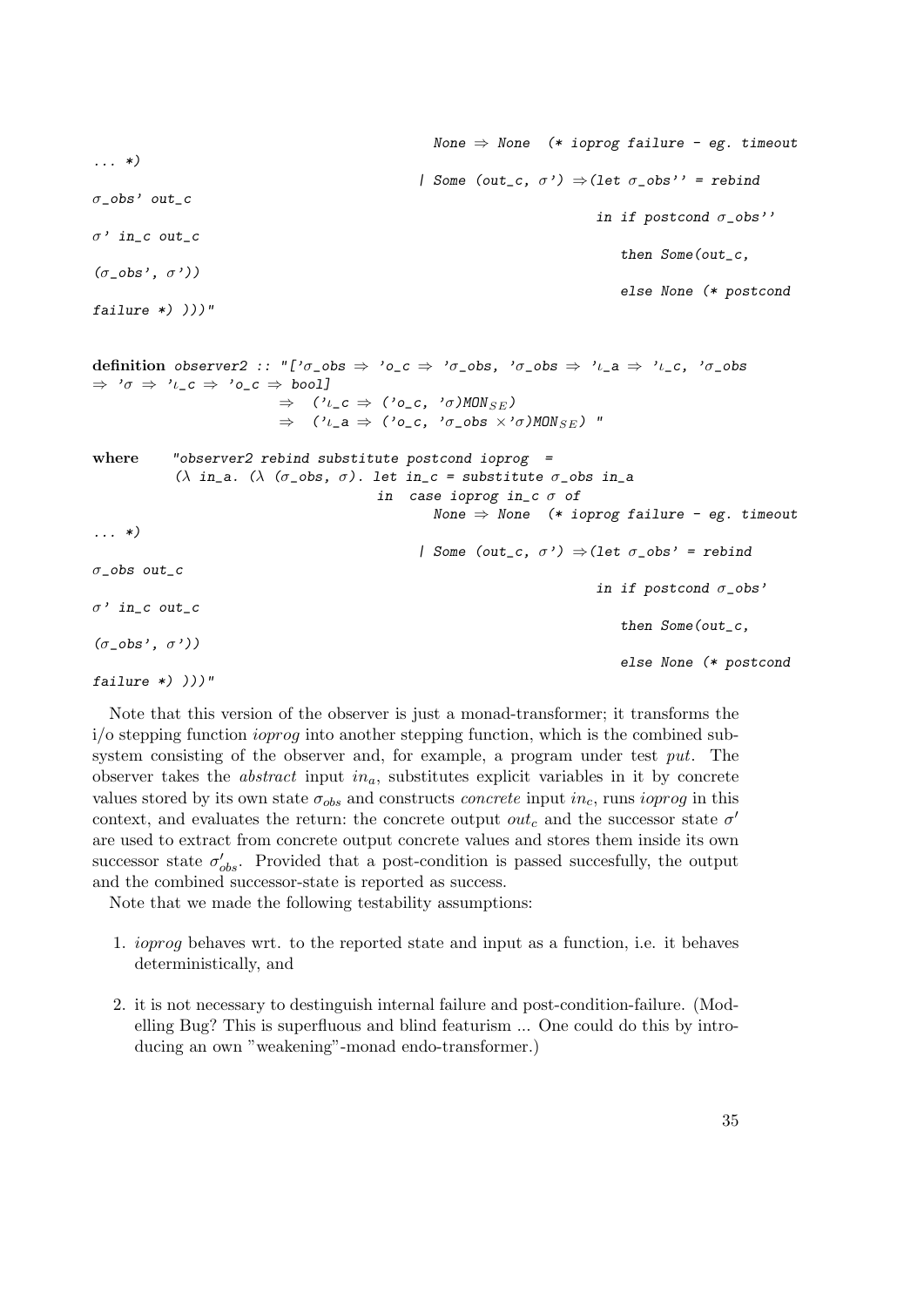observer2 can actually be decomposed into two combinators - one dealing with the management of explicit variables and one that tackles post-conditions.

```
definition observer3 :: "['\sigma_obs \Rightarrow 'o \Rightarrow '\sigma_obs, '\sigma_obs \Rightarrow '\iota_a \Rightarrow '\iota_c]
                                  \Rightarrow ('\iota_{c} c \Rightarrow ('o,'\sigma)MON<sub>SE</sub>)
                                  \Rightarrow ('\iota_{\perp}a \Rightarrow ('o, '\sigma_{\perp}obs \times'\sigma)MON<sub>SE</sub>) "
where "observer3 rebind substitute ioprog =
               (λ in_a. (λ (σ_obs, σ).
                       let in_c = substitute \sigma_obs in_a
                       in case ioprog in_c \sigma of
                                 None \Rightarrow None (* ioprog failure - eg. timeout ... *)
                               | Some (out_c, \sigma') \Rightarrow (let \sigma_obs' = rebind \sigma_obs out_c
                                                                in Some(out_c, (\sigma_{\text{e}}obs', \sigma')))))"
definition observer4 :: "['\sigma \Rightarrow 't \Rightarrow '0 \Rightarrow bool]
                                  \Rightarrow ('\iota \Rightarrow ('\circ, '\sigma)MON<sub>SE</sub>)
                                  \Rightarrow ('\iota \Rightarrow ('\circ, '\sigma)MON<sub>SE</sub>)"
where "observer4 postcond ioprog =
               (λ input. (λ σ. case ioprog input σ of
                                         None \Rightarrow None (* ioprog failure - eg. timeout ... *)
                                       | Some (output, \sigma') \Rightarrow (if postcond \sigma' input output
                                                                          then Some(output, \sigma')
                                                                          else None (* postcond failure *)
)))"
```
The following lemma explains the relationsship between observer2 and the decoposed versions observer3 and observer4. The full equality does not hold - the reason is that the two kinds of preconditions are different in a subtle way: the postcondition may make reference to the abstract state. (See our example Sequence\_test based on a symbolic environment in the observer state.) If the postcondition does not do this, they are equivalent.

```
lemma observer_decompose:
  " observer2 r s (\lambda x. pc) io = (observer3 r s (observer4 pc io))"
    apply(rule ext, rule ext)
    apply(auto simp: observer2_def observer3_def
                     observer4_def Let_def prod_case_beta)
    apply(case_tac "io (s a x) b", auto)
done
```
end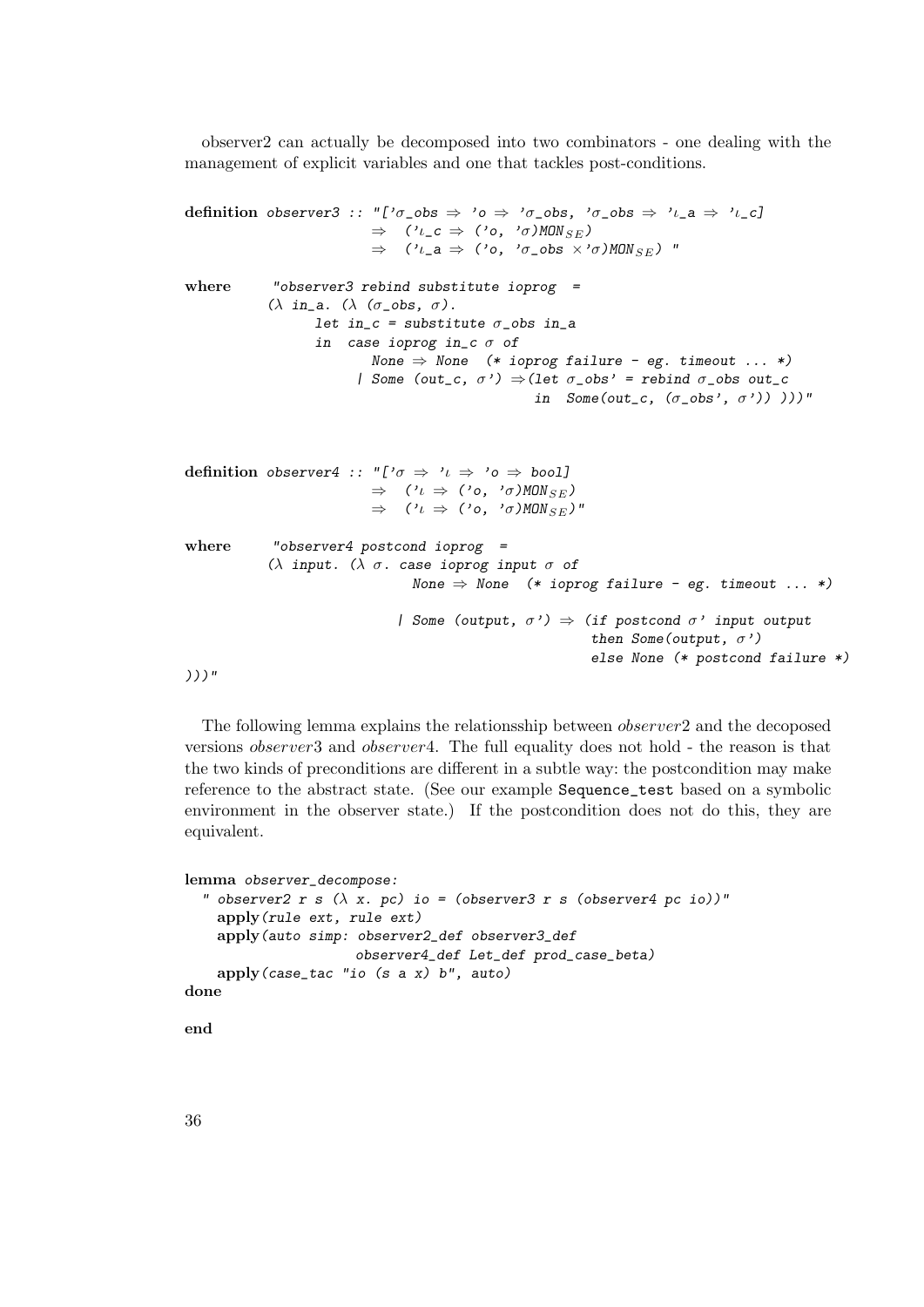# 5.3. Automata

### theory Automata imports TestGen begin

Re-Definition of the following type synonyms from Monad-Theory - apart from that, these theories are independent.

types ('o, ' $\sigma$ ) MON\_SE = "' $\sigma \rightharpoonup$  ('o  $\times$  ' $\sigma$ )" types ('o, ' $\sigma$ ) MON\_SB = "' $\sigma \Rightarrow$  ('o  $\times$  ' $\sigma$ ) set" types ('o, ' $\sigma$ ) MON\_SBE = "' $\sigma \Rightarrow$  (('o  $\times$  ' $\sigma$ ) set) option"

## Deterministic I/O automata (vulgo: programs)

record (' $\iota$ , 'o, ' $\sigma$ ) det\_io\_atm = init ::  $"'\sigma"$ step :: "' $\iota \Rightarrow$  ('o, ' $\sigma$ ) MON\_SE"

# Nondeterministic I/O automata (vulgo: specifications)

We will use two styles of non-deterministic automata: Labelled Transition Systems (LTS), which are intensively used in the literature, but tend to anihilate the difference between input and output, and non-deterministic automata, which make this difference explicit and which have a closer connection to Monads used for the operational aspects of testing.

There we are: labelled transition systems.

record  $('l, 'o, 'o)$  lts = init ::  $"\prime \sigma$  set" step :: " $(^{\prime}\sigma \times (^{\prime}\iota \times ^{\prime} \circ) \times ^{\prime} \sigma)$  set"

And, equivalently; non-deterministic io automata.

```
record ('\iota, 'o, '\sigma) ndet_io_atm =
         init :: "'\sigma set"
         step :: "'\iota \Rightarrow ('o, '\sigma) MON_SB"
```
First, we will prove the fundamental equivalence of these two notions.

We refrain from a formal definition of explicit conversion functions and leave this internally in this proof (i.e. the existential witnesses).

```
definition det2ndet :: "('\iota, 'o, '\sigma) det_io_atm \Rightarrow ('\iota, 'o, '\sigma) ndet_io_atm"
where "det2ndet A = \{ \text{ndet\_io\_atm.init} = \{ \text{det\_io\_atm.init} \ A} \},ndet_io_atm.step =
                                             \lambda \iota \sigma. if \sigma \in dom(det\_io\_atm.step A \iota)then \{the(det\_io\_atm.step A \cup \sigma)\}else \{\} \|"
```
The following theorem estbalishes the fact that deterministic automata can be injectively embedded in non-deterministic ones.

lemma det2ndet\_injective : "inj det2ndet"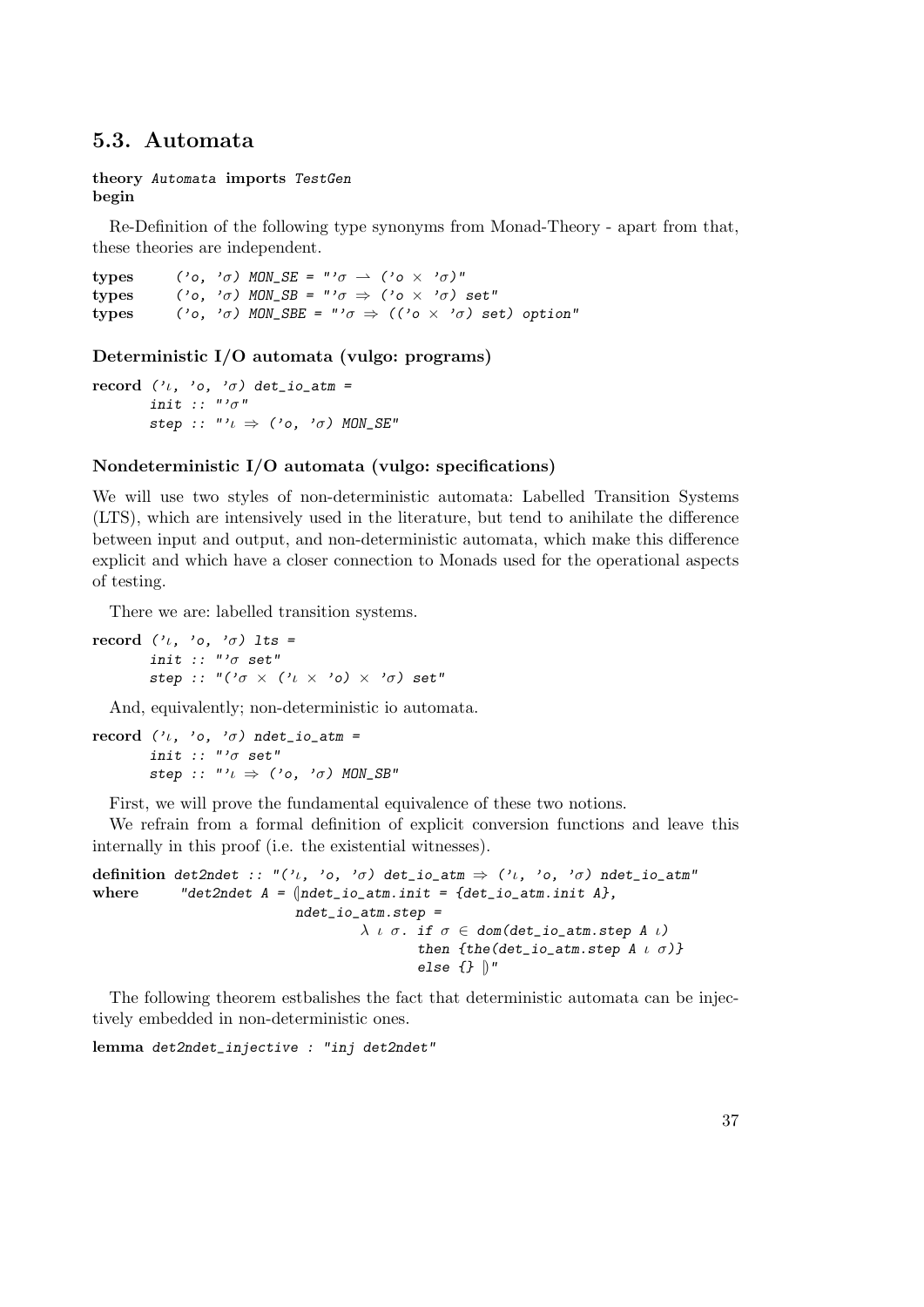```
apply(auto simp: inj_on_def det2ndet_def)
apply(tactic {* Record.split_simp_tac [] (K ~1) 1*}, simp)
apply(simp (no_asm_simp) add: fun_eq_iff, auto)
apply(drule_tac x=x in fun_cong, drule_tac x=xa in fun_cong)
apply(case_tac "xa \in dom (step x)", simp_all)
apply(case_tac "xa \in dom (stepa x)",
      simp_all add: fun_eq_iff[symmetric], auto)
apply(case_tac "xa \in dom (stepa x)", auto simp: fun_eq_iff[symmetric])
apply(erule contrapos_np, simp)
apply(drule Product_Type.split_paired_All[THEN iffD2])+
apply(simp only: Option.not_Some_eq)
```
### done

We distinguish two forms of determinism - global determinism, where for each state and input at most one output-successor state is assigned.

definition deterministic :: "(' $\iota$ , 'o, ' $\sigma$ ) ndet\_io\_atm  $\Rightarrow$  bool" where "deterministic atm =  $((\exists x. \text{ndet\_io\_atm}.init \text{atm = } {x}) \wedge$  $(\forall u \text{ out. } \forall p1 \in \text{step atm } u \text{ out.})$  $\forall$  p2  $\in$  step atm  $\iota$  out.  $p1 = p2)$ )"

In contrast, transition relations

```
definition \sigmadeterministic :: "('l, 'o, '\sigma) ndet_io_atm \Rightarrow bool"
where "\sigmadeterministic atm = (\exists x. \text{ndet\_io\_atm.init atm} = \{x\} \wedge(\forall \iota \text{ out.}\forall p1 \in step atm \iota out.
                                                         \forall p2 \in step atm \iota out.
                                                            fst p1 = fst p2 \rightarrow snd p1 = snd p2))"
```

```
lemma det2ndet_deterministic:
"deterministic (det2ndet atm)"
   by(auto simp:deterministic_def det2ndet_def)
```

```
lemma det2ndet_σdeterministic:
"σdeterministic (det2ndet atm)"
   by(auto simp: σdeterministic_def det2ndet_def)
```
The following theorem establishes the isomorphism of the two concepts IO-Automata and LTS. We will therefore concentrate in the sequel on IO-Automata, which have a slightly more realistic operational behaviour: you give the program under test an input and get a possible set of responses rather than "agreeing with the program under test" on a set of input-output-pairs.

```
definition ndet2lts :: "('\iota, 'o, '\sigma) ndet_io_atm \Rightarrow ('\iota, 'o, '\sigma) lts"
where "ndet21ts A = \langle1ts.init = init A,
                               lts.step = \{(s, i\,0, s') \nvert (s\,0, s') \in \text{step A} \text{ (fst io) s}\}\definition lts2ndet :: " (2i, 2i) lts \Rightarrow (2i, 2i) \sigma) ndet_io_atm"
where \blacksquare lts2ndet A = \{init = Its.init A,
```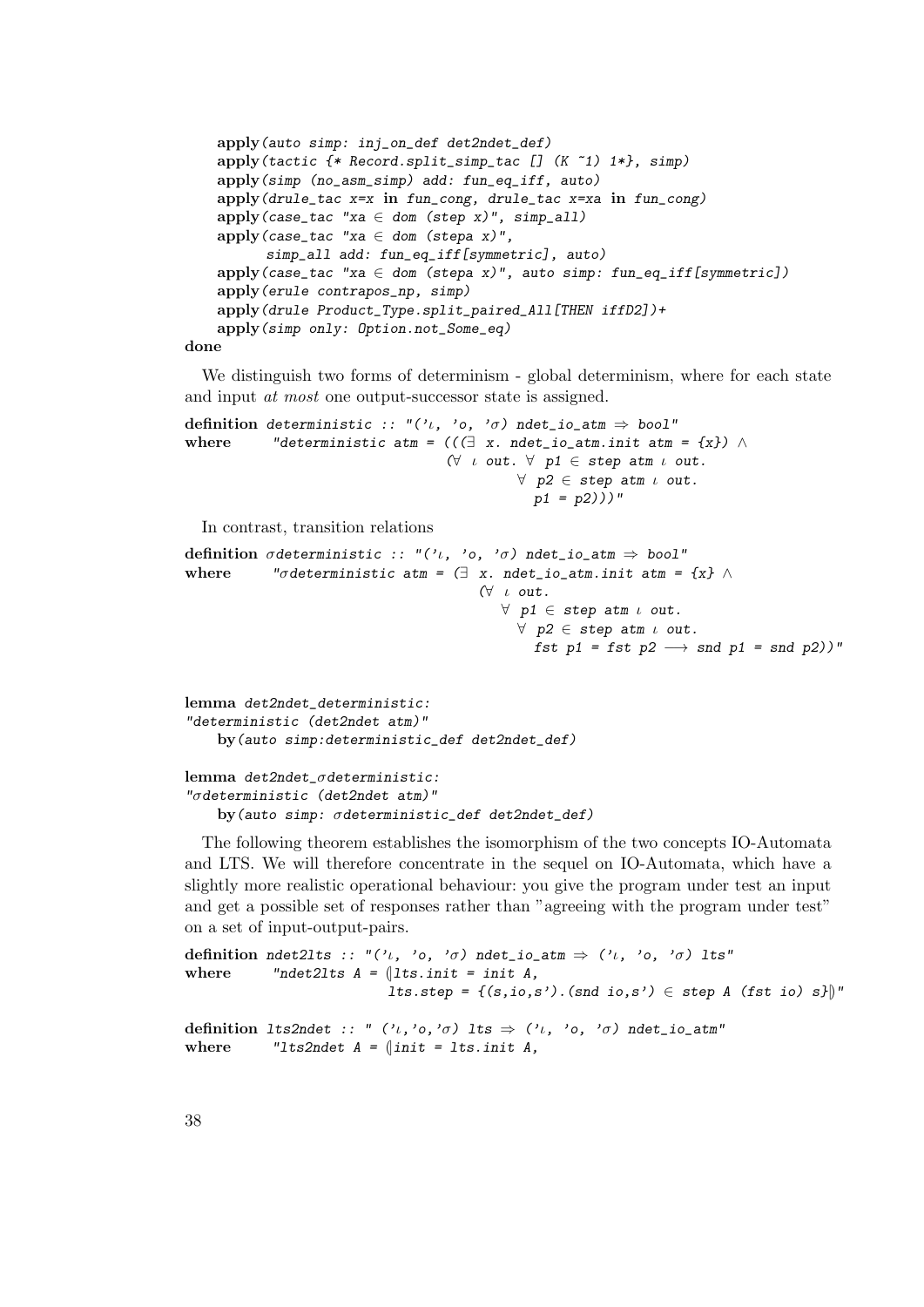```
step = \lambda i s. {(out,s'). (s, (i,out), s')
                                                       \in lts.step A}\parallel"
lemma ndet_io_atm_isomorph_lts : "bij ndet2lts"
 apply (auto simp: bij_def inj_on_def surj_def ndet2lts_def)
   apply (tactic {* Record.split_simp_tac [] (K ~1) 1*}, simp)
  apply (rule ext, rule ext, simp add: set_eq_iff)
 apply (rule_tac x = "lts2ndet y" in exI)
 apply (simp add: lts2ndet_def)
 done
```
The following well-formedness property is important: for every state, there is a valid transition. Otherwise, some states may never be part of an (infinite) trace.

```
definition is_enabled :: "['\iota \Rightarrow ('o, '\sigma) MON_SB, '\sigma ] \Rightarrow bool"
where "is_enabled rel \sigma = (\exists \iota \ldots \text{rel } \iota \sigma \neq \{\})"
definition is_enabled' :: "['\iota \Rightarrow ('o, '\sigma) MON_SE, '\sigma ] \Rightarrow bool"
where "is_enabled' rel \sigma = (\exists \iota \ldots \sigma \in \text{dom}(\text{rel } \iota))"
definition live_wff:: "('\iota, 'o, '\sigma) ndet_io_atm \Rightarrow bool"
where "live_wff atm = (\forall \sigma. \exists \iota. step atm \iota \sigma \neq \{\})"
lemma life_wff_charn:
"live_wff atm = (\forall \sigma \cdot \text{is\_enabled} (\text{step atm}) \sigma)'"
by(auto simp: live_wff_def is_enabled_def)
```
There are essentialy two approaches: either we disallow non-enabled transition systems — via life wff charn — or we restrict our machinery for traces and prefixed closed sets of runs over them

# 5.3.1. Rich Traces and its Derivatives

The easiest way to define the concept of traces is on LTS. Via the injections described above, we can define notions like deterministic automata rich trace, and i/o automata rich trace. Moreover, we can easily project event traces or state traces from rich traces.

types  $(\lambda_1, \lambda_0, \lambda_0)$  trace = "nat  $\Rightarrow (\lambda_0 \times (\lambda_1 \times \lambda_0) \times (\lambda_0 \times \lambda_0))$ "  $('l, 'o)$  etrace = "nat  $\Rightarrow$   $('l \times 'o)$ " 'σ σtrace =  $"nat \Rightarrow 'o"$ ' $\iota$  in\_trace = "nat  $\Rightarrow$  ' $\iota$ "  $'o$  out\_trace = "nat  $\Rightarrow$  'o" (' $\iota$ , 'o, ' $\sigma$ ) run = "(' $\sigma \times$  (' $\iota \times$  'o)  $\times$  ' $\sigma$ ) list" (' $\iota$ , 'o) erun = "(' $\iota$  x 'o) list"  $'σ σrun$  = " $'σ list"$  $i_l$  in\_run = "' $i_l$  list"  $'o$  out\_run =  $''o$  list"

definition rtraces ::"(' $\iota$ , 'o, ' $\sigma$ ) ndet\_io\_atm  $\Rightarrow$  (' $\iota$ , 'o, ' $\sigma$ ) trace set"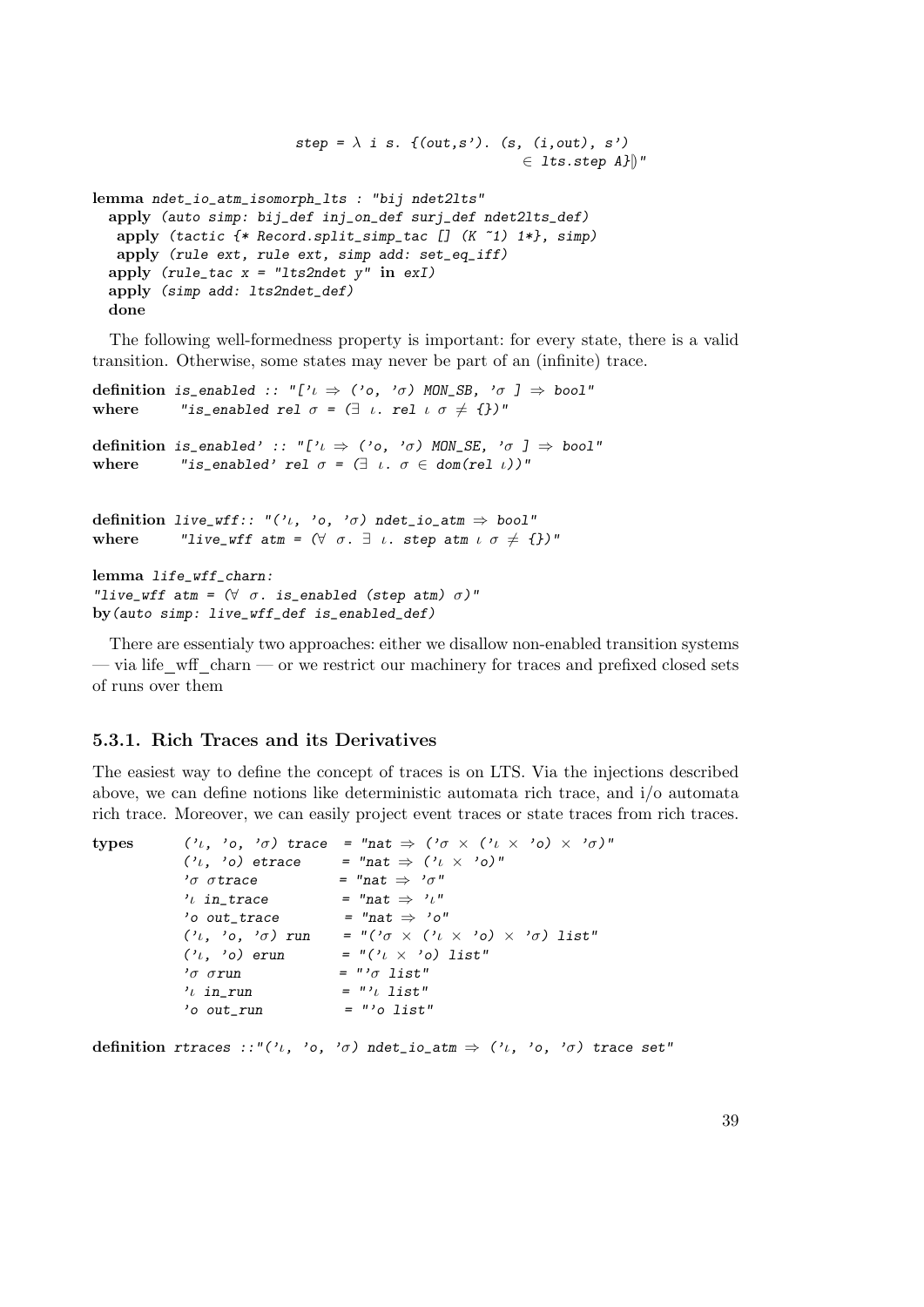```
where "rtraces atm = { t. fst(t 0) \in init atm \wedge(∀ n. fst(t (Suc n)) = snd(snd(t n))) ∧(∀ n. if is\_enabled (step atm) (fst(t n)))then t n \in \{ (s, i_0, s') \text{. (snd } i_0, s') \}∈ step atm (fst io) s}
                                         else t n = (fst(t n), undefined,fst(t n)))"
lemma init_rtraces[elim!]: "t \in rtraces atm \implies fst(t 0) \in init atm"
by(auto simp: rtraces_def)
lemma post_is_pre_state[elim!]: "t \in rtraces atm \implies fst(t (Suc n)) = snd(snd(t
n))"
by(auto simp: rtraces_def)
lemma enabled_transition[elim!]:
\mathbb{I}^{\mathbb{T}}t \in rtraces atm; is_enabled (step atm) (fst(t n)) \mathbb{I}\Rightarrow t n \in {(s,io,s'). (snd io,s') \in step atm (fst io) s}"
apply(simp add: rtraces_def split_def, safe)
apply(erule_tac x=n and
                  P="\lambda n. if (?X n) then (?Y n) else (?Z n)"
      in allE)
apply(simp add: split_def)
done
lemma nonenabled_transition[elim!]:
\mathbb{I}[t \in \text{traces atm}; \neg \text{ is\_enabeled (step atm)} (\text{fst}(t n))\implies t n = (fst(t n),undefined,fst(t n))"
by(simp add: rtraces_def split_def)
```
The latter definition solves the problem of inherently finite traces, i.e. those that reach a state in which they are no longer enabled. They are represented by stuttering steps on the same state.

```
definition fin_rtraces :: "('\iota, 'o, 'o) ndet_io_atm \Rightarrow ('\iota, 'o, 'o) trace set"
where "fin_rtraces atm = { t . t \in rtraces atm \wedge\exists n. \neg is_enabled (step atm) (fst(t n)))}"
lemma fin_rtraces_are_rtraces : "fin_rtraces atm \subseteq rtraces atm"
by(auto simp: rtraces_def fin_rtraces_def)
definition \sigmatraces ::"('\iota, 'o, '\sigma) ndet_io_atm \Rightarrow '\sigma \sigmatrace set"
where "\sigmatraces atm = {t . \exists rt \in rtraces atm. t = fst o rt }"
definition etraces ::"('\iota, 'o, '\sigma) ndet_io_atm \Rightarrow ('\iota, 'o) etrace set"
where "etraces atm = {t . \exists rt \in rtraces atm. t = fst o snd o rt }"
definition in_trace :: "('\iota, 'o) etrace \Rightarrow '\iota in_trace"
where \qquad "in_trace rt = fst o rt"
```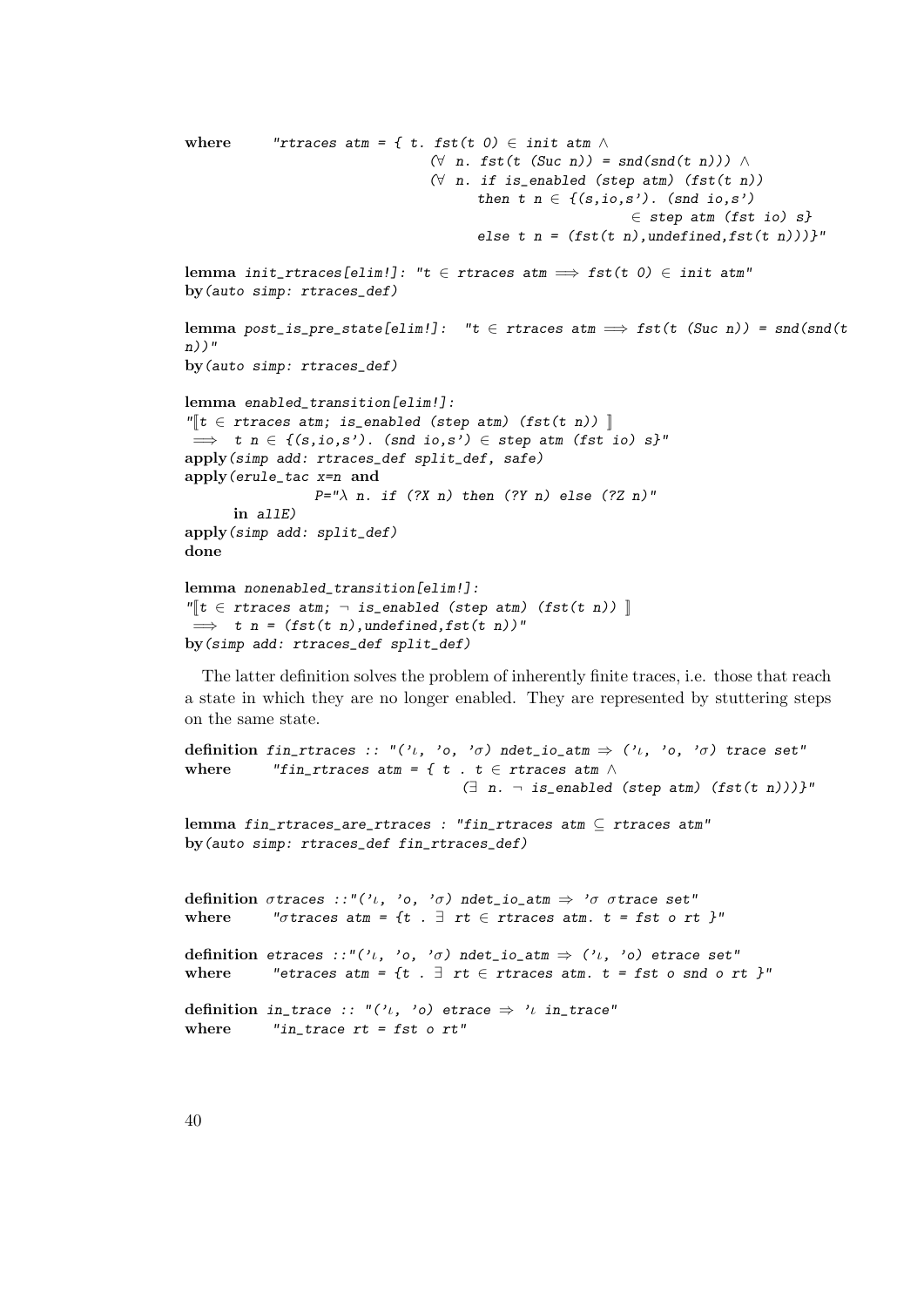```
definition out_trace :: "('\iota, 'o) etrace \Rightarrow 'o out_trace"
where "out\_trace rt = snd o rt"definition prefixes :: "(nat \Rightarrow 'a) set \Rightarrow 'a list set"
where "prefixes ts = {1. \exists t \in ts. \exists (n::int). 1 = map (t o nat) [0..n]}"
definition rprefixes :: "['\iota \Rightarrow ('o, '\sigma) MON_SB,
                                  ('\iota, 'o, '\sigma) trace set] \Rightarrow ('\iota, 'o, '\sigma) run set"
where "rprefixes rel ts = {1. \exists t \in ts. \exists n. (is_enabled rel (fst(t (nat n)))
∧
                                                                1 = map (t on at) [0..n])"
definition eprefixes :: "['\iota \Rightarrow ('o, '\sigma) MON_SB,
                                  ('\iota, 'o, '\sigma) trace set] \Rightarrow ('\iota, 'o) erun set"
where "eprefixes rel ts = (\text{map (fst o sand)}) ' (rprefixes rel ts)"
definition \sigmaprefixes :: "['\iota \Rightarrow ('o, '\sigma) MON_SB,
                                  ('\iota, 'o, '\sigma) trace set] \Rightarrow '\sigma \sigmarun set"
where \blacksquare "\sigmaprefixes rel ts = (map fst) ' (rprefixes rel ts)"
```
# 5.3.2. Extensions: Automata with Explicit Final States

We model a few widely used variants of automata as record extensions. In particular, we define automata with final states and internal (output) actions.

record (' $\iota$ , 'o, ' $\sigma$ ) det\_io\_atm' = "(' $\iota$ , 'o, ' $\sigma$ ) det\_io\_atm" + final ::  $"'\sigma$  set"

A natural well-formedness property to be required from this type of atm is as follows: whenever an atm' is in a final state, the transition operation is undefined.

definition final\_wff:: "(' $\iota$ , 'o, ' $\sigma$ ) det\_io\_atm'  $\Rightarrow$  bool" where  $"final_wff atm' =$  $(\forall \sigma \in \text{final atm'}$ .  $\forall \iota$ .  $\sigma \notin$  dom (det\_io\_atm.step atm'  $\iota$ ))"

Another extension provides the concept of internal actions – which are considered as part of the output alphabet here. If internal actions are also used for synchronization, further extensions admitting internal input actions will be necessary, too, which we do not model here.

record  $(1, 1, 0, 0)$  det\_io\_atm'' = " $(1, 0, 0, 0)$  det\_io\_atm'" + internal :: "'o set"

A natural well-formedness property to be required from this type of atm is as follows: whenever an atm' is in a final state, the transition operation is required to provide a state that is again final and an output that is considered internal.

definition final\_wff2:: "(' $\iota$ , 'o, ' $\sigma$ ) det\_io\_atm''  $\Rightarrow$  bool" where "final\_wff2 atm'' =  $(\forall \sigma \in \text{final atm}'')$ .  $\forall$   $\iota$ .  $\sigma \in$  dom (det\_io\_atm.step atm''  $\iota$ )  $\longrightarrow$ (let (out,  $\sigma'$ ) = the(det\_io\_atm.step atm''  $\iota$   $\sigma$ ) in out  $\in$  internal atm''  $\land \sigma' \in$  final atm''))"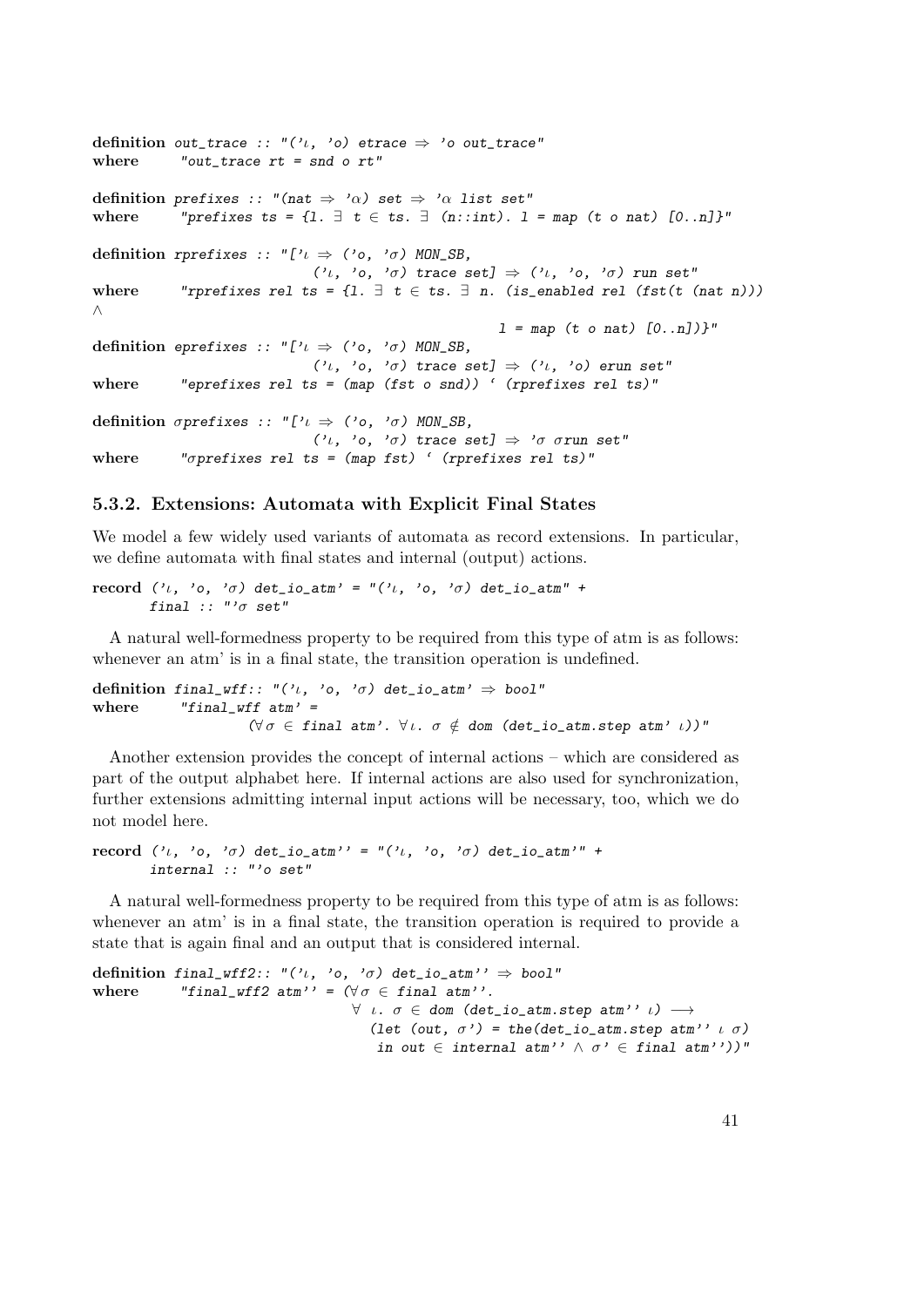Of course, for this type of extended automata, it is also possible to impose the additional requirement that the step function is total – undefined steps would then be represented as steps leading to final states.

The standard extensions on deterministic automata are also redefined for the nondeterministic (specification) case.

```
record ('ι, 'o, 'σ) ndet_io_atm' = "('ι, 'o, 'σ) ndet_io_atm" +
       final :: "'\sigma set"
```

```
definition final_wff_ndet_io_atm2 :: "('\iota, 'o, '\sigma) ndet_io_atm' \Rightarrow bool"
  where "final_wff_ndet_io_atm2 atm' = (\forall \sigma \in \text{final atm'}. \forall \iota. ndet_io_atm.step atm'
\iota \sigma = \{\})"
```

```
record (v_1, 'o, 'o) ndet_io_atm'' = "(v_1, 'o, 'o) ndet_io_atm'" +
       internal :: "'o set"
```

```
definition final_wff2_ndet_io_atm2 :: "('\iota, 'o, 'o) ndet_io_atm'' \Rightarrow bool"
  where "final_wff2_ndet_io_atm2 atm'' =
                                (\forall \sigma \in \text{final atm}''.\forall \iota. step atm'' \iota \sigma \neq \{\} \longrightarrow step atm'' \iota \sigma \subseteq internal
```
end

# 5.4. TestRefinements

 $atm'$   $\times$  final  $atm'$ )"

theory TestRefinements imports Monads Automata begin

# 5.4.1. Conversions Between Programs and Specifications

Some generalities: implementations and implementability

A (standard) implementation to a specification is just:

definition impl :: "[' $\sigma \Rightarrow 'l \Rightarrow$ bool, ' $l \Rightarrow ('o, 'o)$ MON\_SB]  $\Rightarrow 'l \Rightarrow ('o, 'o)$ MON\_SE" where "impl pre post  $\iota = (\lambda \sigma)$ . if pre  $\sigma \iota$ then Some(SOME(out, $\sigma'$ ). post  $\iota \sigma$  (out, $\sigma'$ )) else undefined)" definition strong\_impl :: "[' $\sigma \Rightarrow 'l \Rightarrow$ bool, ' $l \Rightarrow ('o, 'o)$ MON\_SB]  $\Rightarrow 'l \Rightarrow ('o, 'o)$ MON\_SE" where "strong\_impl pre post  $\iota$  = ( $λ σ.$  if pre  $σι$ then Some(SOME(out, $\sigma$ '). post  $\iota$   $\sigma$  (out, $\sigma$ ')) else None)"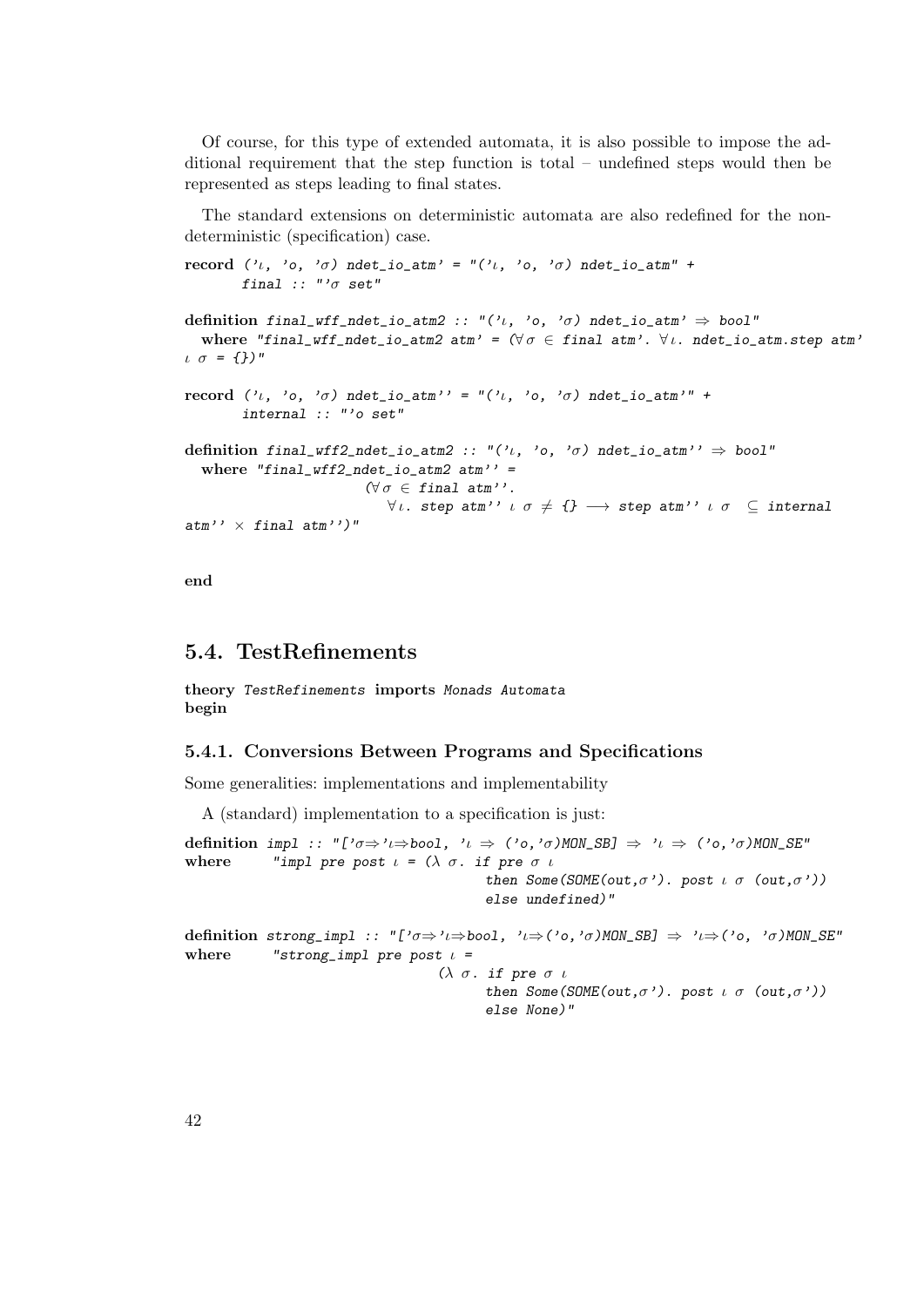```
definition implementable :: "['\sigma \Rightarrow ' \iota \Rightarrow bool,'\iota \Rightarrow ('o, 'o)MON_SB] \Rightarrow bool"
where "implementable pre post =(\forall \sigma \iota \cdot \text{pre } \sigma \iota \rightarrow (\exists \text{ out } \sigma \iota \cdot \text{post } \iota \sigma \text{ (out, } \sigma \iota)) )"
definition is_strong_impl :: "['\sigma \Rightarrow 'l \Rightarrow bool,
                                                v_l \Rightarrow ('o,'σ)MON_SB,
                                                v_l \Rightarrow ('o, 'σ)MON_SE] \Rightarrow bool"
where "is_strong_impl pre post ioprog =
                                              (∀ σ ι. (¬pre σ ι ∧ ioprog ι σ = None) ∨
                                                           (pre \sigma \iota \wedge (\exists x. ioprog \iota \sigma = Some x)))"
lemma is_strong_impl :
```

```
"is_strong_impl pre post (strong_impl pre post)"
by(simp add: is_strong_impl_def strong_impl_def)
```
This following characterization of implementable specifications has actually a quite complicated form due to the fact that post expects its arguments in curried form should be improved . . .

```
lemma implementable_charn:
      "[implementable pre post; pre \sigma \iota ] \Longrightarrowpost \iota \sigma (the(strong_impl pre post \iota \sigma))"
apply(auto simp: implementable_def strong_impl_def)
apply(erule_tac x=\sigma in allE)
apply(crule\_tac x=1 in allE)apply(simp add: Eps_split)
apply(rule someI_ex, auto)
done
```
consts cnv :: "(nat  $\Rightarrow$  ' $\alpha$ )  $\Rightarrow$  ' $\alpha$  list"

converts infinite trace sets to prefix-closed sets of finite traces, reconciling the most common different concepts of traces ...

```
consts input_refine ::
                "[('\iota,'o,'\sigma) det_io_atm,('\iota,'o,'\sigma) ndet_io_atm] \Rightarrow bool"
consts input_output_refine ::
                \mathbb{P}[(\nu_1,\nu_0,\nu_0)] det_io_atm,(\nu_1,\nu_0,\nu_0)] ndet_io_atm] \Rightarrow bool"
notation input_refine ("(_/ \rvert _I ^)" [51, 51] 50)defs input_refine_def:
           "I \sqsubset_I SP \equiv({\{ det\_io\_atm.init I\}} = nder\_io\_atm.init SP) \wedge(∀ t ∈ env ' (in_time ' (etraces SP)).(det_io_atm.init I)
                                           \models (os \leftarrow (mbind t (det_io_atm.step I));
                                              return(length t = length os)))"
```
This testing notion essentially says: whenever we can run an input sequence succesfully on the PUT (the program does not throw an exception), it is ok.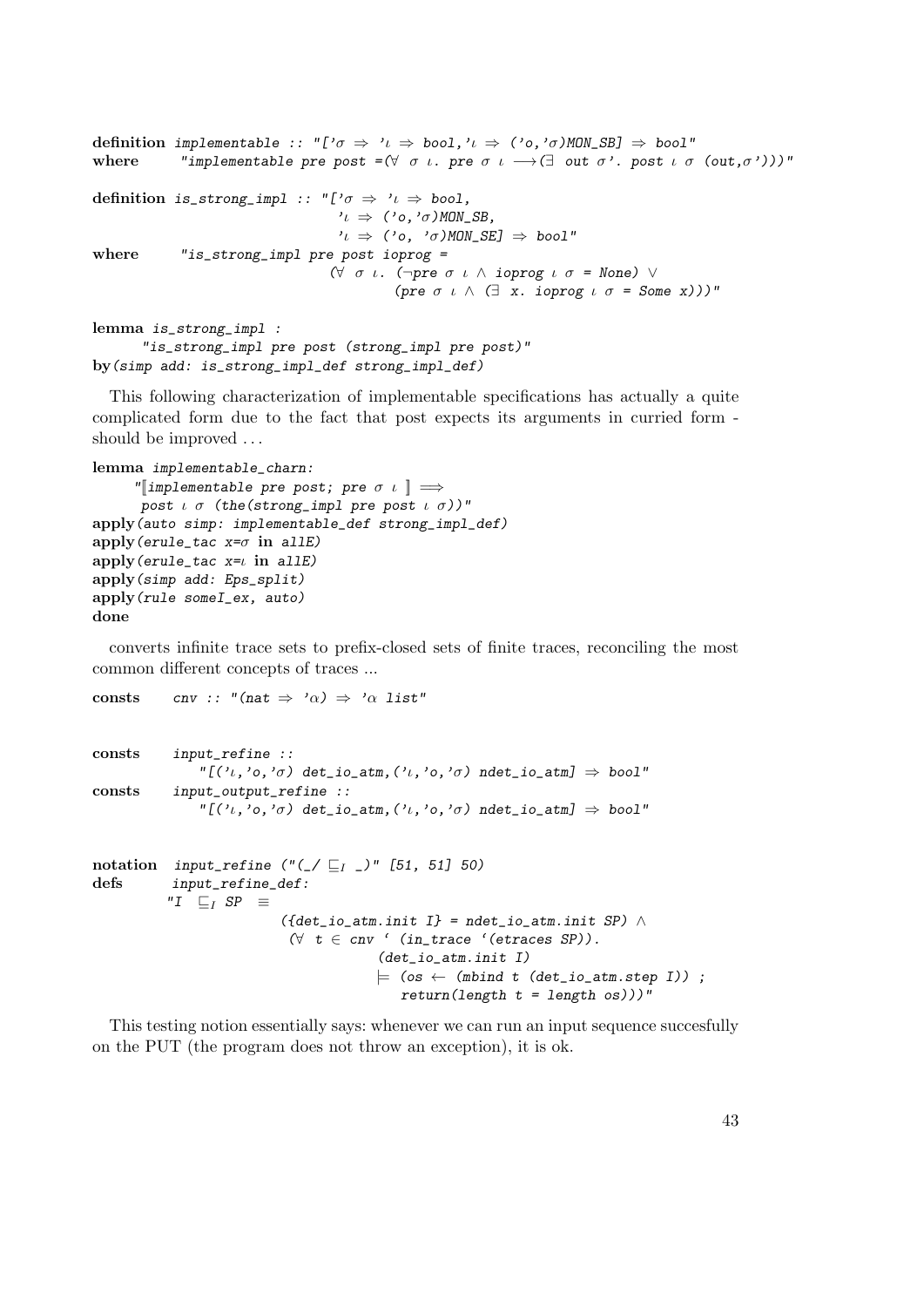```
notation input_output_refine ("(_/ \sqsubseteq_l 0 \_)" [51, 51] 50)
defs input_output_refine_def:
           "input_output_refine i s \equiv({\{ det\_io\_atm.init \ i\}} = \text{ndet\_io\_atm.init \ s) } \wedge(∀ t ∈ prefixes (etraces s).(det_io_atm.init i)
                         \models (os \leftarrow (mbind (map fst t) (det_io_atm.step i));
                                   return((map \; end \; t) = os)))"
```
Our no-frills-approach to I/O conformance testing: no quiescense, and strict alternation between input and output.

PROBLEM : Tretmanns / Belinfantes notion of ioco is inherently different from Gaudels, which is refusal based. See definition in accompanying IOCO.thy file:

```
definition ioco :: "[('\<iota>,'o option,'\<sigma>)IO_TS,('\<iota>,'o option,'\<sig
                      (infixl "ioco" 200)
         "i ioco s \<equiv> (\xi) (\\time{in} t \\timp Straces(s).
                        out i (i after t) \langlesubseteq> out s (s after t))"
```

```
definition after :: "[('ι, 'o, 'σ) ndet_io_atm, ('ι × 'o) list] ⇒ 'σ set"
                                     (infixl "after" 100)
where "atm after l = \{\sigma^j : \exists t \in \text{traces} \text{ atm}. (\sigma^j = \text{fst}(t \text{ (length } 1)) \land \sigma^j = \text{b} \text{ at } \sigma^j \text{ and } \sigma^j \text{ is the same set } \sigma^j \text{ at } \sigma^j \text{ is the same set } \sigma^j \text{ at } \sigma^j \text{ is the same set } \sigma^j \text{ at } \sigma^j \text{ is the same set } \sigma^j \text{ at } \sigma^j \text{ is the same set } \sigma^j \text{ at } \sigma^j \text{ is the same set } \sigma^j \text{ at } \sigma^j \text{( \forall n \in \{0 \dots (length 1) - 1\}. 1!n = \text{fst}(\text{snd}(t n))))
```
definition out :: " $[(\ell_1, \ell_0, \ell_0)$  ndet\_io\_atm, ' $\sigma$  set,  $[\ell] \Rightarrow \ell_0$  set" where "out atm ss  $\iota = {\{a : \exists \sigma \in \mathbf{ss} \colon \exists \sigma'. \ (\mathbf{a}, \sigma') \in \mathbf{ndet\_io\_atm}.\text{step atm} \ \iota \ \sigma\}}$ "

```
definition ready :: "[(i, 'o, 'o) ndet_io_atm,'\sigma set] \Rightarrow 'l set"
where "ready atm ss = {\iota. \exists \sigma \in \mathsf{ss}. ndet_io_atm.step atm \iota \sigma \neq \{\}}"
definition ioco :: "[(\partial_t, \partial_t, \partial_t)]ndet_io_atm, (\partial_t, \partial_t, \partial_t)]ndet_io_atm] \Rightarrow bool"
                            (infixl "ioco" 200)
where "i ioco s = (\forall t \in prefixes(etraces s)).\forall \iota \in ready s (s after t).
                                      out i (i after t) \iota \subseteq out s (s after t) \iota)"
definition oico :: "[(\ell_1, \ell_0, \ell_0)ndet_io_atm,(\ell_1, \ell_0, \ell_0)ndet_io_atm] \Rightarrow bool"
                            (infixl "oico" 200)
where "i oico s = (\forall t \in \text{prefixes}(\text{etraces } s)).
                                ready i (i after t) \supseteq ready s (s after t))"
definition ioco2 :: "[(\ell_1, \ell_0, \ell_0)ndet_io_atm, (\ell_1, \ell_0, \ell_0)ndet_io_atm] \Rightarrow bool"
                            (infixl "ioco2" 200)
where "i ioco2 s = (\forall t \in \text{eprefixes} (ndet\_io\_atm.setp s) (trraces s).
```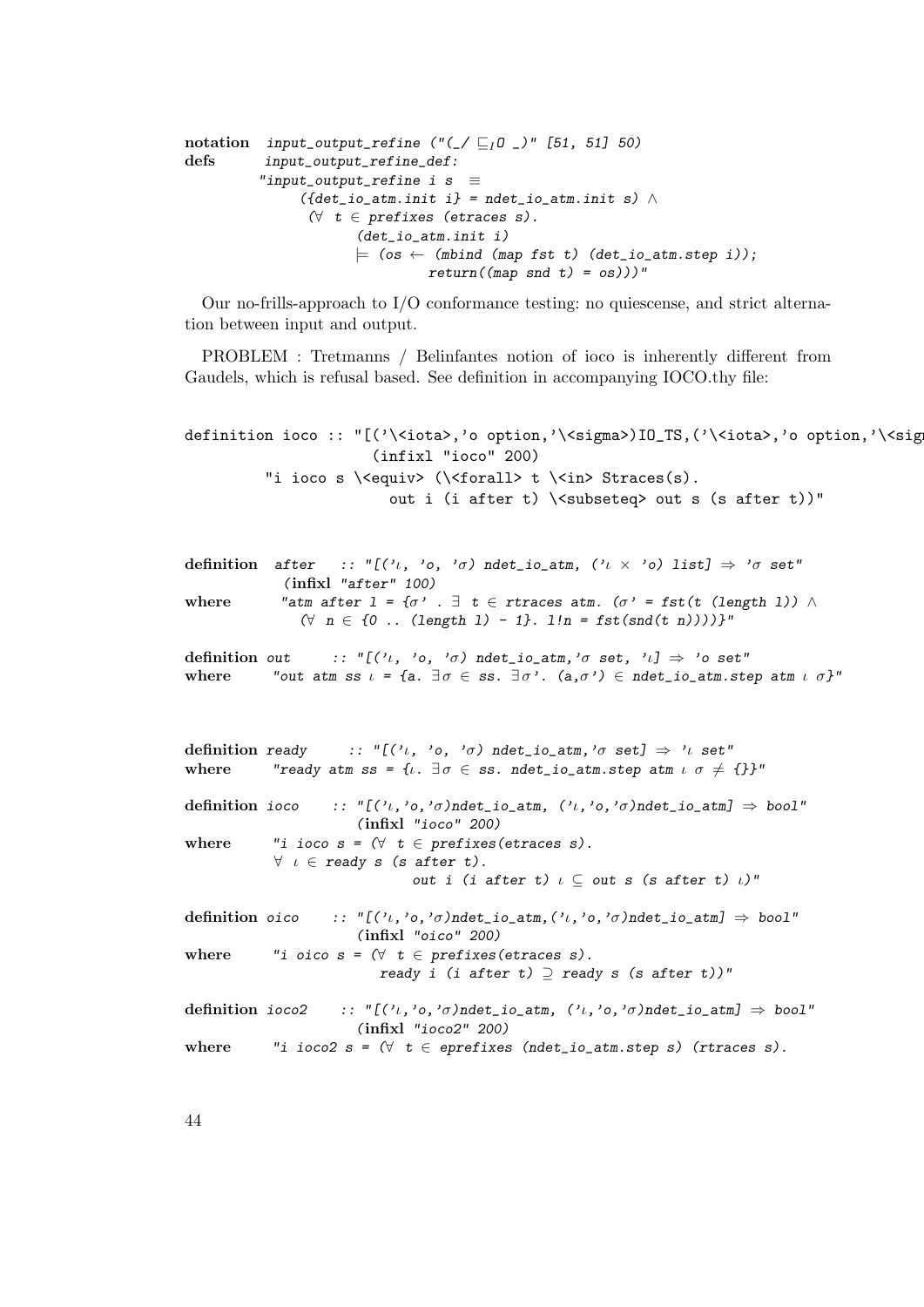$\forall$   $\iota \in$  ready s (s after t). out i (i after t)  $\iota \subseteq$  out s (s after t)  $\iota$ )" definition ico :: " $[(\iota, \iota, \iota, \iota)]$  det\_io\_atm, $(\iota, \iota, \iota)$  ndet\_io\_atm]  $\Rightarrow$  bool" (infixl "ico" 200) where "i ico  $s = (\forall t \in prefixes(etraces s)).$  $let i' = det2ndet i$ in ready i' (i' after t)  $\supseteq$  ready s (s after t))" lemma full\_det\_refine: "s = det2ndet s'  $\implies$ (det2ndet i) ioco s  $\wedge$  (det2ndet i) oico s  $\longleftrightarrow$  input\_output\_refine i s" apply(safe) oops definition ico2 :: " $[(\ell_1, \ell_0, \ell_0)$ ndet\_io\_atm, $(\ell_1, \ell_0, \ell_0)$ ndet\_io\_atm]  $\Rightarrow$  bool" (infixl "ico2" 200) where "i ico2  $s \equiv \forall t \in$  eprefixes (ndet\_io\_atm.step s) (rtraces s). ready i (i after t)  $\supseteq$  ready s (s after t)"

There is lots of potential for optimization.

- only maximal prefixes
- draw the  $\omega$  tests inside the return
- compute the  $\omega$  by the *ioprog*, not quantify over it.

end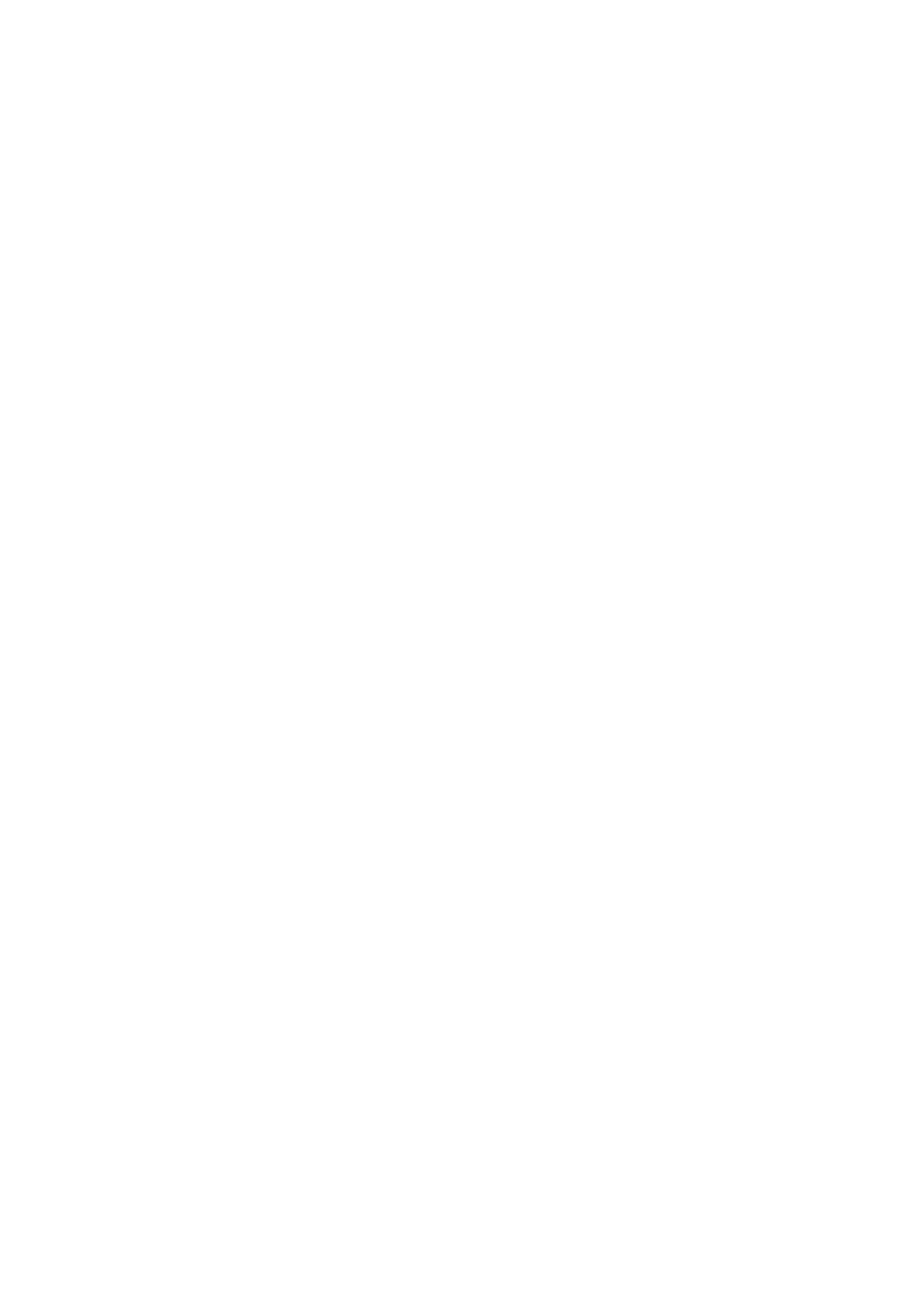# 6. Examples

Before introducing the HOL-TestGen showcase ranging from simple to more advanced examples, one general remark: The test data generation uses as final procedure to solve the constraints of test cases a random solver. This choice has the advantage that the random process is faster in general while requiring less interaction as, say, an enumeration based solution principle. However this choice has the feature that two different runs of this document will produce outputs that differ in the details of displayed data. Even worse, in very unlikely cases, the random solver does not find a solution that a previous run could easily produce. In such cases, one should upgrade the iterations-variable in the test environment.

# 6.1. Max

```
theory
  max_test
imports
  Testing
begin
```
This introductory example explains the standard HOL-TestGen method resulting in a formalized test plan that is documented in a machine-checked text like this theory document.

We declare the context of this document—which must be the theory "Testing" at least in order to include the HOL-TestGen system libraries—and the type of the program under test.

consts prog :: "int  $\Rightarrow$  int  $\Rightarrow$  int"

Assume we want to test a simple program computing the maximum value of two integers. We start by writing our test specification:

test spec "(prog a b) =  $(max a b)$ "

By applying gen\_test\_cases we bring the proof state into testing normal form (TNF) (see [\[11\]](#page-114-0) for details).

```
apply(gen_test_cases 1 1 "prog" simp: max_def)
```
which leads to the test partitioning one would expect:

```
1. PO (??X4X5 \leq ??X5X6)2. prog ??X4X5 ??X5X6 = ??X5X6
3. THYP
       ((\exists x \ x \land x \leq x \land p \text{rog } x \text{ xa } = x \text{a}) \rightarrow (\forall x \ x \text{a}. x \leq x \text{a} \rightarrow p \text{rog } x \text{ xa } = x \text{a}))
```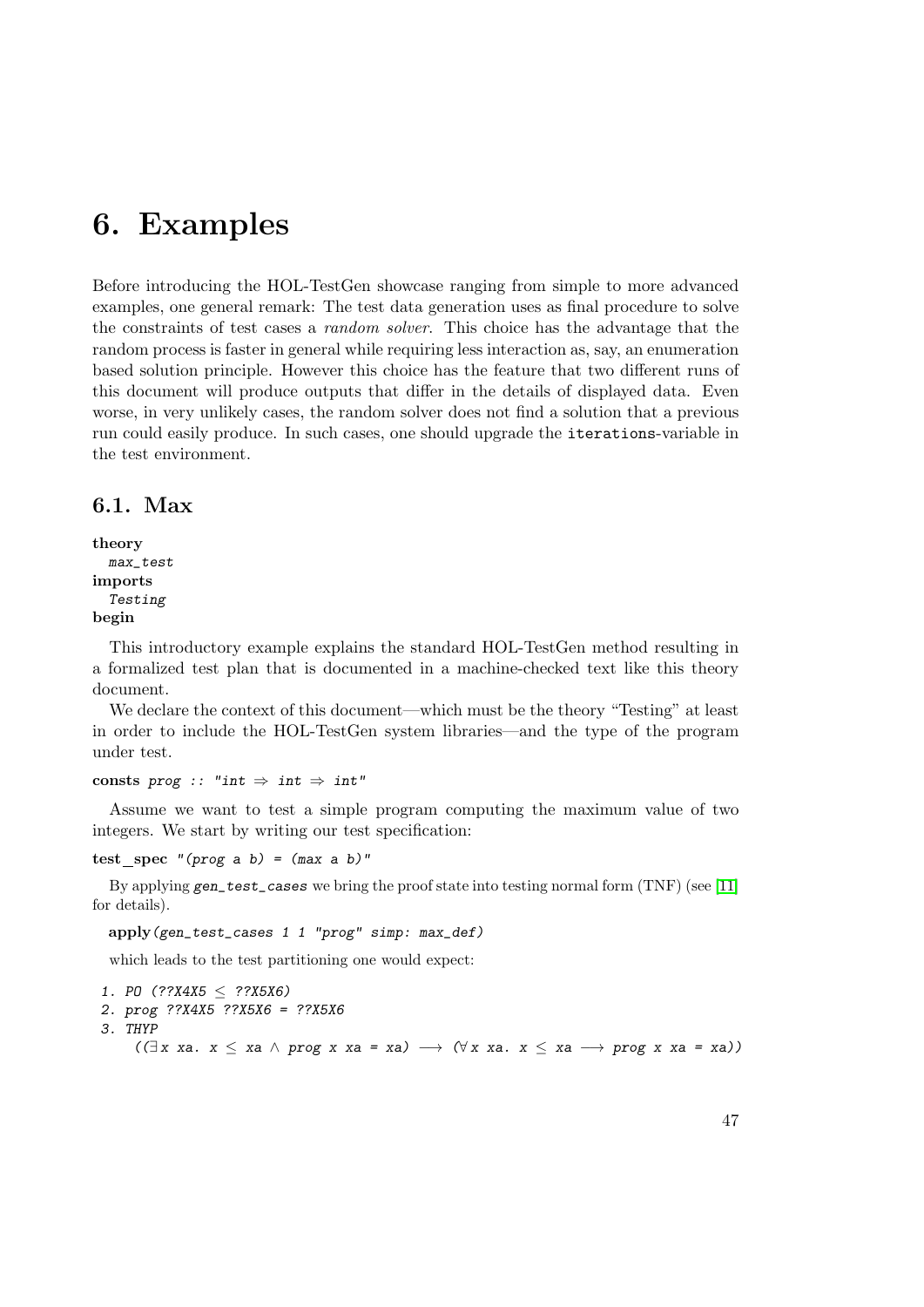4. PO  $(\neg$  ??X1X5  $\leq$  ??X2X6) 5. prog ??X1X5 ??X2X6 = ??X1X5 6. THYP  $((\exists x \; xa. \; \neg \; x \leq xa \; \wedge \; prog \; x \; xa = x) \rightarrow$  $(\forall x \ xa. \neg x \leq xa \rightarrow prog \ x \ xa = x))$ 

Now we bind the test theorem to a particular name in the test environment:

store test thm "max\_test"

This concludes the test case generation phase. Now we turn to the test data generation, which is—based on standard configurations in the test environment to be discussed in later examples—just the top-level command:

```
gen test data "max_test"
```
The Isabelle command thm allows for interactive inspections of the result:

```
thm max_test.test_data
```
which is:

.

```
prog -3 -3 = -3
prog 10 -8 = 10
```
in this case.

Analogously, we can also inspect the test hypotheses and the test theorem:

thm max\_test.test\_hyps

which yields:

```
THYP ((\exists x \ xa. \ x \leq xa \land prog x \ xa = xa) \rightarrow (\forall x \ xa. \ x \leq xa \rightarrow prog x \ xa = xa))
THYP
  ((\exists x \ xa. \neg x \leq xa \land prog x \ xa = x) \rightarrow (\forall x \ xa. \neg x \leq xa \rightarrow prog x \ xa = x))and
    thm max_test.test_thm
    resulting in:
[PO (??X4X5 \le ??X5X6); prog ??X4X5 ??X5X6 = ??X5X6;THYP
    ((\exists x \ xa. \ x \leq xa \land prog \ x \ xa = xa) \rightarrow (\forall x \ xa. \ x \leq xa \rightarrow prog \ x \ xa = xa));PO (¬ ??X1X5 ≤ ??X2X6); prog ??X1X5 ??X2X6 = ??X1X5;
 THYP
    ((\exists x \ x \land \neg x \leq x \land \neg p \lor x \ x \land \neg x \leq x \land \neg x \leq x \land \neg x \leq x \land \neg p \lor x \ x \land \neg x \leq x \land \neg x \leq x \land \neg x \leq x \land \neg x \leq x \land \neg x \leq x \land \neg x \leq x \land \neg x \leq x \land \neg x \leq x \land \neg x \leq x \land \neg x \leq x \land \neg x \leq x \land \neg x \leq x \land \neg x \leq x \land \neg x \leq x \land \neg x \leq x \land \neg x \leq x \land \neg x \leq x \land \neg x\implies (prog a b = max a b)
```
We turn now to the automatic generation of a test harness. This is performed by the top-level command:

gen test script "document/max\_script.sml" "max\_test" "prog" "myMax.max" which generates: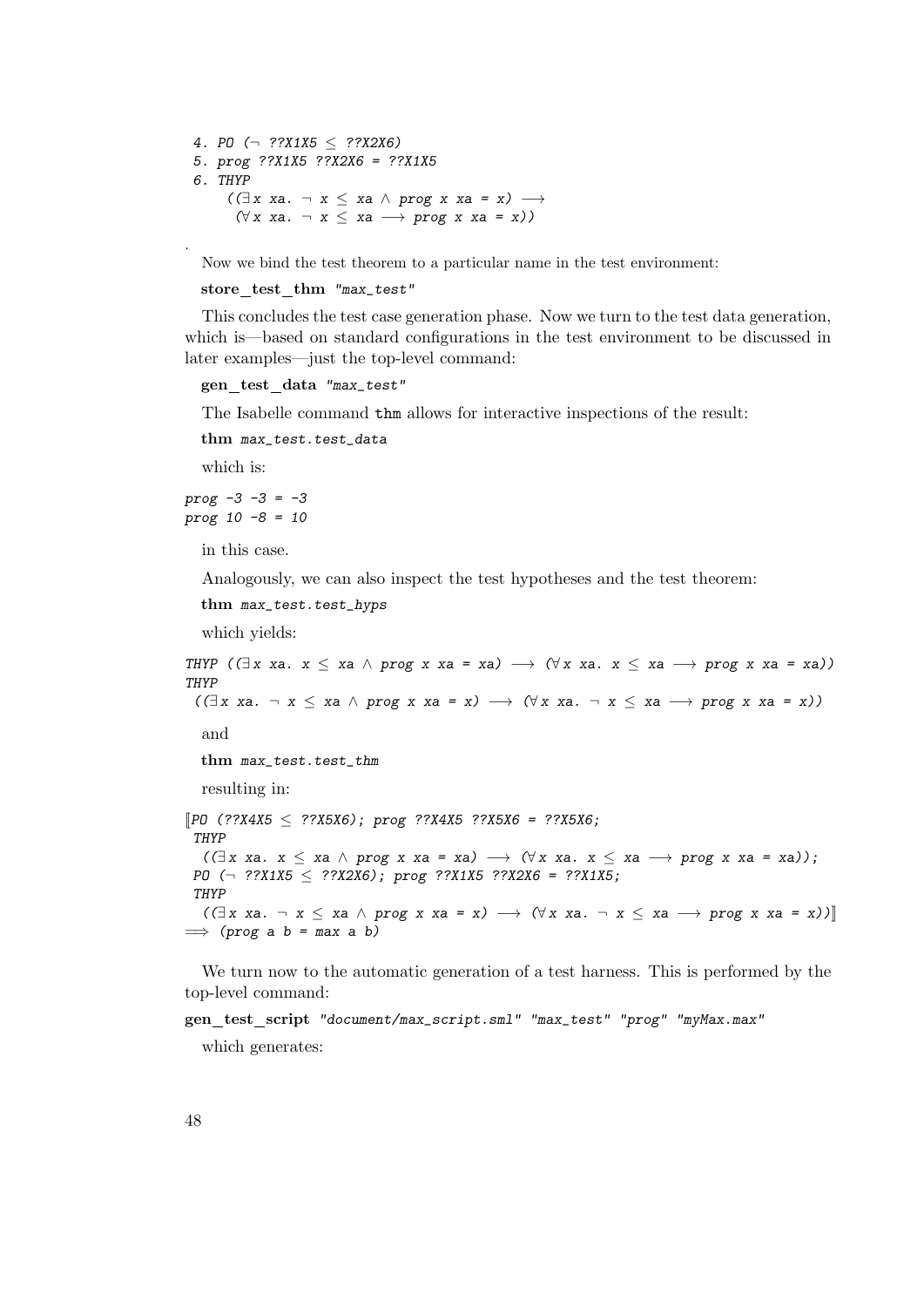```
(* ******************************************************************
                            Test - Driver* generated by HOL - TestGen 1.7.0 ( dev : 8725:8750 M )
 ****************************************************************** *)
structure TestDriver : sig end = struct
val return = ref ( *4:(int));
fun eval x2 x1 = let val ret = myMax.max x2 x1 in ((return := ret); ret) end
fun retval () = SOLNE(!return);fun toString a = Int . toString a ;
val testres = [];
val _ = print ("\nRunning<sub>U</sub>Test<sub>U</sub>Case<sub>U</sub>1:\n"val pre_1 = [];
val post_1 = fn () => ( (eval 10 \tilde{8} = 10));
val res_1 = TestHarness.check retval pre_1 post_1;
val testres = testres@[res_1];
val _ = print ("\nRunning<sub>U</sub>Test<sub>U</sub>Case<sub>U</sub>0:\n"val pre_0 = [];
val post_0 = fn () => ( (eval ~3 ~3 = ~3));
val res_0 = TestHarness . check retval pre_0 post_0 ;
val testres = testres@[res_0];
val _ = TestHarness.printList toString testres;
end
```
# 6.2. Triangle

theory Triangle imports Testing begin

A prominent example for automatic test case generation is the triangle problem [\[25\]](#page-116-0): given three integers representing the lengths of the sides of a triangle, a small algorithm has to check whether these integers describe an equilateral, isosceles, or scalene triangle, or no triangle at all. First we define an abstract data type describing the possible results in Isabelle/HOL:

```
datatype triangle = equilateral | scalene | isosceles | error
```
For clarity (and as an example for specification modularization) we define an auxiliary predicate deciding if the three lengths are describing a triangle: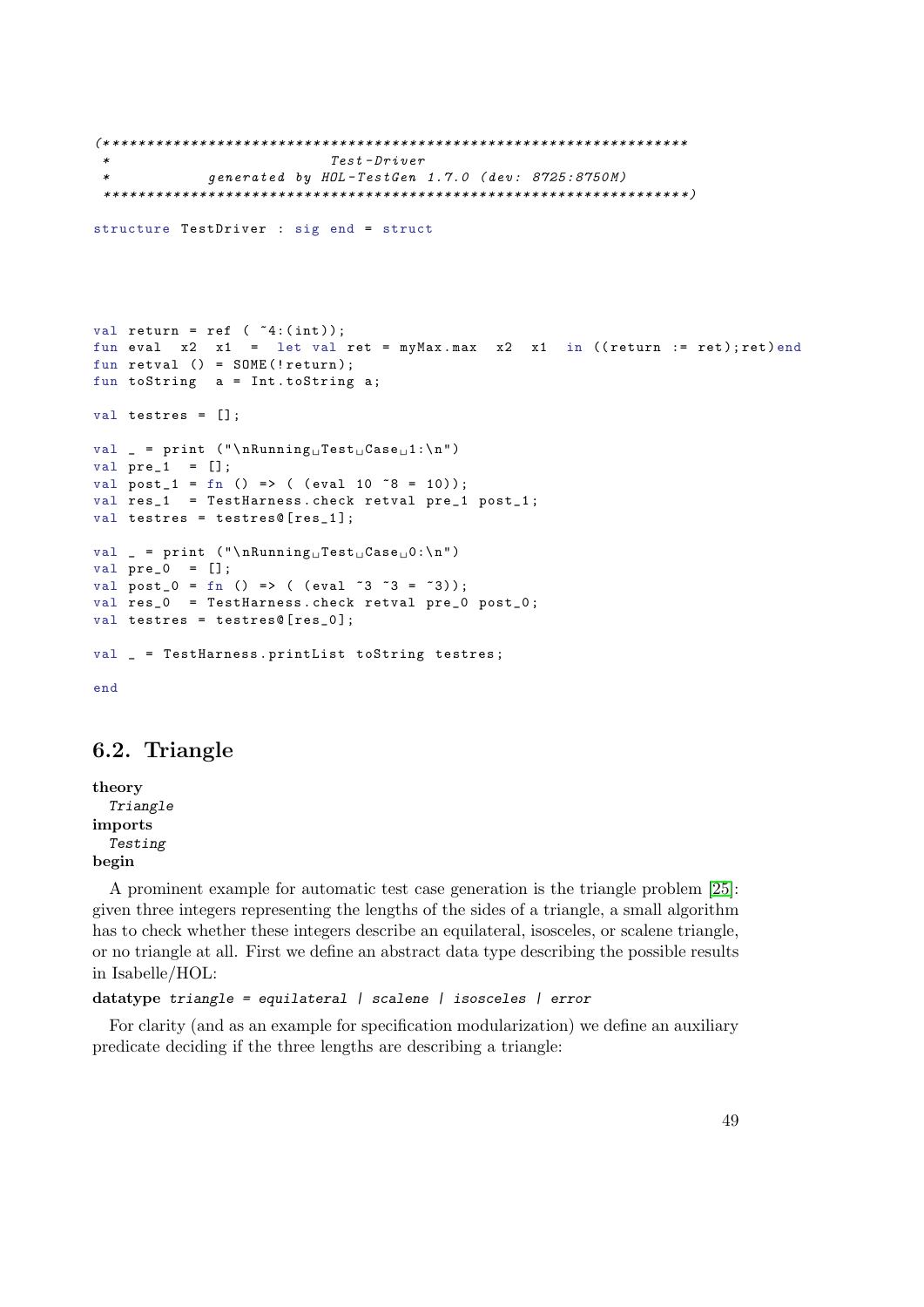```
definition triangle :: "[int,int,int] \Rightarrow bool"
where "triangle x y z \equiv (0 < x \wedge 0 < y \wedge 0 < z \wedge(z < x+y) ∧ (x < y+z) ∧ (y < x+z))"
```
Now we define the behavior of the triangle program:

```
definition classify_triangle :: "[int,int,int] \Rightarrow triangle"
where "classify_triangle x y z \equiv(if triangle x y z
                then if x=y then if y=z then equilateral
                                            else isosceles
                              else if y=z then isosceles
                                           else if x=z
                                                then isosceles
                                                else scalene
               else error)"
end
  2
theory
  Triangle_test
imports
  Triangle
  Testing
```
declare [[testgen\_profiling]]

begin

The test theory Triangle test is used to demonstrate the pragmatics of HOL-TestGen in the standard triangle example; The demonstration elaborates three test plans: standard test generation (including test driver generation), abstract test data based test generation, and abstract test data based test generation reusing partially synthesized abstract test data.

# 6.2.1. The Standard Workflow

We start with stating a test specification for a program under test: it must behave as specified in the definition of classify\_triangle.

Note that the variable program is used to label an arbitrary implementation of the current program under test that should fulfill the test specification:

 $test\_spec$  "program $(x,y,z)$  = classify\_triangle x y z"

By applying gen\_test\_cases we bring the proof state into testing normal form (TNF).

```
apply(gen_test_cases "program" simp add: triangle_def
                                          classify_triangle_def)
```
In this example, we decided to generate symbolic test cases and to unfold the triangle predicate by its definition before the process. This leads to a formula with, among others, the following clauses: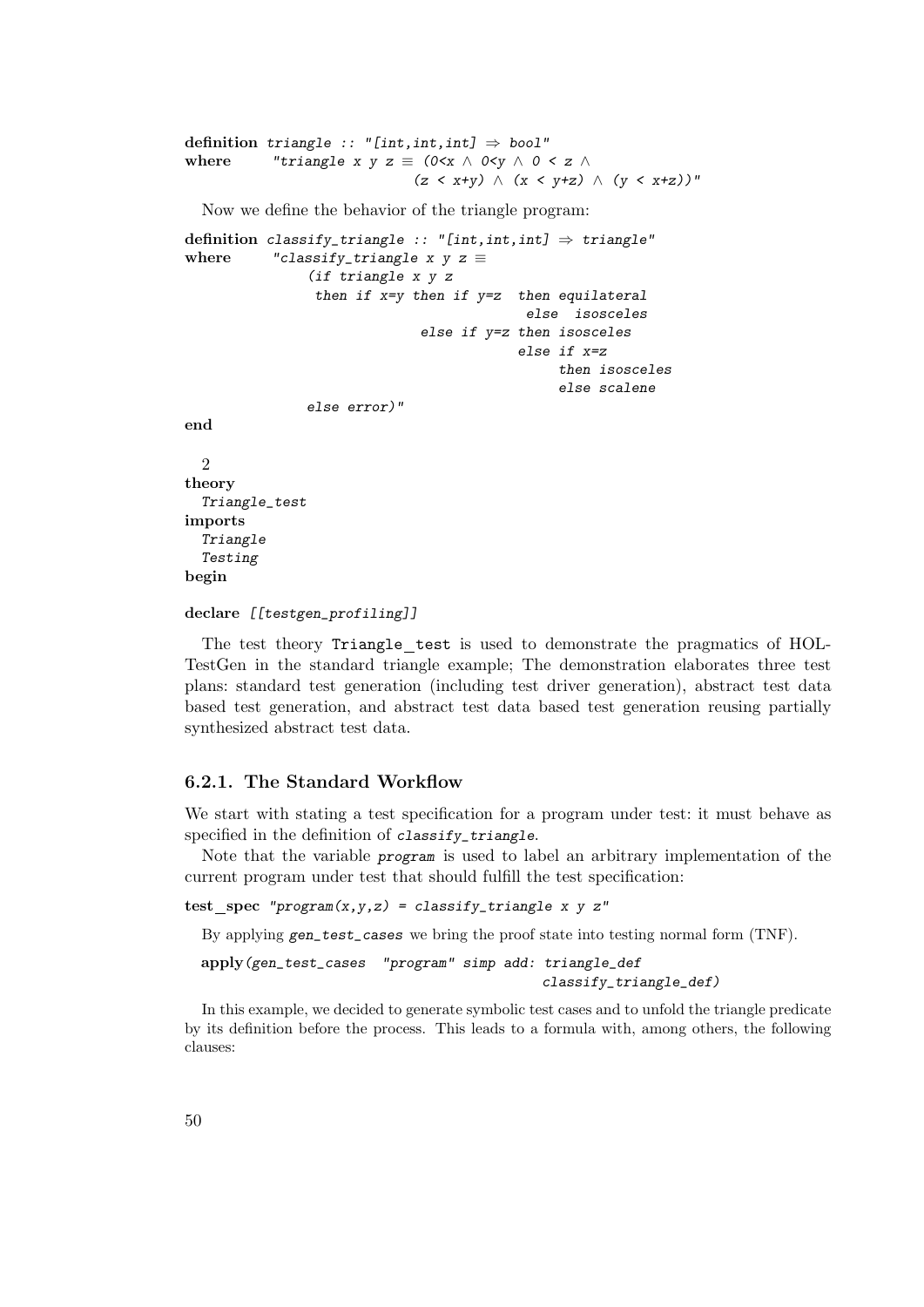```
1. PO (0 < ??X57X4)
2. program (??X57X4, ??X57X4, ??X57X4) = equilateral
3. THYP
     ((\exists x>0. \text{ program } (x, x, x) = \text{equilateral}) \rightarrow(\forall x>0. program (x, x, x) = equilateral))
4. PO ( \neg \space 0 \space < \space ??X55X4)5. program (??X55X4, ??X55X4, ??X55X4) = error
```
Note that the computed TNF is not minimal, i.e. further simplification and rewriting steps are needed to compute the minimal set of symbolic test cases. The following post-generation simplification improves the generated result before "frozen" into a test theorem:

apply(simp\_all)

Now, "freezing" a test theorem technically means storing it into a specific data structure provided by HOL-TestGen, namely a test environment that captures all data relevant to a test:

```
store test thm "triangle_test"
```
The resulting test theorem is now bound to a particular name in the Isar environment, such that it can inspected by the usual Isar command thm.

```
thm "triangle_test.test_thm"
```
We compute the concrete *test statements* by instantiating variables by constant terms in the symbolic test cases for "program" via a random test procedure:

```
gen test data "triangle_test"
```
which results in

```
program (8, 8, 8) = equilateral
program (-9, -9, -9) = error
program (7, 4, 7) = isosceles
program (3, -2, 3) = error
program (-3, 2, -3) = error
program (-9, -10, -9) = error
program (3, 8, 8) = isosceles
program (-8, -10, -10) = error
program (-4, -6, -6) = error
program (7, 7, 8) = isosceles
program (7, 7, -7) = error
program (-7, -7, 8) = error
program (10, 4, 7) = scalene
program (2, -7, -6) = error
program (4, -8, -4) = error
program (-9, 5, -4) = error
program (-1, 10, -8) = error
program (2, 0, -2) = error
```

```
thm "triangle_test.test_hyps"
thm "triangle_test.test_data"
```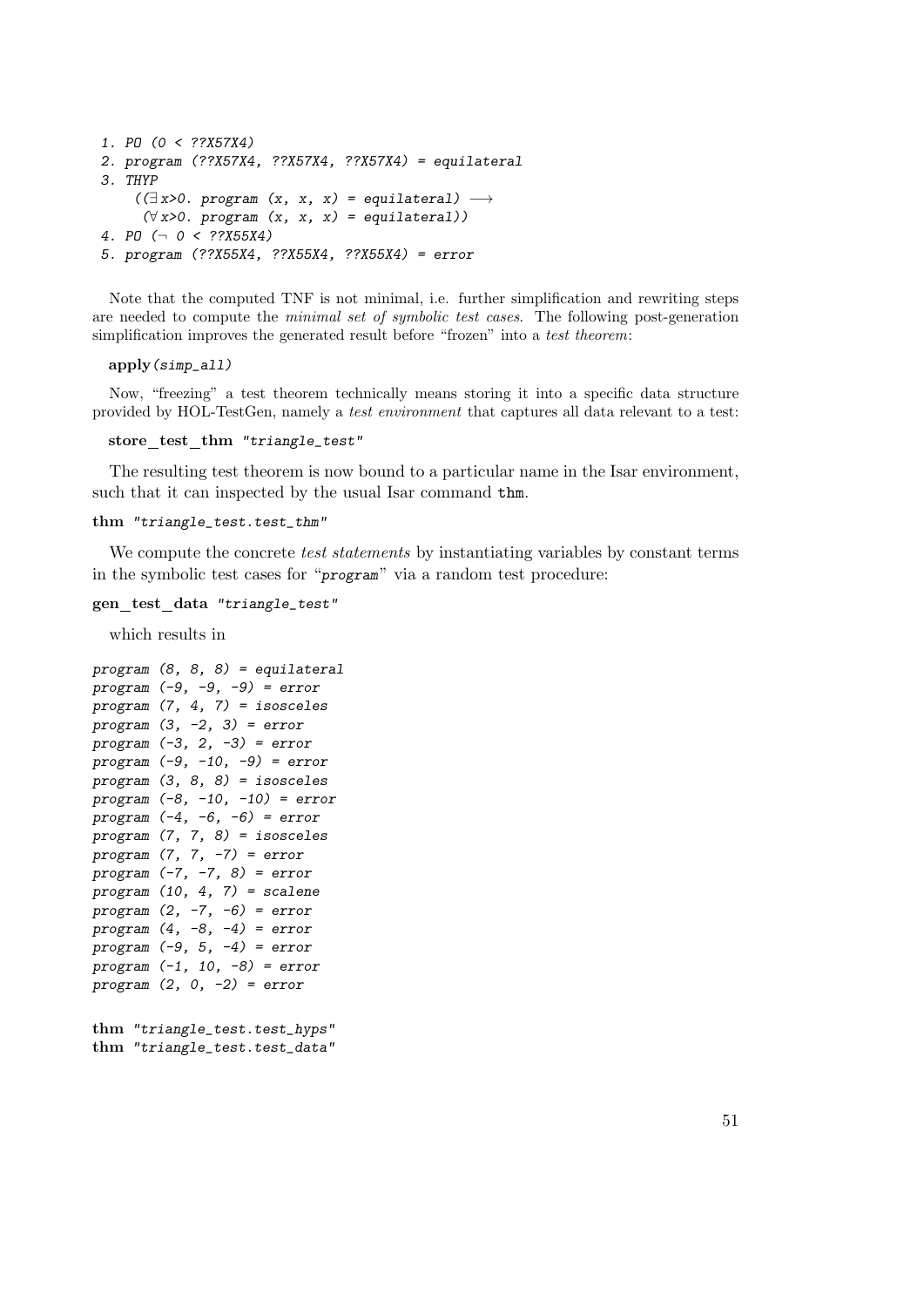Now we use the generated test data statement lists to automatically generate a test driver, which is controlled by the test harness. The first argument is the external SMLfile name into which the test driver is generated, the second argument the name of the test data statement set and the third the name of the (external) program under test:

gen test script "triangle\_script.sml" "triangle\_test" "program"

# 6.2.2. The Modified Workflow: Using Abstract Test Data

There is a viable alternative to the standard development process above: instead of unfolding triangle and trying to generate ground substitutions satisfying the constraints, one may keep triangle in the test theorem, treating it as a building block for new constraints. Such building blocks will also be called abstract test cases.

In the following, we will set up a new version of the test specification, called triangle2, and prove the relevant abstract test cases individually before test case generation. These proofs are highly automatic, but the choice of the abstract test data in itself is ingenious, of course.

The abstract test data will be assigned to the subsequent test generation for the test specification triangle2. Then the test data generation phase is started for triangle2 implicitly using the abstract test cases. The association established by this assignment is also stored in the test environment.

The point of having abstract test data is that it can be generated "once and for all" and inserted before the test data selection phase producing a "partial" grounding. It will turn out that the main state explosion is shifted from the test case generation to the test data selection phase.

#### The "ingenious approach"

```
lemma triangle_abscase1 [test "triangle2"]: "triangle 1 1 1"
 by(auto simp: triangle_def)
lemma triangle_abscase2 [test"triangle2"]:"triangle 1 2 2"
 by(auto simp: triangle_def)
lemma triangle_abscase3 [test"triangle2"]:"triangle 2 1 2"
 by(auto simp: triangle_def)
lemma triangle_abscase4 [test"triangle2"]:"triangle 2 2 1"
 by(auto simp: triangle_def)
lemma triangle_abscase5 [test"triangle2"]:"triangle 3 4 5"
 by(auto simp: triangle_def)
lemma triangle_abscase6 [test"triangle2"]:"¬ triangle -1 1 2"
 by(auto simp: triangle_def)
lemma triangle_abscase7 [test"triangle2"]:"¬ triangle 1 -1 2"
```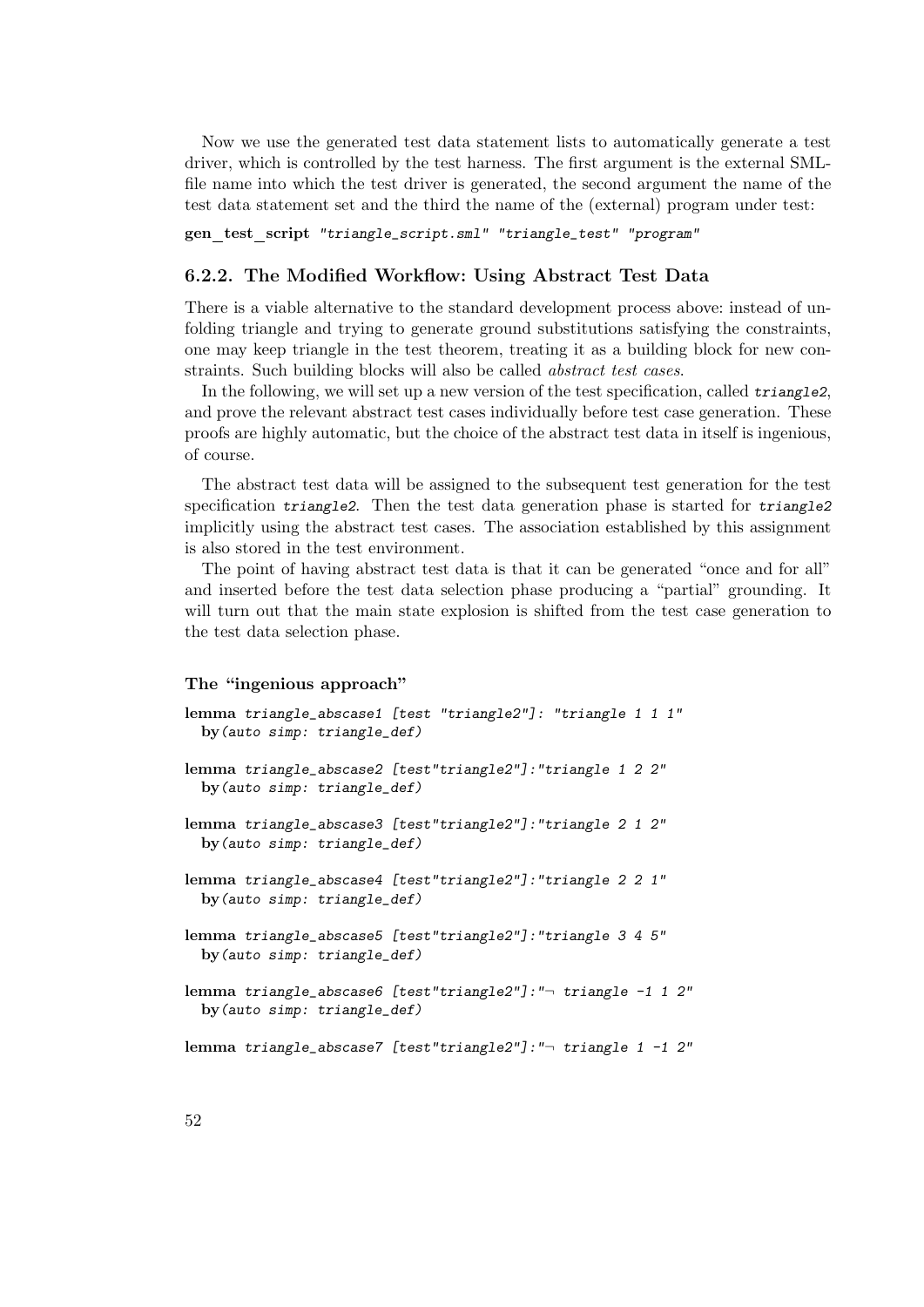```
by(auto simp: triangle_def)
lemma triangle_abscase8 [test"triangle2"]:"¬ triangle 1 2 -1"
 by(auto simp: triangle_def)
lemma triangle_abscase9 [test "triangle2"]: "¬ triangle -1 -1 -1"
 by(auto simp: triangle_def)
lemma triangle_abscase10 [test "triangle2"]: "¬ triangle -1 1 -1"
 by(auto simp: triangle_def)
lemma triangle_abscase11 [test "triangle2"]: "¬ triangle 1 -1 -1"
 by(auto simp: triangle_def)
lemma triangle_abscase12 [test "triangle2"]: "¬ triangle -1 -1 1"
 by(auto simp: triangle_def)
```

```
lemmas abs_cases = triangle_abscase1 triangle_abscase2 triangle_abscase3 triangle_abscase4
                   triangle_abscase5 triangle_abscase6 triangle_abscase7 triangle_abscase8
                   triangle_abscase9 triangle_abscase10 triangle_abscase11 triangle_abscase12
```
Just for demonstration purposes, we apply the abstract test data solver directly in the proof:

```
test_spec "prog(x,y,z) = classify\_triangle x y z"apply(gen_test_cases "prog" simp add: classify_triangle_def)
 apply(tactic "ALLGOALS(TestGen.ONLY_POS (TestGen.TRY' (EqSubst.eqsubst_tac @{context}
[0] [@{thm PO_def}]
   THEN' TestGen.abs_data_tac @{context} @{thms abs_cases})))")
oops
```

```
test spec "prog(x,y,z) = classify\_triangle x y z"apply(gen_test_cases "prog" simp add: classify_triangle_def)
 store test thm "triangle2"
thm "triangle2.test_thm"
```
## gen\_test\_data "triangle2"

The test data generation is started and implicitly uses the abstract test data assigned to the test theorem triangle2. Again, we inspect the results:

```
prog (1, 1, 1) = equilateral
prog (-1, -1, -1) = errorprog (2, 1, 2) = isoscelesprog (-1, 1, -1) = error
prog (1, 2, 2) = isoscelesprog (1, -1, -1) = error
```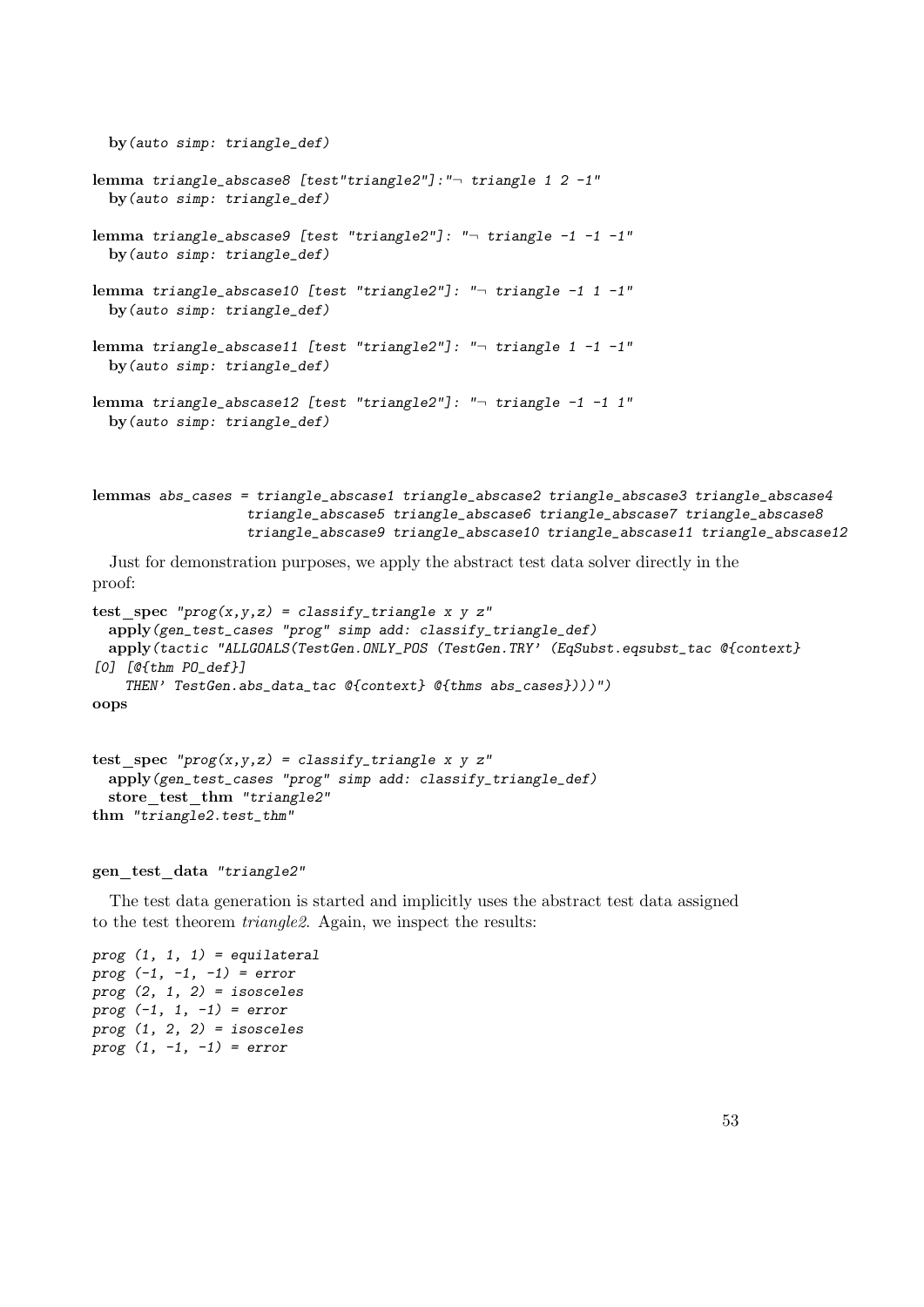```
prog (2, 2, 1) = isosceles
prog (-1, -1, 1) = error
prog (3, 4, 5) = scalene
prog (1, 2, -1) = error
thm "triangle2.test_hyps"
thm "triangle2.test_data"
```
# Alternative: Synthesizing Abstract Test Data

In fact, part of the ingenious work of generating abstract test data can be synthesized by using the test case generator itself. This usage scenario proceeds as follows:

- 1. we set up a decomposition of triangle in an equality to itself; this identity is disguised by introducing a variable *prog* which is stated equivalent to *triangle* in an assumption,
- 2. the introduction of this assumption is delayed; i.e. the test case generation is performed in a state where this assumption is not visible,
- 3. after executing test case generation, we fold back prog against triangle.

```
test spec abs_triangle :
assumes 1: "prog = triangle"shows "triangle x \ y \ z = \text{prog } x \ y \ z"
  apply(gen_test_cases "prog" simp add: triangle_def)
  apply(simp_all add: 1)
store_test_thm "abs_triangle"
thm abs_triangle.test_thm
  which results in
[[PO (??X25X8 < ??X26X9 + ??X27X10 ∧
      ??X26X9 < ??X25X8 + ??X27X10 ∧ ??X27X10 < ??X26X9 + ??X25X8);
 triangle ??X26X9 ??X25X8 ??X27X10;
 THYP
  ((\exists x \ xa \ xb. \ x < xa + xb ∧ xa < x + xb ∧ xb < xa + x ∧ triangle xa x xb) →(\forall x \; xa \; xb.x < xa + xb \rightarrow xa < x + xb \rightarrow xb < xa + x \rightarrow triangle xa x x b);
 PO (¬ 0 < ??X21X6); ¬ triangle ??X21X6 ??X22X7 ??X23X8;
 THYP
  ((\exists x. \neg \theta \le x \land (\exists xa \ x b. \neg \ triangle x \ x a \ x b)) \rightarrow(\forall x. \neg \theta \leq x \rightarrow (\forall x \text{ a } xb. \neg \text{ triangle } x \text{ xa } xb));
 PO (¬ 0 < ??X17X6); ¬ triangle ??X18X7 ??X17X6 ??X19X8;
 THYP
  ((\exists x. \neg \theta \le x \land (\exists xa \ xb. \neg \ triangle xa \ x \ xb)) \rightarrow(\forall x. \neg \theta \leq x \rightarrow (\forall x \text{ a } xb. \neg \text{ triangle } xa \text{ x } xb))));
 PO (¬ 0 < ??X13X6); ¬ triangle ??X14X7 ??X15X8 ??X13X6;THYP
```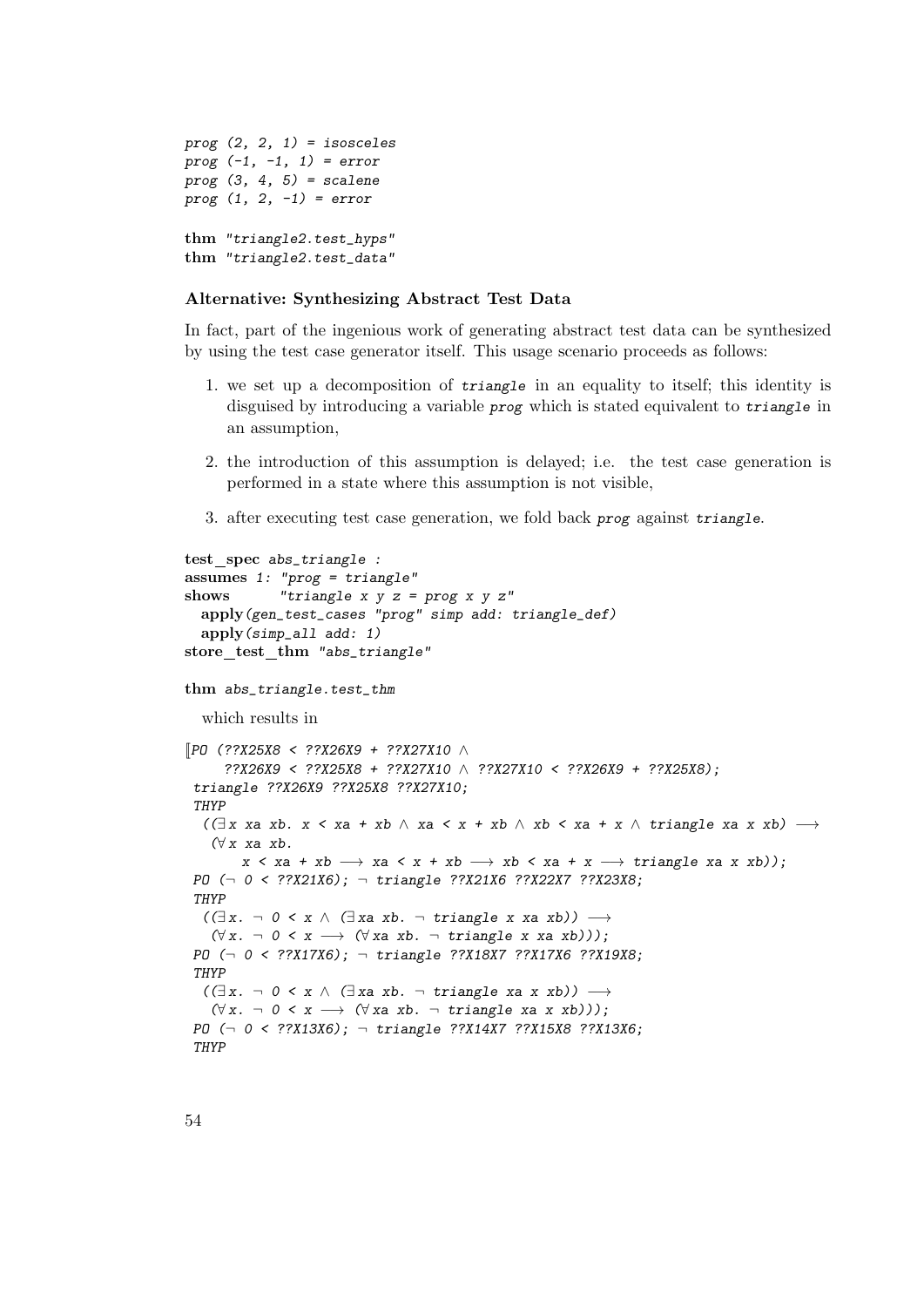```
((\exists x. \neg \theta \le x \land (\exists xa \ x b. \neg \ triangle x a \ x b \ x)) \rightarrow(\forall x. \neg \theta \leq x \rightarrow (\forall x \text{ a } xb. \neg \text{ triangle } xa \text{ xb } x))));
 PO (\neg ??X9X6 < ??X10X7 + ??X11X8); \neg triangle ??X10X7 ??X11X8 ??X9X6;
 THYP
   ((\exists x \ xa \ xb. \neg x \land xa + xb \land \neg triangle xa xb x) \rightarrow(\forall x \ xa \ xb. \ \neg \ x \ \& \ xa \ + \ xb \ \longrightarrow \ \neg \ triangle \ xa \ xb \ x));
 PO (¬ ??X5X6 < ??X6X7 + ??X7X8); ¬ triangle ??X5X6 ??X6X7 ??X7X8;
 THYP
   ((\exists x \ xa \ xb. \neg x \land xa + xb \land \neg triangle x \ xa \ xb) \rightarrow(\forall x \text{ xa } xb. \neg x \leq xa + xb \rightarrow \neg \text{ triangle } x \text{ xa } xb));
 PO (¬ ??X1X6 < ??X2X7 + ??X3X8); ¬ triangle ??X2X7 ??X1X6 ??X3X8;
 THYP
   ((\exists x \; xa \; xb. \; \neg \; x \; < xa + xb \; \wedge \; \neg \; triangle \; xa \; x \; xb) \; \longrightarrow(\forall x \ xa \ xb. \ \neg \ x \ \& \ xa \ + \ xb \ \longrightarrow \ \neg \ triangle \ xa \ x \ x b))\implies (triangle x y z = prog x y z)
```
Thus, we constructed test cases for being triangle or not in terms of arithmetic constraints. These are amenable to test data generation by increased random solving, which is controlled by the test environment variable iterations:

#### declare [[testgen\_iterations=100]] gen\_test\_data "abs\_triangle"

resulting in:

triangle 1 1 1  $\neg$  triangle -6 2 -9  $\neg$  triangle 2 -1 -8  $\neg$  triangle -6 -9 -8  $\neg$  triangle -2 1 5  $\neg$  triangle  $-1$  -10 -9  $\neg$  triangle -10 -5 -8

Thus, we achieve solved ground instances for abstract test data. Now, we assign these synthesized test data to the new future test data generation. Additionally to the synthesized abstract test data, we assign the data for isosceles and equilateral triangles; these can not be revealed from our synthesis since it is based on a subset of the constraints available in the global test case generation.

```
declare abs_triangle.test_data[test"triangle3"]
declare triangle_abscase1[test"triangle3"]
declare triangle_abscase2[test"triangle3"]
declare triangle_abscase3[test"triangle3"]
```
The setup of the testspec is identical as for triangle2; it is essentially a renaming.

```
test\_spec "program(x,y,z) = classify_triangle x y z"
 apply(simp add: classify_triangle_def)
 apply(gen_test_cases "program" simp add: classify_triangle_def)
 store test thm "triangle3"
```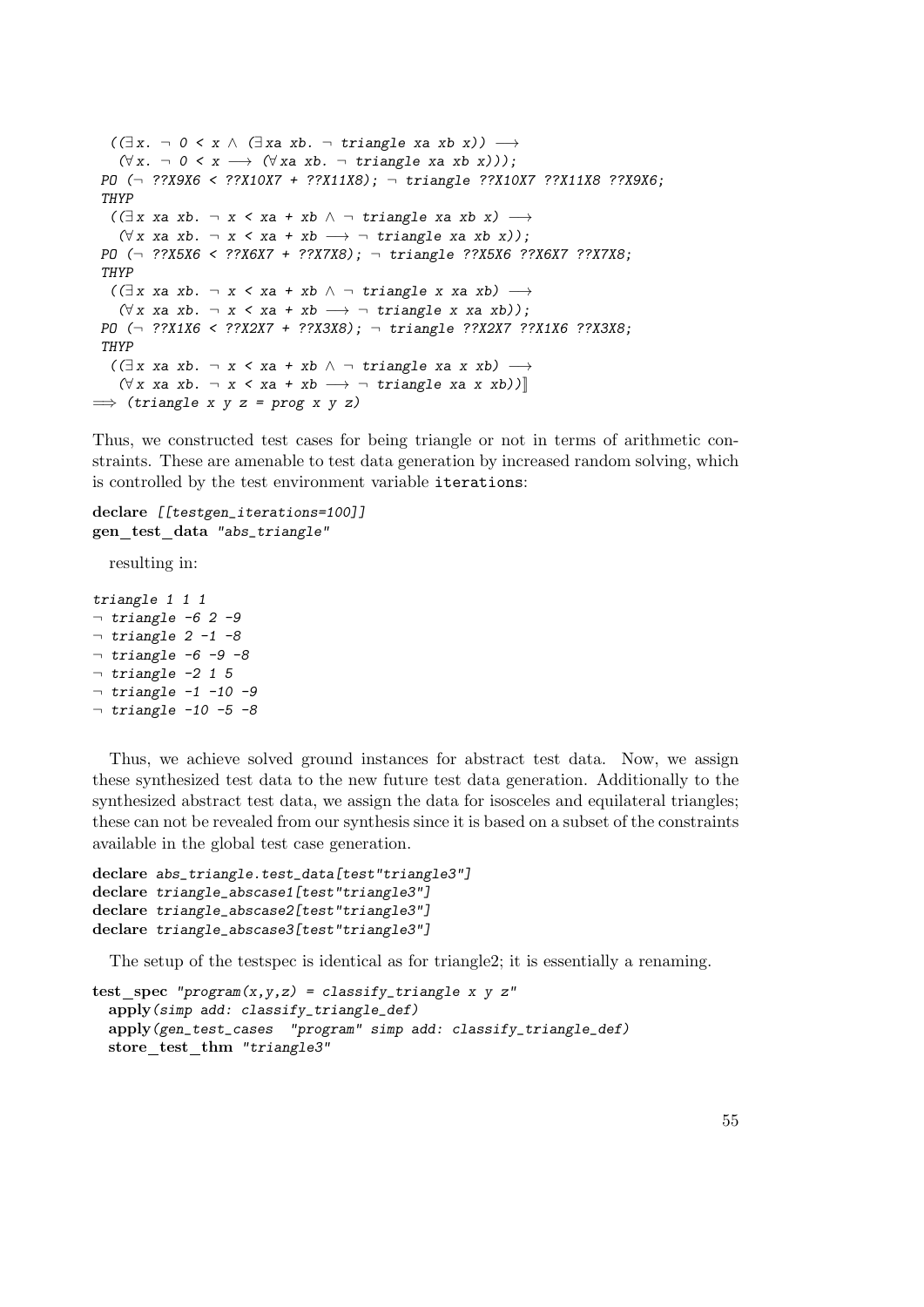The test data generation is started again on the basis on synthesized and selected hand-proven abstract data.

```
declare [[testgen_iterations=10]]
gen_test_data "triangle3"
thm "triangle3.test_hyps"
thm "triangle3.test_data"
end
```
# 6.3. Lists

theory List\_test imports List Testing begin

In this example we present the current main application of HOL-TestGen: generating test data for black box testing of functional programs within a specification based unit test. We use a simple scenario, developing the test theory for testing sorting algorithms over lists.

# 6.3.1. A Quick Walk Through

In the following we give a first impression of how the testing process using HOL-TestGen looks like. For brevity we stick to default parameters and explain possible decision points and parameters where the testing can be improved in the next section.

Writing the Test Specification We start by specifying a primitive recursive predicate describing sorted lists:

```
primrec is_sorted:: "('a::linorder) list \Rightarrow bool"
  where "is\_sorted [] = True" |"is_sorted (x#xs) = (case xs of
                                     [] \Rightarrow True| y \# y s \Rightarrow x \leq y \land is\_sorted xs"
```
We will use this HOL predicate for describing our test specification, i.e. the properties our implementation should fulfill:

```
test spec "is_sorted(PUT (l::('a list)))"
```
where PUT is a "placeholder" for our program under test.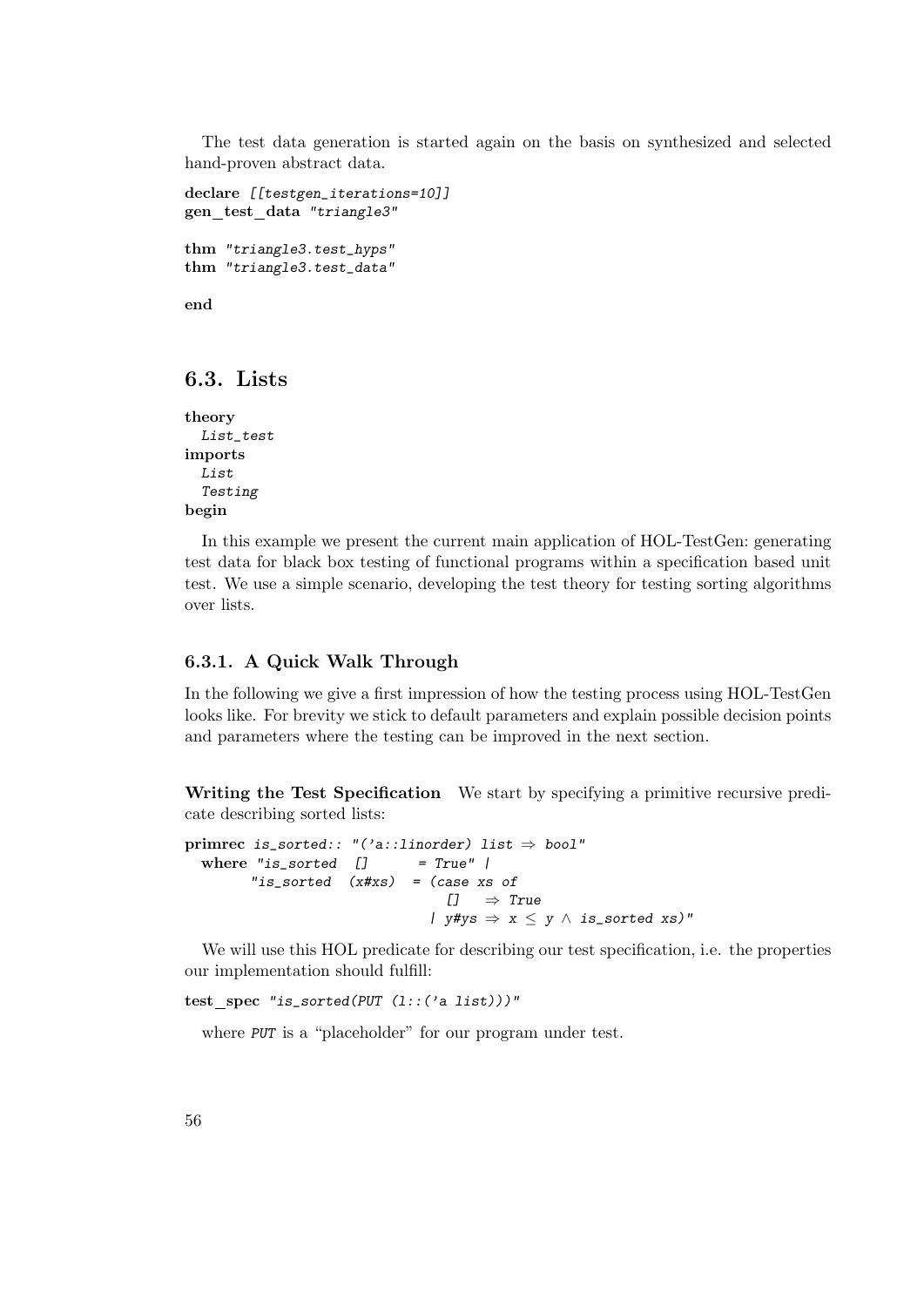Generating test cases Now we can automatically generate test cases. Using the default setup, we just apply our gen\_test\_cases:

apply(gen\_test\_cases "PUT")

which leads to the test partitioning one would expect:

```
1. is_sorted (PUT [])
2. is_sorted (PUT [??X8X3])
3. THYP (\exists x. \text{ is } \text{sorted } (PUT [x])) \longrightarrow (\forall x. \text{ is } \text{sorted } (PUT [x]))4. is_sorted (PUT [??X6X5, ??X5X4])
5. THYP
     ((\exists x \text{ xa. is\_sorted } (PUT [xa, x])) \rightarrow (\forall x \text{ xa. is\_sorted } (PUT [xa, x]))6. is_sorted (PUT [??X3X7, ??X2X6, ??X1X5])
7. THYP
     ((\exists x \ xa \ xb. \ is_{sorted} (PUT [xb, xa, x])) \rightarrow(\forall x \; xa \; xb. \; is\_sorted \; (PUT \; [xb, \; xa, \; x]))8. THYP (3 < length 1 \longrightarrow is_sorted (PUT 1))
```
Now we bind the test theorem to a particular named test environment.

store\_test\_thm "is\_sorted\_result"

Generating test data Now we want to generate concrete test data, i.e. all variables in the test cases must be instantiated with concrete values. This involves a random solver which tries to solve the constraints by randomly choosing values.

```
gen_test_data "is_sorted_result"
```
Which leads to the following test data:

is\_sorted (PUT []) is\_sorted (PUT [-9]) is\_sorted (PUT [-2, -2]) is\_sorted (PUT [-1, 10, 3])

Note that by the following statements, the test data, the test hypotheses and the test theorem can be inspected interactively.

```
thm is_sorted_result.test_data
thm is_sorted_result.test_hyps
thm is_sorted_result.test_thm
```
The generated test data can be exported to an external file:

export test data "list\_data.dat" is\_sorted\_result

```
Mini-Example fun member :: "'a \Rightarrow 'a list \Rightarrow bool" (infixl "mem" 50)
where
   "x mem S = False"
    |''x mem (y # S) = (if x = y then True else x mem S)"
```
thm mem\_def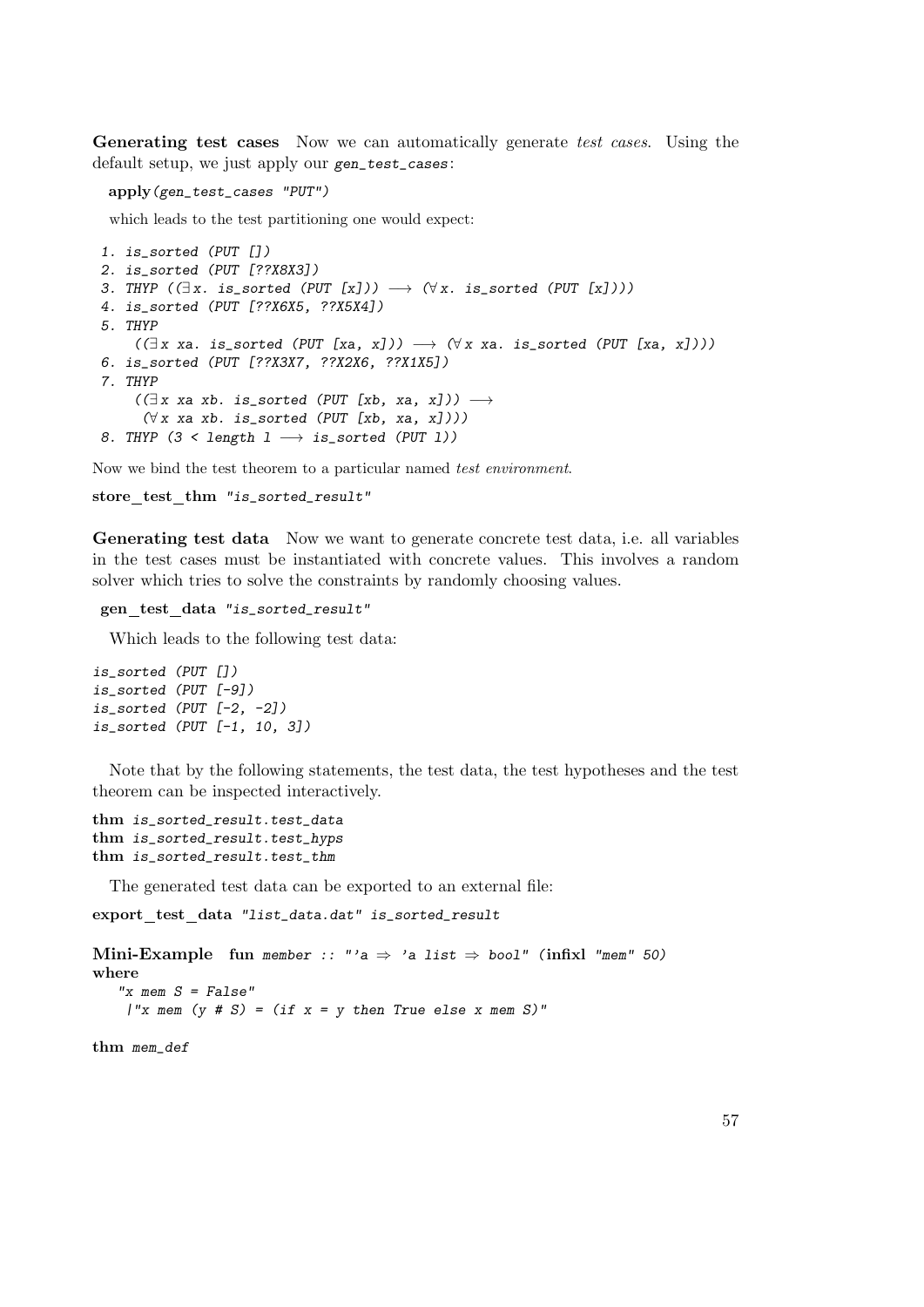Test Execution and Result Verification In principle, any SML-system should be able to run the provided test-harness and generated test-script. Using their specific facilities for calling foreign code, testing of non-SML programs is possible. For example, one could test implementations written

- for the. Net platform, e.g., written in  $C#$  using sml.net [\[7\]](#page-114-1),
- in C using, e.g. the foreign language interface of sml/NJ  $[6]$  or MLton  $[4]$ ,
- in Java using MLj [\[3\]](#page-114-4).

Depending on the SML-system, the test execution can be done within an interpreter or using a compiled test executable. Testing implementations written in SML is straightforward, based on automatically generated test scripts. This generation is based on the internal code generator of Isabelle and must be set up accordingly.

consts code "op  $\leq$ " ("(\_  $\leq$  /\_)")

The key command of the generation is:

which generates the following test harness:

```
(* ******************************************************************
                                Test - Drivergenerated by HOL-TestGen 1.7.0 (dev: 8725:8750M)
 ****************************************************************** *)
structure TestDriver : sig end = struct
fun is_sorted [] = true
  \vert is_sorted (x :: xs) =(case xs of [] \Rightarrow true | (xa :: xb) => ((x <= xa) andalso is_sorted xs));
val return = ref (\lceil 5 \rceil : ((int list)));
fun eval x1 = let val ret = myList.sort x1 in ((return := ret); ret) end
fun retval () = SOL(E("return));
fun toString a = (fn 1 \Rightarrow ("["^(List.floatdr (fn (s1, s2))\Rightarrow (if s2 = "" then s1 else s1^", u"^s2))
                       "" (\text{map } (\text{fn } x \Rightarrow \text{Int.toString } x) 1))^{\sim}"]")) a;
val testres = [];
val _ = print ("\nRunning<sub>U</sub>Test<sub>U</sub>Case<sub>U</sub>3:\n"val pre 3 = []:
val post_3 = fn () => ( is_sorted (eval [^{n}1, 10, 3]));
val res_3 = TestHarness.check retval pre_3 post_3;
val testres = testres@[res_3];
val _ = print ("\\nRunning<sub>||</sub>Test<sub>||</sub>Case<sub>||</sub>2:\n'val pre_2 = [];
```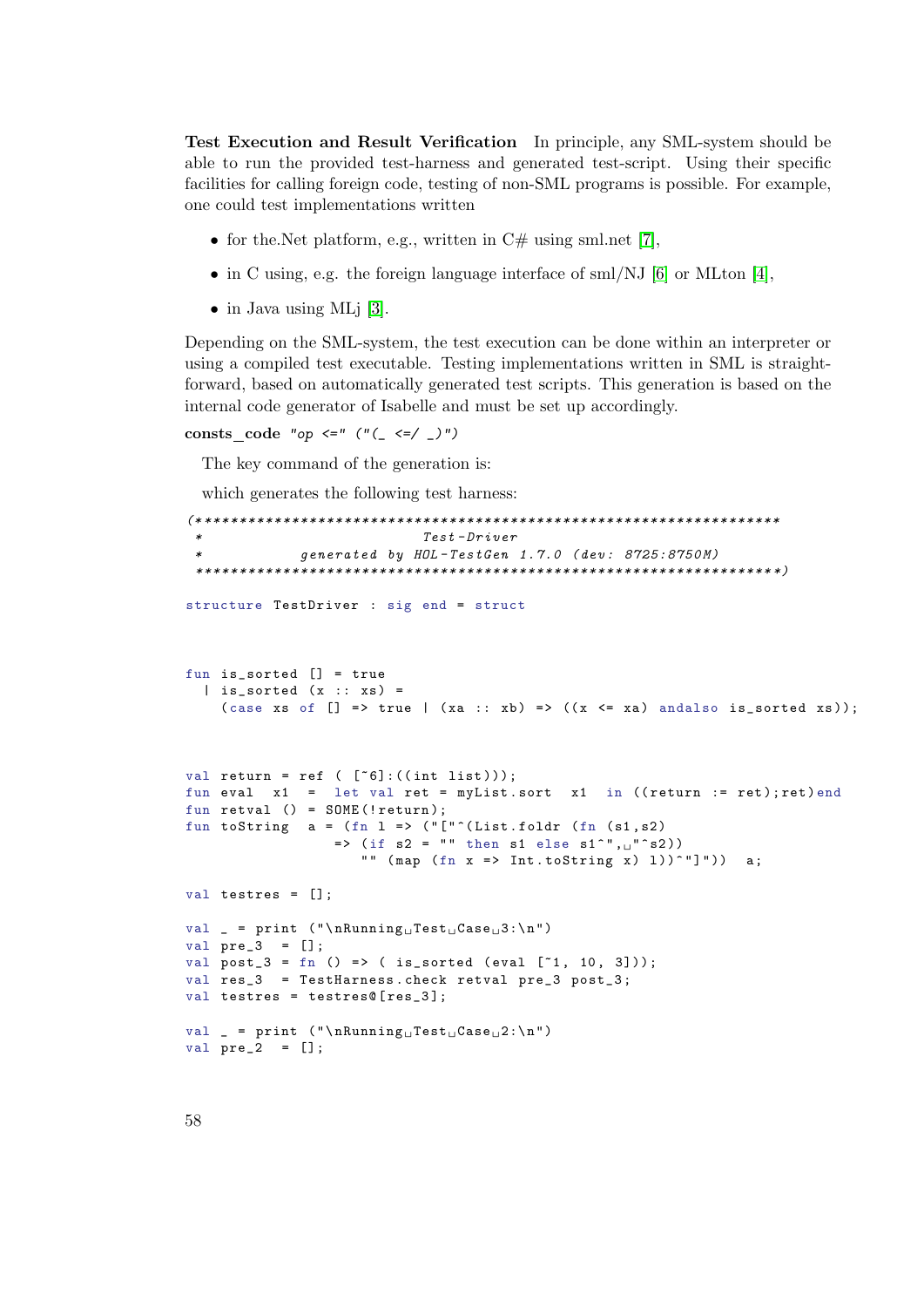```
val post_2 = fn () => ( is_sorted (eval [^{z}2, ^{z}2]));
val res_2 = TestHarness . check retval pre_2 post_2 ;
val testres = testres@[res_2];
val _ = print ("\nRunning<sub>U</sub>Test<sub>U</sub>Case<sub>U</sub>1:\n"val pre_1 = [];
val post_1 = fn () => ( is_sorted (eval [^{^{\sim}9]));
val res_1 = TestHarness.check retval pre_1 post_1;
val testres = testres@[res_1];val _ = print (" \nRunning \nTest \nCase \n0:\n^n)val pre_0 = [];
val post_0 = fn () => ( is_sorted (eval []));
val res_0 = TestHarness . check retval pre_0 post_0 ;
val testres = testres@[res_0];
val _ = TestHarness . printList toString testres ;
```
end

Further, suppose we have an ANSI C implementation of our sorting method for sorting C arrays that we want to test. Using the foreign language interface provided by the SML compiler MLton we first we have to import the sort method written in C using the \_import keyword of MLton and further, we provide a "wrapper" doing some datatype conversion, e.g. converting lists to arrays and vice versa:

```
structure myList = struct
  val csort = _import "sort": int array * int \rightarrow int array;
 fun toList a = Array.foldl (op ::) [] a;fun sort l = toList(csort(Array.fromList(list),length l));
end
```
That's all, now we can build the test executable using MLton and end up with a test executable which can be called directly. Running our test executable will result in the test trace in Table [6.1 on the following page.](#page-59-0) Even this small set of test vectors is sufficient to exploit an error in your implementation.

# Improving the Testing Results

Obviously, in reality one would not be satisfied with the test cases generated in the previous section: for testing sorting algorithms one would expect that the test data somehow represents the set of permutations of the list elements. We have already seen that the test specification used in the last section "only" enumerates lists up to a specific length without any ordering constraints on their elements. Thus we decide to try a more ''descriptive" test specification that is based on the behavior of an insertion sort algorithm:

```
fun ins :: "('a::linorder) \Rightarrow 'a list \Rightarrow 'a list"
where "ins x [] = [x]"
```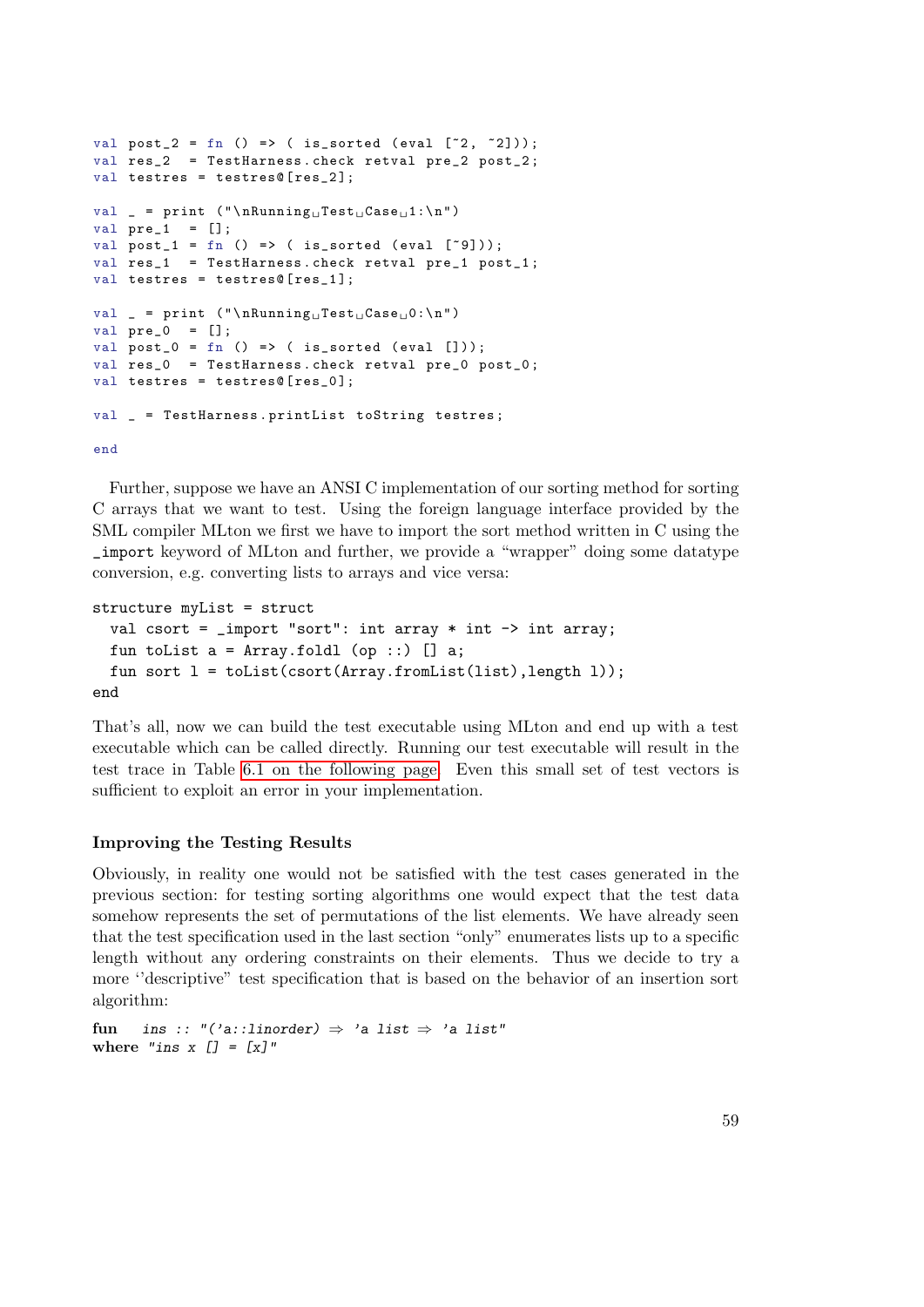```
Test Results:
=============
Test 0 - SUCCESS, result: []
Test 1 - SUCCESS, result: [10]
Test 2 - SUCCESS, result: [72, 42]
Test 3 - *** FAILURE: post-condition false, result: [8, 15, -31]
Summary:
--------
Number successful tests cases: 3 of 4 (ca. 75%)
Number of warnings: 0 of 4 (ca. 0%)
Number of errors: 0 of 4 (ca. 0%)
Number of failures: 1 of 4 (ca. 25%)
Number of fatal errors: 0 of 4 (ca. 0%)
Overall result: failed
===============
```
<span id="page-59-0"></span>Table 6.1.: A Sample Test Trace

```
|"ins x (y\#ys) = (if (x < y) then x\#y\#ys else (y\#(ins x ys)))"fun sort:: "('a::linorder) list \Rightarrow 'a list"
where "sort [] = [] "
     | "sort (x \# xs) = ins x (sort xs)"
```
Now we state our test specification by requiring that the behavior of the program under test PUT is identical to the behavior of our specified sorting algorithm sort:

Based on this specification gen\_test\_cases produces test cases representing all permutations of lists up to a fixed length  $n$ . Normally, we also want to configure up to which length lists should be generated (we call this the *depth* of test case), e.g. we decide to generate lists up to length 3. Our standard setup

```
test spec "sort l = PUT \ l"
```

```
apply(gen_test_cases "PUT")
store test thm "is_sorting_algorithm0"
```
generates 9 test cases describing all permutations of lists of length 1, 2 and 3. "Permutation" means here that not only test cases (i.e. I/O-partitions) are generated for lists of length 0, 1, 2 and 3; the partitioning is actually finer: for two-elementary lists, for example, the case of a list with the first element larger or equal and the dual case are distinguished. The entire test-theorem looks as follows:

 $[[[] = PUT[]; [??X31X3] = PUT [??X31X3]; THEN (∃x. [x] = PUT [x]) \longrightarrow (∀x. [x]$ = PUT [x])); PO (??X29X6 < ??X28X5); [??X29X6, ??X28X5] = PUT [??X29X6, ??X28X5]; THYP ( $(\exists x \ xa. xa \le x \land [xa, x] = PUT [xa, x]) \rightarrow (\forall x \ xa. xa \le x \rightarrow [xa, x] = PUT$  $[xa, x])$ ; PO  $(\neg ??X26X6 < ??X25X5)$ ;  $[??X25X5, ??X26X6] = PUT$   $[??X26X6, ??X25X5]$ ; THYP ( $\exists x$  xa. ¬ xa < x  $\land$  [x, xa] = PUT [xa, x])  $\longrightarrow$   $(\forall x$  xa. ¬ xa < x  $\longrightarrow$  [x, xa]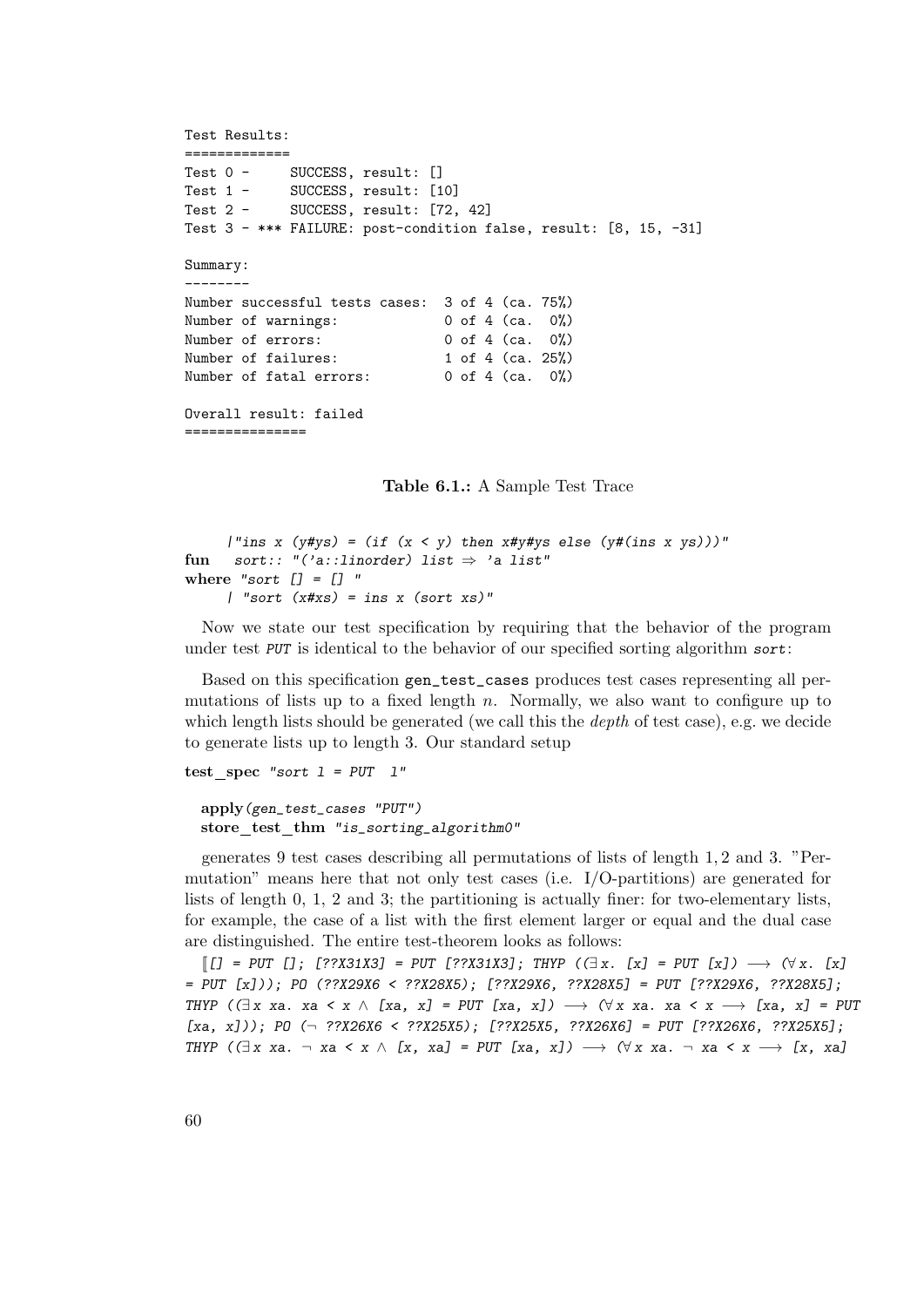```
= PUT [xa, x])); PO ((??X22X9 < ??X21X8 ∧ ??X23X10 < ??X21X8) ∧ ??X23X10 < ??X22X9);
[??X23X10, ??X22X9, ??X21X8] = PUT [??X23X10, ??X22X9, ??X21X8]; THYP ((\exists x \ xa \ xb.)xa < x ∧ xb < x ∧ xb < xa ∧ [xb, xa, x] = PUT [xb, xa, x]) \longrightarrow (\forall x \ xa \ xb). xa < x
\rightarrow xb < x \rightarrow xb < xa \rightarrow [xb, xa, x] = PUT [xb, xa, x])); PO ((\rightarrow ??X18X9 < ??X17X8
∧ ??X19X10 < ??X17X8) ∧ ??X19X10 < ??X18X9); [??X19X10, ??X17X8, ??X18X9] = PUT [??X19X10,
??X18X9, ??X17X8]; THYP ((\exists x \ xa \ xb. \neg xa \ \& \ \wedge \ xb \ \& \ \wedge \ xb \ \& \ \wedge \ [xb. \ x, \ xa] =PUT [xb, xa, x] \rightarrow (\forall x \ xa \ xb. \neg xa < x \rightarrow xb < x \rightarrow xb < xa \rightarrow [xb, x, xa]= PUT [xb, xa, x]); PO ((¬ ??X14X9 < ??X13X8 ∧ ¬ ??X15X10 < ??X13X8) ∧ ??X15X10
< ??X14X9); [??X13X8, ??X15X10, ??X14X9] = PUT [??X15X10, ??X14X9, ??X13X8]; THYP
((\exists x \ xa \ xb. \neg xa \land x \land \neg xb \land xb \land xb \land xa \land [x, xb, xa] = PUT [xb, xa, x]) \rightarrow(\forall x \ xa \ xb. \ \neg \ xa \ \leq x \ \rightarrow \ \neg \ xb \ \leq x \ \rightarrow \ xb \ \leq xa \ \rightarrow \ [x, \ xb, \ xa] = PUT \ [xb, \ xa, \ x]);
PO ((??X10X9 < ??X9X8 ∧ ??X11X10 < ??X9X8) ∧ ¬ ??X11X10 < ??X10X9); [??X10X9, ??X11X10,
??X9X8] = PUT [??X11X10, ??X10X9, ??X9X8]; THYP ((\exists x \ xa \ xb. \ xa \ < x \ \land \ xb \ < x \ \land \ \negxb \le xa \land [xa, xb, x] = PUT [xb, xa, x]) \longrightarrow (\forall x \; xa \; xb. \; xa \le x \longrightarrow xb \le x \longrightarrow \negxb < xa \rightarrow [xa, xb, x] = PUT [xb, xa, x])); PO ((??X6X9 < ??X5X8 \land \neg ??X7X10 < ??X5X8)
∧ ¬ ??X7X10 < ??X6X9); [??X6X9, ??X5X8, ??X7X10] = PUT [??X7X10, ??X6X9, ??X5X8];
THYP ((\exists x \ xa \ xb. \ xa < x \ \land \ \neg \ xb < x \ \land \ \neg \ xb < xa \ \land \ [xa, \ x, \ xb] = PUT \ [xb, \ xa, \ x])\rightarrow (\forall x \ xa \ xb. \ xa \ < x \rightarrow \neg \ xb \ < x \rightarrow \neg \ xb \ < xa \rightarrow [xa, x, xb] = PUT [xb, xa,x])); PO ((¬ ??X2X9 < ??X1X8 ∧ ¬ ??X3X10 < ??X1X8) ∧ ¬ ??X3X10 < ??X2X9); [??X1X8,
??X2X9, ??X3X10] = PUT [??X3X10, ??X2X9, ??X1X8]; THYP ((\exists x \ x \ a \ x \ b. \neg \ xa \ \ x \ \land \ \negxb < x \land \neg xb < xa \land [x, xa, xb] = PUT [xb, xa, x]) \longrightarrow (\forall x xa xb. \neg xa < x \rightarrow\neg xb < x \rightarrow \neg xb < xa \rightarrow [x, xa, xb] = PUT [xb, xa, x])); THYP (3 < length 1 \rightarrowList_test.sort l = PUT l]] \implies (List_test.sort l = PUT l)
```
A more ambitious setting is:

test\_spec "sort  $l = PUT$   $l$ "

#### apply(gen\_test\_cases 4 1 "PUT")

which leads after 2 seconds to the following test partitioning (excerpt):

```
1. [] = PUT []
2. [??X151X3] = PUT [??X151X3]
3. THYP (\exists x. [x] = PUT [x]) \longrightarrow (\forall x. [x] = PUT [x]))4. PO (??X149X6 < ??X148X5)
5. [??X149X6, ??X148X5] = PUT [??X149X6, ??X148X5]
6. THYP
     ((\exists x \ xa. \ xa \ \ x \ \land \ [xa, \ x] = PUT \ [xa, \ x]) \longrightarrow(\forall x \ xa. \ xa \ \ x \rightarrow [xa, x] = PUT [xa, x]))7. PO (¬ ??X146X6 < ??X145X5)
8. [??X145X5, ??X146X6] = PUT [??X146X6, ??X145X5]
9. THYP
     ((\exists x \ xa. \neg xa \land x \land [x, xa] = PUT [xa, x]) \rightarrow(\forall x \ xa. \neg xa \iff x \rightarrow [x, xa] = PUT [xa, x])10. PO ((??X142X9 < ??X141X8 ∧ ??X143X10 < ??X141X8) ∧
          ??X143X10 < ??X142X9)
```
store test thm "is\_sorting\_algorithm"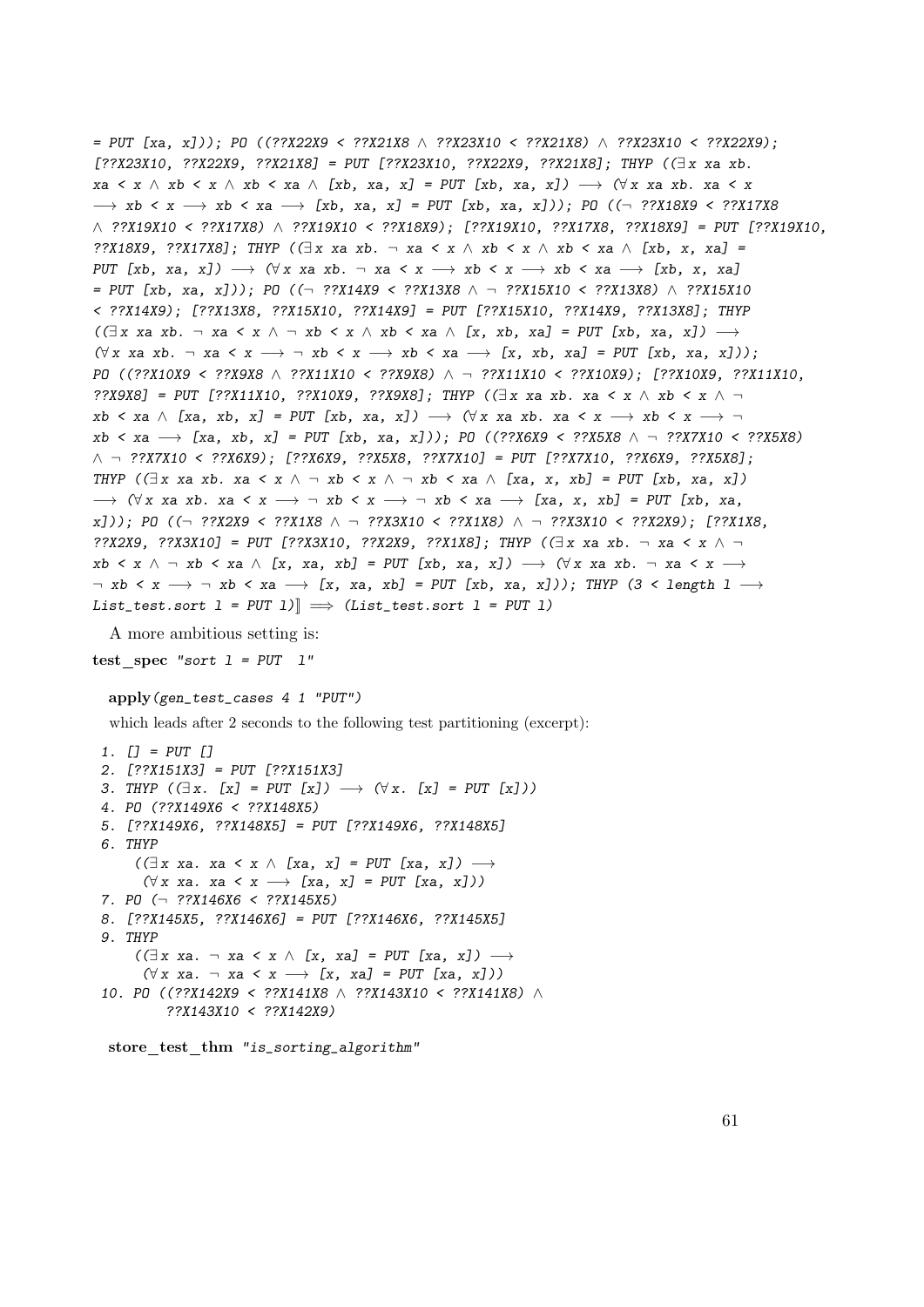### thm is\_sorting\_algorithm.test\_thm

In this scenario, 39 test cases are generated describing all permutations of lists of length 1, 2, 3 and 4. "Permutation" means here that not only test cases (i.e.  $I/O$ partitions) are generated for lists of length 0, 1, 2, 3, 4; the partitioning is actually finer: for two-elementary lists, take one case for the lists with the first element larger or equal.

The case for all lists of depth 5 is feasible, however, it will already take 8 minutes.

```
declare [[testgen_iterations=100]]
gen test data "is_sorting_algorithm"
```
thm is\_sorting\_algorithm.test\_data

We obtain test cases like:

```
[] = PUT [][4] = PUT [4][-10, 2] = PUT [-10, 2][-9, -8] = PUT [-8, -9][-3, 6, 9] = PUT [-3, 6, 9][-8, 1, 8] = PUT [-8, 8, 1][-9, -6, 4] = PUT [-6, 4, -9][-4, 2, 9] = PUT [2, -4, 9][-7, -6, 1] = PUT [1, -7, -6][-9, 9, 10] = PUT [10, 9, -9][-9, -2, 6, 9] = PUT [-9, -2, 6, 9][-10, 3, 4, 10] = PUT [-10, 3, 10, 4][-10, -5, -2, 4] = PUT [-10, -2, 4, -5][-10, -4, 3, 5] = PUT [-4, 3, 5, -10][-2, -1, 4, 8] = PUT [-1, -2, 4, 8][-9, -4, -2, 9] = PUT [-4, -9, 9, -2][-10, 2, 3, 8] = PUT [3, -10, 8, 2][-10, -10, -3, 2] = PUT [-3, -10, 2, -10][-7, -5, -2, 7] = PUT [-7, -2, -5, 7][-8, -7, -3, -3] = PUT [-8, -3, -7, -3][-10, 5, 8, 10] = PUT [-10, 10, 8, 5][-8, -6, -4, 1] = PUT [-6, 1, -4, -8][-2, 2, 2, 6] = PUT [2, -2, 2, 6][-10, -5, -4, 3] = PUT [3, -10, -5, -4][-6, -2, -2, 1] = PUT [1, -6, -2, -2][-9, -1, 4, 8] = PUT [8, -1, 4, -9][0, 2, 3, 4] = PUT [2, 3, 0, 4][-8, -7, 8, 8] = PUT [-7, 8, -8, 8][-6, -5, -2, -1] = PUT [-2, -1, -6, -5][-5, -3, 2, 6] = PUT [2, 6, -3, -5][-10, -9, 4, 5] = PUT [4, -9, -10, 5][-4, -1, 1, 3] = PUT [3, -1, -4, 1][2, 4, 7, 9] = PUT [9, 7, 2, 4][-10, -1, 0, 6] = PUT [6, 0, -1, -10]
```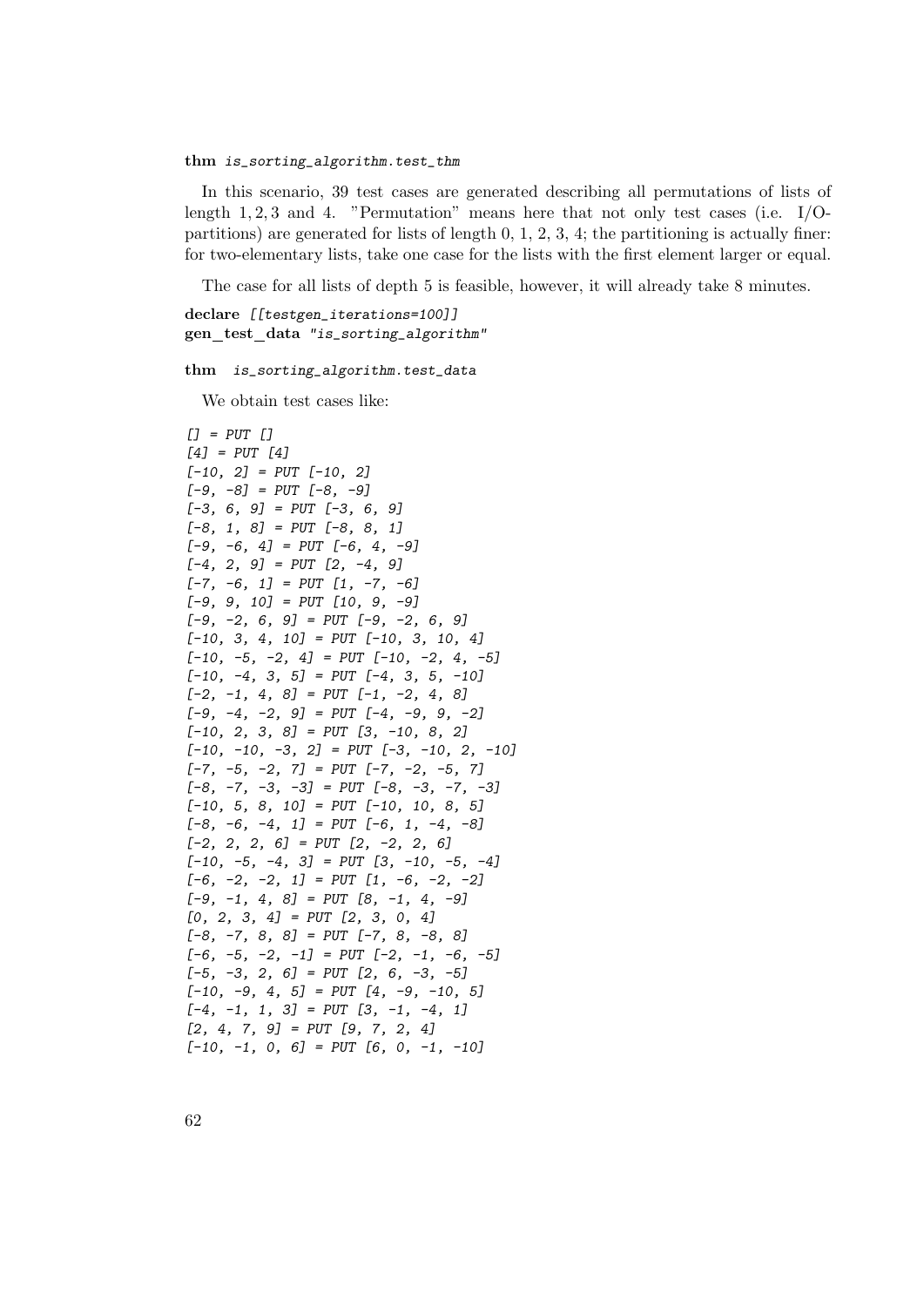If we scale down to only 10 iterations, this is not sufficient to solve all conditions, i.e. we obtain many test cases with unresolved constraints where RSF marks unsolved cases. In these cases, it is unclear if the test partition is empty. Analyzing the generated test data reveals that all cases for lists with length up to (and including) 3 could be solved. From the 24 cases for lists of length 4 only 9 could be solved by the random solver (thus, overall 19 of the 34 cases were solved). To achieve better results, we could interactively increase the number of iterations which reveals that we need to set iterations to 100 to find all solutions reliably.

| iterations                                                                                                                                                    |  |  |  |  | $\parallel$ 5   10   20   25   30   40   50   75   100 |
|---------------------------------------------------------------------------------------------------------------------------------------------------------------|--|--|--|--|--------------------------------------------------------|
| solved goals (of 34)    13   19   $\overline{23}$   $\overline{24}$   $\overline{25}$   $\overline{29}$   $\overline{33}$   $\overline{33}$   $\overline{34}$ |  |  |  |  |                                                        |

Instead of increasing the number of iterations one could also add other techniques such as

- 1. deriving new rules that allow for the generation of a simplified test theorem,
- 2. introducing abstract test cases or
- 3. supporting the solving process by derived rules.

## Non-Inherent Higher-order Testing

HOL-TestGen can use test specifications that contain higher-order operators — although we would not claim that the test case generation is actually higher-order (there are no enumeration schemes for the function space, so function variables are untreated by the test case generation procedure so far).

Just for fun, we reformulate the problem of finding the maximal number in a list as a higher-order problem:

```
test spec " foldr max 1 (0::int) = PUT 1"apply(gen_test_cases "PUT" simp:max_def)
store_test_thm "maximal_number"
```
Now the test data:

declare [[testgen\_iterations=200]] gen test data "maximal\_number"

thm maximal\_number.test\_data

end

# 6.3.2. Test and Verification

theory List\_Verified\_test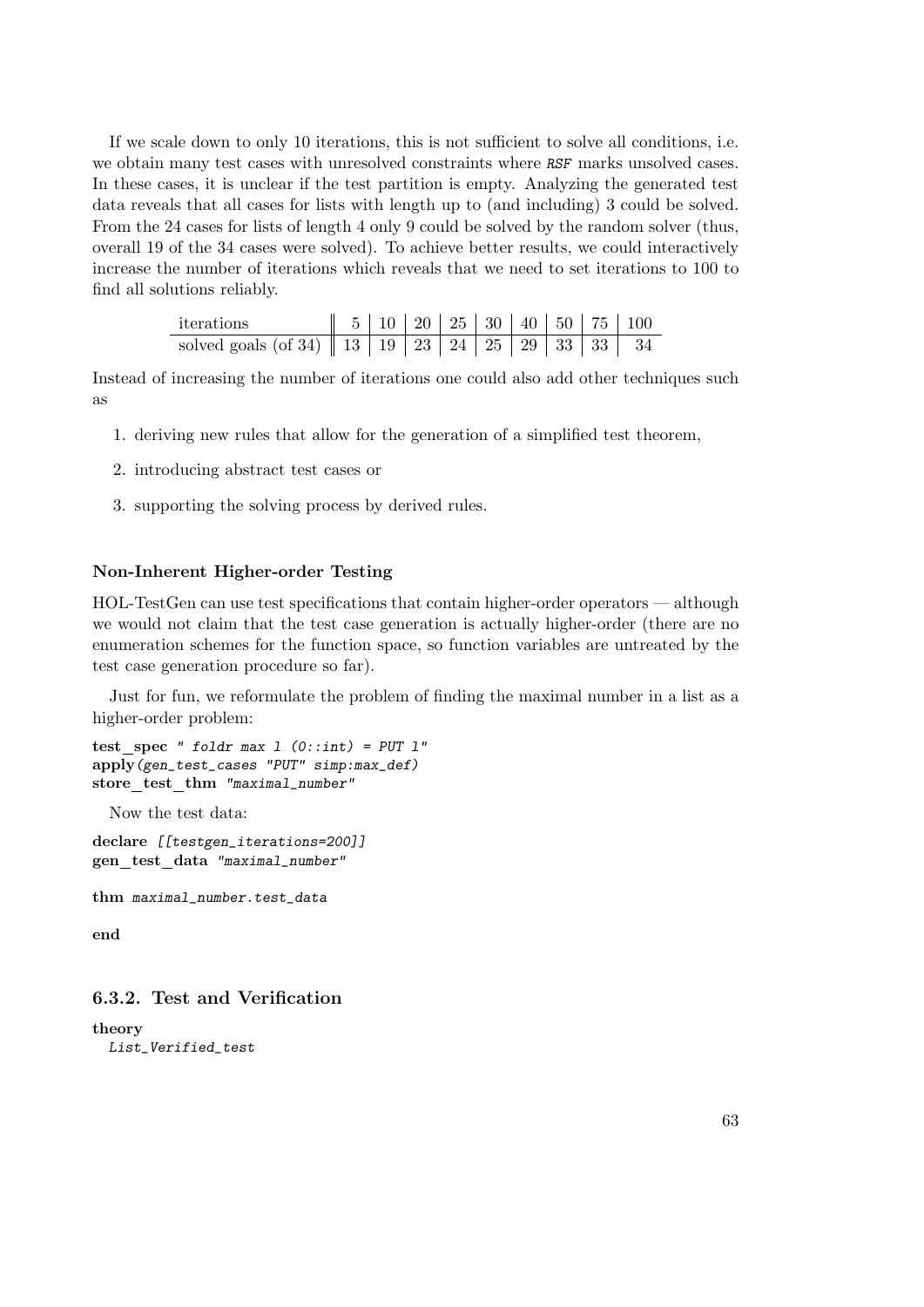# imports List Testing begin

We repeat our standard List example and *verify* the resulting test-hypothesis wrt. to a implementation given after the black-box test-case generation.

The example sheds some light one the nature of test vs. verification.

# Writing the Test Specification

We start by specifying a primitive recursive predicate describing sorted lists:

```
fun is_sorted:: "('a::ord) list \Rightarrow bool"
where "is\_sorted [] = True"
     | "is_sorted (x#xs) = ((case xs of [] \Rightarrow True\left| \right\rangle y#ys \Rightarrow (x \le y) \vee (x = y)\wedge is_sorted xs)"
```
#### Generating test cases

Now we can automatically generate test cases. Using the default setup, we just apply our gen\_test\_cases on the free variable  $PUT$  (for program under test):

```
test spec "is sorted(PUT (l::('a list)))"
 apply(gen_test_cases PUT)
```
which leads to the test partitioning one would expect:

```
1. is_sorted (PUT [])
2. is_sorted (PUT [??X8X3])
3. THYP (\exists x. \text{ is } \text{sorted } (\text{PUT } [x])) \longrightarrow (\forall x. \text{ is } \text{sorted } (\text{PUT } [x]))4. is_sorted (PUT [??X6X5, ??X5X4])
5. THYP
      ((\exists x \text{ xa. is_{sorted}} (PUT [xa, x])) \rightarrow (\forall x \text{ xa. is_{sorted}} (PUT [xa, x])) )6. is_sorted (PUT [??X3X7, ??X2X6, ??X1X5])
7. THYP
      ((\exists x \text{ xa } xb. \text{ is\_sorted } (PUT [xb, xa, x])) \rightarrow(\forall x \text{ xa } xb. \text{ is } sorted \text{ (PUT } [xb, xa, x]))8. THYP (3 < length 1 \longrightarrow is_sorted (PUT 1))
```
Now we bind the test theorem to a particular named test environment.

```
store test thm "test_sorting"
```
#### gen test data "test\_sorting"

Note that by the following statements, the test data, the test hypotheses and the test theorem can be inspected interactively.

```
thm test_sorting.test_data
thm test_sorting.test_hyps
thm test_sorting.test_thm
```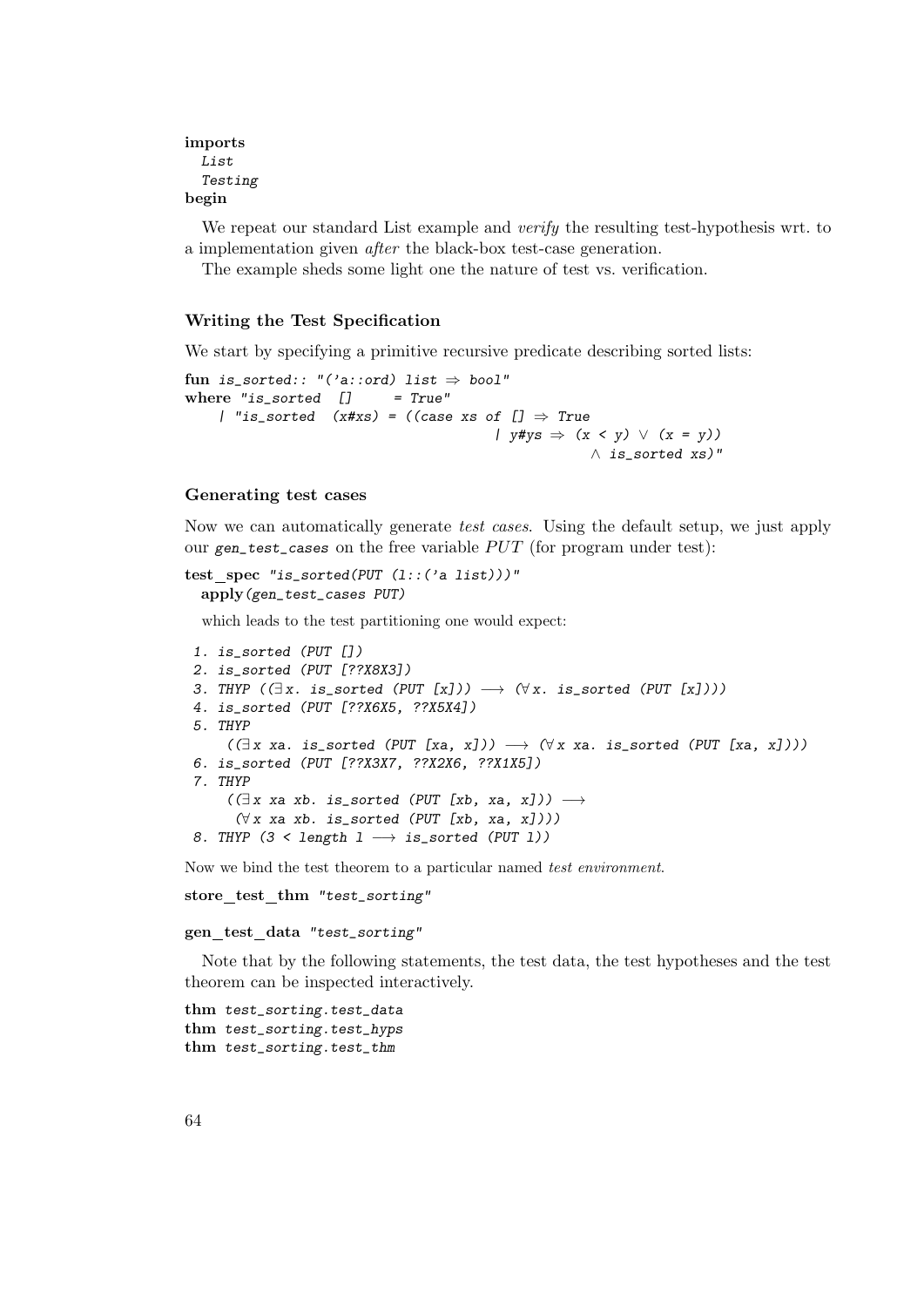In this example, we will have a closer look on the test-hypotheses:

```
THYP (\exists x. \text{ is sorted } (PUT [x])) \rightarrow (\forall x. \text{ is sorted } (PUT [x]))THYP ((\exists x \ xa. \ is\_sorted (PUT [xa, x])) \rightarrow (\forall x \ xa. \ is\_sorted (PUT [xa, x])))
THYP
 ((\exists x \ xa \ xb. \ is_{sorted} (PUT [xb, xa, x])) \rightarrow(\forall x \; xa \; xb. \; is\_sorted \; (PUT \; [xb, \; xa, \; x]))THYP (3 < length 1 \longrightarrow is_sorted (PUT 1))
```
# Linking Tests and Uniformity

The uniformity hypotheses and the tests establish together the fact:

```
lemma uniformity_vs_separation:
assumes test_0: "is_sorted (PUT [])"
assumes test_1: "EX (x::('a::linorder)). is_sorted (PUT [x])"
assumes test_2: "EX (x::(a::linorder)) xa. is_sorted (PUT [xa, x])"
assumes test_3: "EX (x::('a::linorder)) xa xaa. is_sorted (PUT [xaa, xa, x])"
assumes thyp_uniform_1:"THYP ((EX (x::('a::linorder)). is_sorted (PUT [x])) \longrightarrow(ALL (x::('a::linorder)). is_sorted (PUT [x])))"
assumes thyp_uniform_2:"THYP ((EX (x::('a::linorder)) xa. is_sorted (PUT [xa, x]))
−→
                               (ALL (x::('a::linorder)) xa. is_sorted (PUT [xa, x])))"
assumes thyp_uniform_3:"THYP ((EX (x::('a::linorder)) xa xaa. is_sorted (PUT [xaa,
xa, x])) \longrightarrow(ALL (x::('a::linorder)) xa xaa. is_sorted (PUT [xaa,
xa, x])))"
shows "ALL (1:(?a::linear)list). length 1 \leq 3 \rightarrow is sorted (PUT 1)"
apply(insert thyp_uniform_1 thyp_uniform_2 thyp_uniform_3)
apply(simp only: test_1 test_2 test_3 THYP_def)
apply safe
apply(rule_tac y=l in list.exhaust,simp add: test_0)
apply(rule_tac y=list in list.exhaust,simp)
apply(rule_tac y=lista in list.exhaust,simp)
apply(hypsubst,simp)
done
```
This means that if the provided tests are successful and all uniformity hypotheses hold, the test specification holds up to measure 3. Note that this is a universal fact independent from any implementation.

# Giving a Program and verifying the Test Hypotheses for it.

In the following, we give an instance for PUT in form of the usual insertion sort algorithm. Thus, we turn the black-box scenario into a white-box scenario.

```
primrec ins :: "['a::linorder, 'a list] \Rightarrow 'a list "
where "ins x [] = [x]" |
```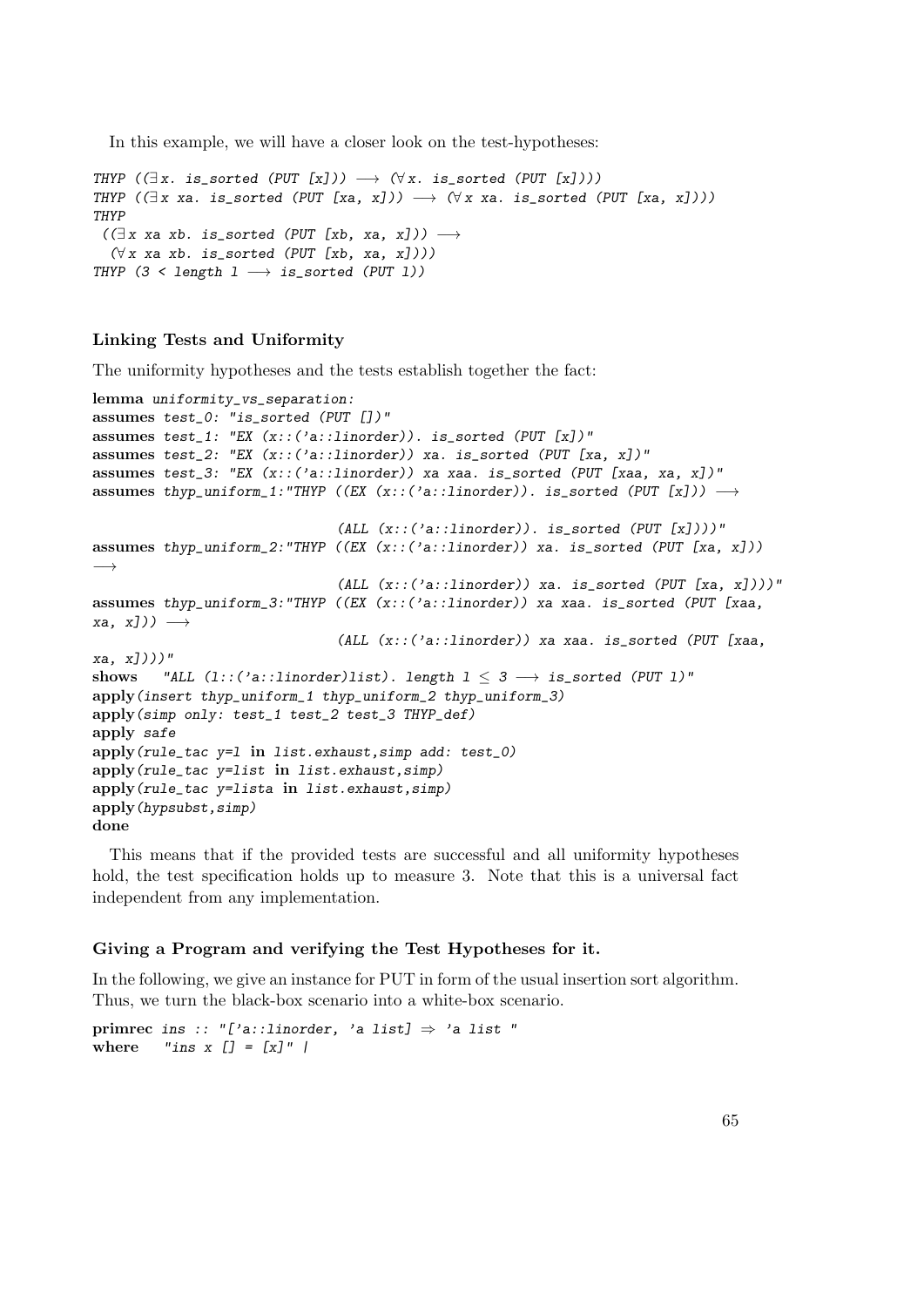```
"ins x (y\#ys) = (if (x < y) then x\#(ins y ys) else (y\#(ins x ys)))"primrec sort :: "('a::linorder) list \Rightarrow 'a list"
where "sort [] = []" |
       "sort (x \# xs) = ins x (sort xs)"
thm test_sorting.test_hyps
lemma uniform_1:
"THYP ((EX x. is_sorted (sort [x])) \longrightarrow (ALL x. is_sorted (sort [x])))"
by(auto simp:THYP_def)
lemma uniform_2:
"THYP ((EX x xa. is_sorted (sort [xa, x])) \rightarrow (ALL x xa. is_sorted (sort [xa, x])))"
by(auto simp:THYP_def)
  A Proof in Slow-Motion:
lemma uniform_2_b:
"THYP ((EX x xa. is_sorted (sort [xa, x])) \rightarrow (ALL x xa. is_sorted (sort [xa, x])))"
apply(simp only: THYP_def)
apply(rule impI, thin_tac "?X")
apply(rule allI)+
  We reduce the test-hypothesis to the core and get:
 1. \bigwedge x xa. is_sorted (List_Verified_test.sort [xa, x])
. Unfolding sort yields:
apply(simp only: sort.simps)
 1. \bigwedge x xa. is_sorted (ins xa (ins x []))
and after unfolding of ins we get:
apply(simp only: ins.simps)
 1. \bigwedge x xa. is_sorted (if xa < x then [xa, x] else [x, xa])
Case-splitting results in:
apply(case_tac "xa < x", simp_all only: if_True if_False)
 1. \bigwedge x xa. xa < x \implies is_sorted [xa, x]
 2. \bigwedge x xa. \neg xa < x \implies is_sorted [x, xa]
Evaluation of is_sorted yields:
apply(simp_all only: is_sorted.simps)
```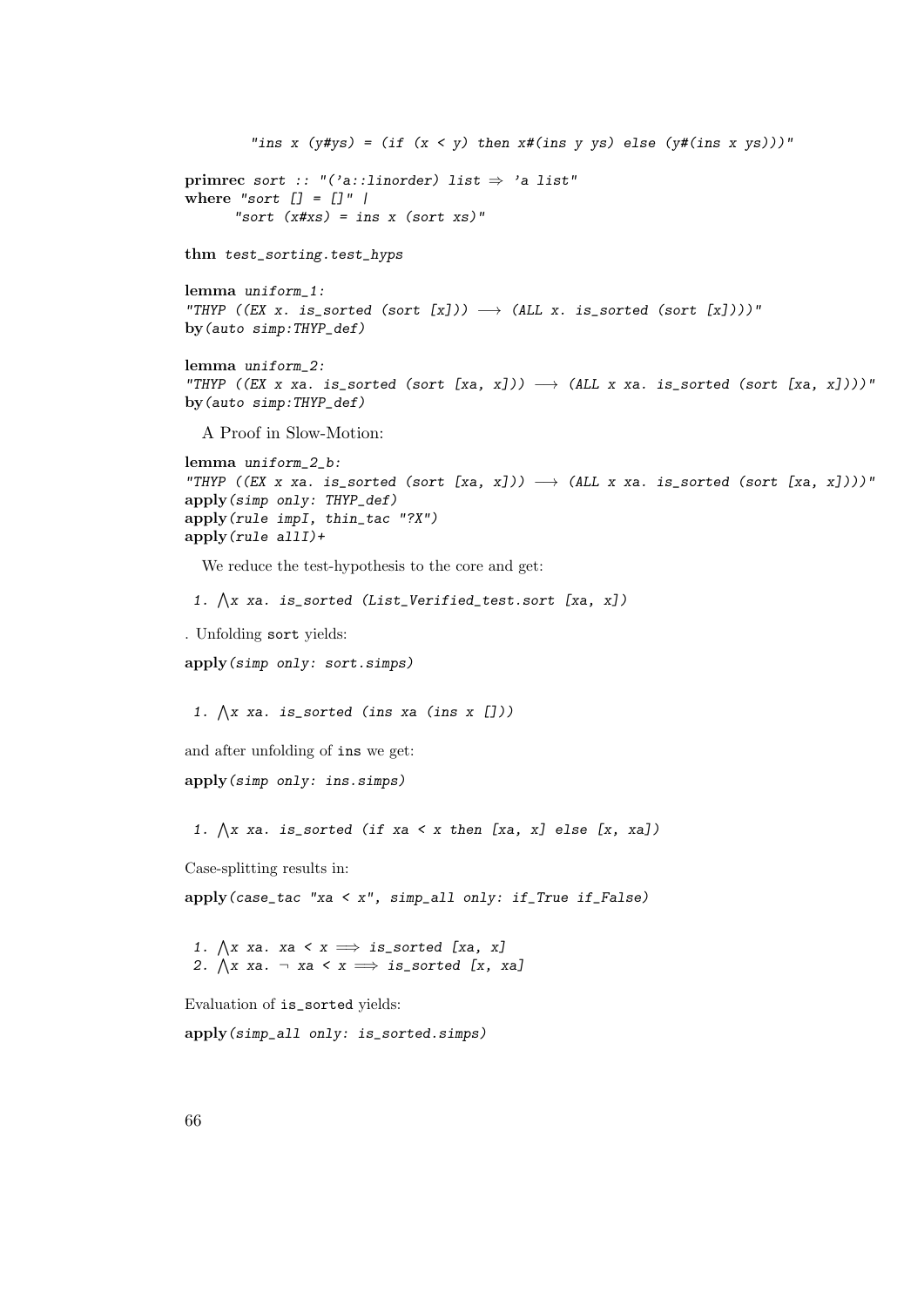1.  $\bigwedge x$  xa. xa <  $x \implies$ (case [x] of  $[] \Rightarrow True \mid y # ys \Rightarrow xa < y \lor xa = y) \land$ (case [] of []  $\Rightarrow$  True | y # ys  $\Rightarrow$  x < y  $\vee$  x = y)  $\wedge$  True 2.  $\bigwedge x$  xa.  $\neg$  xa < x  $\Longrightarrow$ (case [xa] of []  $\Rightarrow$  True | y # ys  $\Rightarrow$  x < y  $\vee$  x = y)  $\wedge$ (case [] of []  $\Rightarrow$  True | y # ys  $\Rightarrow$  xa < y  $\vee$  xa = y)  $\wedge$  True

which can be reduced to:

apply(simp\_all)

1.  $\bigwedge x$  xa. ¬ xa < x  $\implies x$  < xa  $\vee$  x = xa

which results by arithmetic reasoning to True.

apply(auto) done

The proof reveals that the test is in fact irrelevant for the proof - the core is the case-distinction over all possible orderings of lists of length 2; what we check is that is\_sorted exactly fits to sort.

```
lemma uniform_3:
"THYP ((EX x xa xaa. is_sorted (sort [xaa, xa, x])) \longrightarrow(ALL x xa xaa. is_sorted (sort [xaa, xa, x])))"
```
The standard automated approach:

apply(auto simp:THYP\_def)

does (probably) not terminate due to mini - scoping. Instead, the following tactical proof exploits the structure of the uniformity hypothesis directly and leads to easily automated verification. It should still work for substantially larger test specifications.

```
apply(simp only: THYP_def)
apply(rule impI,(erule exE)+,(rule allI)+)
apply auto
done
```

```
lemma is_sorted_invariant_ins[rule_format]:
"is_sorted 1 \longrightarrow is_sorted (ins a 1)"
apply(induct l)
apply(auto)
apply(rule_tac y=l in list.exhaust, simp,auto)
apply(rule_tac y=l in list.exhaust, auto)
apply(rule_tac y=list in list.exhaust, auto)
apply(subgoal_tac "a < aaa",simp)
apply(erule Orderings.xtrans(10),simp)
```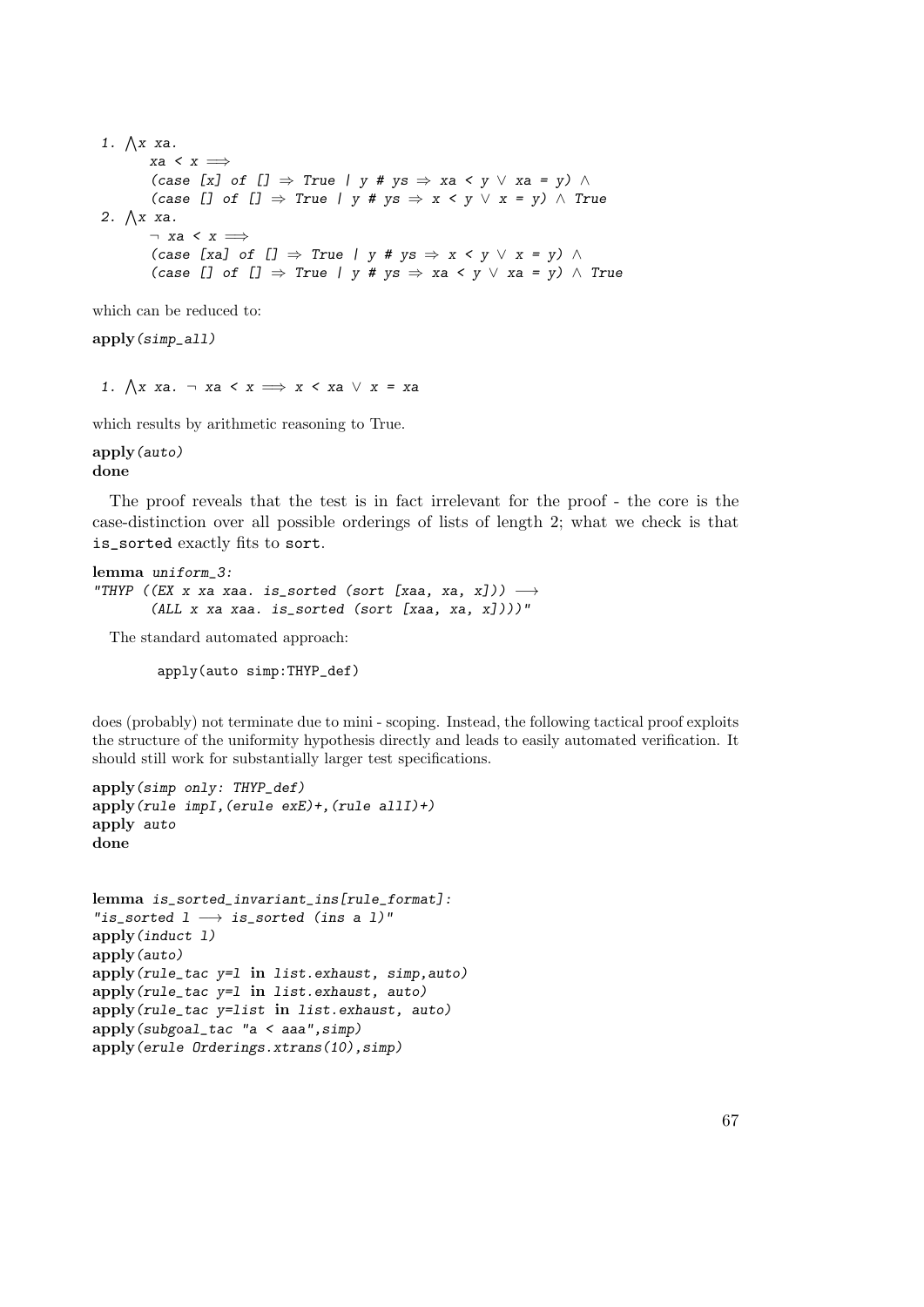```
apply(rule_tac y=list in list.exhaust, auto)
apply(rule_tac y=l in list.exhaust, auto)
done
lemma testspec_proven: "is_sorted (sort l)"
by(induct l,simp_all,erule is_sorted_invariant_ins)
  Well, that's not too exciting, having is_sorted_invariant_ins.
  Now we establish the same facts over tests.
lemma test_1: "is_sorted (sort [])" by auto
lemma test_2: "is_sorted (sort [1::int])" by auto
lemma test_3: "is_sorted (sort [1::int, 7])" by auto
lemma test_4: "is_sorted (sort [6::int, 4, 9])" by auto
  Now we establish the data-separation for the concrete implementation sort:
lemma separation_for_sort:
"ALL l::int list. length 1 \leq 3 \rightarrow is_sorted (sort 1)"
apply(rule uniformity_vs_separation)
apply(rule test_1)
apply((rule exI)+,((rule test_2) | (rule test_3) | (rule test_4)))+
apply(rule uniform_1, rule uniform_2, rule uniform_3)
done
lemma regularity_over_local_test:
"THYP (3 < length (l::int list) \longrightarrow is_sorted (sort l))"
proof -
  have anchor : "\bigwedgea l. length (l:: int list) = 3 \implies is_sorted (ins a (sort l))"
                 apply(auto intro!: separation_for_sort[THEN spec,THEN mp] is_sorted_invariant
                 done
  have step
              : "\wedgea l. is_sorted (sort (l:: int list)) \implies is_sorted (ins a (sort
l))"
                 apply(erule is_sorted_invariant_ins)
                 done
  show ?thesis
  apply(simp only: THYP_def)
 1. 3 < length 1 \longrightarrow is_sorted (List_Verified_test.sort 1)
  apply(induct l, auto)
 1. \bigwedge a 1. \big[\begin{smallmatrix} 2 < & \text{length} & 1 \\ 1 & & \text{otherwise} \end{smallmatrix}\big]\implies is_sorted (ins a (List_Verified_test.sort 1))
 2. \Lambdaa 1. [2 \lt length 1; is_sorted (List_Verified_test.sort 1)]
           \implies is_sorted (ins a (List_Verified_test.sort 1))
```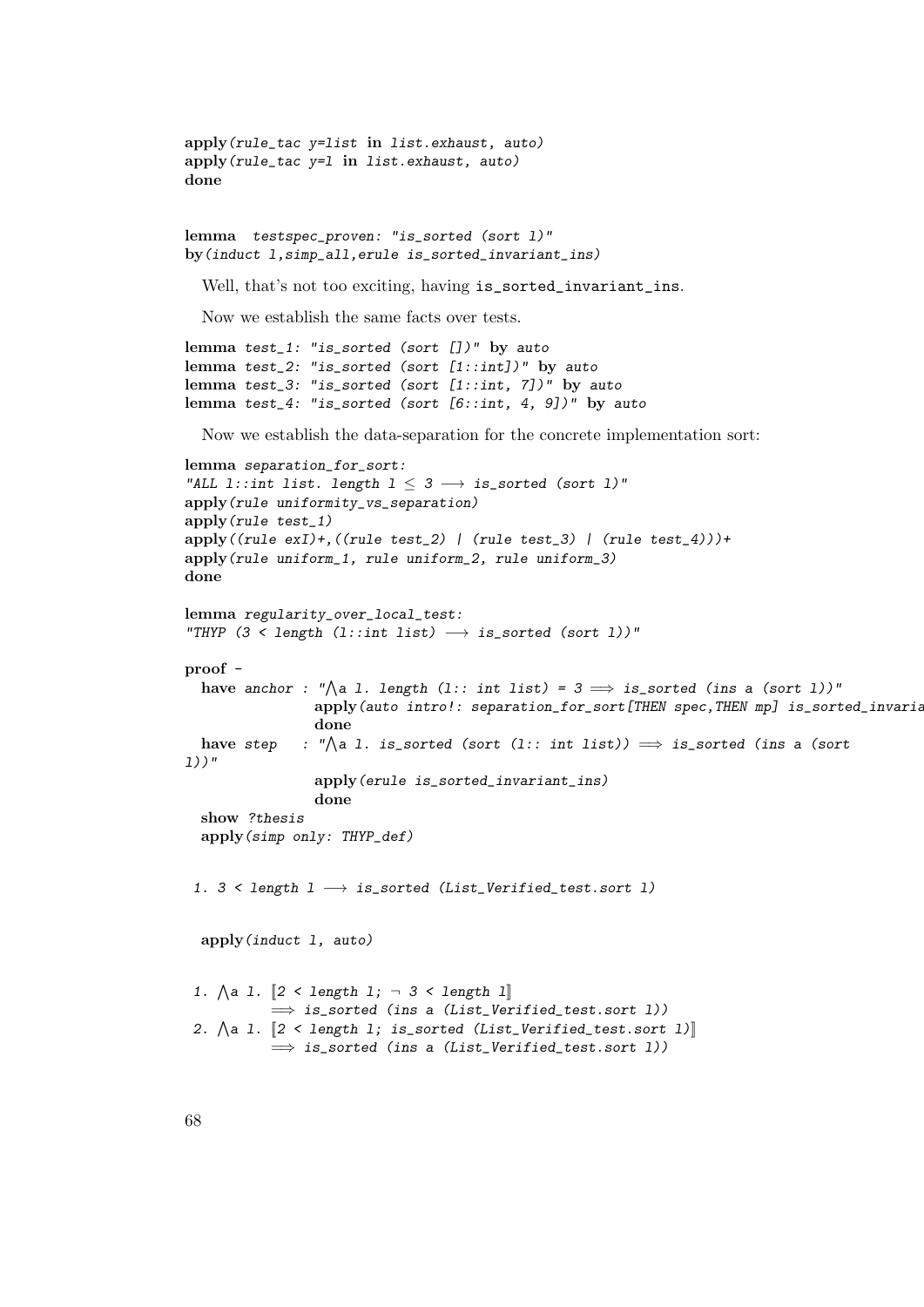```
apply(subgoal_tac "length l = 3")
 apply(auto elim!: anchor step)
 done
qed
```
So – tests and uniformity establish the induction hypothesis, and the rest is the induction step. In our case, this is exactly the invariant is\_sorted\_invariant\_ins.

To sum up : Tests do not simplify proofs. They are too weak to be used inside the uniformity proofs. At least, some of the uniformity results establish the induction steps. While separation\_for\_sort lemma might be generated automatically from the test data, and while some interfacing inside the proof might also be generated, the theorem follows more or less — disguised by a generic infra-structure — proof of testspec\_proven, that is, standard induction.

end

# 6.4. AVL

theory AVL\_def imports Testing begin

This test theory specifies a quite conceptual algorithm for insertion and deletion in AVL Trees. It is essentially a streamlined version of the AFP [\[1\]](#page-114-5) theory developed by Pusch, Nipkow, Klein and the authors.

```
datatype 'a tree = ET | MKT 'a "'a tree" "'a tree"
fun height :: "'a tree \Rightarrow nat"
where
  "height ET = 0"
| "height (MKT n 1 r) = 1 + max (height 1) (height r)"
fun is_in :: "'a \Rightarrow 'a tree \Rightarrow bool"
where
  "is_in k ET = False"| "is_in k (MKT n 1 r) = (k=n \vee is_in k 1 \vee is_in k r)"
fun is_ord :: "('a::order) tree \Rightarrow bool"
where
  isord_base: "is_ord ET = True"
| isord_rec: "is_ord (MKT n l r) = ((\forall n'. is_in n' l \rightarrow n' < n) \land(\forall n'. is_in n' r \rightarrow n < n') \wedgeis_ord 1 \wedge is_ord r)"
fun is_bal :: "'a tree \Rightarrow bool"
```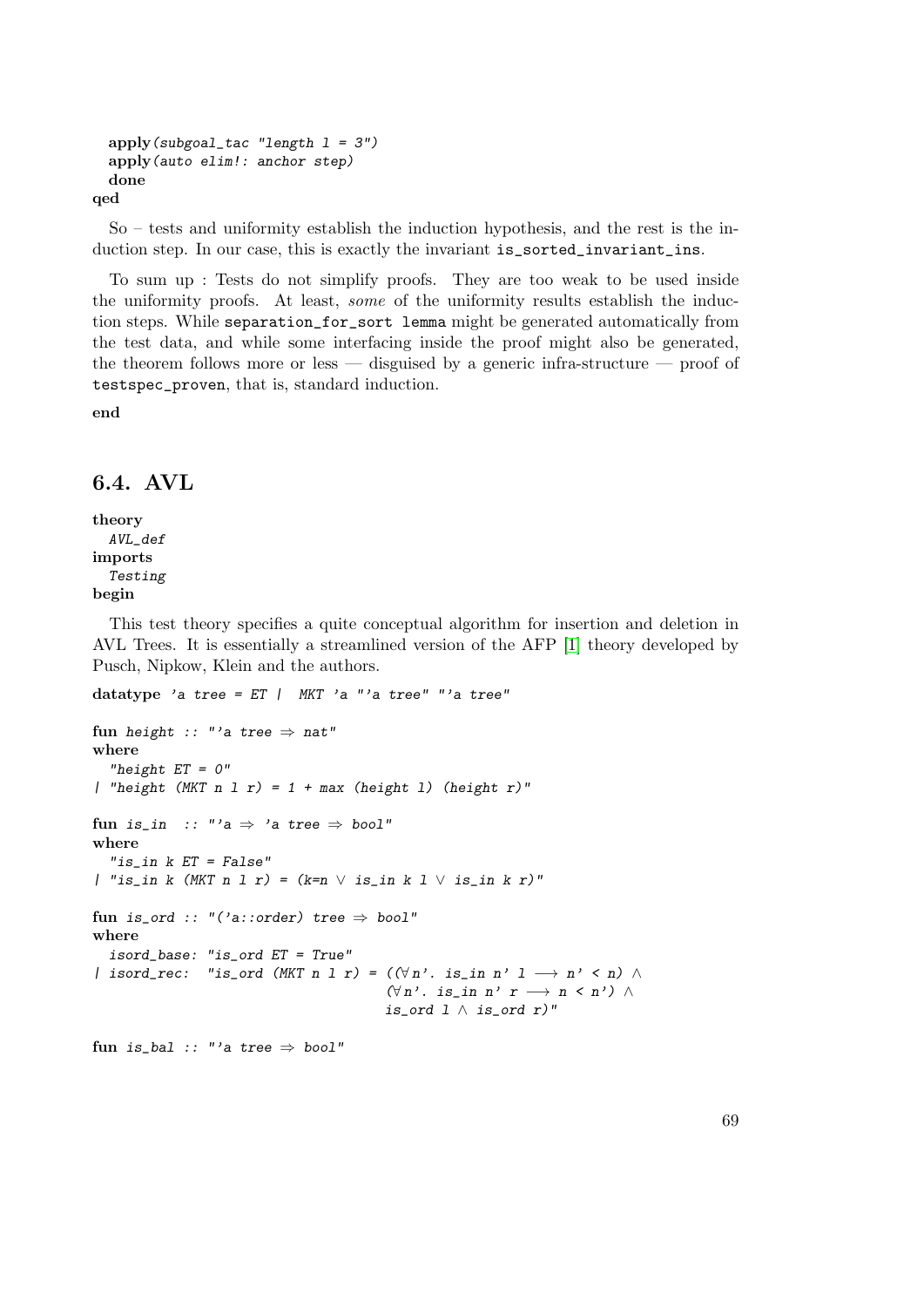```
where
  "is_bal ET = True"
| "is_bal (MKT n l r) = ((height l = height r \veeheight 1 = 1 + height r \veeheight r = 1 + \text{height } 1) ∧
                            is_bal 1 \wedge is_bal r)"
```
We also provide a more efficient variant of  $is\_in$ :

```
fun
  is_in_eff :: "('a::order) \Rightarrow 'a tree \Rightarrow bool"
where
  "is_in_eff k ET = False"
| "is_in_eff k (MKT n 1 r) = (if k = n then Trueelse (if k<n then (is_in_eff k 1)
                                          else (is_in_eff k r)))"
datatype bal = Just | Left | Right
definition bal :: "'a tree \Rightarrow bal"
where "bal t \equiv case t of ET \Rightarrow Just
                    | (MKT n 1 r) \Rightarrow if height 1 = height r then Just
                                      else if height 1 < height r then Right
                                            else Left"
hide const ln
fun r_rot :: "'a \times 'a tree \times 'a tree \Rightarrow 'a tree"
where "r\_rot (n, MKT ln ll lr, r) = MKT ln ll (MKT n lr r)"
fun l_rot :: "'a \times 'a tree \times 'a tree \Rightarrow 'a tree"
where "l\_rot(n, l, MKT \, rn \, rl \, rr) = MKT \, rn \, (MKT \, n \, l \, rl) \, rr"fun lr_rot :: "'a \times 'a tree \times 'a tree \Rightarrow 'a tree"
where "lr\_rot(n, MKT \ln 11 (MKT \ln 1r1 \ln r); r) =
               MKT lrn (MKT ln ll lrl) (MKT n lrr r)"
fun rl_rot :: "'a \times 'a tree \times 'a tree \Rightarrow 'a tree"
where "r1\_rot(n, 1, MKT rn (MKT rln r11 r1r) rr) =MKT rln (MKT n l rll) (MKT rn rlr rr)"
definition l_bal :: "'a \Rightarrow 'a tree \Rightarrow 'a tree \Rightarrow 'a tree"
where "l_bal n l r \equiv if bal l = Right
                             then lr\_rot (n, 1, r)else r\_rot (n, 1, r)"
definition r_bal :: "'a \Rightarrow 'a tree \Rightarrow 'a tree \Rightarrow 'a tree"
where ''r\_bal n 1 r \equiv if bal r = Leftthen r1-rot (n, 1, r)
```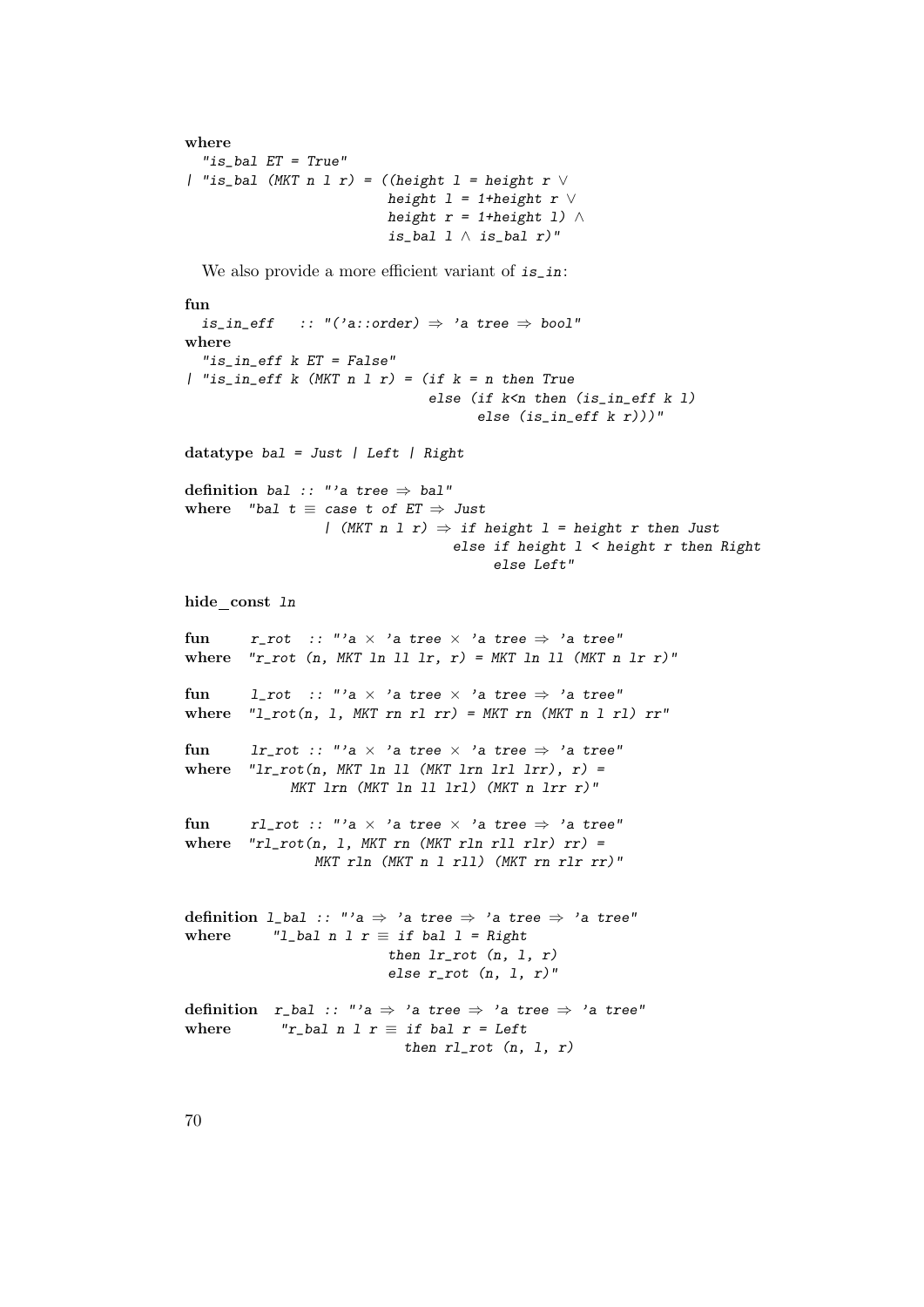```
else l\_rot (n, l, r)"
fun insert :: "'a::order \Rightarrow 'a tree \Rightarrow 'a tree"
where
  insert_base: "insert x ET = MKT x ET ET"
| insert_rec: "insert x (MKT n 1 r) =(if x=n
                     then MKT n l r
                      else if x<n
                           then let l' = insert x 1
                                 in if height l' = 2 + height r
                                     then l_bal n l' r
                                     else MKT n l' r
                           else let r' = insert x r
                                 in if height r' = 2 + height 1then r<sub>-</sub>bal n l r'else MKT n \mid l \mid r')"
  delete
consts
  tmax :: "'a tree \Rightarrow 'a"
  delete :: "'a::order \times ('a tree) \Rightarrow ('a tree)"
end
theory
  AVL_test
imports
```
AVL\_def begin

# The "Interactive" Approach

In this example, we demonstrate test-case generation whereby the process is supported by a small number of inserted derived lemmas. The "backend", i.e. the test data selection phase, is realized by random solving.

# declare [[testgen\_profiling]]

This test plan of the theory is more or less standard. However, we insert some minor theorems into the test theorem generation in order to ease the task of solving; this both improves speed of the generation and quality of the test.

declare insert\_base insert\_rec [simp del]

```
lemma size_0[simp]: "(size x = 0) = (x = ET)"
 by(induct "x",auto)
lemma height_0[simp]: "(height x = 0) = (x = ET)"
 by(induct "x",auto)
```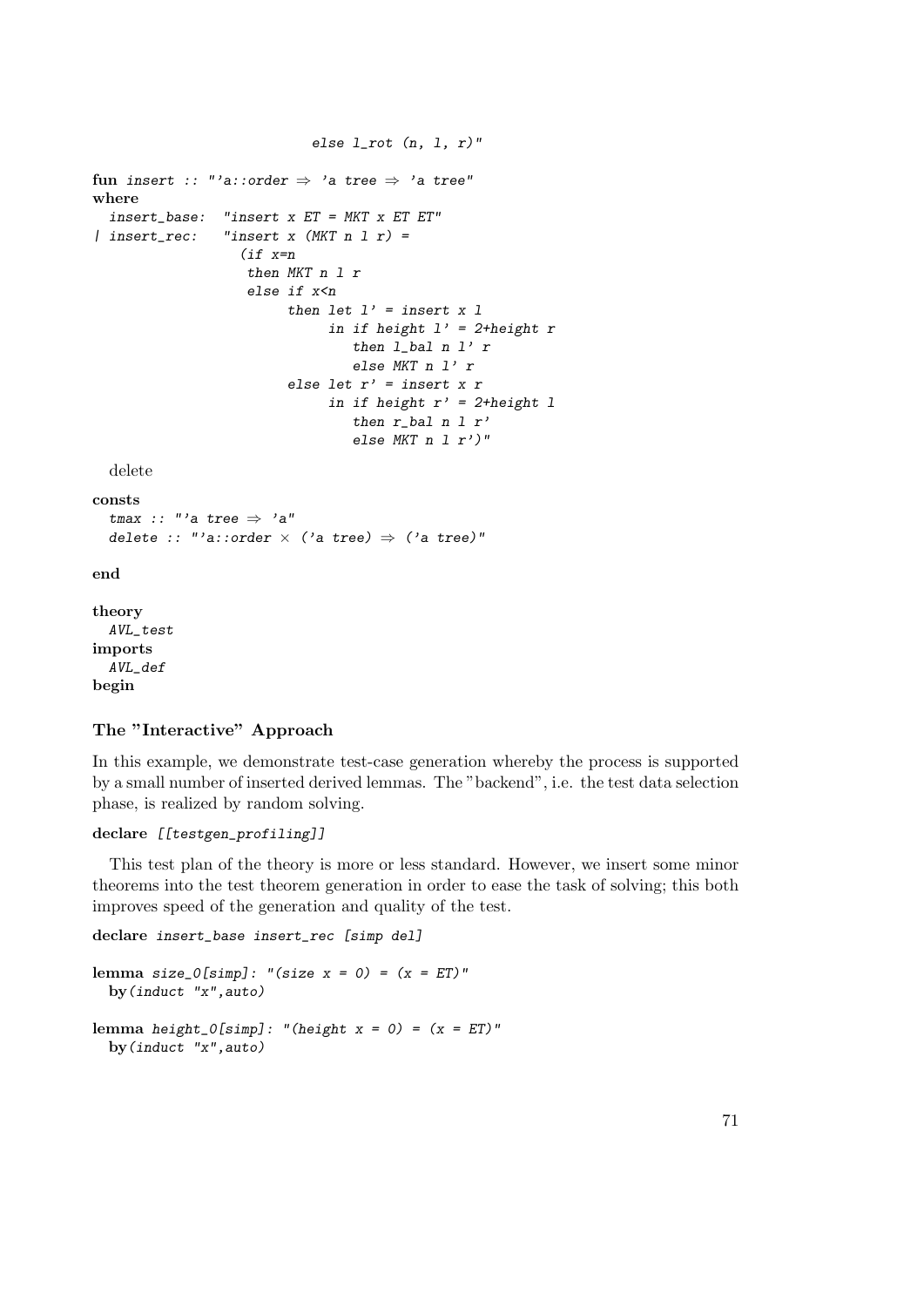lemma max1 [simp]: "(max (Suc a) b)  $\tilde{e}$  = 0" by(auto simp: max\_def) lemma max2 [simp]: "(max b (Suc a))  $\tilde{e}$  = 0" by(auto simp: max\_def)

We adjust the random generator to a fairly restricted level and go for the solving phase.

declare [[testgen\_iterations=200]]

```
test_spec "(is_bal t) \longrightarrow (is_bal (insert x t))"
  apply(gen_test_cases "insert")
  store_test_thm "foo"
  gen test data "foo"
```
thm foo.test\_data

# The "SMT" Approach

Here, we use the SMT solver Z3 for the test data selection. This does require the insertion of additional lemmas.

declare size\_0 height\_0 max1 max2 [simp del]

```
declare [[testgen_SMT]]
declare [[testgen_iterations=0]]
declare [[ smt<sub>solver</sub> = z3 ]]
declare [[ z3_options = "AUTO_CONFIG=false MBQI=false" ]]
declare [[smt_datatypes=true]]
test_spec "(is_bal t) \longrightarrow (is_bal (insert x t))"
  apply(gen_test_cases "insert")
  store_test_thm "foo_smt"
declare is_bal.simps [testgen_smt_facts]
declare height.simps [testgen_smt_facts]
declare tree.size(3) [testgen_smt_facts]
declare tree.size(4) [testgen_smt_facts]
gen_test_data "foo_smt"
thm foo_smt.test_data
end
```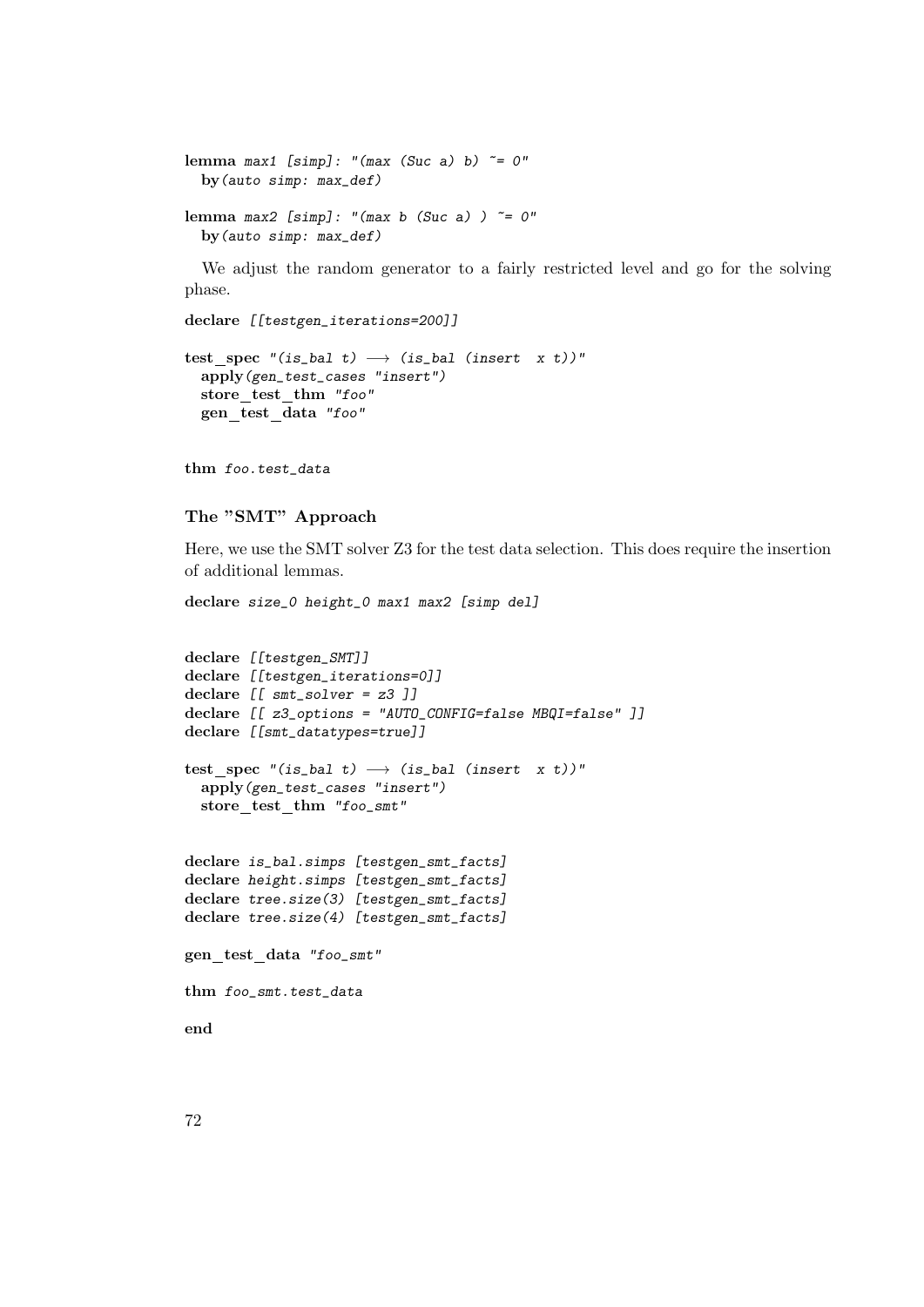# 6.5. RBT

This example is used to generate test data in order to test the sml/NJ library, in particular the implementation underlying standard data-structures like set and map. The test scenario reveals an error in the library (so in software that is really used, see [\[11\]](#page-114-0) for more details). The used specification of the invariants was developed by Angelika Kimmig.

```
theory
 RBT_def
imports
  Testing
begin
```
The implementation of Red-Black trees is mainly based on the following datatype declaration:

```
datatype ml_order = LESS | EQUAL | GREATER
class LINORDER = linorder +
  fixes compare :: "'a \Rightarrow 'a \Rightarrow ml_order"
  assumes LINORDER_less : "((compare x y) = LESS) = (x < y)"
    and LINORDER\_equal : "((compare x y) = EQUAL) = (x = y)"
    and LINORDER_greater : "((compare x y) = GREATER) = (y < x)"
datatype color = R / Bdatatype 'a tree = E / T color "'a tree" "'a" "'a tree"
fun
  ins :: "'a::LINORDER \times 'a tree \Rightarrow 'a tree"
where
  ins\_empty : "ins (x, E) = T R E x E"| ins_branch : "ins (x, (T \text{ color a } y b)) =
  (case (compare x y) of
    LESS \Rightarrow (case a of
                 E \Rightarrow (T \ B \ (ins \ (x, a)) \ y \ b)/(T \text{ m } c \text{ z } d) \Rightarrow (case \text{ m } ofR \Rightarrow (case (compare x z) of
                                              LESS \Rightarrow (case (ins (x, c)) of
                                                          E \Rightarrow (T B (T R E z d) y b)
                                                         /(T \t m \t e \t w \t f) \Rightarrow(case m of
                                                          R \Rightarrow (T \ R \ (T \ B \ e \ w \ f) \ z \ (T \ B \ d \ y \ b))| B \Rightarrow (T B (T R (T B e w f) z d) yb)))
                                             |EQUAL \Rightarrow (T \text{ color} (T R c x d) y b)|
```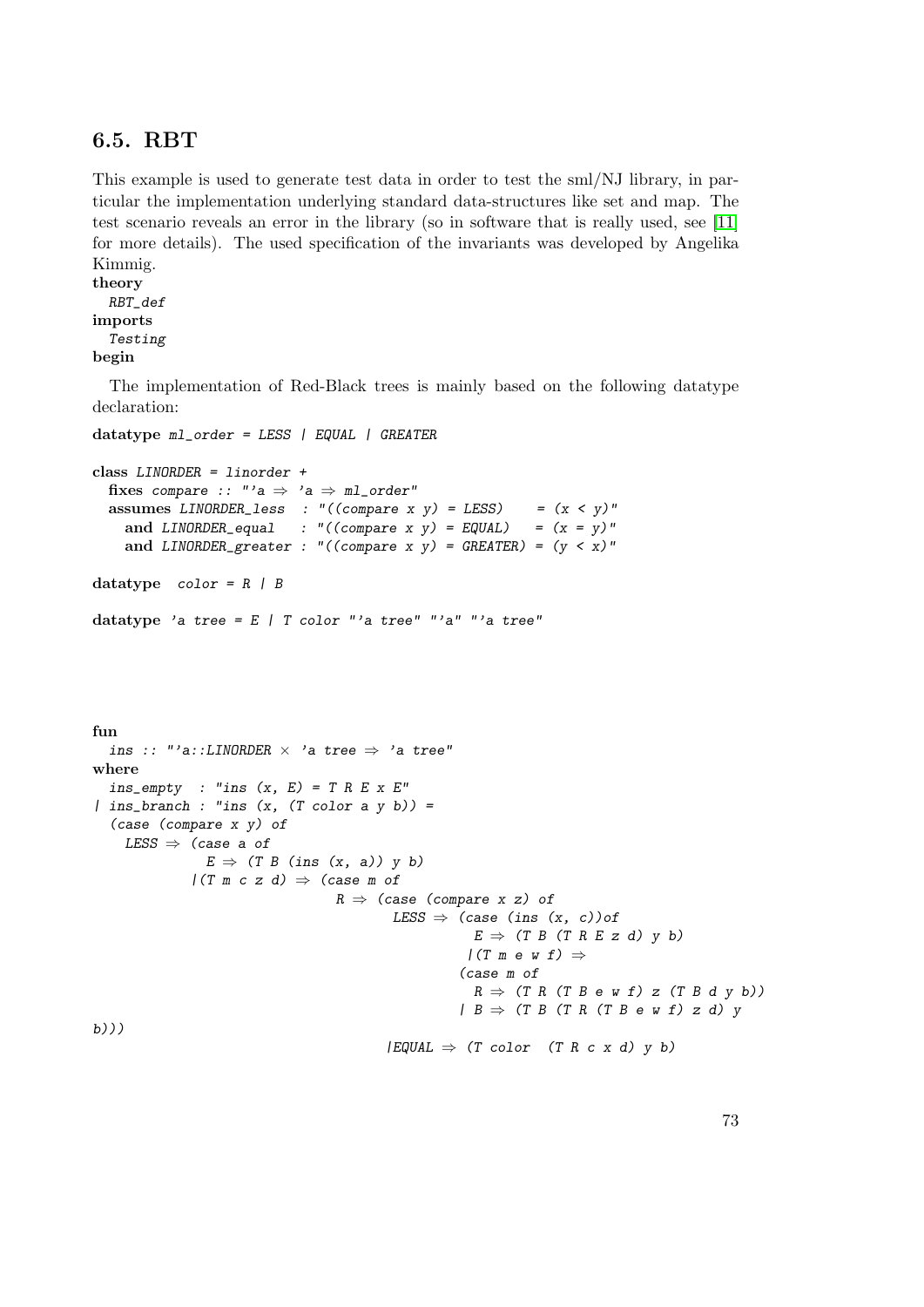$|GREATER \Rightarrow (case (ins (x, d)) of$  $E \Rightarrow$  (T B (T R c z E) y b)  $/(T \t m \t e \t w \t f) \Rightarrow$  (case m of  $R \Rightarrow$  (T R (T B c z e) w (T B f y b))  $|B \Rightarrow (T B (T R c z (T B e w f)))$ y b)) ) )  $| B \Rightarrow (T B (ins (x, a)) y b))$ ) | EQUAL  $\Rightarrow$  (T color a x b) | GREATER  $\Rightarrow$  (case b of  $E \Rightarrow (T B a y (ins (x, b)))$  $/(T \t{m} c z d) \Rightarrow$  (case m of  $R \Rightarrow$  (case (compare x z) of LESS  $\Rightarrow$  (case (ins  $(x, c)$ ) of  $E \Rightarrow (T B a y (T R E z d))$  $/(T \t m \t e \t w \t f) \Rightarrow$  (case m of  $R \Rightarrow$  (T R (T B a y e) w (T B  $f z d$ )  $|B \Rightarrow$  (T B a y (T R (T B e w f) z d))) ) | EQUAL  $\Rightarrow$  (T color a y (T R c x d)) | GREATER  $\Rightarrow$  (case (ins  $(x, d)$ ) of  $E \Rightarrow (T B a y (T R c z E))$  $/(T \t m \t e \t w \t f) \Rightarrow$  (case m of  $R \Rightarrow$  (T R (T B a y c) z (T B e w f))  $|B \Rightarrow$  (T B a y (T R c z (T B e  $w(f))$ ) ) )  $|B \Rightarrow (T B a y (ins (x, b))))$  $)$ "

```
datatype 'a zipper
        = TOP
        | LEFT color "'a" "'a tree" "'a zipper"
        | RIGHT color "'a tree" "'a" "'a zipper"
```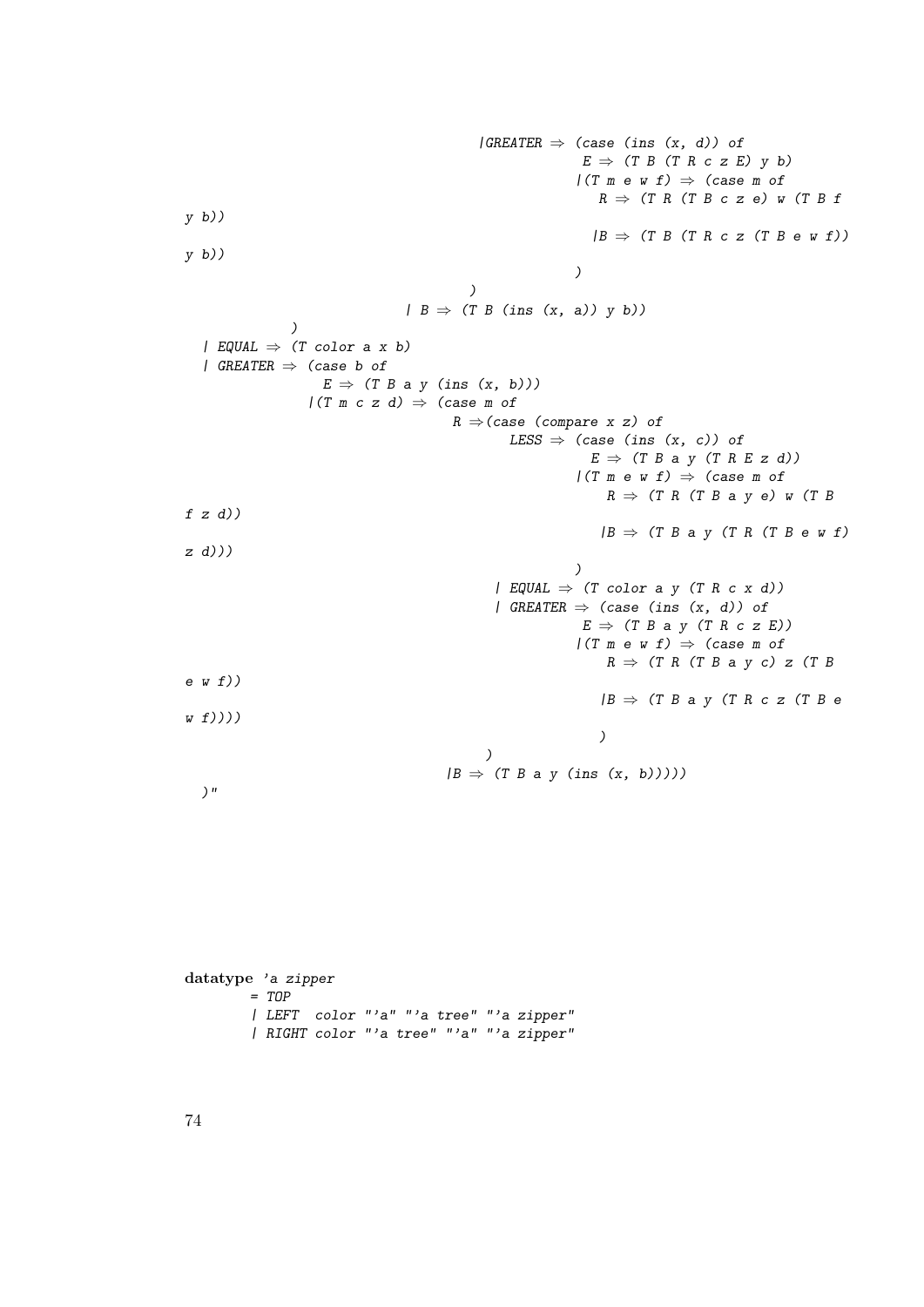```
fun zip :: "'a zipper \Rightarrow 'a tree \Rightarrow 'a tree"
where
 zip\_top: "zip TOP t = t"
  | zip_left: "zip (LEFT color x b z) a = zip z (T color a x b)"
  | zip_right: "zip (RIGHT color a x z) b = zip z (T color a x b)"
```

```
fun
 treesize :: "'a tree \Rightarrow nat"
where
  treesize_empty: "treesize E = 0"
| treesize_branch: "treesize (T c a x b) = 1 + treesize a + treesize a + treesize
h''
```

```
fun
 zippersize :: "'a zipper \Rightarrow nat"
where
 zippersize_top: "zippersize TOP = 0"
  | zippersize_left: "zippersize (LEFT c x t z) = treesize t + zippersize z"
  | zippersize_right: "zippersize (RIGHT c t x z) = treesize t + zippersize z"
```

```
function (sequential) bbZip :: "'a zipper \times 'a tree \Rightarrow bool \times 'a tree"
where
 bbZip_1: "bbZip (TOP, t) = (True, t)"\lvert bbZip_2: "bbZip ((LEFT B x (T R c y d) z), a) =
                  bbZip ((LEFT R x c (LEFT B y d z)), a)"
| bbZip_3: "bbZip ((LEFT color x (T B (T R c y d) w e) z), a) =
                  bbZip ((LEFT color x (T B c y (T R d w e)) z), a)"
| bbZip_4: "bbZip ((LEFT color x (T B c y (T R d w e)) z), a) =
                  (False, zip z (T color (T B a x c) y (T B d w e)))"
\lvert bbZip_5: "bbZip ((LEFT R x (T B c y d) z), a) =
                  (False, zip z (T B a x (T R c y d)))"
| bbZip_6: "bbZip ((LEFT B x (T B c y d) z), a) =
                  bbZip (z, (T B a x (T R c y d)))"
| bbZip_7: "bbZip ((RIGHT color (T R c y d) x z), b) =
                  bbZip ((RIGHT R d x (RIGHT B c y z)), b)"
| bbZip_8: "bbZip ((RIGHT color (T B (T R c w d) y e) x z), b) =
                  bbZip ((RIGHT color (T B c w (T R d v e)) x z), b)"
| bbZip_9: "bbZip ((RIGHT color (T B c y (T R d w e)) x z), b) =
```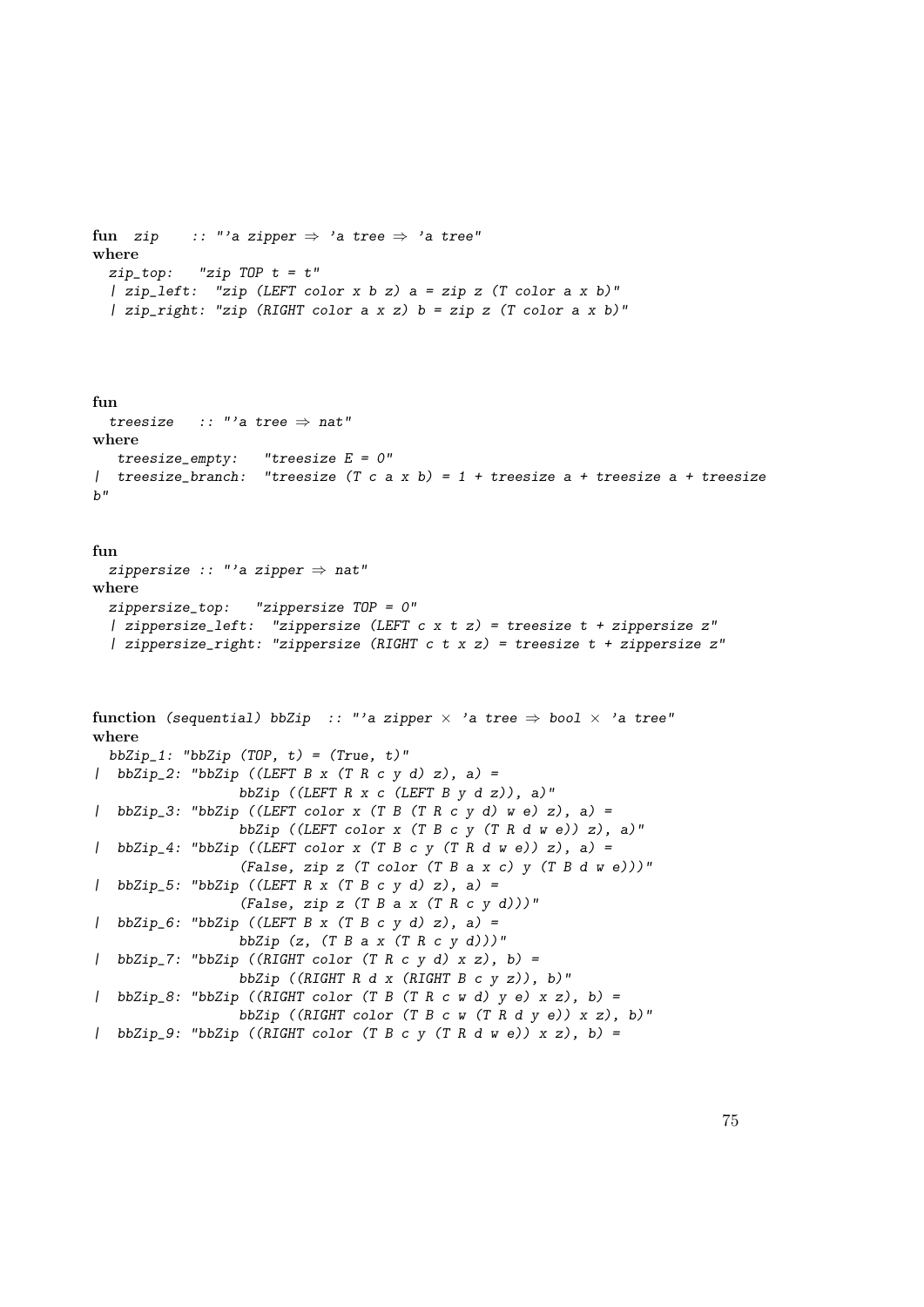```
(False, zip z (T color c y (T B (T R d w e) x b)))"
| bbZip_10:"bbZip ((RIGHT R (T B c y d) x z), b) =
                   (False, zip z (T B (T R c y d) x b))"
| bbZip_11:"bbZip ((RIGHT B (T B c y d) x z), b) =
                   bbZip (z, (T B (T R c y d) x b))"
| bbZip_12:"bbZip (z, t) = (False, zip z t)"
by pat_completeness auto
termination bbZip
apply (relation "measure (\frac{y}{z},t). (zippersize z))")
by(auto)
fun delMin :: "'a tree \times 'a zipper \Rightarrow ('a \times (bool \times 'a tree)) option "
where
 del_min: "delMin ((T \ R \ E \ y \ b), z) = Some (y, (False, zip z b))"
| delMin_1: "delMin ((T \ B \ E \ y \ b), z) = Some (y, bbZip(z, b))"
| delMin_2: "delMin ((T color a y b), z) = delMin(a, (LEFT color y b z))"
\int delMin_3: "delMin (E, z) = None"
```

```
fun join :: "color \times 'a tree \times 'a tree \times 'a zipper \Rightarrow ('a tree) option"
where
  join_1: "join (R, E, E, z) = Some (zip z E)"| join_2: "join (c, a, E, z) = Some (snd(bbZip(z, a)))"
| join_3: "join (c, E, b, z) = Some (snd(bbZip(z, b)))"
| join_4: "join (color, a, b, z) = (case (delMin(b, TOP)) of None \Rightarrow None
                                        | (Some r) \Rightarrow(\text{let } x = \text{fst } (r));needB = fst(snd(r));b' = \text{snd}(\text{snd}(r))in if needB
                         then Some (snd(bbZip(z, (T color a x b'))))
```

```
else Some (zip z (T color a x b'))
```

```
)"
```
)

```
fun del :: "'a::LINORDER \Rightarrow 'a tree \Rightarrow 'a zipper \Rightarrow ('a tree) option"
where
  del_empty: "del k E z = None"
\int del_branch: "del k (T color a y b) z = (case (compare k y)of LESS \Rightarrow (del k a (LEFT color y b z))
                     | EQUAL \Rightarrow (join (color, a, b, z))
                     | GREATER \Rightarrow (del k b (RIGHT color a y z)))"
```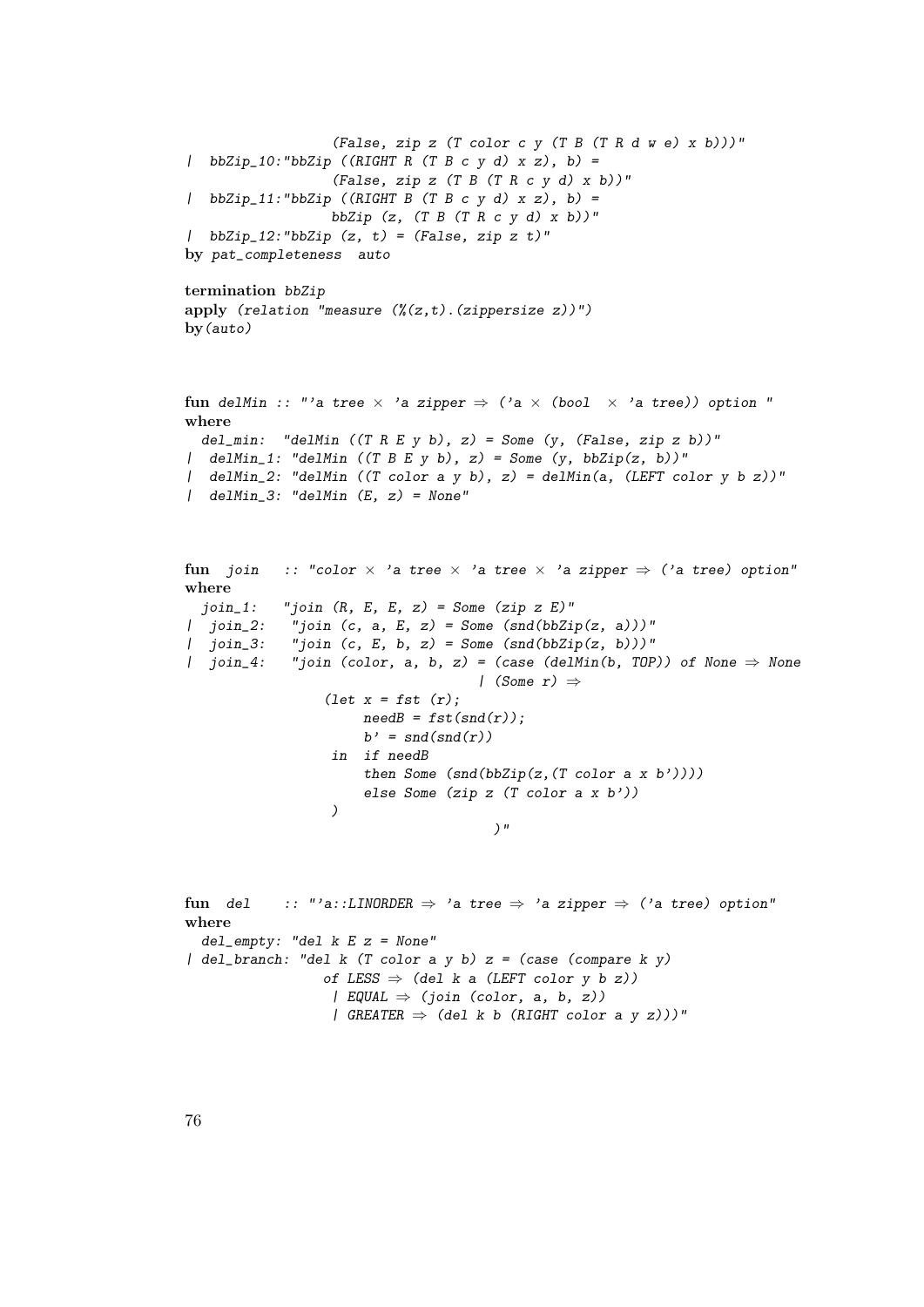```
definition
  delete :: "'a::LINORDER \Rightarrow 'a tree \Rightarrow ('a tree) option"
where
  "delete k t \equiv del k t TOP"
```

```
fun
  makeBlack :: "'a tree \Rightarrow 'a tree"
where
  makeBlack<sub>empty</sub>: "makeBlack E = E''| makeBlack_branch: "makeBlack (T color a x b) = (T B a x b)"
definition
  insert :: "'a::LINORDER \Rightarrow 'a tree \Rightarrow 'a tree"
where
 "insert x t \equiv makeBlack (ins(x,t))"
```
In this example we have chosen not only to check if keys are stored or deleted correctly in the trees but also to check if the trees satisfy the balancing invariants. We formalize the red and black invariant by recursive predicates:

```
fun isin :: "'a::LINDER \Rightarrow 'a tree \Rightarrow bool"where
     isin_empty : "isin x E = False"
 | isin_branch : "isin x (T c a y b) = (((compare x y) = EQUAL)
                                                   \int (isin x a) / (isin x b))''fun isord :: "('a::LINORDER) tree \Rightarrow bool"where
     isord\_empty : "isord E = True"
 | isord_branch : "isord (T c a y b) =(isord a ∧ isord b
                           \wedge (\forall x. \text{isin } x \text{ a } \longrightarrow ((\text{compare } x \text{ y}) = \text{LESS}))\wedge (\forall x. \text{isin } x \text{ } b \longrightarrow ((compare x \text{ } y) = \text{GREATER})))"
```
weak red invariant: no red node has a red child

```
fun redinv :: "'a tree \Rightarrow bool"
where \text{redinv}_1: "redinv E = \text{True}"
      | redinv_2: "redinv (T B a y b) = (redinv a \wedge redinv b)"
      | redinv_3: "redinv (T R (T R a x b) y c) = False"| redinv_4: "redinv (T R a x (T R b y c)) = False"<br>| redinv_5: "redinv (T R a x b) = (redinv a \wedge redi
                        "redinv (T R a x b) = (redinv a \wedge redinv b)"
```
strong red invariant: every red node has an immediate black ancestor, i.e. the root is black and the weak red invariant holds

fun strong\_redinv :: "'a tree  $\Rightarrow$  bool"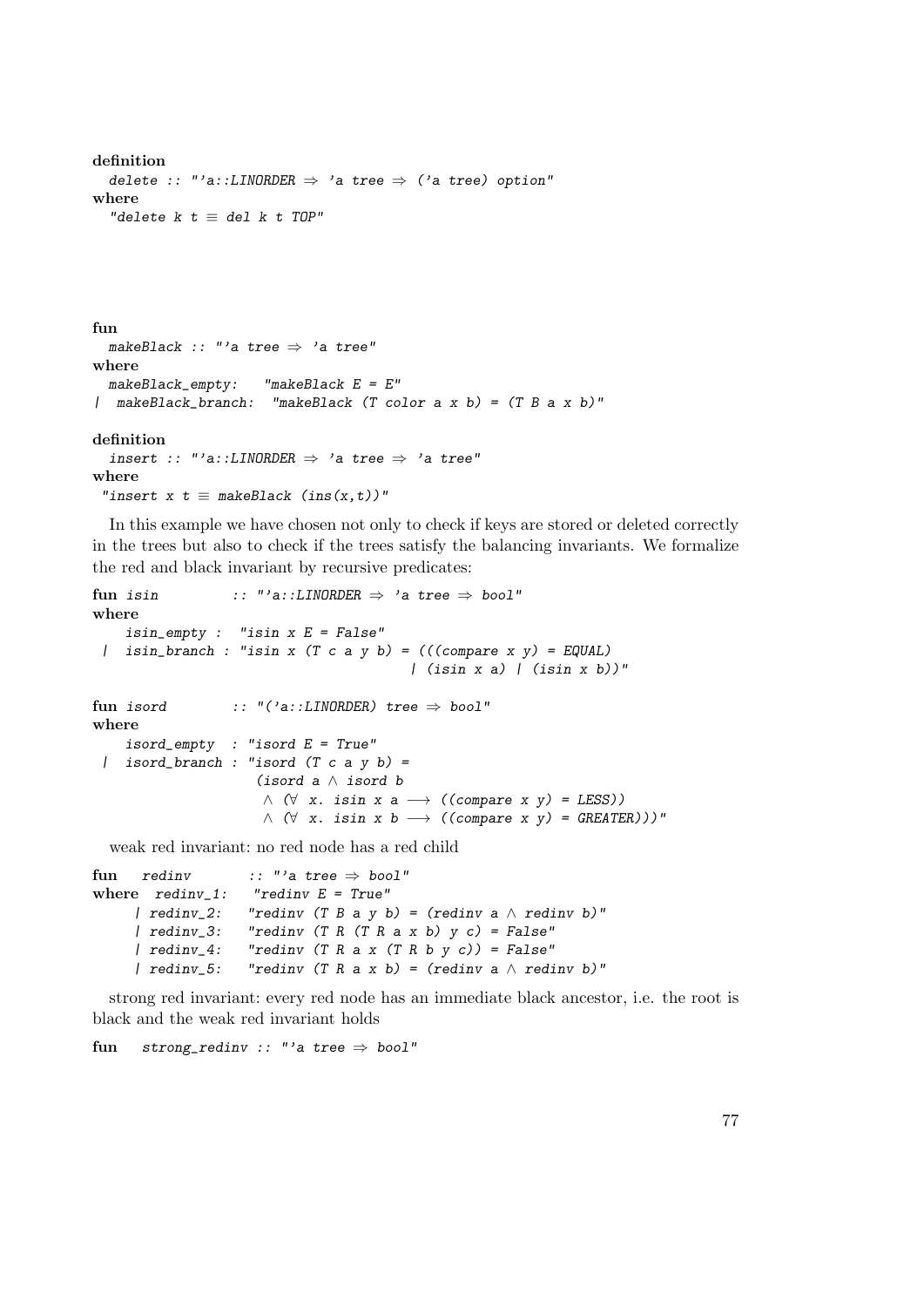```
where
  Rinv_1: "strong_redinv E = True"
| Rinv_2: "strong_redinv (T R a y b) = False"
| Rinv_3: "strong_redinv (T B a y b) = (redinv a \land redinv b)"
```
calculating maximal number of black nodes on any path from root to leaf

```
fun max_B_height :: "'a tree \Rightarrow nat"
where
 maxB_{\text{height}}1: "max_B_height E = 0"
| maxB_height_3: "max_B_height (T B a y b)
                    = Suc(max (max_B_height a) (max_B_height b))"
| maxB_height_2: "max_B_height (T R a y b)
                    = (max (max_B_height a) (max_B_height b))"
```
black invariant: number of black nodes equal on all paths from root to leaf

fun blackinv :: "'a tree  $\Rightarrow$  bool" where blackinv\_1: "blackinv  $E = True$ " | blackinv\_2: "blackinv (T color a y b) = ((blackinv a) ∧ (blackinv b)  $\wedge$  ((max\_B\_height a) = (max\_B\_height b)))"

## 6.5.1. Advanced Elements of the Test Specification and Test-Case-Generation

```
instantiation int::LINORDER
begin
```
definition "compare (x::int) y  $=$  (if  $(x < y)$  then LESS else (if (y < x) then GREATER else EQUAL))"

instance

```
by intro_classes (simp_all add: compare_int_def)
```
end

```
lemma compare1[simp]:"(compare (x:int) y = EQUAL) = (x=y)"
by(auto simp:compare_int_def)
```
lemma compare2[simp]:"(compare  $(x::int)$  y = LESS) =  $(x < y)$ " by(auto simp:compare\_int\_def)

```
lemma compare3[simp]:"(compare (x::int) y = GREATER) = (y<x)"
by(auto simp:compare_int_def)
```
Now we come to the core part of the test generation: specifying the test specification.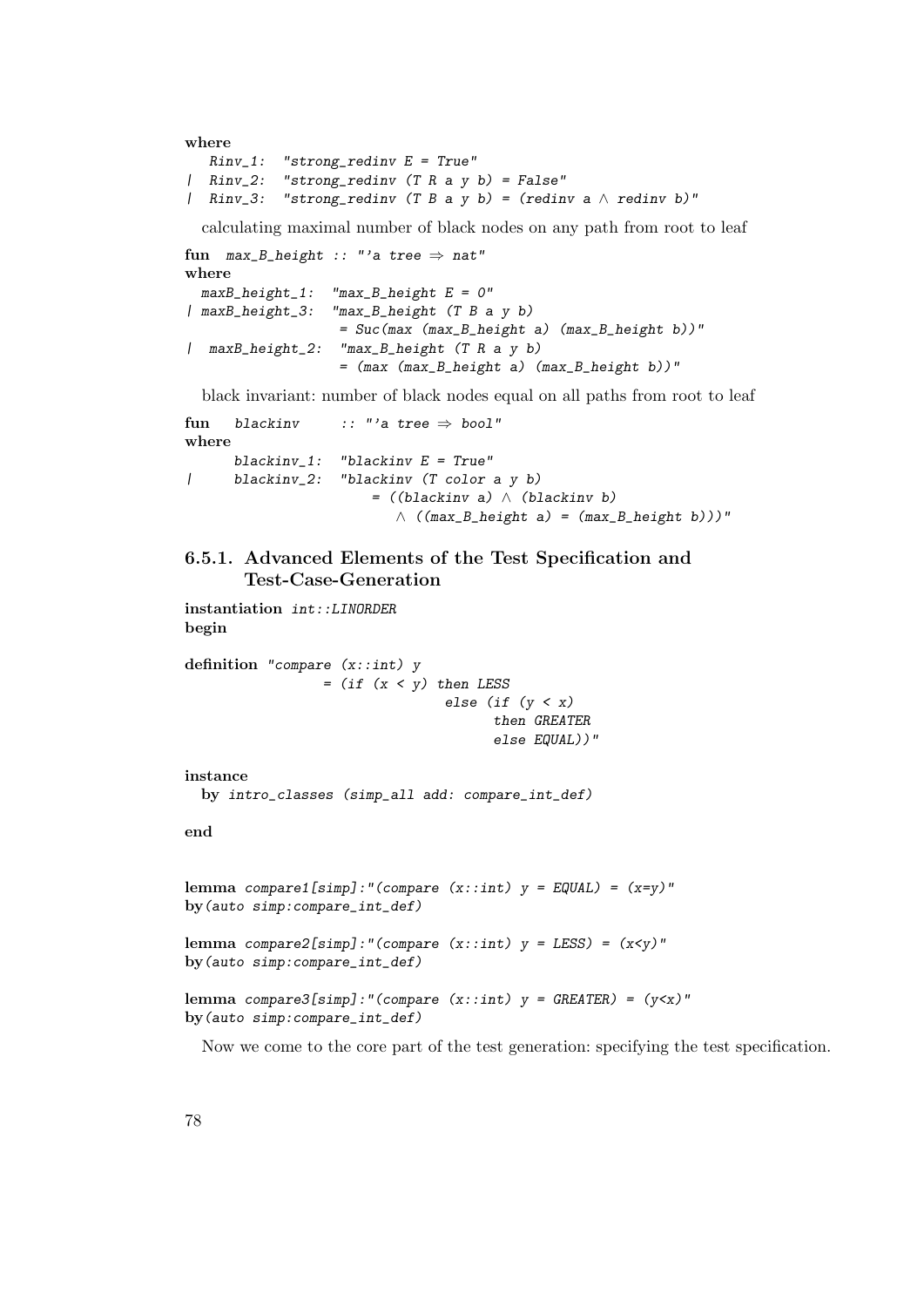We will test an arbitrary program (insertion add, deletion delete) for test data that fulfills the following conditions:

- the trees must respect the invariants, i.e. in particular the red and the black invariant,
- the trees must even respect the strong red invariant i.e. the top node must be black,
- the program under test gets an additional parameter y that is contained in the tree (useful for delete),
- the tree must be ordered (otherwise the implementations will fail).

The analysis of previous test case generation attempts showed that the following lemmas (altogether trivial to prove) help to rule out many constraints that are unsolvable - this knowledge is both useful for increasing the coverage (not so many failures will occur) as well for efficiency reasons: attempting to random solve unsolvable constraints takes time. Recall that that the number of random solve attempts is controlled by the iterations variable in the test environment of this test specification.

```
lemma max_0_0 : "((max (a:nat) b) = 0) = (a = 0 \land (b = 0))"by(auto simp: max_def)
lemma [simp]: "(max (Suc a) b) \neq 0"
by(auto simp: max_def)
lemma [simp]: "(max b (Suc a) ) \neq 0"
by(auto simp: max_def)
lemma size_0[simp]: "(size x = 0) = (x = E)"
by(induct "x",auto)
end
```
theory RBT\_test imports RBT\_def Testing begin

#### 6.5.2. Standard Unit-Testing of Red-Black-Trees

```
test_spec "(isord t \wedge isin (y::int) t \wedgestrong_redinv t \land blackinv t)
           \rightarrow (blackinv(prog(y,t)))"
apply(gen_test_cases 5 1 "prog" simp: compare1 compare2 compare3)
store test thm "red-and-black-inv"
```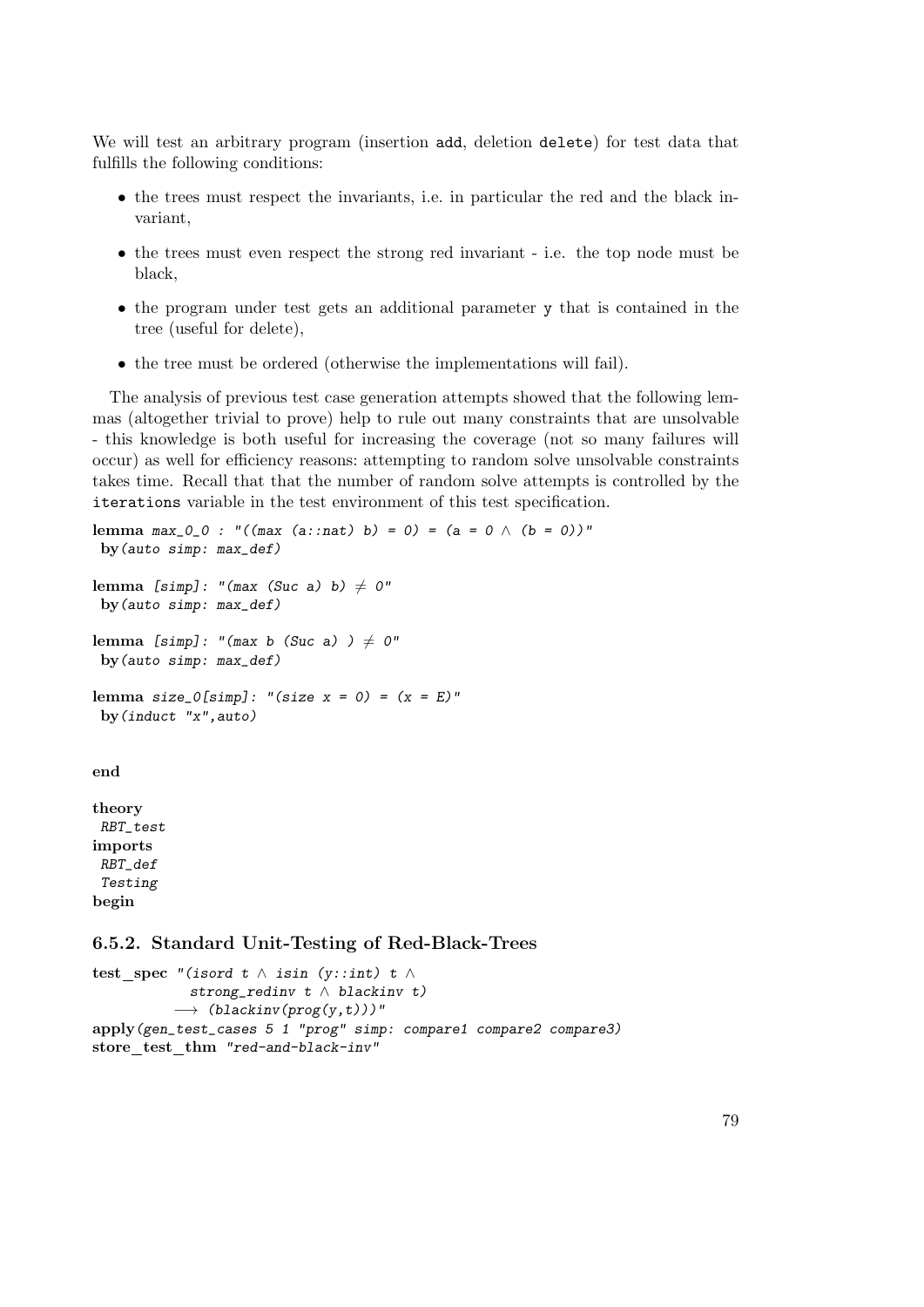## 6.5.3. Test Data Generation

#### Brute Force

This fairly simple setup generates already 25 subgoals containing 12 test cases, altogether with non-trivial constraints. For achieving our test case, we opt for a "brute force" attempt here:

```
declare [[testgen_iterations=200]]
```
gen test data "red-and-black-inv"

```
thm "red-and-black-inv.test_data"
```
#### Using Abstract Test Cases

test spec "(isord t  $\land$  isin (y::int) t  $\land$  strong\_redinv t  $\land$  blackinv t)  $\longrightarrow$  (blackinv(prog(y apply(gen\_test\_cases 3 1 "prog" simp: compare1 compare2 compare3) store test thm "red-and-black-inv2"

By inspecting the constraints of the test theorem, one immediately identifies predicates for which solutions are difficult to find by a random process (a measure for this difficulty could be the percentage of trees up to depth  $k$  that make this predicate valid. One can easily convince oneself that this percentage is decreasing).

Repeatedly, ground instances are needed for:

1. max B height  $?X = 0$ 2. max\_B\_height ?Y = max\_B\_height ?Z 3. blackinv ?X 4. redinv ?X

The point is that enumerating some examples of ground instances for these predicates is fairly easy if one bears its informal definition in mind. For  $max_B$  height ?X this is: "maximal number of black nodes on any path from root to leaf". So let's enumerate some trees who contain no black nodes:

```
lemma maxB_0_1: "max_B_height (E:: int tree) = 0"
by auto
lemma maxB_0_2: "max_B_height (T R E (5::int) E) = 0"
by auto
lemma maxB_0_3: "max_B_height (T R (T R E 2 E) (5::int) E) = 0"
by auto
lemma maxB_0_4: "max_B_height (T R E (5::int) (T R E 7 E)) = 0"
by auto
```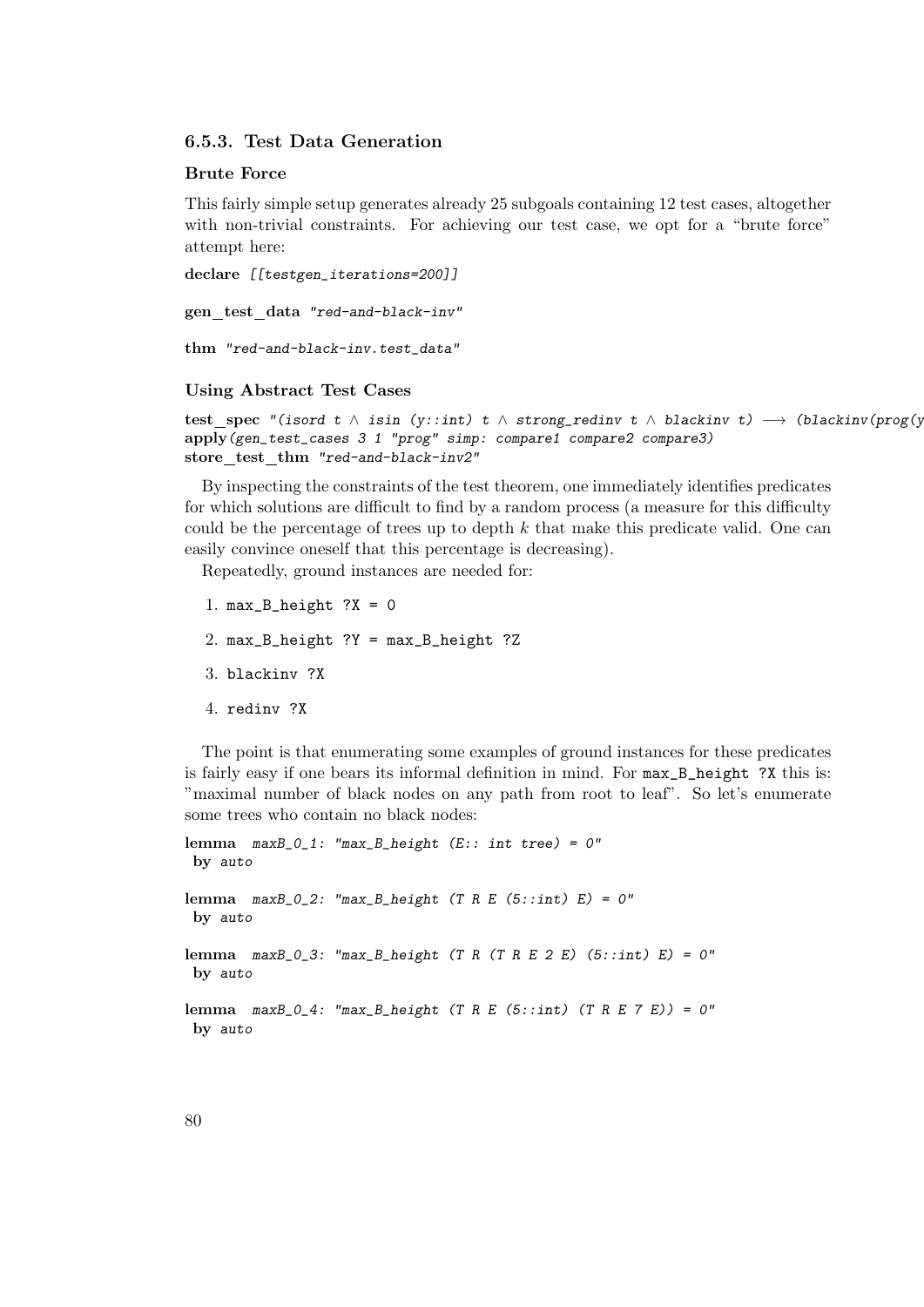lemma  $maxB_0_5$ : " $max_B_{height}$  (T R (T R E 2 E) (5::int) (T R E 7 E)) = 0" by auto

Note that these ground instances have already been produced with hindsight to the ordering constraints - ground instances must satisfy all the other constraints, otherwise they wouldn't help the solver at all. On the other hand, continuing with this enumeration doesn't help too much since we start to enumerate trees that do not satisfy the red invariant.

A good overview over what is needed is given by the set of rules generated from the redinv-definition. We bring this into the form needed for a lemma

#### thm redinv.simps

```
lemma redinv_enumerate1:
  " ((x = E))∨ (∃ a y b. x = T B a y b ∧ redinv a ∧ redinv b)
              \vee \Box y. x = T R E y E∨ (∃ y am an ao. x = T R E y (T B am an ao) ∧redinv (T B am an ao))
             ∨ (∃ ae af ag y. x = (T R (T B ae af ag) y E)
                                   \wedge redinv (T B ae af ag))
             ∨ (∃ ae af ag y bg bh bi.
                               x = (T R (T B ae af ag) y (T B bg bh bi)) \wedge(redinv (T B ae af ag) ∧
                               redinv (T B bg bh bi)))) ==> redinv x''by(safe, simp_all)
lemma redinv_enumerate2:
  "rediny x ==>(x = E)∨ (∃ a y b. x = T B a y b ∧ redinv a ∧ redinv b)
             \vee (\exists y. x = T R E y E)∨ \exists y am an ao. x = T R E y (T B am an ao) ∧redinv (T B am an ao))
             ∨ (∃ ae af ag y. x = (T R (T B ae af ag) y E)
                                   \wedge redinv (T B ae af ag))
             ∨ (∃ ae af ag y bg bh bi.
                               x = (T R (T B ae af ag) y (T B bg bh bi))(redinv (T B ae af ag) ∧
                               redinv (T B bg bh bi)))''apply(induct x,simp,rule disjI2)
 apply(case_tac color,simp_all)
 apply(case_tac x1,simp_all)
 apply(case_tac x2,simp_all)
 apply(case_tac colora,simp_all)
 apply(case_tac colora,simp_all)
 apply(case_tac x2,simp_all)
 apply(case_tac colorb,simp_all)
 done
```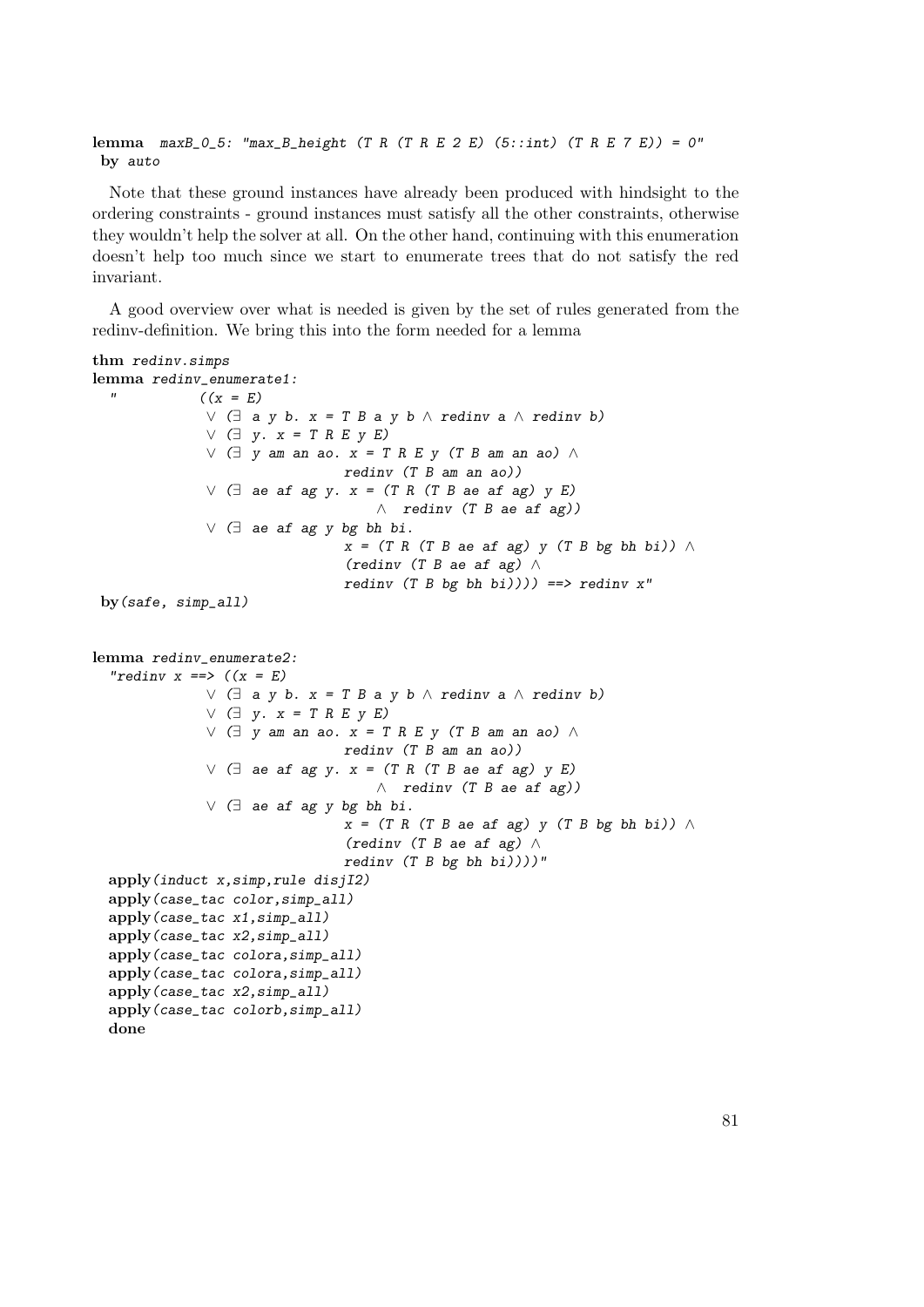```
lemma redinv_enumerate:
  "redinv x = ((x = E)∨ (∃ a y b. x = T B a y b ∧ redinv a ∧ redinv b)
              ∨ (∃ y. x = T R E y E)∨ \Box y am an ao. x = T R E y (T B am an ao) ∧redinv (T B am an ao))
              ∨ \exists ae af ag y. x = (T R (T B ae af ag) y E)
                                    \wedge redinv (T B ae af ag))
              ∨ (∃ ae af ag y bg bh bi.
                               x = (T R (T B ae af ag) y (T B bg bh bi)) \wedge(redinv (T B ae af ag) \wedgeredinv (T B bg bh bi)))''apply(rule iffI)
apply(rule redinv_enumerate2, assumption)
apply(rule redinv_enumerate1, assumption)
done
```
#### An Alternative Approach with a little Theorem Proving

This approach will suffice to generate the critical test data revealing the error in the sml/NJ library.

Alternatively, one might:

- 1. use abstract test cases for the auxiliary predicates redinv and blackinv,
- 2. increase the depth of the test case generation and introduce auxiliary lemmas, that allow for the elimination of unsatisfiable constraints,
- 3. or applying more brute force.

Of course, one might also apply a combination of these techniques in order to get a more systematic test than the one presented here.

We will describe option 2 briefly in more detail: part of the following lemmas require induction and real theorem proving, but help to refine constraints systematically.

```
lemma height_0:
```

```
"(max_{B_{\text{neight}}} x = 0) =
  (x = E \vee \Box a y b. x = T R a y b \wedge(max (max_B_{height} a) (max_B_{height} b)) = 0)"
by(induct "x", simp_all,case_tac "color",auto)
```

```
lemma max_B_height_dec: "((max_B_height (T x t1 val t3)) = 0) \implies (x = R) "
by(case_tac "x",auto)
```
This paves the way for the following testing scenario, which separates the test generation phase from the introduction of the uniformity hypothesis (and, thus, the intro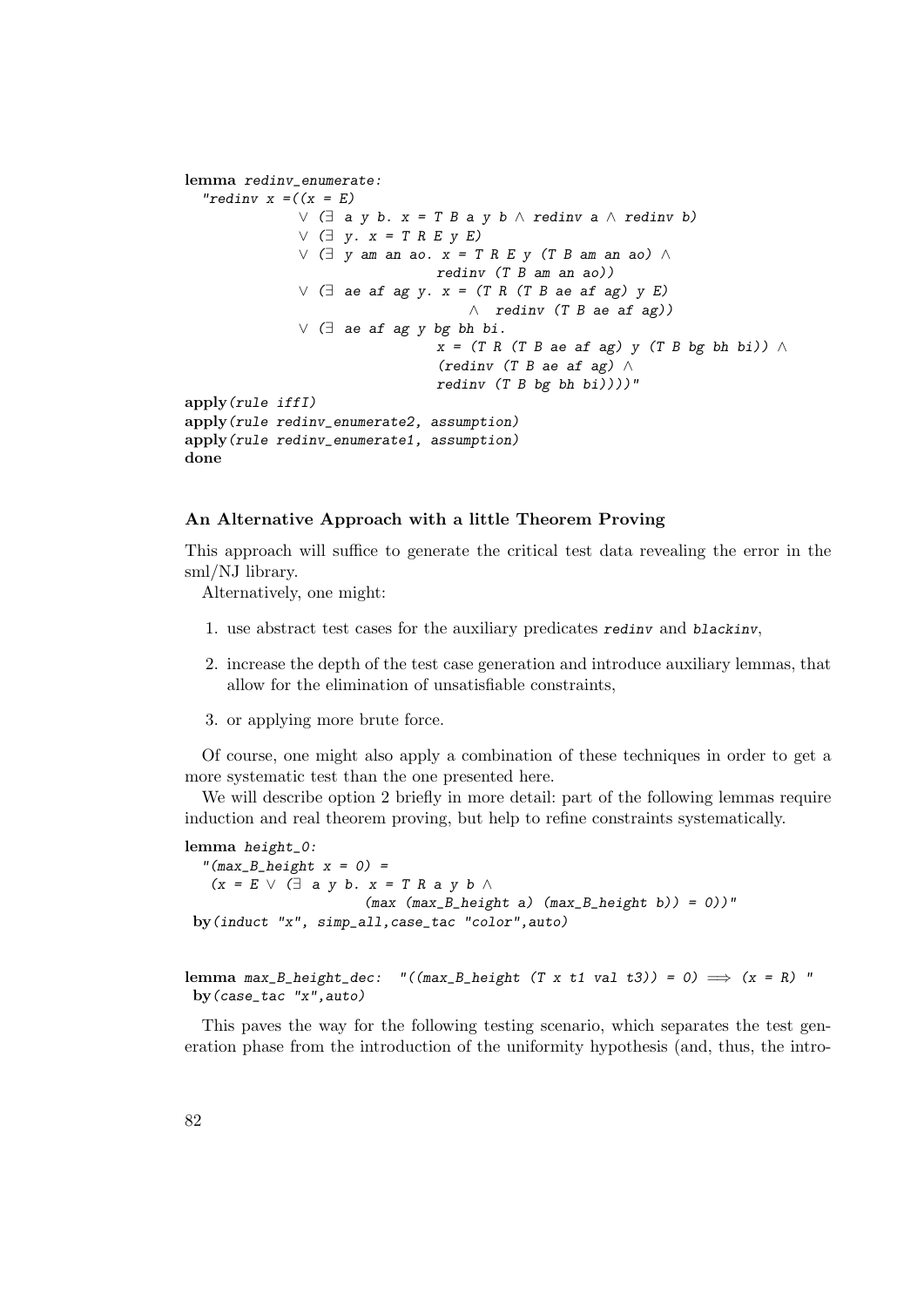duction of proof obligations). This way, we can manipulate the test theorem before "freezing" it into the standard format amenable for the test data generation phase.

```
test spec "(isord t \wedge isin (y::int) t \wedgestrong_redinv t \land blackinv t)
            \rightarrow (blackinv(prog(y,t)))"
```
... introduces locally into the proof-state an option of gen\_test\_cases that omits constranit generation.

```
using[[testgen_no_finalize]]
apply(gen_test_cases 3 1 "prog" simp: compare1 compare2 compare3
                                     max_B_height_dec)
```
... intermediate steps ...

```
apply(simp_all only: height_0, simp_all add: max_0_0)
apply(simp_all only: height_0, simp_all add: max_0_0)
apply(safe,simp_all)
```
brings the test theorem back into the standard format. :

```
apply(tactic "TestGen.finalize_tac @{context} ["prog"]")
store test thm "red-and-black-inv3"
```

```
declare [[testgen_iterations=20]]
```
gen\_test\_data "red-and-black-inv3"

```
thm "red-and-black-inv3.test_data"
```
The inspection shows now a stream-lined, quite powerful test data set for our problem. Note that the "depth 3" parameter of the test case generation leads to "depth 2" trees, since the constructor E is counted. Nevertheless, this test case produces the error regularly (Warning: recall that randomization is involved; in general, this makes the search faster (while requiring less control by the user) than brute force enumeration, but has the prize that in rare cases the random solver does not find the solution at all):

```
blackiny (prog (1, T B E 1 E))
blackinv (prog (-7, T B E -7 (T R E 2 E)))blackinv (prog (2, T B E -8 (T R E 2 E)))
blackinv (prog (-1, T B (T R E -7 E) -1 E))
blackinv (prog (-3, T B (T R E -3 E) -1 E))
blackinv (prog (1, T B (T R E - 7 E) 1 (T R E 9 E)))blackinv (prog (-4, T B (T B E -4 E) 3 (T B E 6 E)))blackinv (prog (-7, T B (T R E -10 E) -9 (T R E -7 E)))
```
When increasing the depth to 5, the test case generation is still feasible - we had runs which took less than two minutes and resulted in 348 test cases.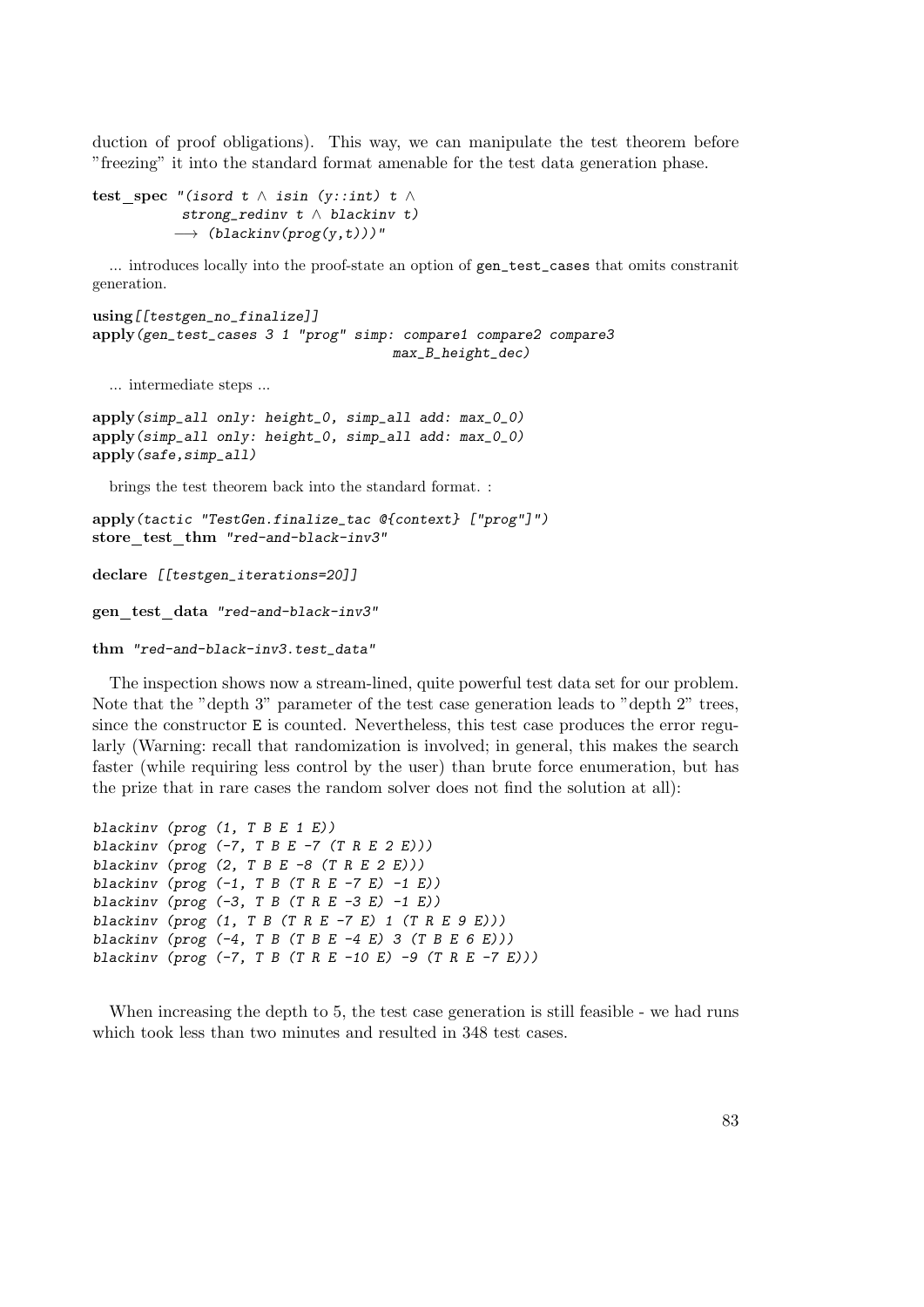#### 6.5.4. Configuring the Code Generator

We have to perform the usual setup of the internal Isabelle code generator, which involves providing suitable ground instances of generic functions (in current Isabelle) and the map of the data structures to the data structures in the environment.

Note that in this setup the mapping to the target program under test is done in the wrapper script, that also maps our abstract trees to more concrete data structures as used in the implementation.

```
declare [[testgen_setup_code="open IntRedBlackSet;",
         testgen_toString="wrapper.toString"]]
```

```
types code
 color ("color")
ml_order ("order")
tree ("_ tree")
consts code
 "compare" ("Key.compile (_, _{})")"color.B" ("B")
 "color.R" ("R")
 "tree.E" ("E")"tree.T" ("T(, , ))")Now we can generate a test script (for both test data sets):
```
gen test script "rbt\_script.sml" "red-and-black-inv" "prog" "wrapper.del"

```
gen test script "rbt2_script.sml" "red-and-black-inv3" "prog"
               "wrapper.del"
```
#### 6.5.5. Test Result Verification

Running the test executable (either based on red-and-black-inv or on red-and-black-inv3) results in an output similar to

```
Test Results:
=============
Test 0 - SUCCESS, result: E
Test 1 - SUCCESS, result: T(R,E,67,E)
Test 2 - SUCCESS, result: T(B,E,~88,E)
Test 3 - ** WARNING: pre-condition false (exception
                                        during post_condition)
Test 4 - ** WARNING: pre-condition false (exception
                                        during post_condition)
```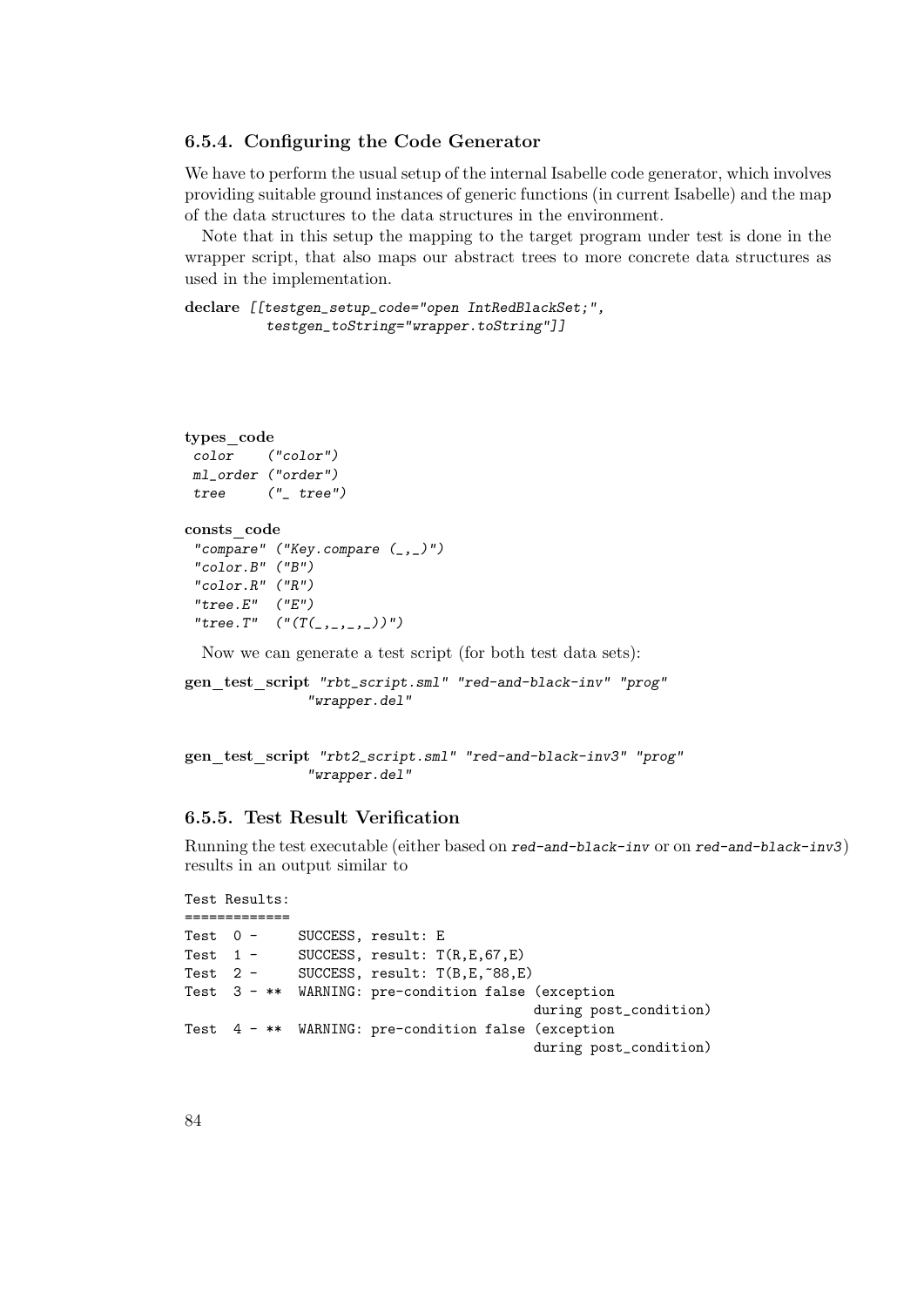<span id="page-84-2"></span><span id="page-84-1"></span><span id="page-84-0"></span>

Figure 6.1.: Test Data for Deleting a Node in a Red-Black Tree

```
Test 5 - SUCCESS, result: T(R,E,30,E)
Test 6 - SUCCESS, result: T(B,E,73,E)
Test 7 - ** WARNING: pre-condition false (exception
                                        during post_condition)
Test 8 - ** WARNING: pre-condition false (exception
                                        during post_condition)
Test 9 - *** FAILURE: post-condition false, result:
                    T(B,T(B,E,~92,E),~11,E)
Test 10 - SUCCESS, result: T(B,E,19,T(R,E,98,E))Test 11 - SUCCESS, result: T(B, T(R, E, 8, E), 16, E)Summary:
--------
Number successful tests cases: 7 of 12 (ca. 58%)
Number of warnings: 4 of 12 (ca. 33%)
Number of errors: 0 of 12 (ca. 0%)
Number of failures: 1 of 12 (ca. 8%)
```
Number of fatal errors: 0 of 12 (ca. 0%)

```
Overall result: failed
===============
```
The error that is typically found has the following property: Assuming the red-black tree presented in Fig.  $6.1(a)$ , deleting the node with value  $-42$  results in the tree presented in Fig.  $6.1(c)$  which obviously violates the black invariant (the expected result is the balanced tree in Fig.  $6.1(b)$ ). Increasing the depth to at least 4 reveals several test cases where unbalanced trees are returned from the SML implementation.

#### The "SMT" Approach

Here, we use the SMT solver Z3 for the test data selection. This requires a different set of additional lemmas for eliminating the unbounded quantifiers in the test specification.

We will use the following definition in order to eliminate the unbounded quantifiers occurring in the test specification.

fun tree\_all\_comp :: "('a::LINORDER) tree  $\Rightarrow$  ('a  $\Rightarrow$  'a  $\Rightarrow$  bool)  $\Rightarrow$  'a  $\Rightarrow$  bool" where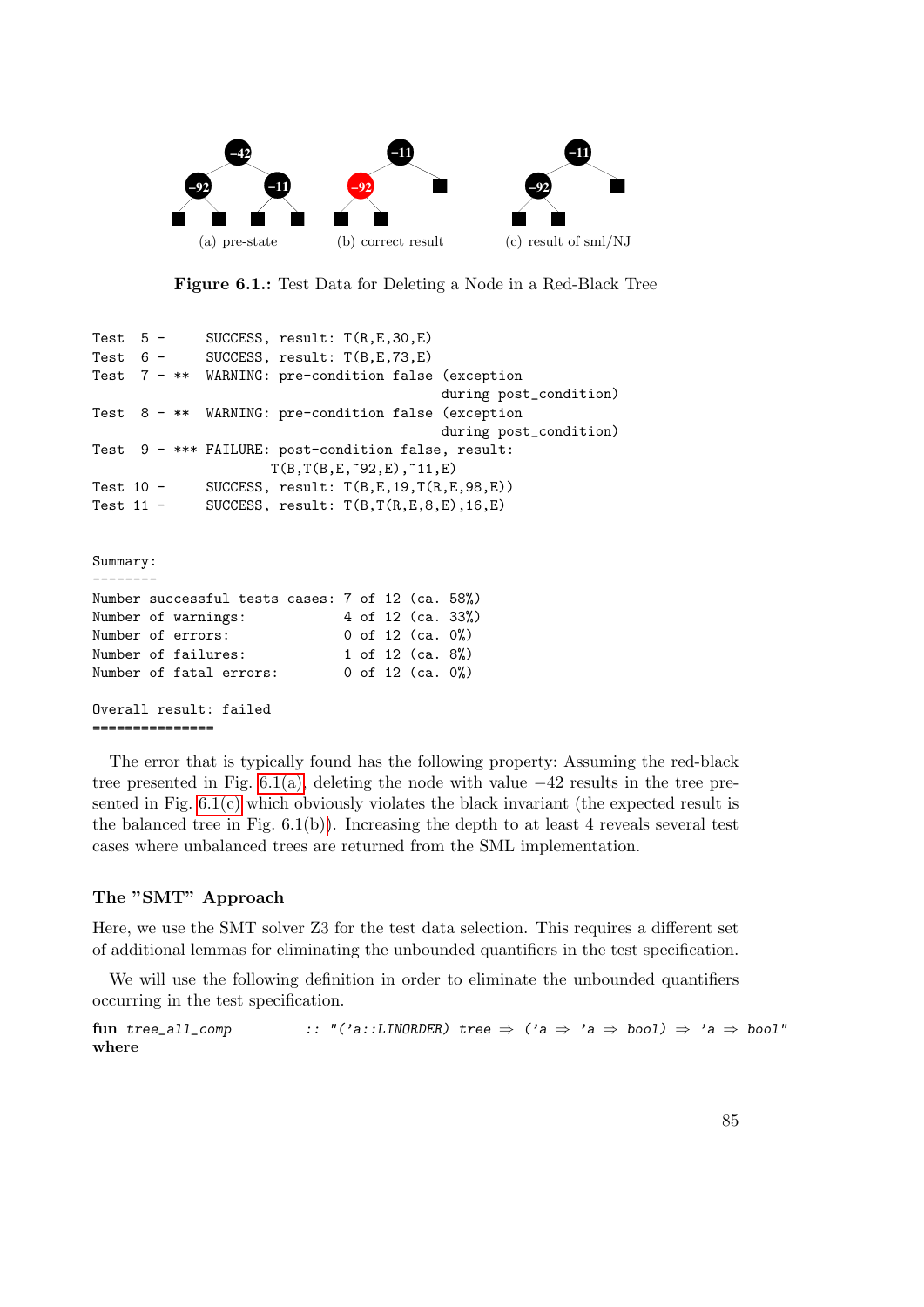```
tree\_all\_comp\_empty : 'tree\_all\_comp E c y = True"| tree_all_comp_branch : "tree_all_comp (T rb a x b) c y = ((c \times y) \land (tree\_all\_compa c y) \wedge (tree_all_comp b c y))"
```
The following lemma states how the unbounded quantifier in the test specification can be expressed using the function tree\_all\_comp.

```
lemma all_eq: "(tree_all_comp a c y) = (\forall x. \text{isin } x \land \rightarrow c \lor y)"
apply(auto)
apply(erule rev_mp)+
apply(induct_tac a)
apply(auto)
apply(simp add: LINORDER equal)
apply(erule rev_mp)+
apply(induct_tac a)
apply(auto)
apply(simp add: LINORDER_equal)
done
```
In order to avoid lambda-expressions in the test specification that may be problematic for SMT solvers, we define the following two specific tree comparison functions.

```
fun tree_all_less :: "('a::LINORDER) tree \Rightarrow 'a \Rightarrow bool"
where
     tree_all_less_d: "tree_all_less a y = (tree_aall\_comp \ a \ (\lambda u \ v \ . (compare \ u \ v) =LESS)) y"
```

```
fun tree_all_greater :: "('a::LINORDER) tree \Rightarrow 'a \Rightarrow bool"
where
    tree_all_greater_d: "tree_all_greater a y = (tree_all_comp a (\lambda u v. (compare u
v) = GREATER)) v''
```
Using these new functions, we are able to provide a new definition of isord that does not rely on an unbounded quantifier.

```
fun isord' :: "('a::LINORDER) tree \Rightarrow bool"
where
    isord\_empty' : "isord' E = True"
 | isord_branch' : "isord' (T c a y b) =(isord' a ∧ isord' b
                    ∧ (tree_all_less a y)
                    ∧ (tree_all_greater b y))"
lemma isord_subst: "isord t = isord' t"
apply(induct_tac t)
apply(auto)
apply(simp_all add: all_eq)
done
```
We now instantiate the recursive definition of  $tree_1all\_comp$  in order to obtain recursive definitions for tree\_all\_less and tree\_all\_greater.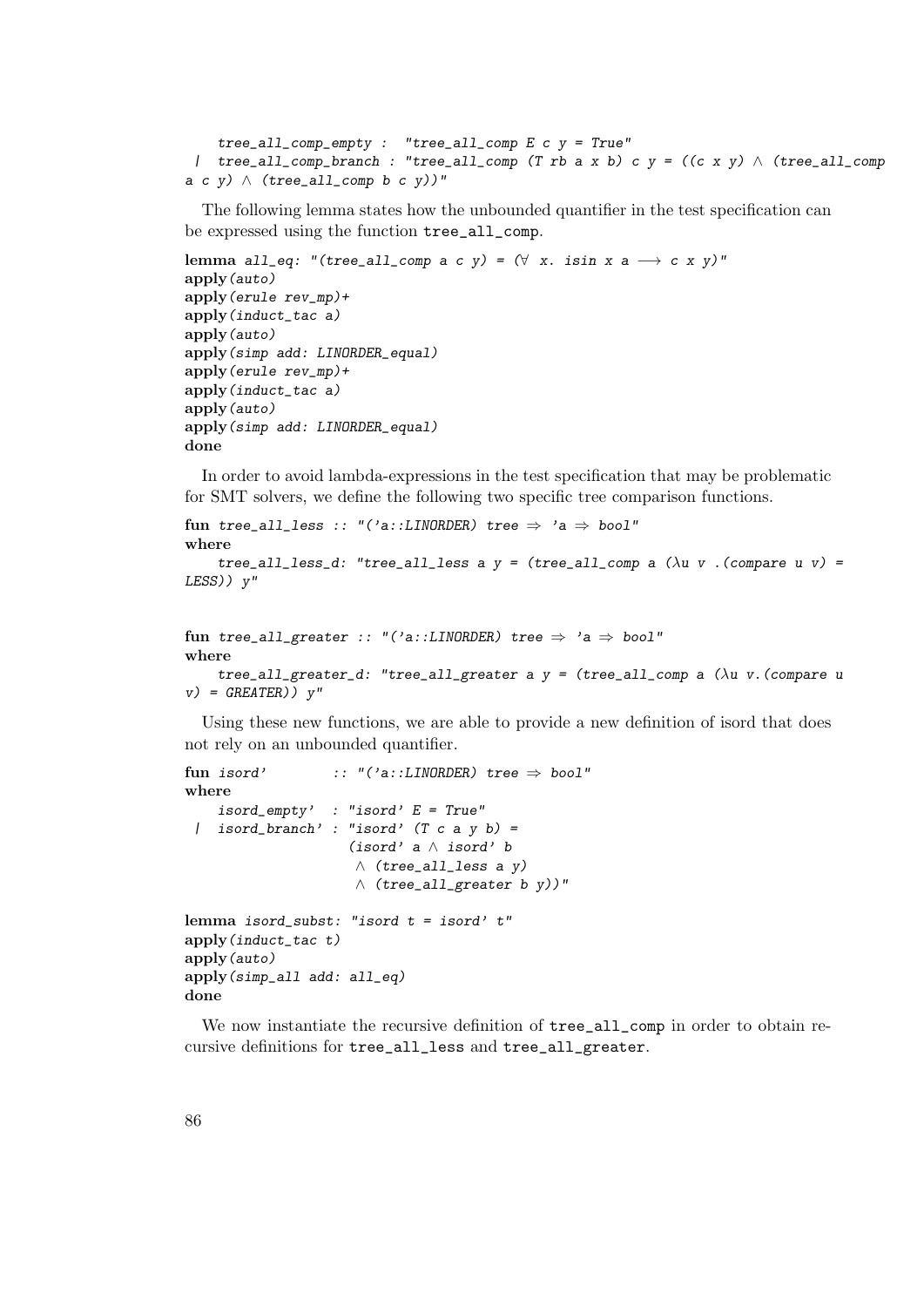```
declare tree_all_less_d [simp del]
declare tree_all_greater_d [simp del]
lemmas tree_all_less_inv [simp] = tree_all_less_d[THEN sym]
lemmas tree_all_greater_inv [simp] = tree_all_greater_d[THEN sym]
declare tree_all_comp_branch [simp del]
lemmas tree_all_less_empty [simp] = tree_all_comp_empty[where c = "(\lambda x y. (comparex \ y) = LESS)", simplified]
lemmas tree_all_less_branch [simp] = tree_all_comp_branch [where c = "(\lambda x y. (compare
x y) = LESS)", simplified]
lemmas tree_all_greater_empty [simp] = tree_all_comp_empty[where c = "(\lambda x y. (comparex \ y = GREATER)", simplified]
lemmas tree_all_greater_branch [simp] = tree_all_comp_branch [where c = "(\lambda x y. (comparex y) = GREATER)", simplified]
declare isord_branch' [simp del]
lemmas isord_branch'' [simp] = isord_branch'[simplified]
declare [[testgen_no_finalize=false]]
test_spec "(isord t \wedge isin (y::int) t \wedgestrong_redinv t \wedge blackinv t)
          \rightarrow prog(y,t)"
apply(simp add: isord_subst)
apply(gen_test_cases 5 1 "prog" simp: compare1 compare2 compare3)
```
store test thm "red-and-black-inv-smt"

## 6.5.6. Test Data Generation

```
declare [[testgen_SMT]]
declare [[testgen_iterations=0]]
declare [[ smt_solver = z3 ]]
declare [[ z3_options = "AUTO_CONFIG=false MBQI=false" ]]
declare [[smt_datatypes=true]]
declare [[smt_timeout = 300]]
declare [[smt_oracle = true]]
```

```
declare tree.size(3) [testgen_smt_facts]
declare tree.size(4) [testgen_smt_facts]
declare color.size(3) [testgen_smt_facts]
declare color.size(4) [testgen_smt_facts]
```

```
declare isord_empty' [testgen_smt_facts]
declare isord_branch'' [testgen_smt_facts]
declare tree_all_less_empty [testgen_smt_facts]
declare tree_all_less_branch [testgen_smt_facts]
```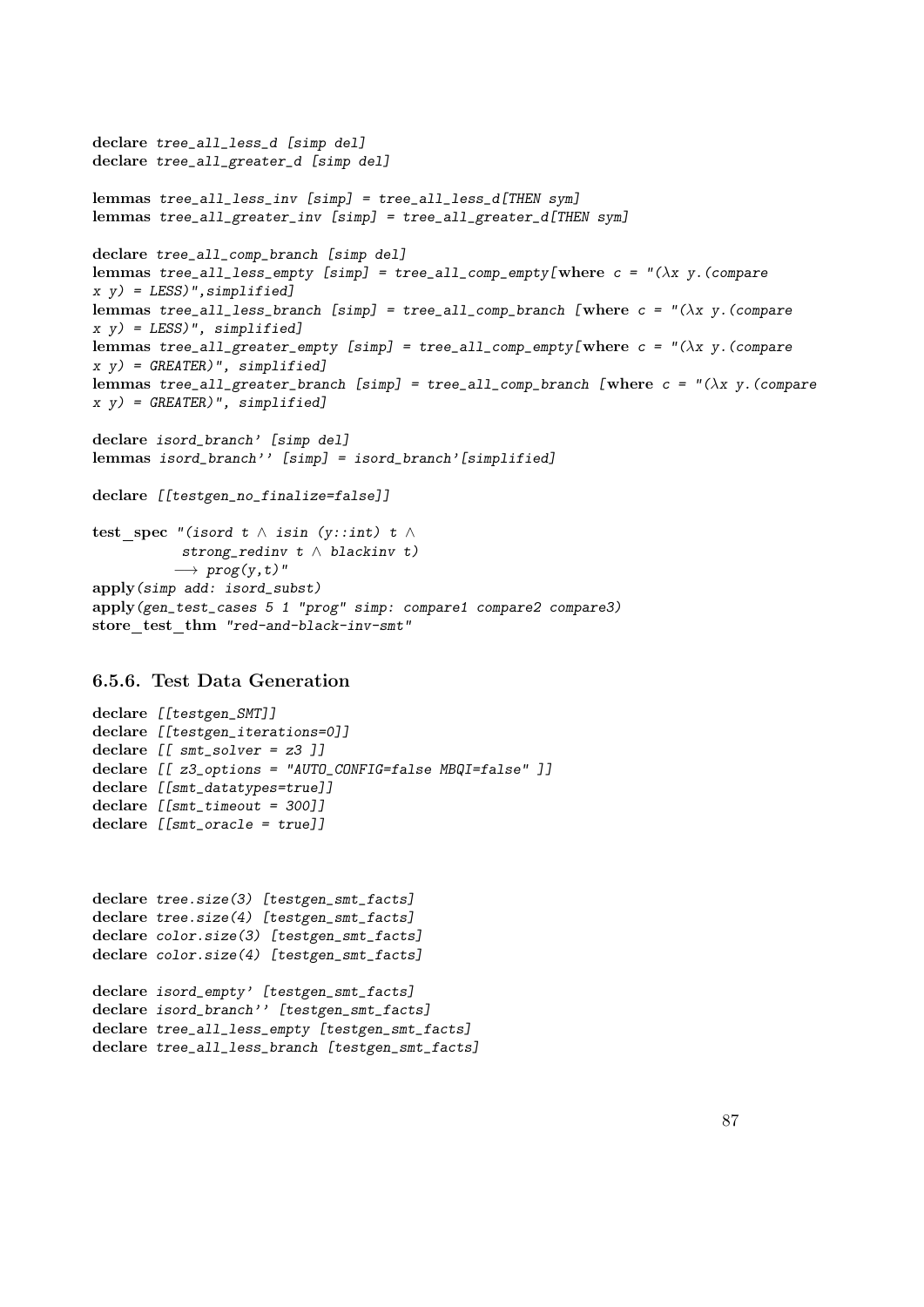```
declare tree_all_greater_empty [testgen_smt_facts]
declare tree_all_greater_branch [testgen_smt_facts]
declare isin.simps [testgen_smt_facts]
declare compare_int_def [testgen_smt_facts]
declare blackinv.simps [testgen_smt_facts]
declare max_B_height.simps [testgen_smt_facts]
declare strong_redinv.simps [testgen_smt_facts]
declare redinv.simps [testgen_smt_facts]
gen test data "red-and-black-inv-smt"
thm "red-and-black-inv-smt.test_data"
end
```
# 6.6. Sequence Testing

In this section, we apply HOL-TestGen to different sequence testing scenarios; see [\[13\]](#page-114-1) for more details.

#### 6.6.1. Reactive Sequence Testing

```
theory Sequence_test
imports
  List
  Testing
begin
```
This notation consideres failures as valid – a definition inspired by  $I/O$  conformance ...

In this theory, we present a simple reactive system and demonstrate and show how HOL-TestGencan be used for testing such systems.

Our scenario is motivated by the following communcation scenario: A client sends a communication request to a server and specifies a port-range  $X$ . The server nondeterministically chooses a port  $Y$  which is within the specified range. The client sends a sequence of data (abstracted away in our example to a constant Data) on the port allocated by the server. The communication is terminated by the client with a stop event. Using a CSP-like notation, we can describe such a system as follows:  $req?X \rightarrow$  $port?Y [Y < X] \rightarrow (rec N \bullet send!D, Y \rightarrow act \rightarrow N \square stop \rightarrow act \rightarrow SKIP)$  It is necessary for our approach that the protocol strictly alternates client-side and serverside events; thus, we will be able to construct in a test of the server a step-function ioprog (see below) that stimulates the server with an input and records its result. If a protocol does not have alternation in its events, it must be constructed by artificial acknowledge events; it is then a question of their generation in the test harness if they were sent anyway or if they correspond to something like "server reacted within timebounds."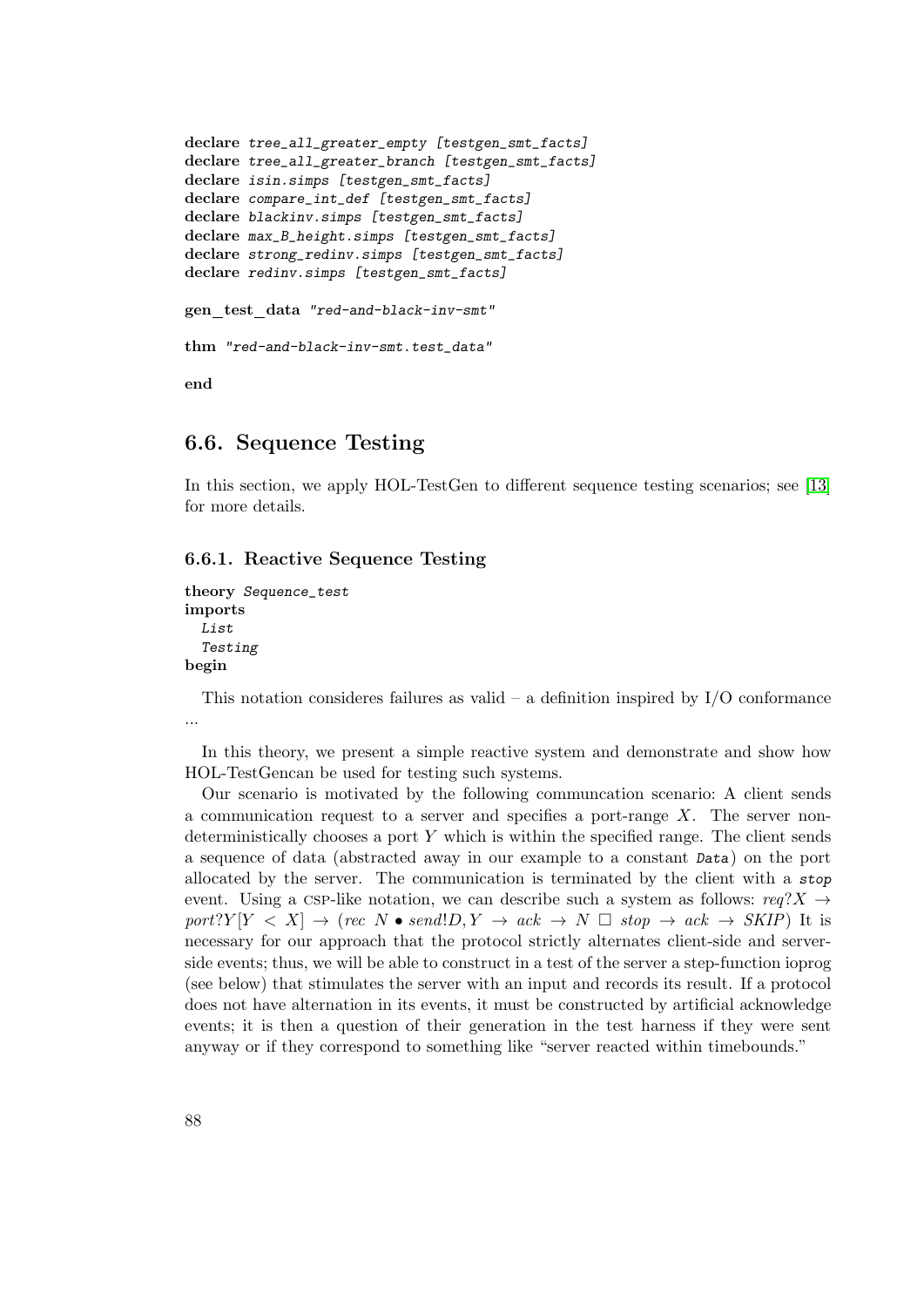The stimulation sequence of the system under test results just from the projection of this protocol to the input events:  $req?X \rightarrow (rec N \bullet send!D, Y \rightarrow N \Box stop \rightarrow SKIP)$ 

## 6.6.2. Basic Technique: Events with explicit variables

We define *abstract traces* containing explicit variables  $X, Y, \ldots$ . The whole test case generation is done on the basis of the abstract traces. However, some small additional functions *substitute* and *bind* were used to replace them with concrete values during the run of the test-driver, as well as programs that check pre and post conditions on the concrete values occuring in the concrete run.

We specify explicit variables and a joined type containing abstract events (replacing values by explicit variables) as well as their concrete counterparts.

```
datatype vars = X / Ydatatype data = Data
types chan = int
datatype InEvent\_conc = req chan | send data chan | stop
datatype InEvent_abs = reqA vars | sendA data vars | stopA
datatype OutEvent_conc = port chan | ack
datatype OutEvent_abs = portA vars | ackA
constdefs lookup :: "['a \rightarrow 'b, 'a] \Rightarrow 'b"
         "lookup env v \equiv the(env v)"
          success: "'\alpha option \Rightarrow bool""success x \equiv case x of None => False | Some x \equiv True"
types InEvent = "InEvent_abs + InEvent_conc"
types OutEvent = "OutEvent_abs + OutEvent_conc"
types event_abs = "InEvent_abs + OutEvent_abs"
setup{*map_testgen_params(TestGen.breadth_update 15)*}
ML{*TestGen_DataManagement.get(Context.Theory(the_context()))
*}
ML{*val prms = goal (theory "Main") "H = G";*}
\text{ML}\{\text{*} \text{ concl_of}(\text{topthm}() \text{)} * \}
```
#### 6.6.3. The infrastructure of the observer: substitute and rebind

The predicate substitute allows for mapping abstract events containing explicit variables to concrete events by substituting the variables by values communicated in the system run. It requires an environment ("substitution") where the concrete values occuring in the system run were assigned to variables.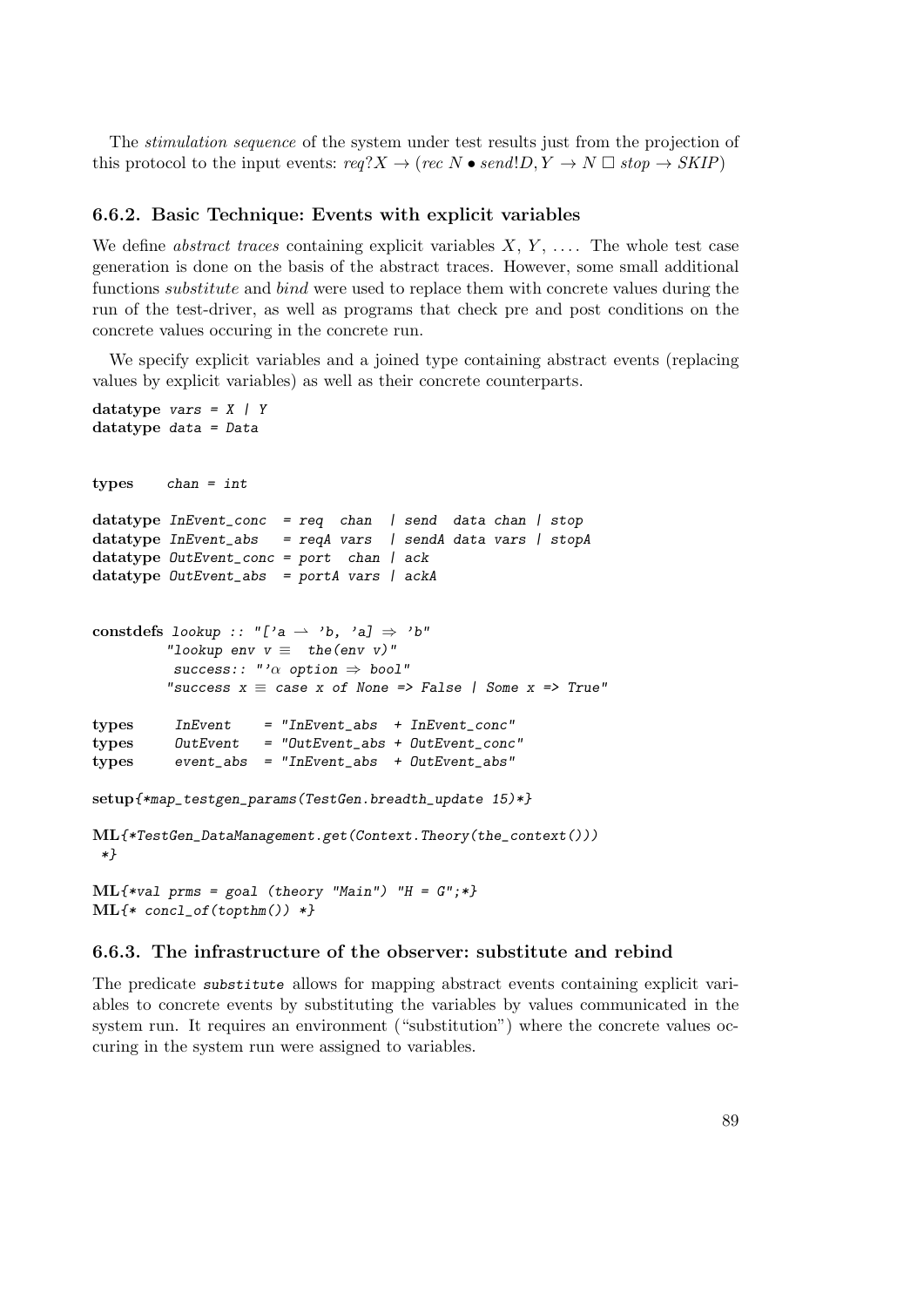```
consts substitute :: "[vars \rightarrow chan, InEvent_abs] \Rightarrow InEvent_conc"
primrec
   "substitute env (\text{reqA } v) = \text{req}(lookup env v)"
   "substitute env (sendA d v) = send d (lookup env v)"
   "substitute env stopA = InEvent-conc.stop"
```
The predicate rebind extracts from concrete output events the values and binds them to explicit variables in env. It should never be applied to abract values; therefore, we we can use an underspecified version (arbitrary). The predicate rebind only stores ?occurrences in the protocol into the environment; !-occurences are ignored. Events that are the same in the abstract as well as the concrete setting are treated as abstract events.

In a way, rebind can be viewed as an abstraction of the concrete log produced at runtime.

```
consts rebind :: "[vars \rightarrow chan, OutEvent_conc] \Rightarrow vars \rightarrow chan"
primrec
   "rebind env (port n) = env(Y \mapsto n)"
   "rebind env OutEvent\_conc.ack = env"
```
## 6.6.4. Abstract Protocols and Abstract Stimulation Sequences

Now we encode the protocol automaton (abstract version) by a recursive acceptance predicate. One could project the set of stimulation sequences just by filtering out the outEvents occuring in the traces.

We will not pursue this approach since a more constructive presentation of the stimulation sequence set is advisable for testing.

However, we show here how such concepts can be specified.

```
syntax A :: "nat" B :: "nat" C :: "nat"D :: "nat" E :: "nat"
translations
      "A" == "0" "B" == "Suc A" "C" == "Suc B""D" == "Suc C" "E" == "Suc D"consts accept' :: "nat \times event_abs list \Rightarrow bool"
recdef accept' "measure(\lambda (x,y). length y)"
     "accept'(A,(Inl(reqA X))#S) = accept'(B,S)"
     "accept'(B,(Inr(portA Y))#S) = accept'(C,S)"
     "accept'(C,(Inl(sendA d Y))#S) = accept'(D, S)"
     "accept'(D, (Inr(ackA))#S) = accept'(C, S)""accept'(C,(Inl(stopA))#S) = accept'(E,S)""accept'(E, [Inr(ackA)]") = True""accept'(x,y) = False"
constdefs
      accept :: "event\_abs list \Rightarrow bool""accept s \equiv accept'(0, s)"
```
We proceed by modeling a subautomaton of the protocol automaton accept.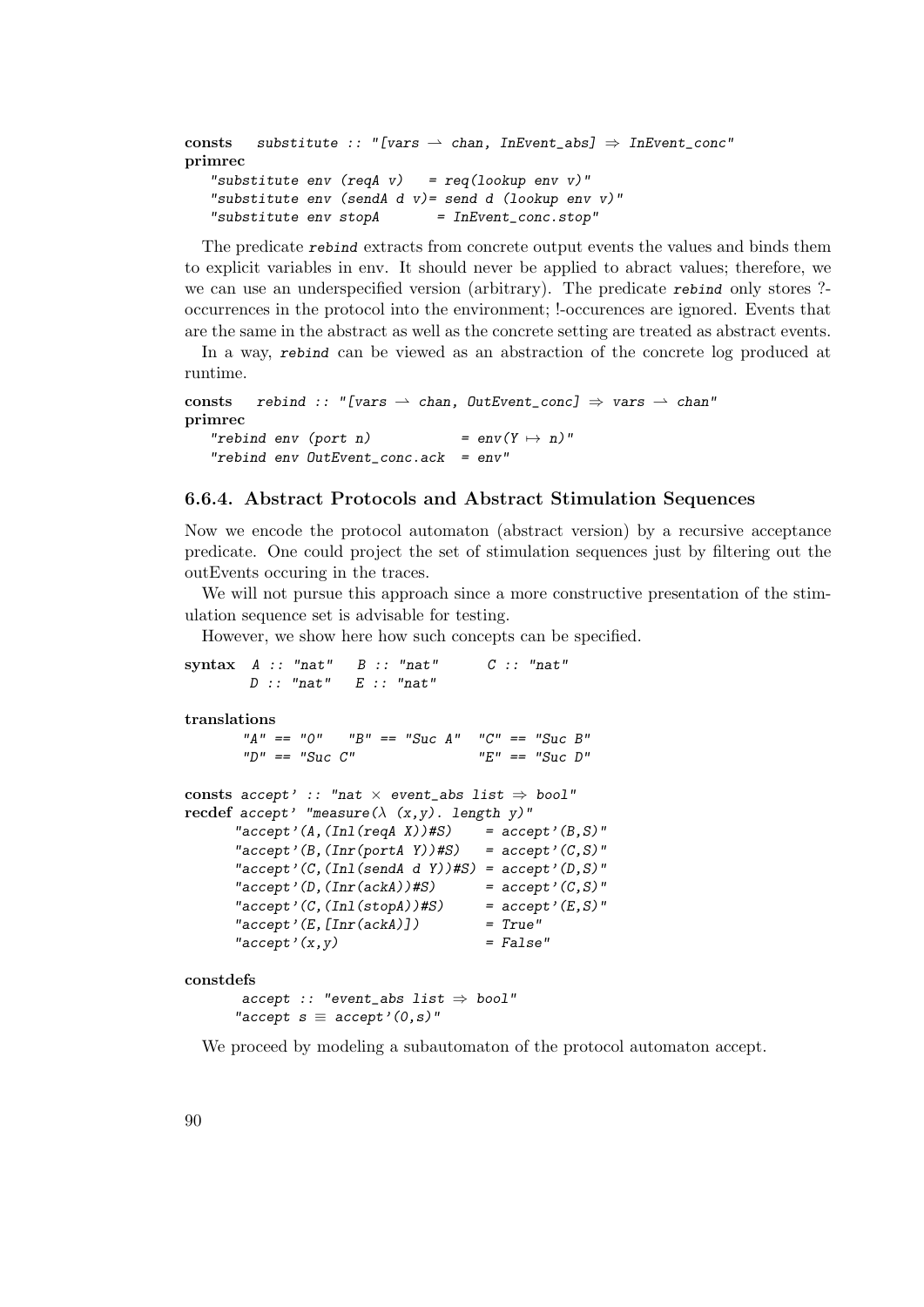```
consts stim_trace' :: "nat \times InEvent_abs list \Rightarrow bool"
recdef stim_trace' "measure(\lambda (x,y). length y)"
         "stim_trace'(A,(reqA X)#S) = stim_trace'(C,S)"
         "stim_trace'(C,(sendA d Y)#S) = stim_trace'(C,S)"
         "stim\_trace' (C, [stopA]) = True"
         "stim\_trace'(x,y) = False"
constdefs stim_trace :: "InEvent_abs list \Rightarrow bool"
         "stim_trace s \equiv stim_trace'(A,s)"
```
### 6.6.5. The Post-Condition

```
consts postcond' :: "((vars \rightarrow int) \times 'o \times InEvent\_conc \times OutEvent\_conc) \Rightarrow bool"recdef postcond' "{}"
         "postcond' (env, x, req n, port m) = (m \le n)"
         "postcond' (env, x, send z n, OutEvent_conc.ack) = (n = lookup env Y)"
         "postcond' (env, x, InEvent_conc.stop, OutEvent_conc.ack) = True"
         "postcond' (env, x, y, z) = False"
```

```
constdefs postcond :: "(vars \rightarrow int) \Rightarrow '\sigma \Rightarrow InEvent_conc \Rightarrow OutEvent_conc \Rightarrow bool"
             "postcond env \sigma y z \equiv postcond' (env, \sigma, y, z)"
```

```
6.6.6. Testing for successful system runs of the server under test
```
So far, we have not made any assumption on the state  $\sigma'$  of the program under test ioprog. It could be a log of the actual system run. However, for simplicity, we use only a trivial state in this test specification.

## 6.6.7. Test-Generation: The Standard Approach

```
declare stim_trace_def[simp]
```

```
test_spec "stim_trace trace \longrightarrow((empty(X \rightarrow init_value),()) \models (os \leftarrow (mbind trace ioprog) ; result(lengthtrace = length cos))"
  apply(gen_test_cases 4 1 "ioprog" )
  store test thm "reactive"
```

```
testgen params [iterations=1000]
```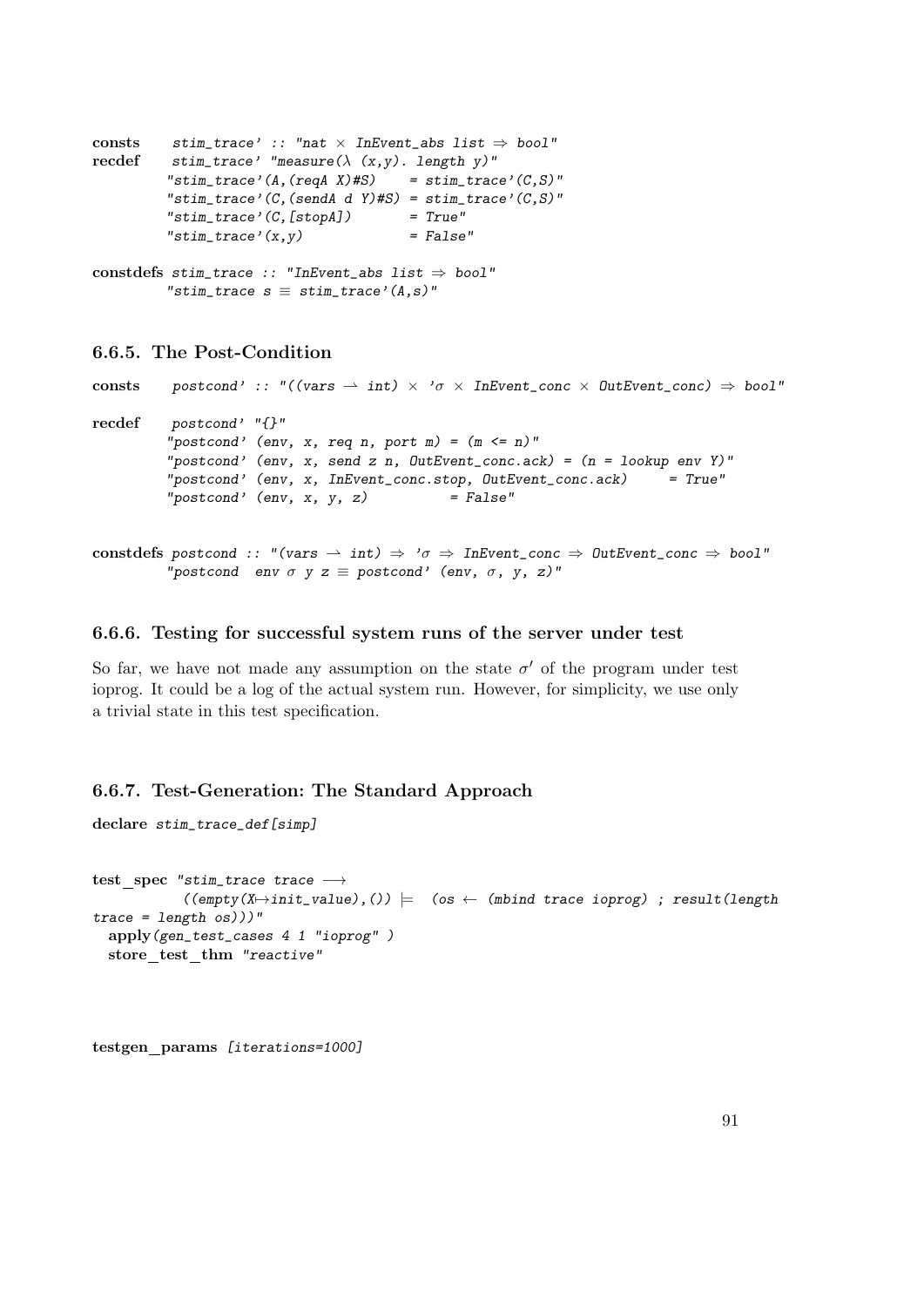#### 6.6.8. Test-Generation: Refined Approach involving TP

An analysis of the previous approach shows that random solving on trace patterns is obviously still quite ineffective. Although path coverage wrt. the input stimulation trace automaton can be achieved with a reasonable high probability, the depth remains limited.

The idea is to produce a better test theorem by more specialized rules, that take the special form of the input stimulation protocol into account.

```
lemma start :
   "stim_trace'(A,x#S) = ((x = reqA X) \wedge stim\_trace'(C,S))"
apply(cases "x", simp_all)
apply(rule_tac y="vars" in vars.exhaust,simp_all)
done
lemma final[simp]:
"(stim_trace' (x, stopA # S)) = ((x=C) \wedge (S=[1]))"
apply(case_tac "x=Suc (Suc (A::nat))", simp_all)
apply(cases "S",simp_all)
apply(case_tac "x=Suc (A::nat)", simp_all)
apply(case_tac "x = (A::nat)", simp_all)
apply(subgoal\_tac "]= xa. x = Succ(Suc(Suc xa))", erule exE, simp)apply(arith)
done
lemma step1 :
   "stim_trace'(C,x#y#S) = ((x=sendA Data Y) \land stim_trace'(C,y#S))"
apply(cases "x", simp_all)
apply(rule_tac y="data" in data.exhaust,simp_all)
apply(rule_tac y="vars" in vars.exhaust,simp_all)
done
lemma step2:
   "stim_trace'(C,[x]) = (x=stopA)"
apply(cases "x", simp_all)
apply(rule_tac y="data" in data.exhaust,simp_all)
apply(rule_tac y="vars" in vars.exhaust,simp_all)
done
```
The three rules *start, step1* and *step2* give us a translation of a constraint of the form stim\_trace' $(x, [a, \ldots, b])$  into a simple conjunction of equalities (in general: disjunction and existential quantifier will also occur). Since a formula of this form is an easy game for fast tac inside gen test cases, we will get dramatically better test theorems, where the constraints have been resolved already.

We reconfigure the rewriter:

declare start[simp] step1[simp] step2 [simp] test spec "stim\_trace  $i s \rightarrow$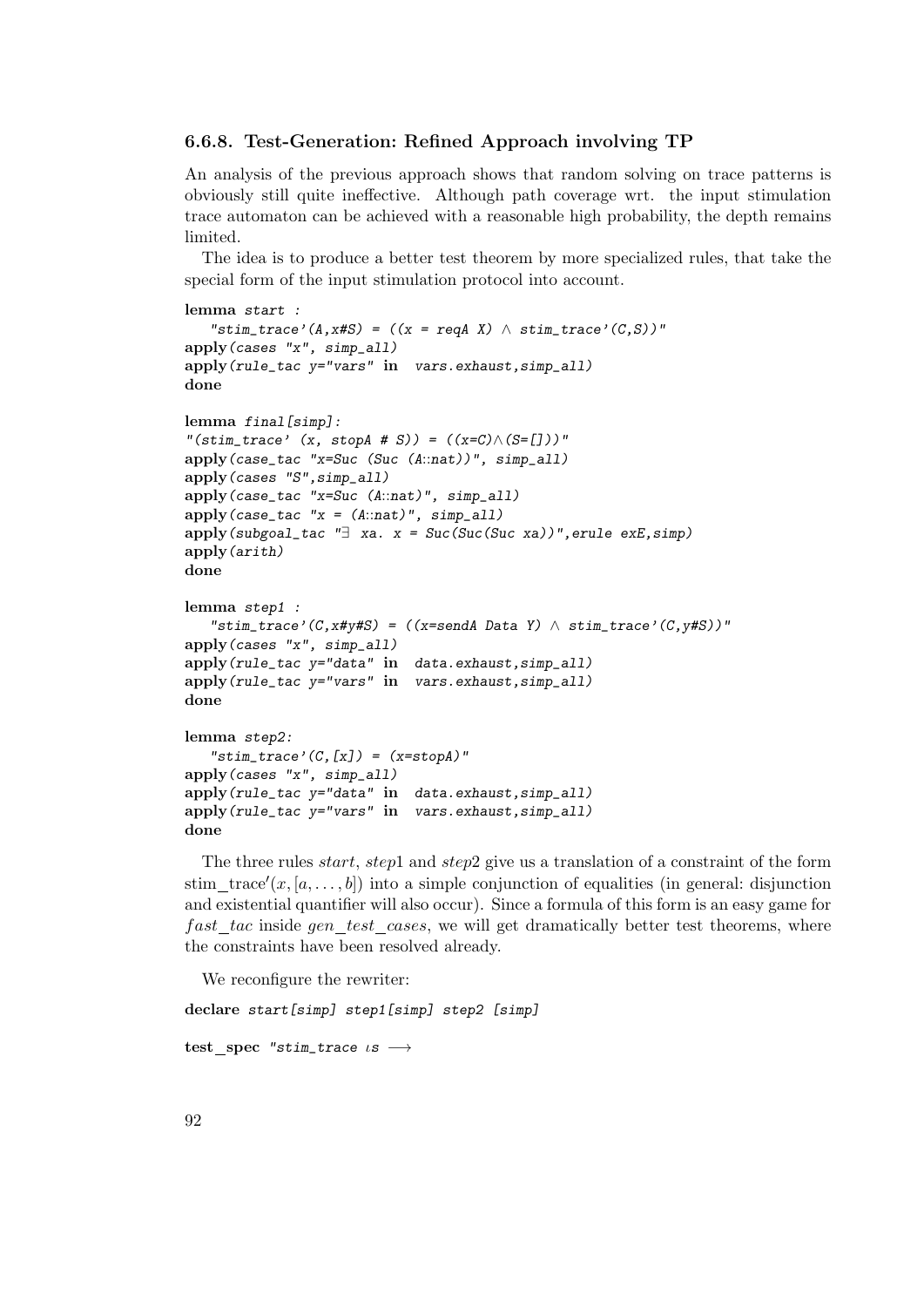```
((empty(X \rightarrow init_value),()) = (os \leftarrow (mbind \text{ is } (observer2 \text{ rebind substitute}postcond ioprog)) ;
   result(length trace = length os)))"
  apply(gen_test_cases 40 1 "ioprog")
  store test thm "reactive2"
  This results in the following test-space exploration:
 1. ([X \<mapsto> ?X2X2231], ()) ( os \<leftarrow> mbind [reqA X, InEvent_abs.stop] (observer
 2. THYP ((\<exists>x xa. ([X \<mapsto> xa], ()) ( os \<leftarrow> mbind [reqA X, InEvent_abs
           (\<forall>x xa. ([X \<mapsto> xa], ()) ( os \<leftarrow> mbind [reqA X, InEvent_absture postconduct length x = length x = length x = length x = length x = length x = length x = length x = length x = length x = length x = l
 3. ([X \<mapsto> ?X2X2217], ())
     ( os \<leftarrow> mbind [reqA X, sendA Data Y, InEvent_abs.stop] (observer2 rebind substit
 4. THYP ((\exists x \ xa. ([X \setminus \{x \}) x \ A. (Y))( os \<leftarrow> mbind [reqA X, sendA Data Y, InEvent_abs.stop] (observer2
           (\forallforall>x xa. ([X \setminus \{ \text{mapsto} \ xa], ()})( os \<leftarrow> mbind [reqA X, sendA Data Y, InEvent_abs.stop] (observer2
 5. ([X \<mapsto> ?X2X2203], ())
    ( os \<leftarrow> mbind [reqA X, sendA Data Y, sendA Data Y, InEvent_abs.stop] (observer2
 6. THYP ((\exists x \ xa. ([X \setminus \{x \}) x \ A \setminus \{x \})( os \<leftarrow> mbind [reqA X, sendA Data Y, sendA Data Y, InEvent_abs.sto
                              (observer2 rebind substitute postcond ioprog); result length x = len(\forallforall>x xa. ([X \setminus \{ \text{mapsto} \ xa], ()})( os \<leftarrow> mbind [reqA X, sendA Data Y, sendA Data Y, InEvent_abs.sto
                              (observer2 rebind substitute postcond ioprog); result length x = 1en
 7. ([X \<mapsto> ?X2X2189], ())
     ( os \<leftarrow> mbind [reqA X, sendA Data Y, sendA Data Y, sendA Data Y, InEvent_abs.stop]
              (observer2 rebind substitute postcond ioprog); result length ?X1X2187 = length os)
 8. THYP ((\<exists>x xa. ([X \<mapsto> xa], ())
                     ( os \<leftarrow> mbind [reqA X, sendA Data Y, sendA Data Y, SendA Data Y, I
                              (observer2 rebind substitute postcond ioprog); result length x = \text{len}(\forallforall>x xa. ([X \setminus \{ \text{mapsto} \} \ xa], ...)( os \<leftarrow> mbind [reqA X, sendA Data Y, sendA Data Y, sendA Data Y, I
                              (observer2 rebind substitute postcond ioprog); result length x = 1en
 9. ([X \<mapsto> ?X2X2175], ())
     ( os \<leftarrow> mbind [reqA X, sendA Data Y, sendA Data Y, sendA Data Y, SendA Data Y, In
              (observer2 rebind substitute postcond ioprog); result length ?X1X2173 = length os)
  The subsequent test data-generation is therefore an easy game. It essentially boils
down to choose a random value for each meta-variable, which is trivial since these vari-
```
ables occur unconstrained.

testgen params [iterations=1] gen\_test\_data "reactive2"

thm reactive2.test\_data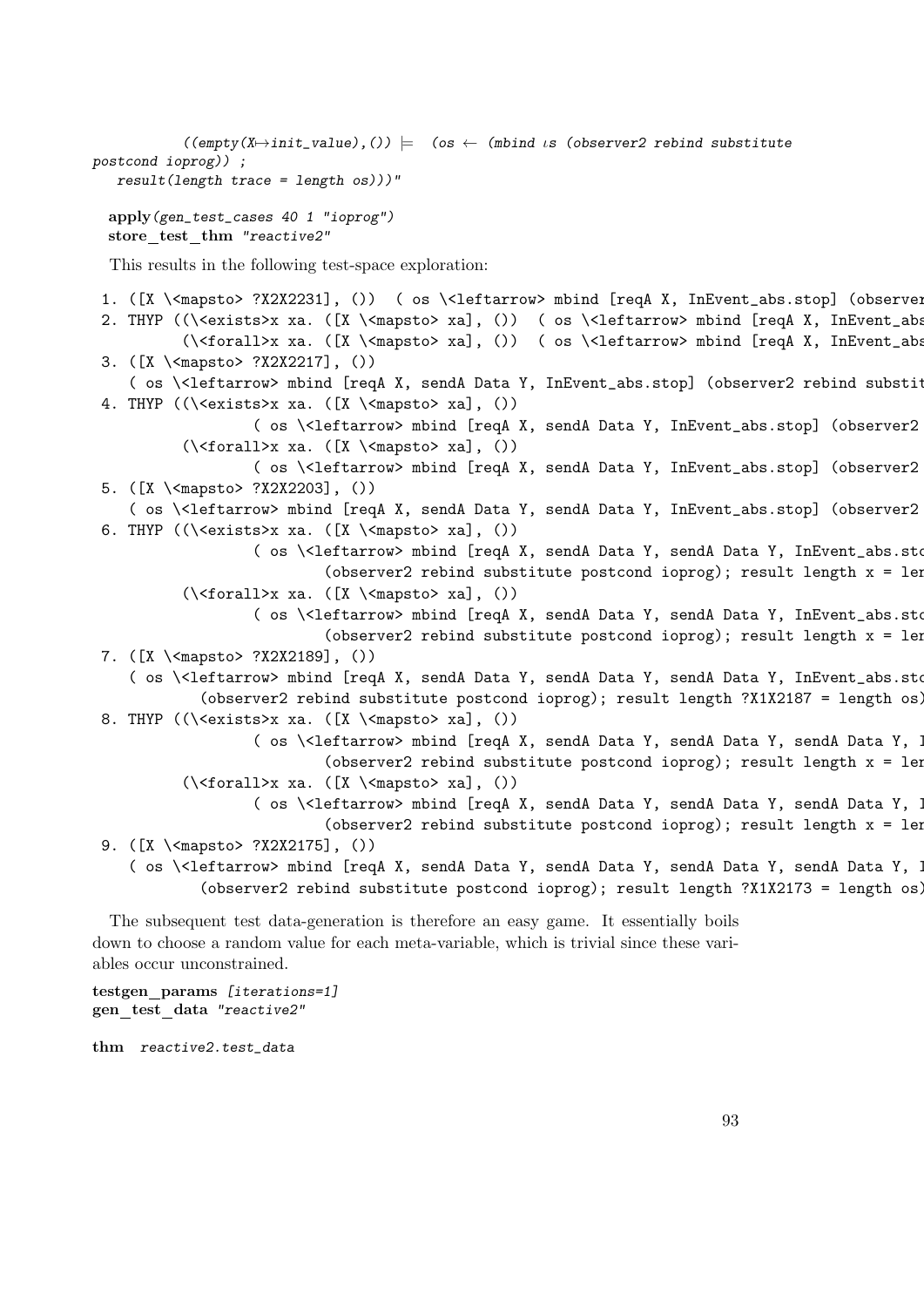Within the timeframe of 1 minute, we get trace lengths of about 40 in the stimulation input protocol, which corresponds to traces of 80 in the standard protocol. The examples shows, that it is not the length of traces that is a limiting factor of our approach. The main problem is the complexity in the stimulation automaton (size, branching-factors, possible instantiations of parameter input).

end

#### 6.6.9. Deterministic Bank Example

theory Bank imports Testing begin

declare [[testgen\_profiling]]

The intent of this little example is to model deposit, check and withdraw operations of a little Bank model in pre-postcondition style, formalize them in a setup for HOL-TestGen test sequence generation and to generate elementary test cases for it. The test scenarios will be restricted to strict sequence checking; this excludes aspects of account creation which will give the entire model a protocol character (a create-operation would create an account number, and then all later operations are just refering to this number; thus there would be a dependence between system output and input as in reactive sequence test scenarios.).

Moreover, in this scenario, we assume that the system under test is deterministic.

The state of our bank is just modeled by a map from client/account information to the balance.

```
type synonym client = string
type synonym account_no = int
type_synonym register = "(client \times account_no) \rightarrow int"
```
Operation definitions A standard, JML or OCL or VCC like interface specification might look like:

```
op deposit (c : client, no : account_no, amount:nat) : unit
pre (c,no) : dom(register)
post register'=register[(c, no) := register(c, no) + amount]
op balance (c : client, no : account_no) : int
```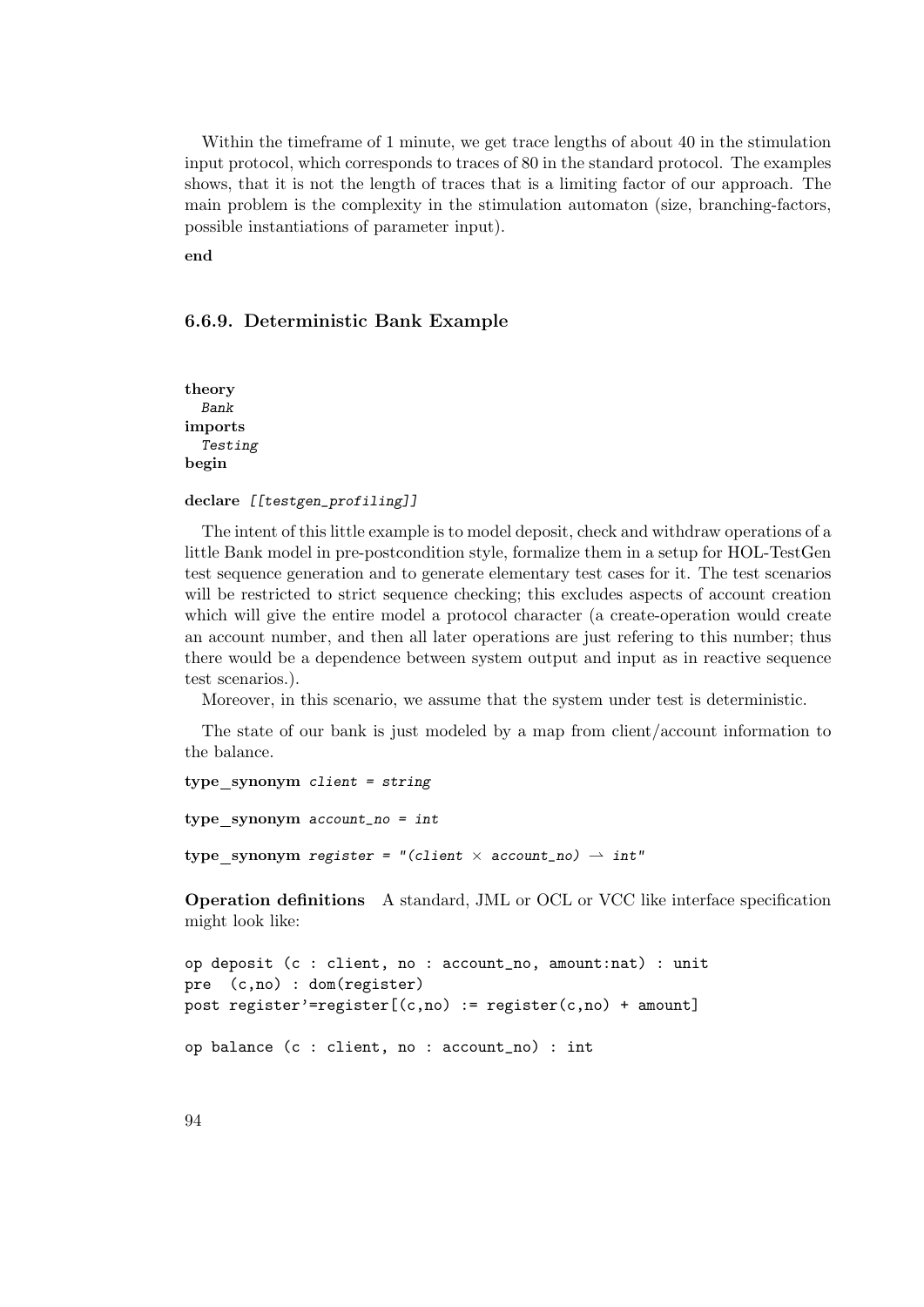```
pre (c,no) : dom(register)
post register'=register and result = register(c,no)op withdraw(c : client, no : account_no, amount:nat) : unit
pre (c, no) : dom(register) and register(c,no) >= amount
post register'=register[(c, no) := register(c, no) - amount]
```
Interface normalization turns this interface into the following input type:

```
datatype in_c = deposit client account_no nat
                  | withdraw client account_no nat
                  | balance client account_no
datatype out_c = deposit0| balance0 nat | without0fun precond :: "register \Rightarrow in c \Rightarrow bool"
where "precond \sigma (deposit c no m) = ((c,no) \in dom \sigma)"
     | "precond \sigma (balance c no) = ((c, no) \in dom \sigma)'"
     | "precond \sigma (withdraw c no m) = ((c, no) \in dom \sigma \wedge (int \pi) \leq the(\sigma(c, no)))"
fun postcond :: "in_c \Rightarrow register \Rightarrow out_c \times register \Rightarrow bool"
where "postcond (deposit c no m) \sigma =
            (\lambda \ (n, \sigma \'). (n = deposit0 \land \sigma \' = \sigma((c, no) \rightarrow the(\sigma(c, no)) + int m)))"
     | "postcond (balance c no) \sigma =
            (\lambda (n, \sigma). (\sigma = \sigma) \wedge (\exists x. balance x = n \wedge x = nat(the(\sigma(c, no)))))"
     | "postcond (withdraw c no m) \sigma =
            (\lambda (n,\sigma). (n = withdrawD \land \sigma'=\sigma((c,no) \mapsto the(\sigma(c,no)) - int m)))"
```
Proving Symbolic Execution Rules for the Abstractly Constructed Program Using the Operators impl and strong\_impl, we can synthesize an abstract program right away from the specification, i.e. the pair of pre- and postcondition defined above. Since this program is even deterministic, we derive a set of symbolic execution rules used in the test case generation process which will produce symbolic results against which the PUT can be compared in the test driver.

```
lemma precond_postcond_implementable:
     "implementable precond postcond"
apply(auto simp: implementable_def)
apply(case_tac "u", simp_all)
done
```
The following lemmas reveal that this "constructed" program is actually (due to determinism of the spec):

```
lemma impl_1:
      "strong_impl precond postcond (deposit c no m) =
       (\lambda \sigma . if (c, no) \in dom \sigmathen Some(depositO,\sigma((c, no) \mapsto the (\sigma (c, no)) + intm))
```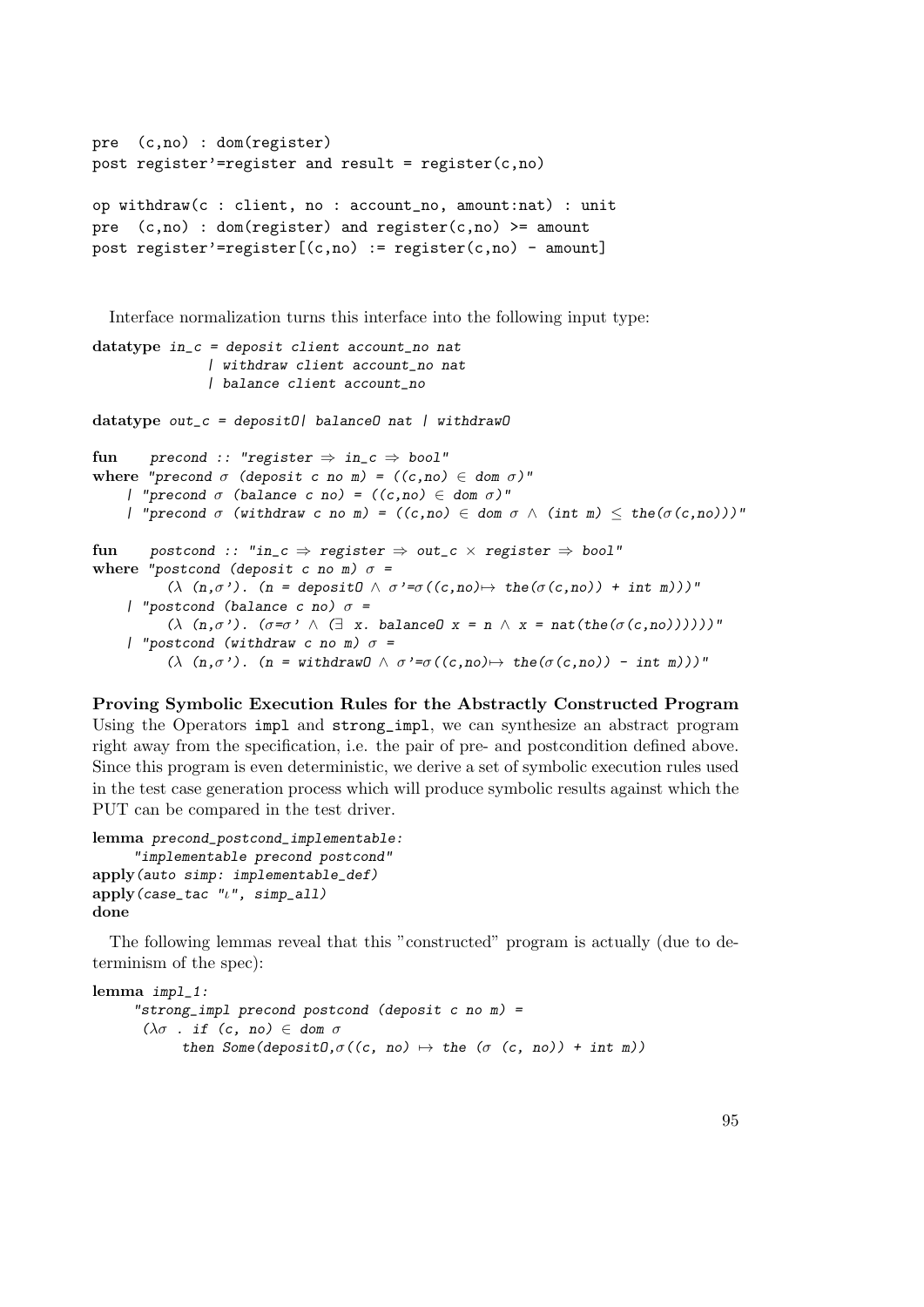```
else None)"
by(rule ext, auto simp: strong_impl_def )
lemma valid_both_spec1[simp]:
\Gamma(\sigma) = (s \leftarrow \text{mbind} ((\text{deposit c no m}) \# S) (\text{strong\_impl} precond postcond));return (P s))) =(if (c, no) \in dom \sigmathen (\sigma((c, no) \mapsto the (\sigma (c, no)) + int m) )|_{\mathbb{R}} (s \leftarrow mbind S (strong_impl precond
postcond);
                             return (P (depositO#s)))
      else (\sigma \models (return (P [])))"
by(auto simp: valid_both impl_1)
lemma impl_2:
      "strong_impl precond postcond (balance c no) =
       (\lambda \sigma. if (c, no) \in dom \sigmathen Some(balanceO(nat(the (σ (c, no)))),σ)else None)"
by(rule ext, auto simp: strong_impl_def Eps_split)
lemma valid_both_spec2 [simp]:
\lvert \sigma \rvert = (s \leftarrow \text{mbind } ((\text{balance } c \text{ no}) \# S) (strong_impl precond postcond);
                        return (P s)) =(if (c, no) \in dom \sigmathen (\sigma \models (s \leftarrow \text{mbind } S \text{ (strong\_impl } precond \text{ postcond});return (P (balance0(nat(the (σ (c, no))))#s))))else (\sigma \models (return (P [1))))"
by(auto simp: valid_both impl_2)
lemma impl_3:
      "strong_impl precond postcond (withdraw c no m) =
       (\lambda \sigma. if (c, no) \in dom \sigma \wedge (int m) \leq the(\sigma(c,no))
             then Some(withdrawO,\sigma((c, no) \mapsto the (\sigma (c, no)) - int m))
             else None)"
by(rule ext, auto simp: strong_impl_def Eps_split)
lemma valid_both_spec3[simp]:
"\sigma \models (s \leftarrow mbind ((withdraw c no m)#S) (strong_impl precond postcond);
                        return (P s)) =(if (c, no) \in dom \sigma \wedge (int m) \leq the(\sigma(c,no))
      then (\sigma((c, no) \mapsto the (\sigma (c, no))-int m) )\models (s \leftarrow mbind S (strong\_impl precondpostcond);
                             return (P (withdrawO#s)))
      else (\sigma \models (return (P [])))"
by(auto simp: valid_both impl_3)
```
Here comes an interesting detail revealing the power of the approach: The generated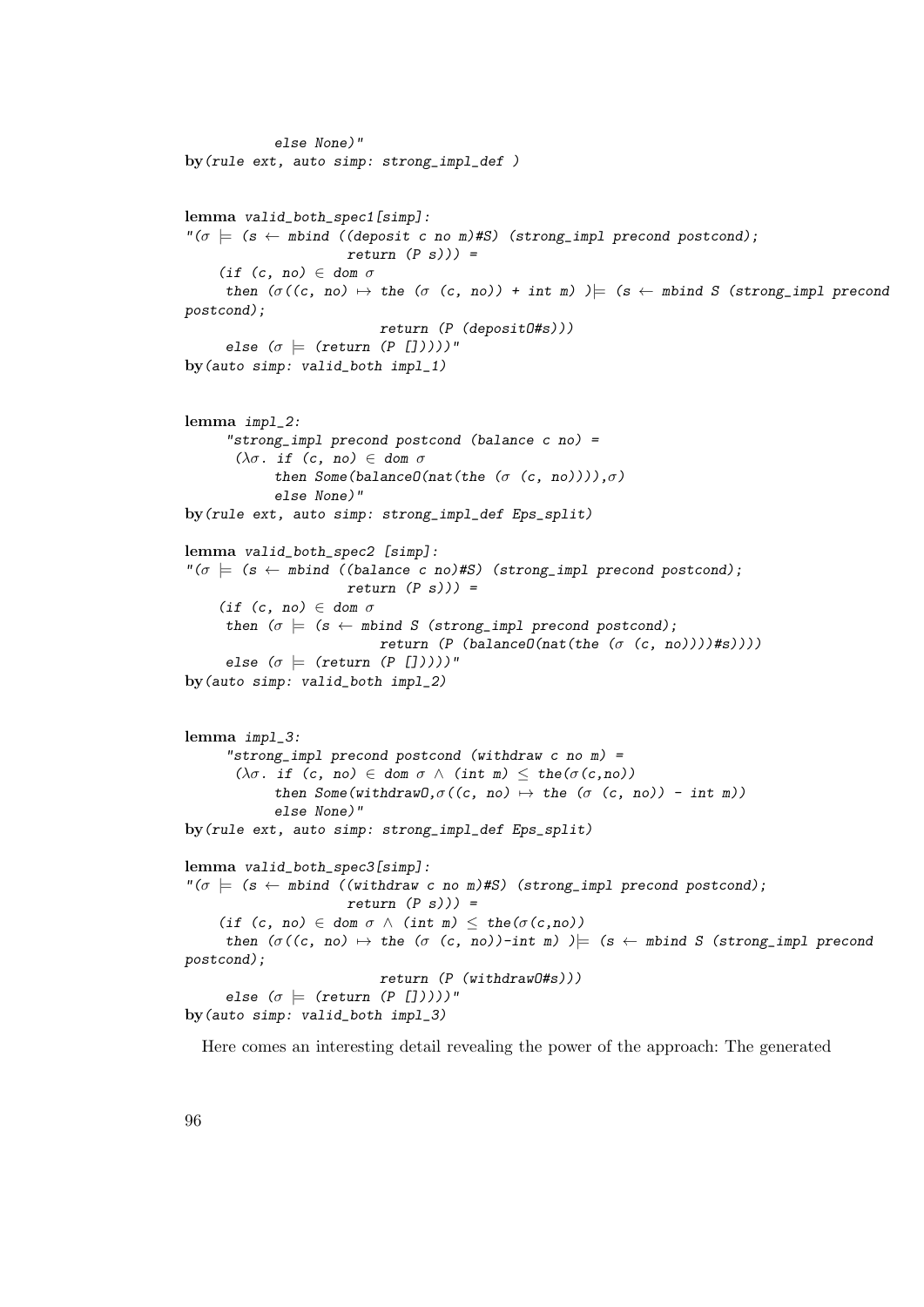sequences still respect the preconditions imposed by the specification - in this case, where we are talking about a client for which a defined account exists and for which we will never produce traces in which we withdraw more money than available on it.

```
Test Specifications fun test_purpose :: "[client, account_no, in_c list] \Rightarrow bool"
where
  "test_purpose c no [] = False"
| "test_purpose c no (a#R) = (case R of
                                        [1] \Rightarrow a = balance c no
                                       | a'#R' \Rightarrow ((\exists m. a = deposit c no m) \vee(∃ m. a = without <i>withdraw</i> c no m)) ∧test_purpose c no R))"
lemma inst_eq : "f(x,y) = Some \; z \implies f(x,y) = Some \; z"
by auto
lemma inst_eq2 : "x = y \implies x = y"
by auto
test spec test_balance:
assumes account_defined: "(c, no) \in dom \sigma_0"
and test_purpose : "test_purpose c no S"
and symbolic_run_yields_x :
                                "\sigma_0 \models (s \leftarrow mbind S (strong_impl precond postcond);
                                                    return (s = x)"
shows " \sigma_0 \models (s \leftarrow mbind S PUT; return (s = x))"
apply(insert account_defined test_purpose symbolic_run_yields_x)
apply(gen_test_cases "PUT" split: HOL.split_if_asm)
store test thm "bank"
  This results in a test-space exploration:
 1. (\<lambda>a. Some 2) \<Turnstile>
     ( s \<leftarrow> mbind [balance ?X2X1233 ?X1X1231] PUT; return s = [balanceO 2])
 2. THYP
       ((\<exists>x xa xb xc.
              xb (xa, x) = Some xc \l\clap{1} \l\clap{2} \l\clap{2} \l\clap{3} \l\clap{3} \l\clap{4} \l\clap{4} \l\clap{4} \l\clap{4} \l\clap{4} \l\clap{4} \l\clap{4} \l\clap{4} \l\clap{4} \l\clap{4} \l\clap{4} \l\clap{4} \l\clap{4} \l\clap{5} \l\clap{4} \l\clap{4} \l\clap{4} \l\clap{4} \l\clap{5} \l\clap{4} \l\clap{5} \l\(xb \<Turnstile>
               ( s \<leftarrow> mbind [balance xa x]
                         PUT; return s = [balance0 (nat xc)]))) \<longrightarrow>
        (\<forall>x xa xb xc.
              xb (xa, x) = Some xc \allowbreak \ldots \allowbreak \allowbreak \ldots(xb \<Turnstile>
               ( s \<leftarrow> mbind [balance xa x]
```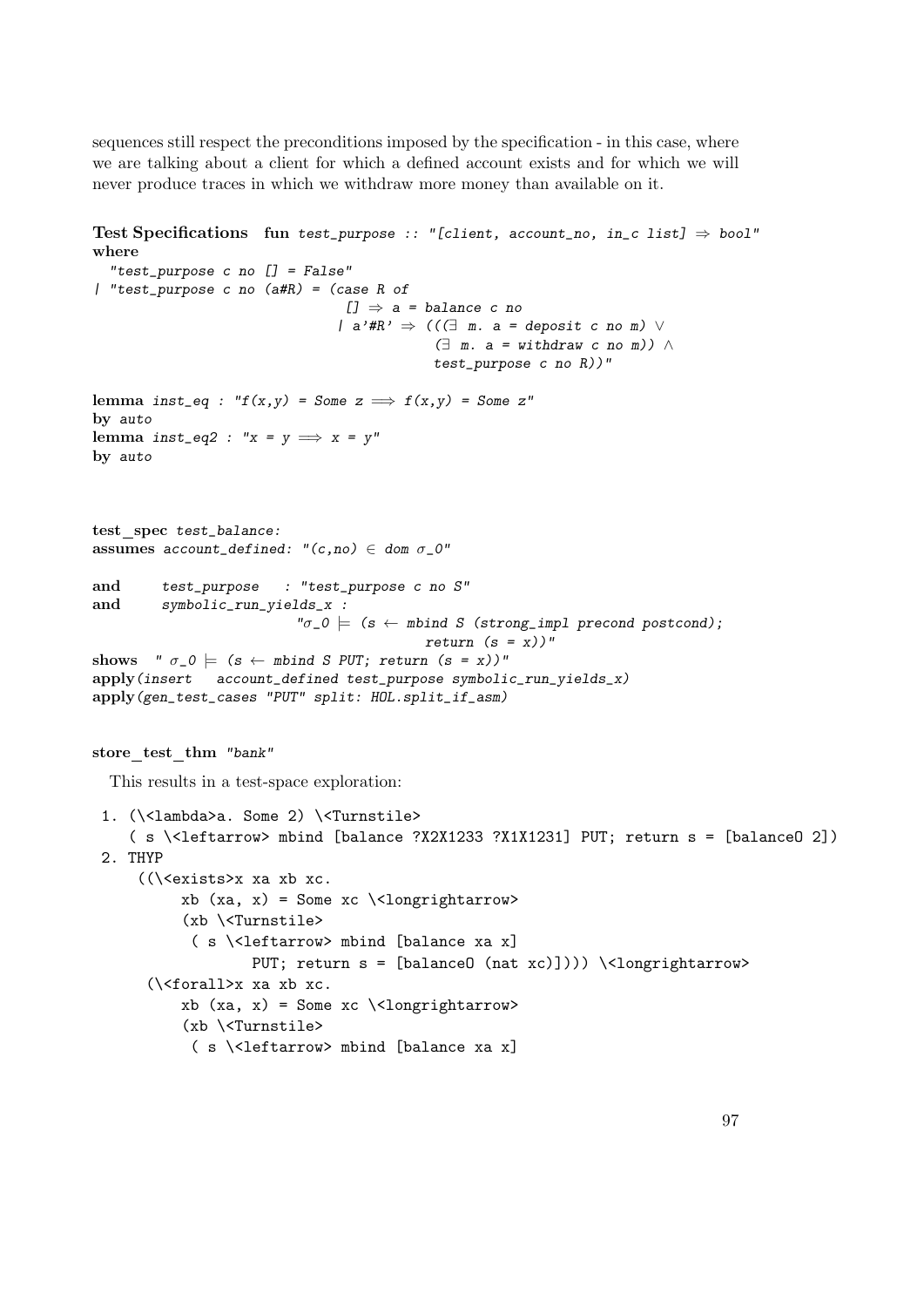```
PUT; return s = [balance0 (nat xc)]))))
3. (\<lambda>a. Some 5) \<Turnstile>
   ( s \<leftarrow> mbind
          [deposit ?X2X1190 ?X1X1188 ?X5X1196, balance ?X2X1190 ?X1X1188]
          PUT; return s = [depositO, balanceO (nat (5 + int ?X5X1196))])
4. THYP
    ((\<exists>x xa xb xc xd xe.
         xb (xa, x) = Some xc \t\clor{olongrightarrow>}xb (xa, x) = Some xe \langlelongrightarrow>
         (xb \<Turnstile>
          ( s \<leftarrow> mbind [deposit xa x xd, balance xa x]
                  PUT; return s =
                               [deposit0, balance0 (nat (xe + int xd))]))) \<longrig
     (\<forall>x xa xb xc xd xe.
         xb (xa, x) = Some xc \t\clorly 2.5xb (xa, x) = Some xe \langlelongrightarrow>
         (xb \<Turnstile>
          ( s \<leftarrow> mbind [deposit xa x xd, balance xa x]
                  PUT; return s =
                               [deposit0, balance0 (nat (xe + int xd))]))5. THYP
    ((\<exists>x xa xb xc xd.
         \<not> (\<exists>y. xb (xa, x) = Some y) \<longrightarrow>
         xb (xa, x) = Some xd \n\clap{1>congrightarrow>}(xb \<Turnstile>
          ( s \<leftarrow> mbind [deposit xa x xc, balance xa x]
                 PUT; return s = []))) \ <longrightarrow>
     (\<forall>x xa xb xc xd.
         \<not> (\<exists>y. xb (xa, x) = Some y) \<longrightarrow>
         xb (xa, x) = Some xd \n\clap{1>congrightarrow>}(xb \<Turnstile>
          ( s \<leftarrow> mbind [deposit xa x xc, balance xa x]
                 PUT; return s = []))))
6. int ?X5X1088 \<le> 7 \<Longrightarrow>
   (\<lambda>a. Some 7) \<Turnstile>
   ( s \<leftarrow> mbind
          [withdraw ?X2X1082 ?X1X1080 ?X5X1088, balance ?X2X1082 ?X1X1080]
          PUT; return s = [withdraw0, balance0 (nat (7 - int ?X5X1088))])
7. THYP
    ((\<exists>x xa xb xc xd xe.
         xb (xa, x) = Some xc \allowbreak \ldots \allowbreak \allowbreak \ldotsint xd \<le> xe \<longrightarrow>
         xb (xa, x) = Some xe \l\clap{1}ongraphtarrow>(xb \<Turnstile>
```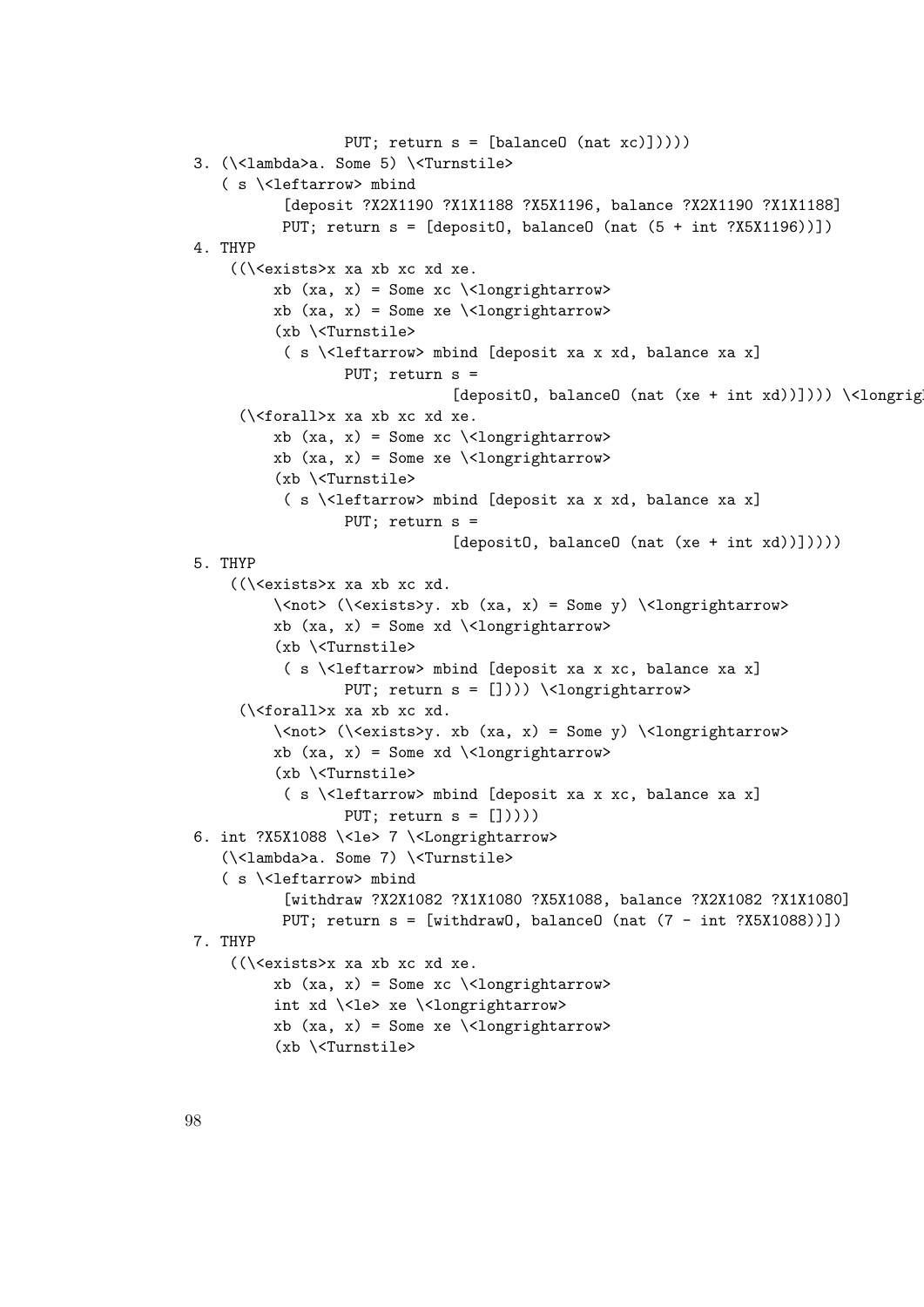```
( s \<leftarrow> mbind [withdraw xa x xd, balance xa x]
                  PUT; return s =
                               [withdraw0,
                               balanceO (nat (xe - int xd))]))) \<longrightarrow>
     (\<forall>x xa xb xc xd xe.
         xb (xa, x) = Some xc \t\clor{olongrightarrow>}int xd \<le> xe \<longrightarrow>
         xb (xa, x) = Some xe \ \ldots(xb \<Turnstile>
           ( s \<leftarrow> mbind [withdraw xa x xd, balance xa x]
                  PUT; return s =
                               [without0, balance0 (nat (xe - int xd))]))8. THYP
    ((\<exists>x xa xb xc xd.
         \langle \cos \theta \rangle \langle \cos \theta \rangle, xb \langle xa, x \rangle = Some y) \langle \cos \theta \ranglexb (xa, x) = Some xd \ \ldots(xb \<Turnstile>
           ( s \<leftarrow> mbind [withdraw xa x xc, balance xa x]
                  PUT; return s = []))) \ <longrightarrow>
     (\<forall>x xa xb xc xd.
         \<not> (\<exists>y. xb (xa, x) = Some y) \<longrightarrow>
         xb (xa, x) = Some xd \n\clap{1>congrightarrow>}(xb \<Turnstile>
           ( s \<leftarrow> mbind [withdraw xa x xc, balance xa x]
                  PUT; return s = [])))
9. \<not> int ?X4X980 \<le> 9 \<Longrightarrow>
   (\<lambda>a. Some 9) \<Turnstile>
   ( s \<leftarrow> mbind [withdraw ?X2X976 ?X1X974 ?X4X980, balance ?X2X976 ?X1X974]
          PUT; return s = [])
10. THYP
     ((\<exists>x xa xb xc xd.
          \<not> int xc \<le> xd \<longrightarrow>
          xb (xa, x) = Some xd \n\clap{1>congrightarrow>}(xb \<Turnstile>
            ( s \<leftarrow> mbind [withdraw xa x xc, balance xa x]
                   PUT; return s = [])) \{\text{longrightarrow}\}(\<forall>x xa xb xc xd.
          \<not> int xc \<le> xd \<longrightarrow>
          xb (xa, x) = Some xd \n\clap{1>congrightarrow>}(xb \<Turnstile>
            ( s \<leftarrow> mbind [withdraw xa x xc, balance xa x]
                   PUT; return s = [])))
```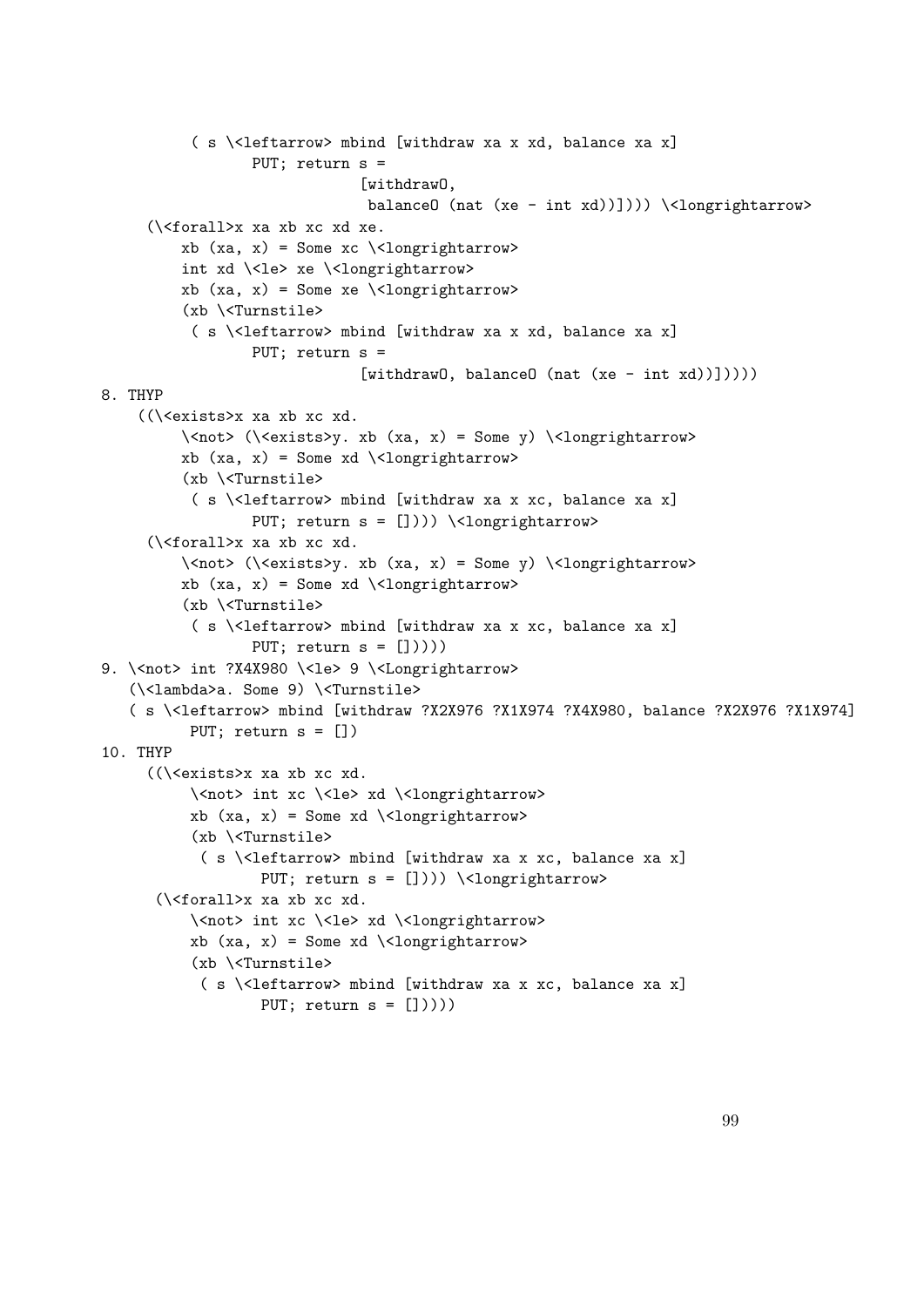```
declare [[testgen_iterations=50]]
gen_test_data "bank"
thm bank.test_data
end
```
# 6.6.10. Non-Deterministic Bank Example

theory NonDetBank imports Testing begin

```
declare [[testgen_profiling]]
```
This testing scenario is a modification of the Bank example. The purpose is to explore specifications which are nondetermistic, but at least  $\sigma$ -deterministic, i.e. from the observable output, the internal state can be constructed (which paves the way for symbolic executions based on the specification).

The state of our bank is just modeled by a map from client/account information to the balance.

```
types client = string
types account\_no = inttypes register = "(client \times account_no) \rightarrow int"
```
Operation definitions We use a similar setting as for the Bank example — with one minor modification: the withdraw operation gets a non-deterministic behaviour: it may withdraw any amount between 1 and the demanded amount.

```
op deposit (c : client, no : account_no, amount:nat) : unit
pre (c,no) : dom(register)
post register'=register[(c, no) := register(c, no) + amount]
op balance (c : client, no : account_no) : int
pre (c,no) : dom(register)
post register'=register and result = register(c,no)op withdraw(c : client, no : account_no, amount:nat) : nat
pre (c,no) : dom(register) and register(c,no) >= amount
post result <= amount and
```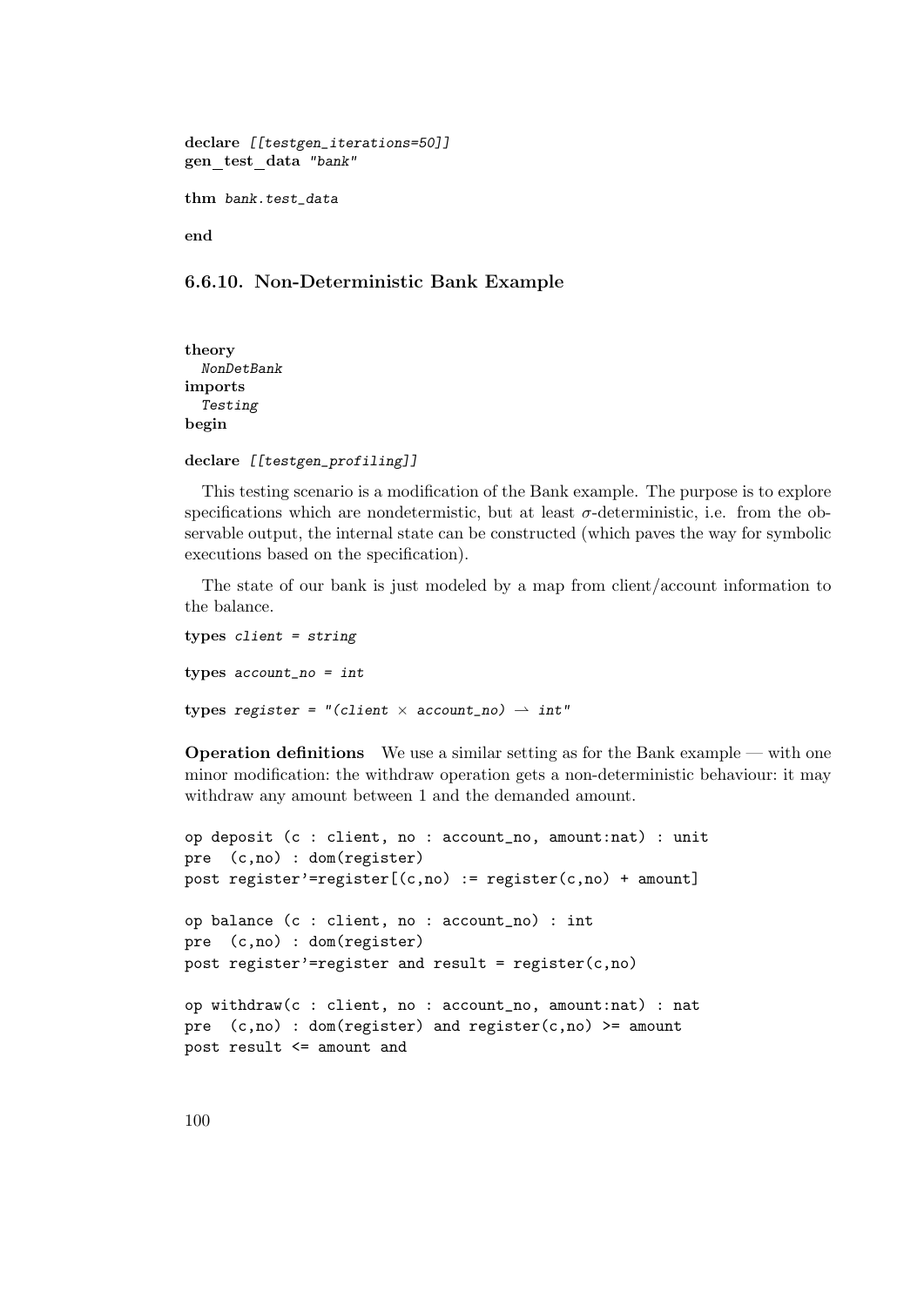$register' = register[(c,no) := register(c,no) - result]$ 

Interface normalization turns this interface into the following input type:

```
datatype in_c = deposit client account_no nat
                    | withdraw client account_no nat
                    | balance client account_no
datatype out_c = depositO| balanceO nat | withdrawO nat
fun precond :: "register \Rightarrow in_c \Rightarrow bool"
where "precond \sigma (deposit c no m) = ((c,no) \in dom \sigma)"
| "precond \sigma (balance c no) = ((c, no) \in dom \sigma)'"
| "precond \sigma (withdraw c no m) = ((c,no) \in dom \sigma \wedge (int m) \leq the(\sigma(c,no)))"
fun postcond :: "in_c \Rightarrow register \Rightarrow out_c \times register \Rightarrow bool"
where "postcond (deposit c no m) \sigma =
                 (\lambda (n,\sigma'). (n = depositO \land \sigma' = \sigma((c, no) \mapsto \text{the}(\sigma(c, no)) + \text{int } m))"
| "postcond (balance c no) \sigma =
             (\lambda \ (n,\sigma^{\prime}). (\sigma=\sigma^{\prime}) \ \wedge \ (\exists \ x. \ \text{balanced} \ x = n \ \wedge \ x = \text{nat}(\text{the}(\sigma(c,no)))))"
| "postcond (withdraw c no m) \sigma =
             (\lambda \(n, \sigma')). (\exists x \leq m. n = \text{without} \in \mathcal{N} \land \sigma' = \sigma((c, n\sigma)) \rightarrow \text{the}(\sigma(c, n\sigma)) - \text{int}x)))"
```
Proving Symbolic Execution Rules for the Abstractly Constructed Program Using the Operators impl and strong\_impl, we can synthesize an abstract program right away from the specification, i.e. the pair of pre and postcondition defined above. Since this program is even deterministic, we derive a set of symbolic execution rules used in the test case generation process which will produce symbolic results against which the PUT can be compared in the test driver.

```
lemma precond_postcond_implementable:
     "implementable precond postcond"
apply(auto simp: implementable_def)
apply(case_tac "ι", simp_all)
apply auto
done
```
find theorems strong impl

The following lemmas reveal that this "constructed" program is actually (due to determinism of the spec)

```
lemma impl_1:
      "strong_impl precond postcond (deposit c no m) =
       (\lambda \sigma . if (c, no) \in dom \sigmathen Some(depositO,\sigma((c, no) \mapsto the (\sigma (c, no)) + int m))
            else None)"
by(rule ext, auto simp: strong_impl_def )
```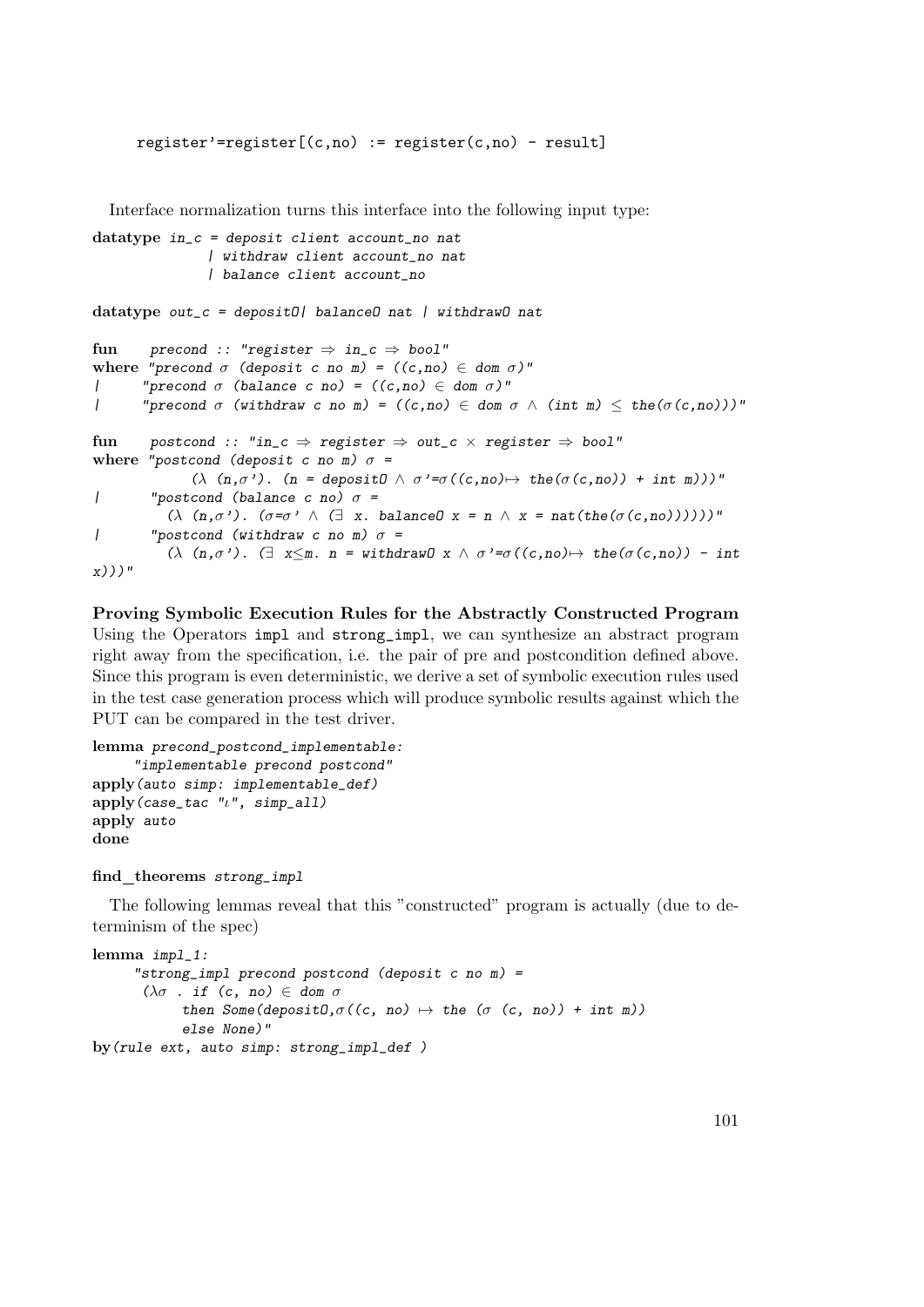```
lemma valid_both_spec1[simp]:
\Gamma(\sigma) = (s \leftarrow \text{mbind} ((\text{deposit c no m}) \# S) (\text{strong\_impl} precondition);
                         return (P s)) =(if (c, no) \in dom \sigmathen (\sigma((c, no) \mapsto the (\sigma (c, no)) + int m)) \models (s \leftarrow mbind S (strong\_impl precondpostcond);
                             return (P (depositO#s)))
      else (\sigma \models (return (P \cap \neg))))"
by(auto simp: valid_both impl_1)
lemma impl_2:
      "strong_impl precond postcond (balance c no) =
       (\lambda \sigma. if (c, no) \in dom \sigmathen Some(balance0(nat(the (\sigma (c, no)))),\sigma)
             else None)"
by(rule ext, auto simp: strong_impl_def Eps_split)
lemma valid_both_spec2 [simp]:
"\sigma \models (s \leftarrow mbind ((balance c no)#S) (strong_impl precond postcond);
                        return (P s)) =(if (c, no) \in dom \sigmathen (\sigma \models (s \leftarrow \text{mbind } S \text{ (strong\_impl } precond \text{ postcond});return (P (balanceO(nat(the (σ (c, no))))#s))))else (\sigma \models (return (P [1))))"
by(auto simp: valid_both impl_2)
```
So far, no problem; however, so far, everything was deterministic. The following keytheorem does not hold:

#### lemma impl\_3:

```
"strong_impl precond postcond (withdraw c no m) =
 (\lambda \sigma. if (c, no) \in dom \sigma \wedge (int m) \leq the(\sigma(c,no)) \wedge x \leq m
       then Some(withdrawD x, \sigma((c, no) \mapsto the (\sigma (c, no)) - int x))else None)"
```

```
oops
```
This also breaks our deterministic approach to compute the sequence aforehand and to run the test of PUT against this sequence.

However, we can give an acceptance predicate (an automaton) for correct behaviour of our PUT:

```
fun accept :: "(in_c list \times out_c list \times int) \Rightarrow bool"
where "accept((deposit c no n)#S,depositO#S', m) = accept (S,S', m + (int n))"
     | "accept((withdraw c no n)#S, (withdrawO k)#S',m) = (k \leq n \wedge accept (S,S',
m - (int k))"
     | "accept([balance c no], [balance0 n], m) = (int n = m)"
     | "accept(a,b,c) = False"
```
This format has the advantage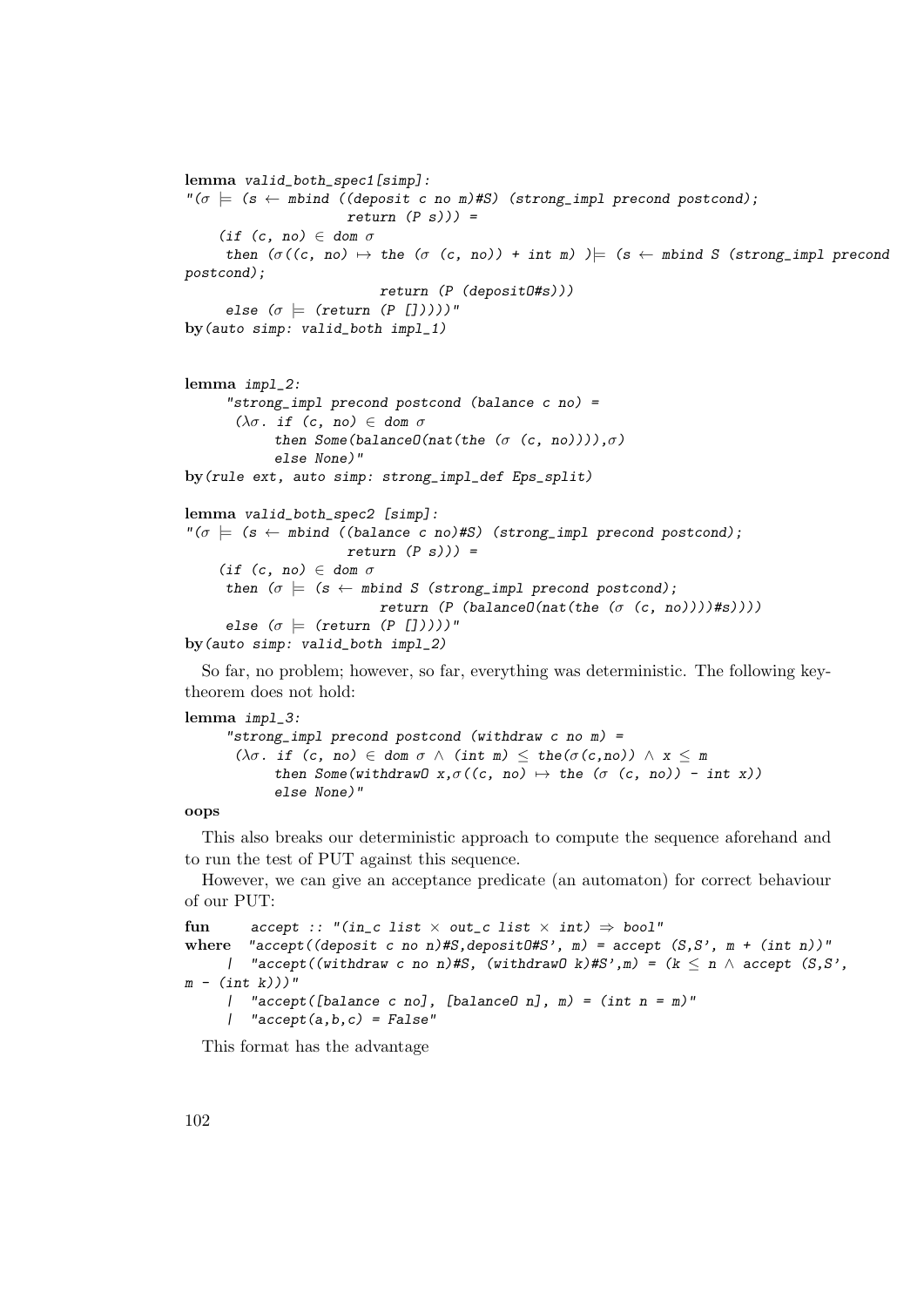TODO: Work out foundation. accept works on an abstract state (just one single balance of a user), while PUT works on the (invisible) concrete state. A data-refinement is involved, and it has to be established why it is correct.

```
Test Specifications fun test_purpose :: "[client, account_no, in_c list] \Rightarrow bool"
where
  "test_purpose c no [] = False"
| "test_purpose c no (a#R) = (case R of
                                  [1] \Rightarrow a = balance c no
                                 | a'# R' \Rightarrow ((\exists m. a = deposit c no m) \vee(∃ m. a = without <i>withdraw</i> c no m)) ∧test_purpose c no R))"
test spec test_balance:
assumes account_defined: "(c, no) \in dom \sigma_0"
and test_purpose : "test_purpose c no ιs"
shows " \sigma_0 \models (os \leftarrow mbind is PUT; return (accept(is, os, the(\sigma_0 (c,no)))))"
apply(insert account_defined test_purpose)
apply(gen_test_cases "PUT" split: HOL.split_if_asm)
store_test_thm "nbank"
declare [[testgen_iterations=10]]
gen test data "nbank"
thm nbank.test_data
end
```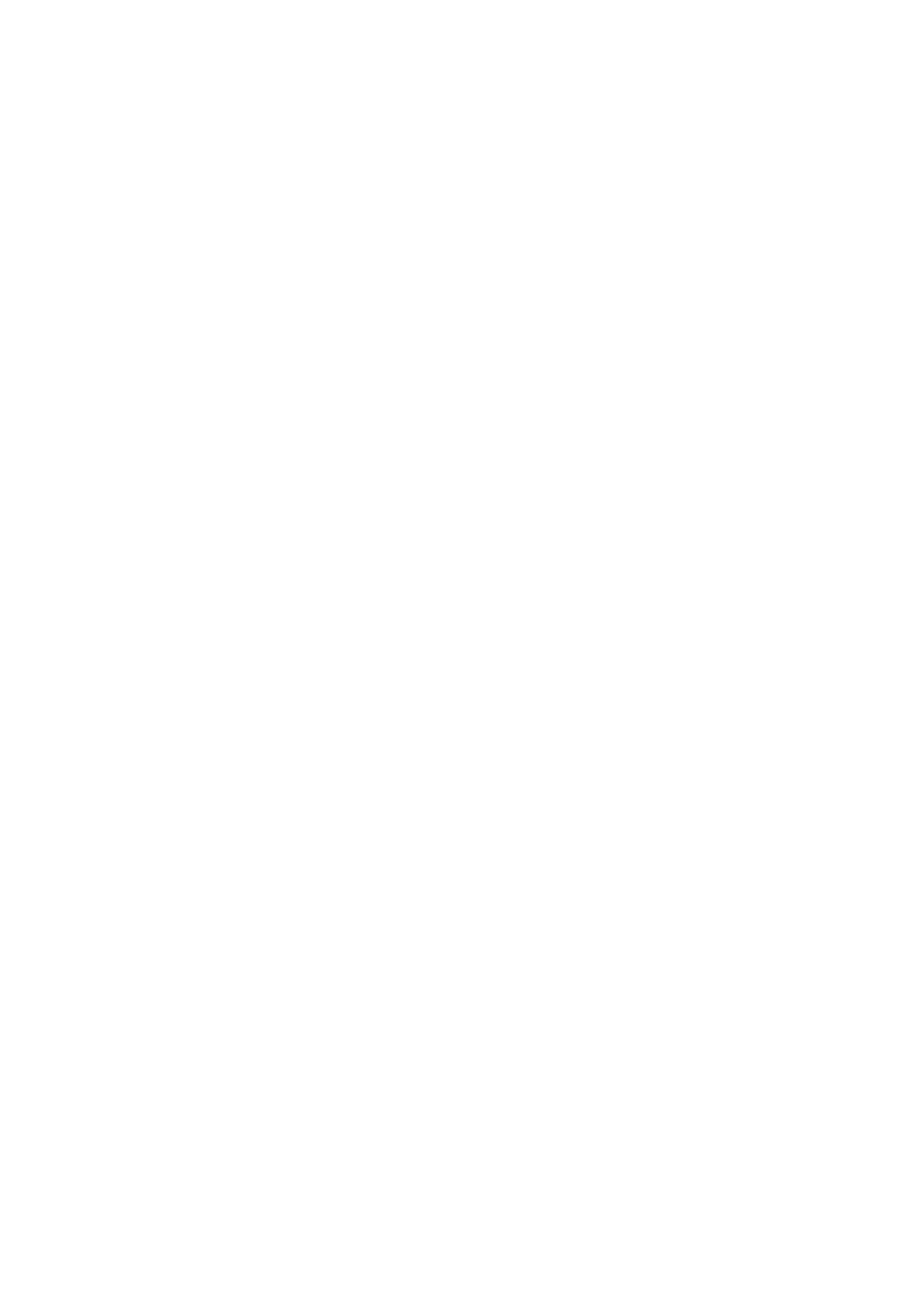# A. Glossary

- Abstract test data : In contrast to pure ground terms over constants (like integers 1, 2, 3, or lists over them, or strings ...) abstract test data contain arbitrary predicate symbols (like *triangle 3 4 5*).
- Regression testing: Repeating of tests after addition/bug fixes have been introduced into the code and checking that behavior of unchanged portions has not changed.
- Stub: Stubs are "simulated" implementations of functions, they are used to simulate functionality that does not yet exist ore cannot be run in the test environment.
- Test case: An abstract test stimuli that tests some aspects of the implementation and validates the result.
- Test case generation: For each operation the pre/postcondition relation is divided into sub-relations. It assumes that all members of a sub-relation lead to a similar behavior of the implementation.
- Test data: One or more representative for a given test case.
- Test data generation (Test data selection): For each test case (at least) one representative is chosen so that coverage of all test cases is achieved. From the resulting test data, test input data processable by the implementation is extracted.
- Test execution: The implementation is run with the selected test input data in order to determine the test output data.
- Test executable: An executable program that consists of a test harness, the test script and the program under test. The Test executable executes the test and writes a test trace documenting the events and the outcome of the test.
- Test harness: When doing unit testing the program under test is not a runnable program in itself. The test harness or test driver is a main program that initiates test calls (controlled by the test script), i. e. drives the method under test and constitutes a test executable together with the test script and the program under test.
- Test hypothesis : The hypothesis underlying a test that makes a successful test equivalent to the validity of the tested property, the test specification. The current implementation of HOL-TestGen only supports uniformity and regularity hypotheses, which are generated "on-the-fly" according to certain parameters given by the user like depth and breadth.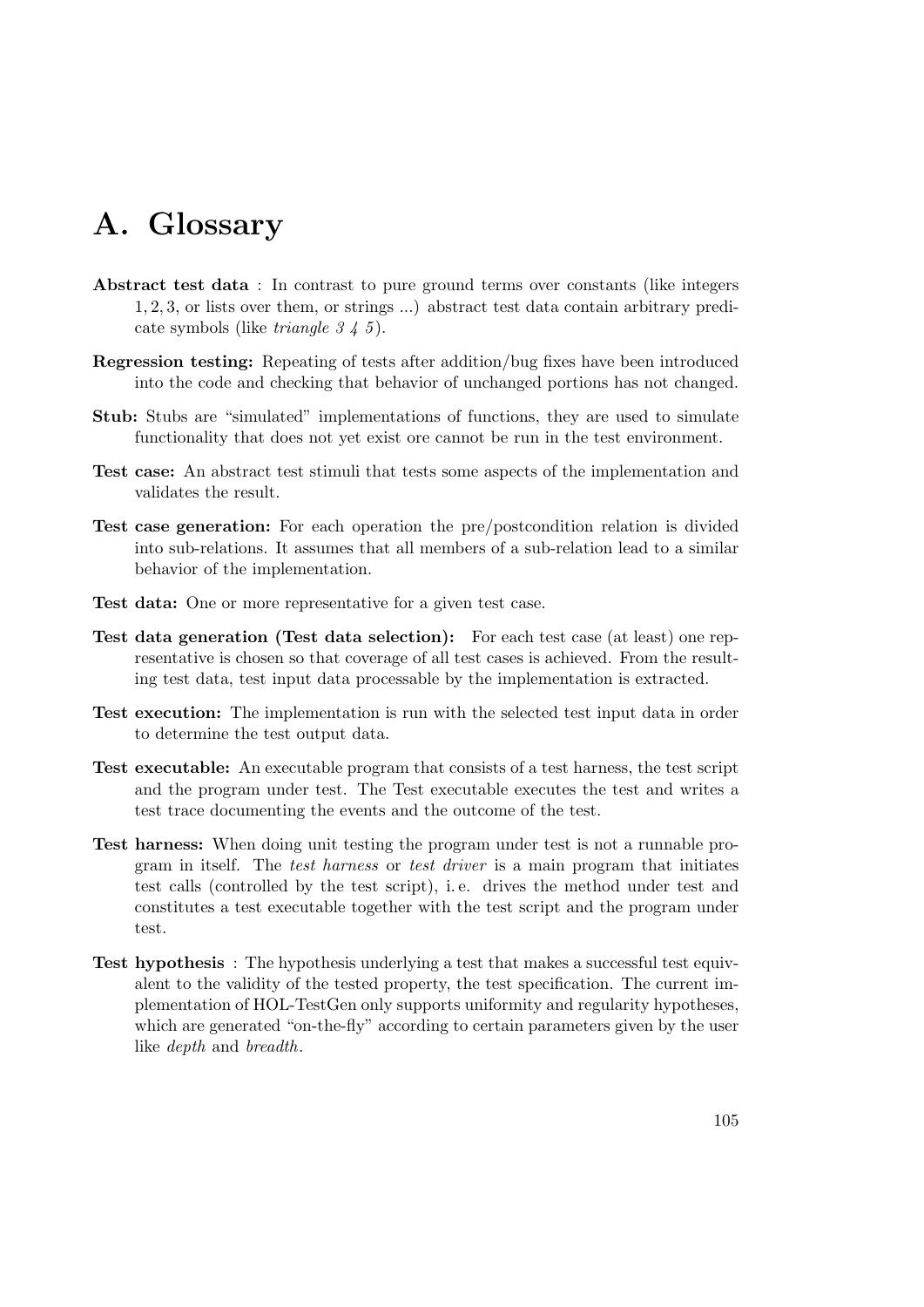- Test specification : The property the program under test is required to have.
- Test result verification: The pair of input/output data is checked against the specification of the test case.
- Test script: The test program containing the control logic that drives the test using the test harness. HOL-TestGen can automatically generate the test script for you based on the generated test data.
- Test theorem: The test data together with the test hypothesis will imply the test specification. HOL-TestGen conservatively computes a theorem of this form that relates testing explicitly with verification.
- Test trace: Output made by a test executable.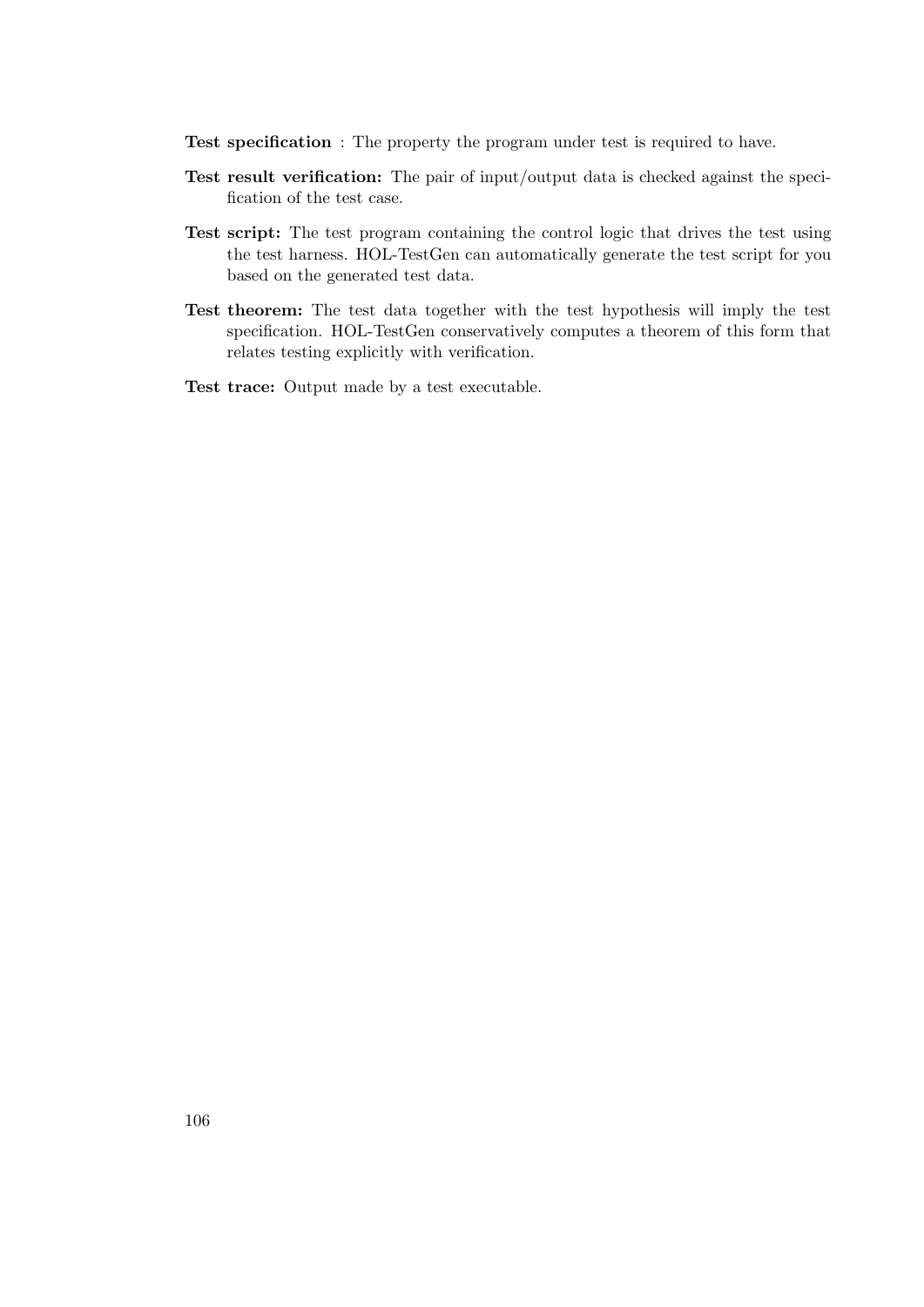| Location                                       | Time  |
|------------------------------------------------|-------|
| foo                                            | 5.879 |
| foo/gen_test_data                              | 5.200 |
| foo/gen_test_cases                             | 0.679 |
| foo/gen_test_cases/main_completed              | 0.201 |
| foo/gen_test_cases/main_uniformity_NF          | 0.477 |
| foo/gen_test_cases/pre-simplification          | 0.001 |
| foo/gen_test_cases/main_completed/HCN          | 0.029 |
| foo/gen_test_cases/main_completed/TNF          | 0.020 |
| foo/gen_test_cases/main_completed/Simp         | 0.132 |
| foo/gen_test_cases/main_completed/MinimTNF     | 0.001 |
| foo/gen_test_cases/main_completed/pre_norm     | 0.000 |
| foo/gen_test_cases/main_completed/pre_minimize | 0.000 |

Table A.1.: Time consumed by foo

| Location                                            | Time  |
|-----------------------------------------------------|-------|
| max_test                                            | 0.030 |
| max_test/gen_test_data                              | 0.013 |
| max_test/gen_test_cases                             | 0.017 |
| max_test/gen_test_cases/main_completed              | 0.004 |
| max_test/gen_test_cases/main_uniformity_NF          | 0.008 |
| max_test/gen_test_cases/pre-simplification          | 0.005 |
| max_test/gen_test_cases/main_completed/HCN          | 0.001 |
| max_test/gen_test_cases/main_completed/TNF          | 0.001 |
| max_test/gen_test_cases/main_completed/Simp         | 0.003 |
| max_test/gen_test_cases/main_completed/MinimTNF     | 0.000 |
| max_test/gen_test_cases/main_completed/pre_norm     | 0.000 |
| max_test/gen_test_cases/main_completed/pre_minimize | 0.000 |

Table A.2.: Time consumed by  $\texttt{max\_test}$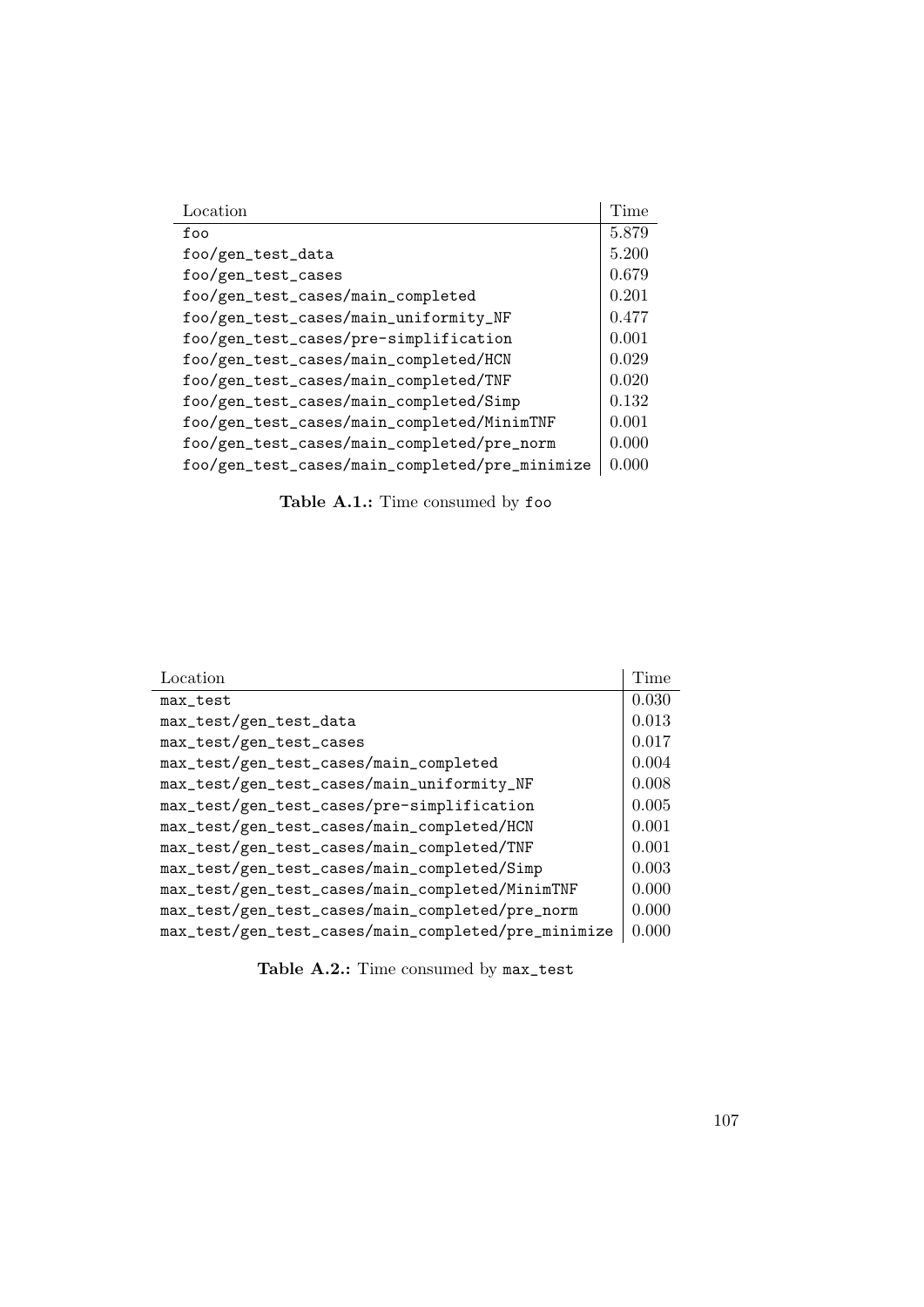| Location                                            | Time  |
|-----------------------------------------------------|-------|
| reactive                                            | 0.132 |
| reactive/gen_test_cases                             | 0.132 |
| reactive/gen_test_cases/main_completed              | 0.056 |
| reactive/gen_test_cases/main_uniformity_NF          | 0.074 |
| reactive/gen_test_cases/pre-simplification          | 0.002 |
| reactive/gen_test_cases/main_completed/HCN          | 0.001 |
| reactive/gen_test_cases/main_completed/TNF          | 0.006 |
| reactive/gen_test_cases/main_completed/Simp         | 0.034 |
| reactive/gen_test_cases/main_completed/MinimTNF     | 0.000 |
| reactive/gen_test_cases/main_completed/pre_norm     | 0.000 |
| reactive/gen_test_cases/main_completed/pre_minimize | 0.000 |

Table A.3.: Time consumed by reactive

| Location                                             | Time   |
|------------------------------------------------------|--------|
| reactive2                                            | 13.734 |
| reactive2/gen_test_data                              | 1.358  |
| reactive2/gen_test_cases                             | 12.375 |
| reactive2/gen_test_cases/main_completed              | 5.807  |
| reactive2/gen_test_cases/main_uniformity_NF          | 6.566  |
| reactive2/gen_test_cases/pre-simplification          | 0.002  |
| reactive2/gen_test_cases/main_completed/HCN          | 3.652  |
| reactive2/gen_test_cases/main_completed/TNF          | 0.185  |
| reactive2/gen_test_cases/main_completed/Simp         | 1.095  |
| reactive2/gen_test_cases/main_completed/MinimTNF     | 0.025  |
| reactive2/gen_test_cases/main_completed/pre_norm     | 0.000  |
| reactive2/gen_test_cases/main_completed/pre_minimize | 0.000  |

Table A.4.: Time consumed by reactive<sub>2</sub>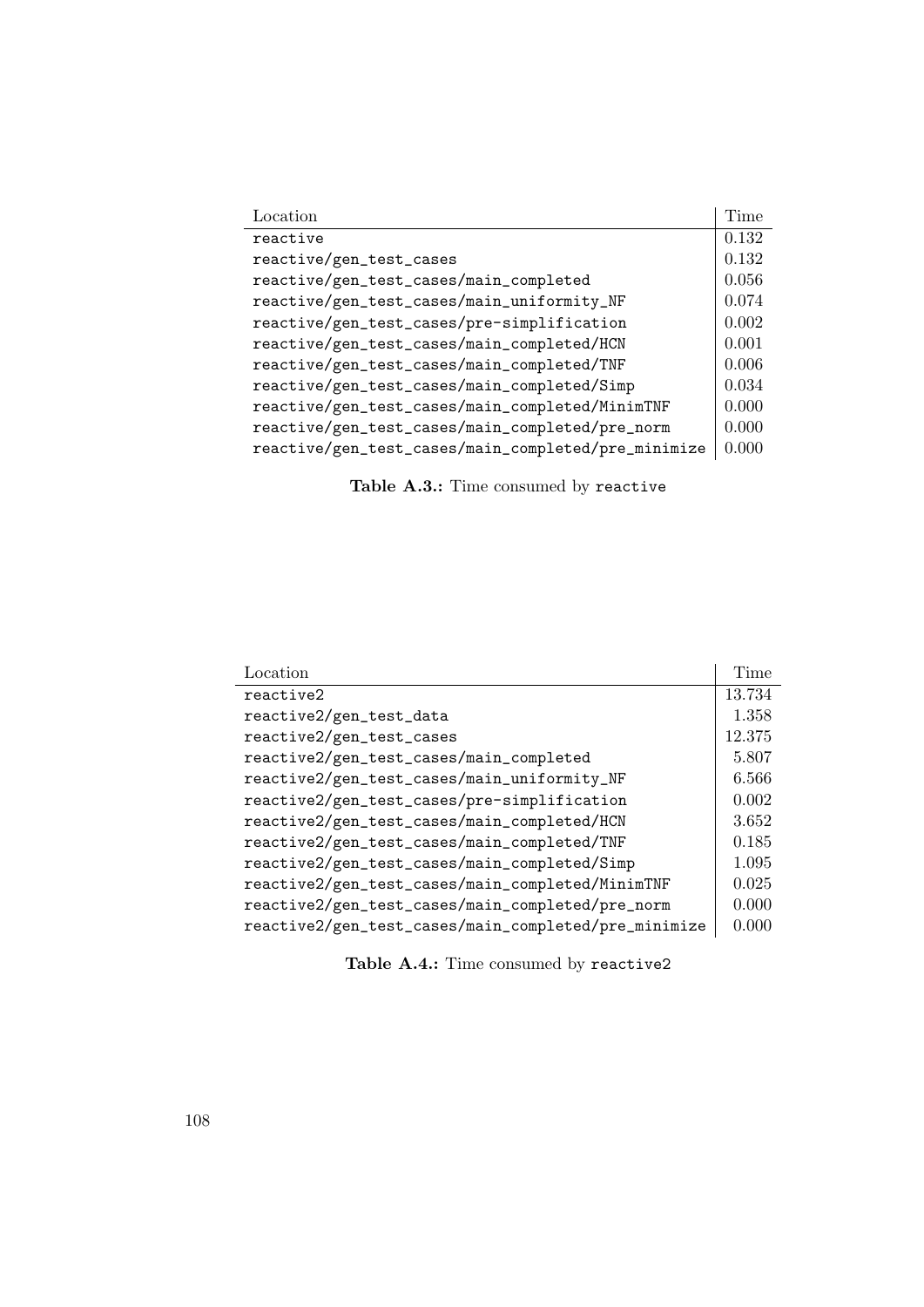| Location                                             | Time  |
|------------------------------------------------------|-------|
| triangle2                                            | 0.227 |
| triangle2/gen_test_data                              | 0.071 |
| triangle2/gen_test_cases                             | 0.156 |
| triangle2/gen_test_cases/main_completed              | 0.025 |
| triangle2/gen_test_cases/main_uniformity_NF          | 0.069 |
| triangle2/gen_test_cases/pre-simplification          | 0.061 |
| triangle2/gen_test_cases/main_completed/HCN          | 0.011 |
| triangle2/gen_test_cases/main_completed/TNF          | 0.002 |
| triangle2/gen_test_cases/main_completed/Simp         | 0.012 |
| triangle2/gen_test_cases/main_completed/MinimTNF     | 0.000 |
| triangle2/gen_test_cases/main_completed/pre_norm     | 0.000 |
| triangle2/gen_test_cases/main_completed/pre_minimize | 0.000 |

Table A.5.: Time consumed by triangle2

| Location                                             | Time  |
|------------------------------------------------------|-------|
| triangle3                                            | 8.389 |
| triangle3/gen_test_data                              | 8.284 |
| triangle3/gen_test_cases                             | 0.105 |
| triangle3/gen_test_cases/main_completed              | 0.025 |
| triangle3/gen_test_cases/main_uniformity_NF          | 0.068 |
| triangle3/gen_test_cases/pre-simplification          | 0.012 |
| triangle3/gen_test_cases/main_completed/HCN          | 0.010 |
| triangle3/gen_test_cases/main_completed/TNF          | 0.003 |
| triangle3/gen_test_cases/main_completed/Simp         | 0.012 |
| triangle3/gen_test_cases/main_completed/MinimTNF     | 0.000 |
| triangle3/gen_test_cases/main_completed/pre_norm     | 0.000 |
| triangle3/gen_test_cases/main_completed/pre_minimize | 0.000 |

Table A.6.: Time consumed by triangle3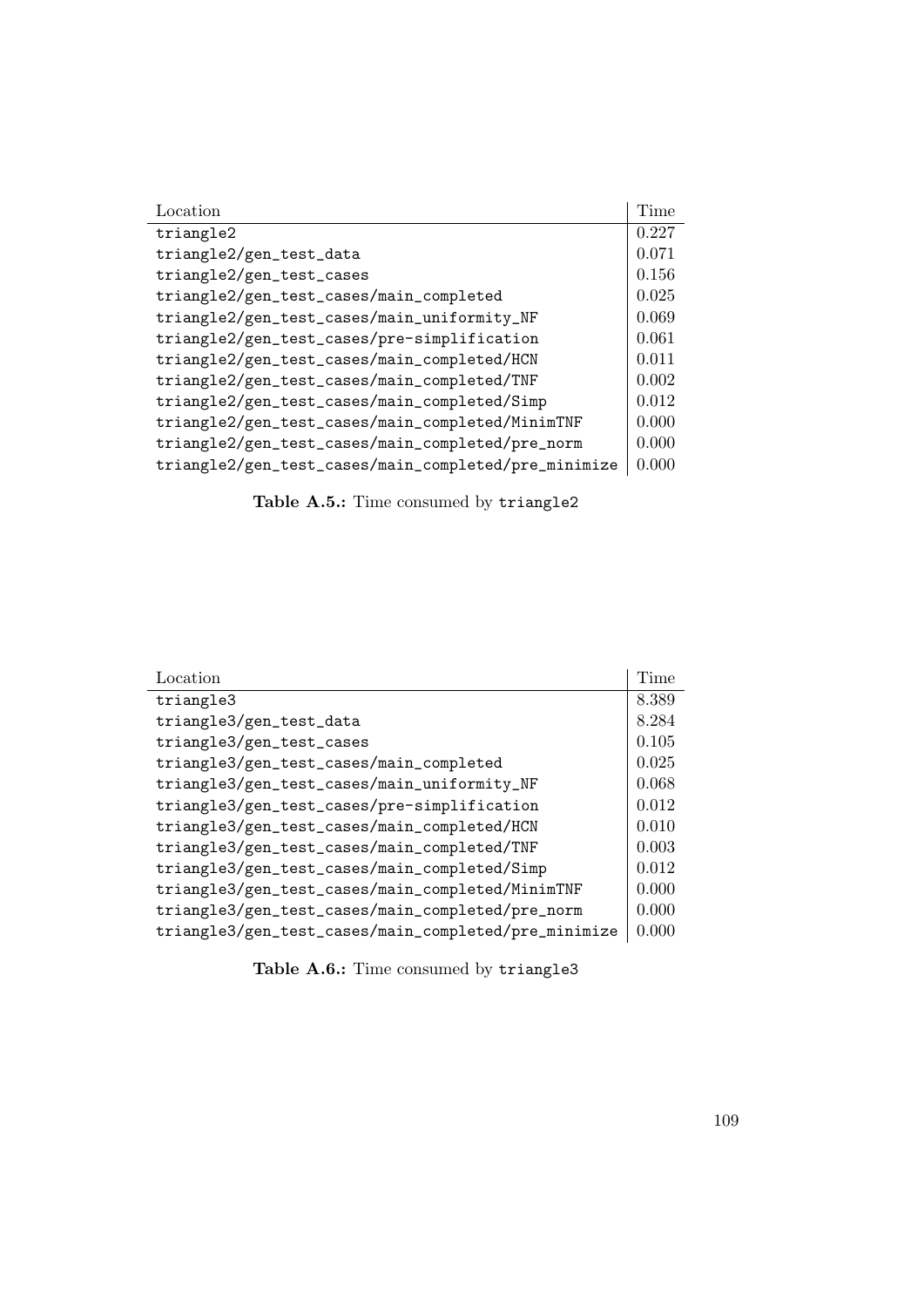| Location                                                | Time  |
|---------------------------------------------------------|-------|
| abs_triangle                                            | 0.116 |
| abs_triangle/gen_test_data                              | 0.065 |
| abs_triangle/gen_test_cases                             | 0.051 |
| abs_triangle/gen_test_cases/main_completed              | 0.006 |
| abs_triangle/gen_test_cases/main_uniformity_NF          | 0.042 |
| abs_triangle/gen_test_cases/pre-simplification          | 0.003 |
| abs_triangle/gen_test_cases/main_completed/HCN          | 0.002 |
| abs_triangle/gen_test_cases/main_completed/TNF          | 0.002 |
| abs_triangle/gen_test_cases/main_completed/Simp         | 0.002 |
| abs_triangle/gen_test_cases/main_completed/MinimTNF     | 0.000 |
| abs_triangle/gen_test_cases/main_completed/pre_norm     | 0.000 |
| abs_triangle/gen_test_cases/main_completed/pre_minimize | 0.000 |

Table A.7.: Time consumed by abs\_triangle

| Location                                                | Time  |
|---------------------------------------------------------|-------|
| test_sorting                                            | 0.044 |
| test_sorting/gen_test_data                              | 0.008 |
| test_sorting/gen_test_cases                             | 0.036 |
| test_sorting/gen_test_cases/main_completed              | 0.023 |
| test_sorting/gen_test_cases/main_uniformity_NF          | 0.012 |
| test_sorting/gen_test_cases/pre-simplification          | 0.001 |
| test_sorting/gen_test_cases/main_completed/HCN          | 0.000 |
| test_sorting/gen_test_cases/main_completed/TNF          | 0.003 |
| test_sorting/gen_test_cases/main_completed/Simp         | 0.012 |
| test_sorting/gen_test_cases/main_completed/MinimTNF     | 0.000 |
| test_sorting/gen_test_cases/main_completed/pre_norm     | 0.000 |
| test_sorting/gen_test_cases/main_completed/pre_minimize | 0.000 |

Table A.8.: Time consumed by test\_sorting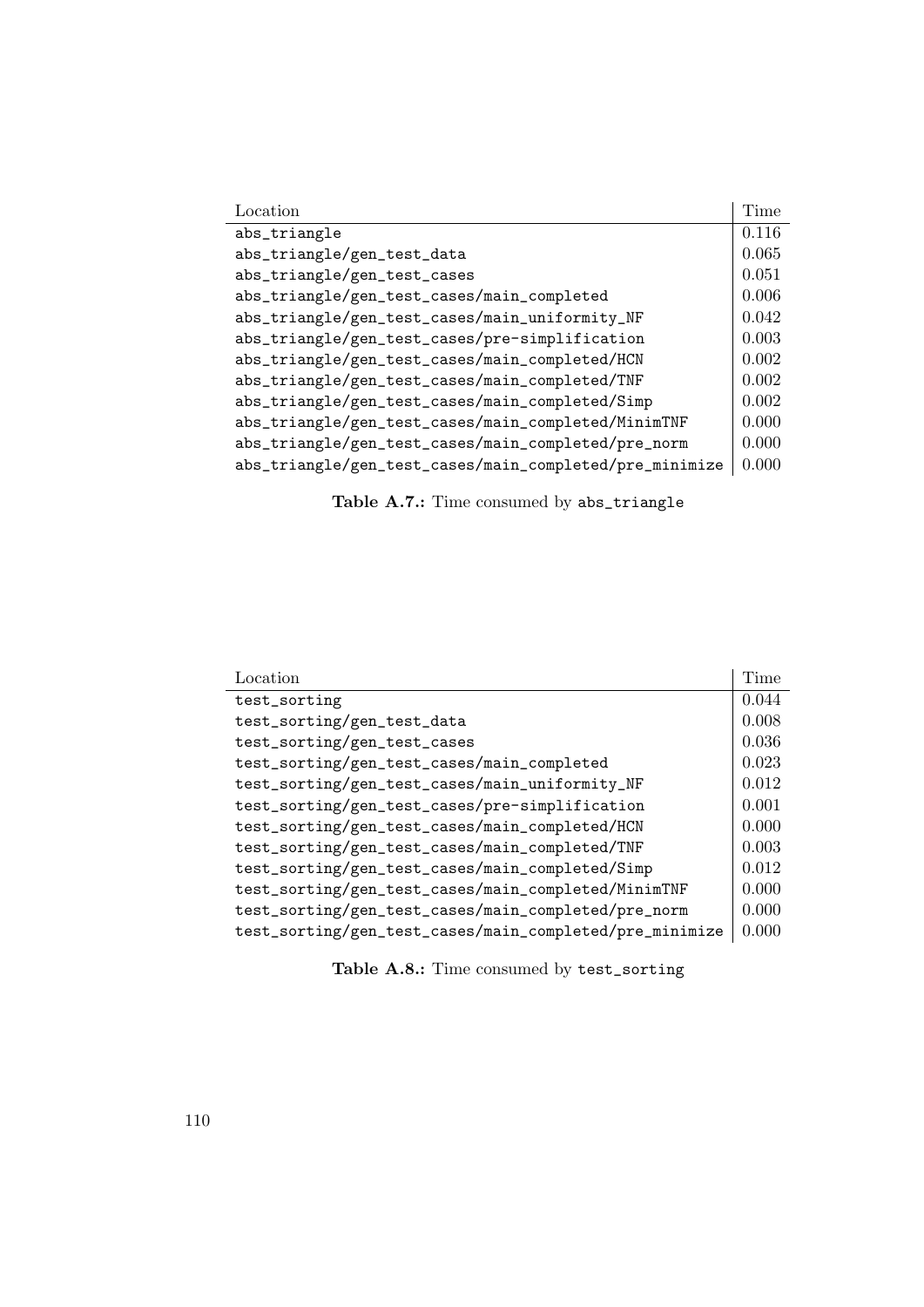| Location                                                 | Time  |
|----------------------------------------------------------|-------|
| triangle_test                                            | 1.072 |
| triangle_test/gen_test_data                              | 0.560 |
| triangle_test/gen_test_cases                             | 0.512 |
| triangle_test/gen_test_cases/main_completed              | 0.063 |
| triangle_test/gen_test_cases/main_uniformity_NF          | 0.253 |
| triangle_test/gen_test_cases/pre-simplification          | 0.196 |
| triangle_test/gen_test_cases/main_completed/HCN          | 0.033 |
| triangle_test/gen_test_cases/main_completed/TNF          | 0.005 |
| triangle_test/gen_test_cases/main_completed/Simp         | 0.024 |
| triangle_test/gen_test_cases/main_completed/MinimTNF     | 0.000 |
| triangle_test/gen_test_cases/main_completed/pre_norm     | 0.000 |
| triangle_test/gen_test_cases/main_completed/pre_minimize | 0.000 |

Table A.9.: Time consumed by triangle\_test

| Location                                                  | Time  |
|-----------------------------------------------------------|-------|
| maximal_number                                            | 0.571 |
| maximal_number/gen_test_data                              | 0.255 |
| maximal_number/gen_test_cases                             | 0.316 |
| maximal_number/gen_test_cases/main_completed              | 0.133 |
| maximal_number/gen_test_cases/main_uniformity_NF          | 0.182 |
| maximal_number/gen_test_cases/pre-simplification          | 0.001 |
| maximal_number/gen_test_cases/main_completed/HCN          | 0.027 |
| maximal_number/gen_test_cases/main_completed/TNF          | 0.012 |
| maximal_number/gen_test_cases/main_completed/Simp         | 0.086 |
| maximal_number/gen_test_cases/main_completed/MinimTNF     | 0.000 |
| maximal_number/gen_test_cases/main_completed/pre_norm     | 0.000 |
| maximal_number/gen_test_cases/main_completed/pre_minimize | 0.000 |

Table A.10.: Time consumed by maximal\_number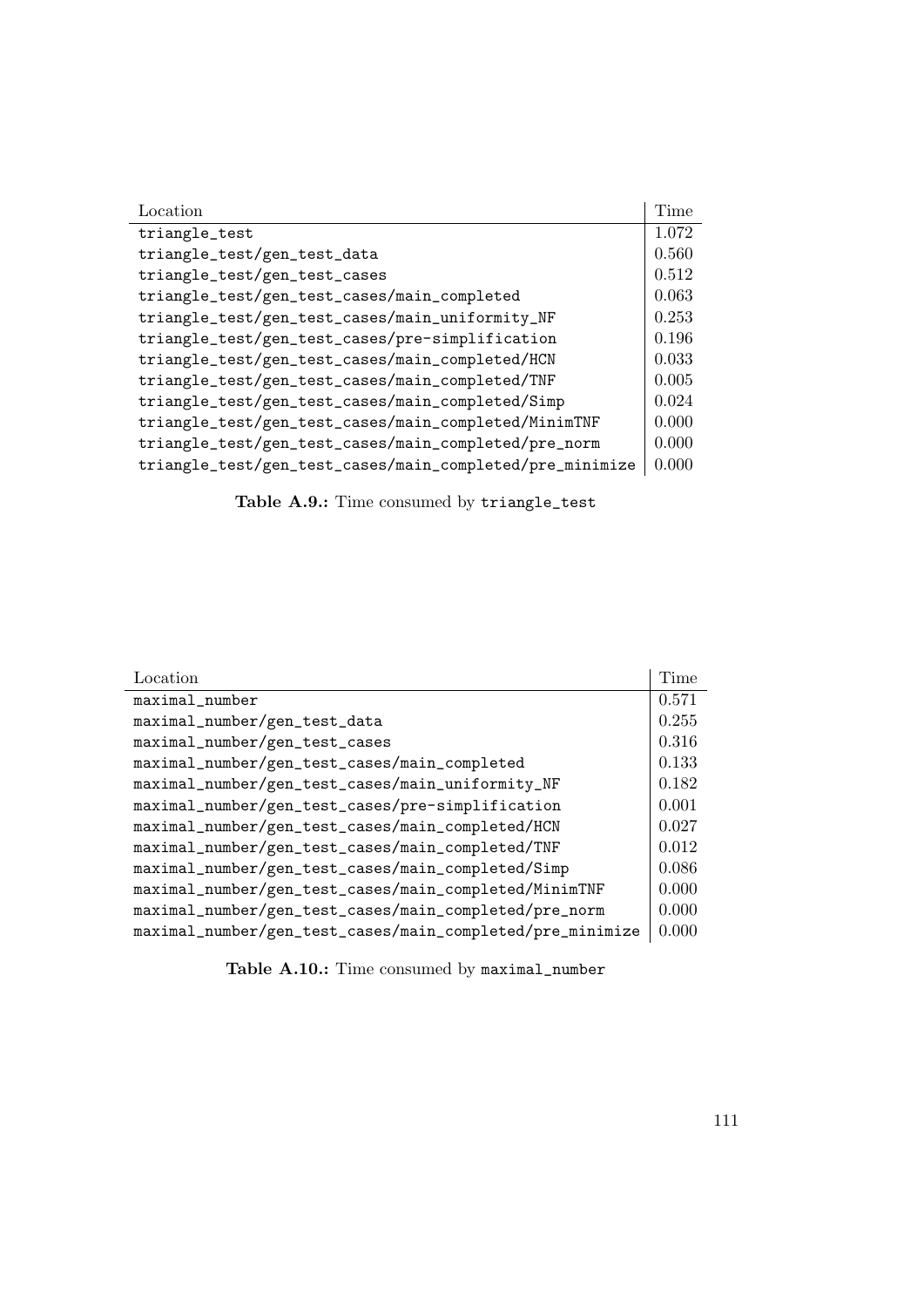| Location                                                    | Time  |
|-------------------------------------------------------------|-------|
| is_sorted_result                                            | 0.048 |
| is_sorted_result/gen_test_data                              | 0.009 |
| is_sorted_result/gen_test_cases                             | 0.039 |
| is_sorted_result/gen_test_cases/main_completed              | 0.026 |
| is_sorted_result/gen_test_cases/main_uniformity_NF          | 0.012 |
| is_sorted_result/gen_test_cases/pre-simplification          | 0.001 |
| is_sorted_result/gen_test_cases/main_completed/HCN          | 0.000 |
| is_sorted_result/gen_test_cases/main_completed/TNF          | 0.003 |
| is_sorted_result/gen_test_cases/main_completed/Simp         | 0.014 |
| is_sorted_result/gen_test_cases/main_completed/MinimTNF     | 0.000 |
| is_sorted_result/gen_test_cases/main_completed/pre_norm     | 0.000 |
| is_sorted_result/gen_test_cases/main_completed/pre_minimize | 0.000 |

Table A.11.: Time consumed by is\_sorted\_result

| Location                                                     | Time    |
|--------------------------------------------------------------|---------|
| red-and-black-inv                                            | 352.575 |
| red-and-black-inv/gen_test_data                              | 323.307 |
| red-and-black-inv/gen_test_cases                             | 29.268  |
| red-and-black-inv/gen_test_cases/main_completed              | 4.610   |
| red-and-black-inv/gen_test_cases/main_uniformity_NF          | 24.657  |
| red-and-black-inv/gen_test_cases/pre-simplification          | 0.002   |
| red-and-black-inv/gen_test_cases/main_completed/HCN          | 0.541   |
| red-and-black-inv/gen_test_cases/main_completed/TNF          | 0.142   |
| red-and-black-inv/gen_test_cases/main_completed/Simp         | 3.790   |
| red-and-black-inv/gen_test_cases/main_completed/MinimTNF     | 0.009   |
| red-and-black-inv/gen_test_cases/main_completed/pre_norm     | 0.000   |
| red-and-black-inv/gen_test_cases/main_completed/pre_minimize | 0.000   |

Table A.12.: Time consumed by red-and-black-inv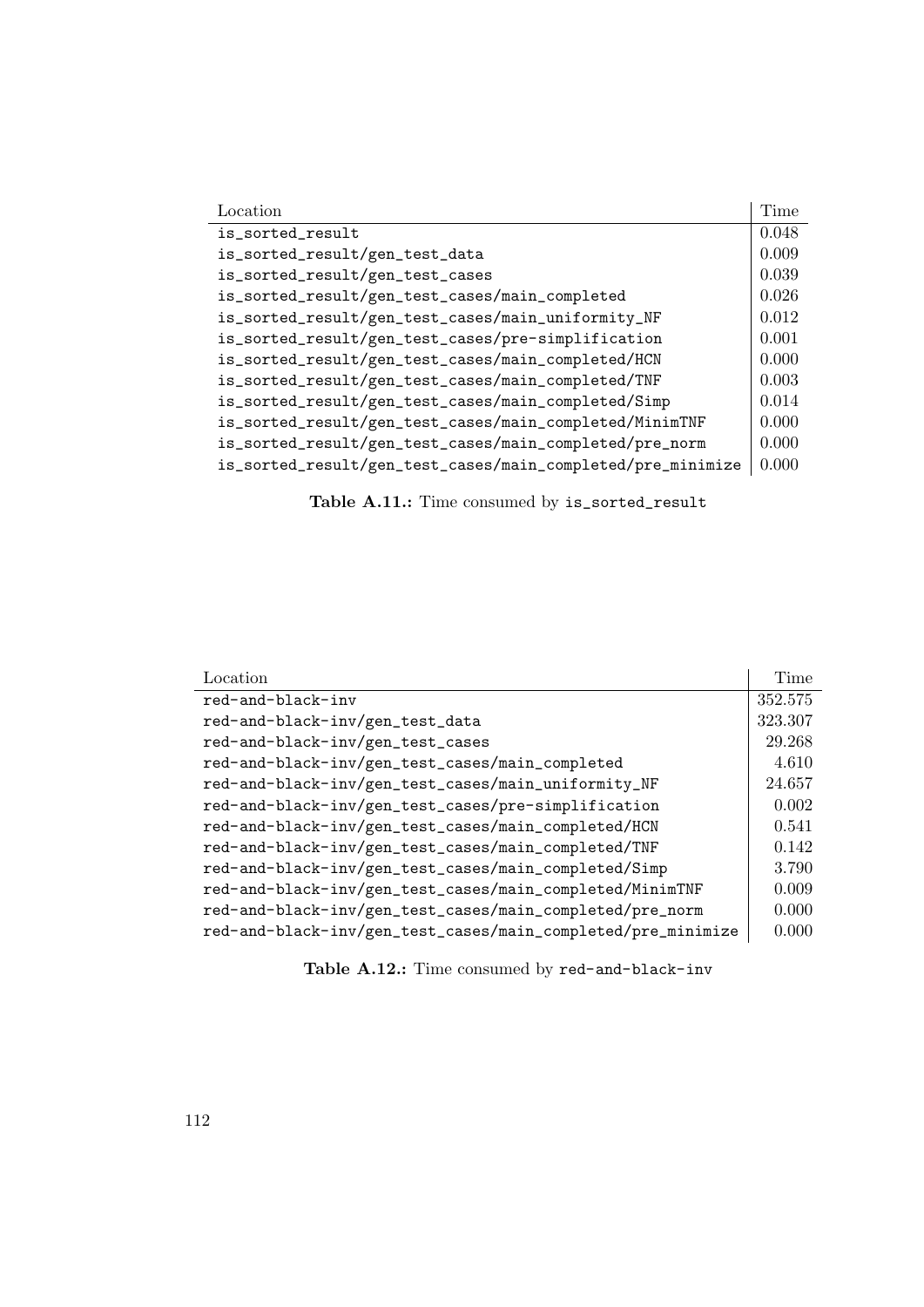| Location                                                      | Time  |
|---------------------------------------------------------------|-------|
| red-and-black-inv2                                            | 0.797 |
| red-and-black-inv2/gen_test_cases                             | 0.797 |
| red-and-black-inv2/gen_test_cases/main_completed              | 0.289 |
| red-and-black-inv2/gen_test_cases/main_uniformity_NF          | 0.507 |
| red-and-black-inv2/gen_test_cases/pre-simplification          | 0.002 |
| red-and-black-inv2/gen_test_cases/main_completed/HCN          | 0.036 |
| red-and-black-inv2/gen_test_cases/main_completed/TNF          | 0.017 |
| red-and-black-inv2/gen_test_cases/main_completed/Simp         | 0.212 |
| red-and-black-inv2/gen_test_cases/main_completed/MinimTNF     | 0.000 |
| red-and-black-inv2/gen_test_cases/main_completed/pre_norm     | 0.000 |
| red-and-black-inv2/gen_test_cases/main_completed/pre_minimize | 0.000 |

Table A.13.: Time consumed by red-and-black-inv2

| Location                                                      | Time  |
|---------------------------------------------------------------|-------|
| red-and-black-inv3                                            | 1.040 |
| red-and-black-inv3/gen_test_data                              | 0.228 |
| red-and-black-inv3/gen_test_cases                             | 0.812 |
| red-and-black-inv3/gen_test_cases/main_completed              | 0.301 |
| red-and-black-inv3/gen_test_cases/main_uniformity_NF          | 0.510 |
| red-and-black-inv3/gen_test_cases/pre-simplification          | 0.002 |
| red-and-black-inv3/gen_test_cases/main_completed/HCN          | 0.035 |
| red-and-black-inv3/gen_test_cases/main_completed/TNF          | 0.018 |
| red-and-black-inv3/gen_test_cases/main_completed/Simp         | 0.224 |
| red-and-black-inv3/gen_test_cases/main_completed/MinimTNF     | 0.000 |
| red-and-black-inv3/gen_test_cases/main_completed/pre_norm     | 0.000 |
| red-and-black-inv3/gen_test_cases/main_completed/pre_minimize | 0.000 |

Table A.14.: Time consumed by red-and-black-inv3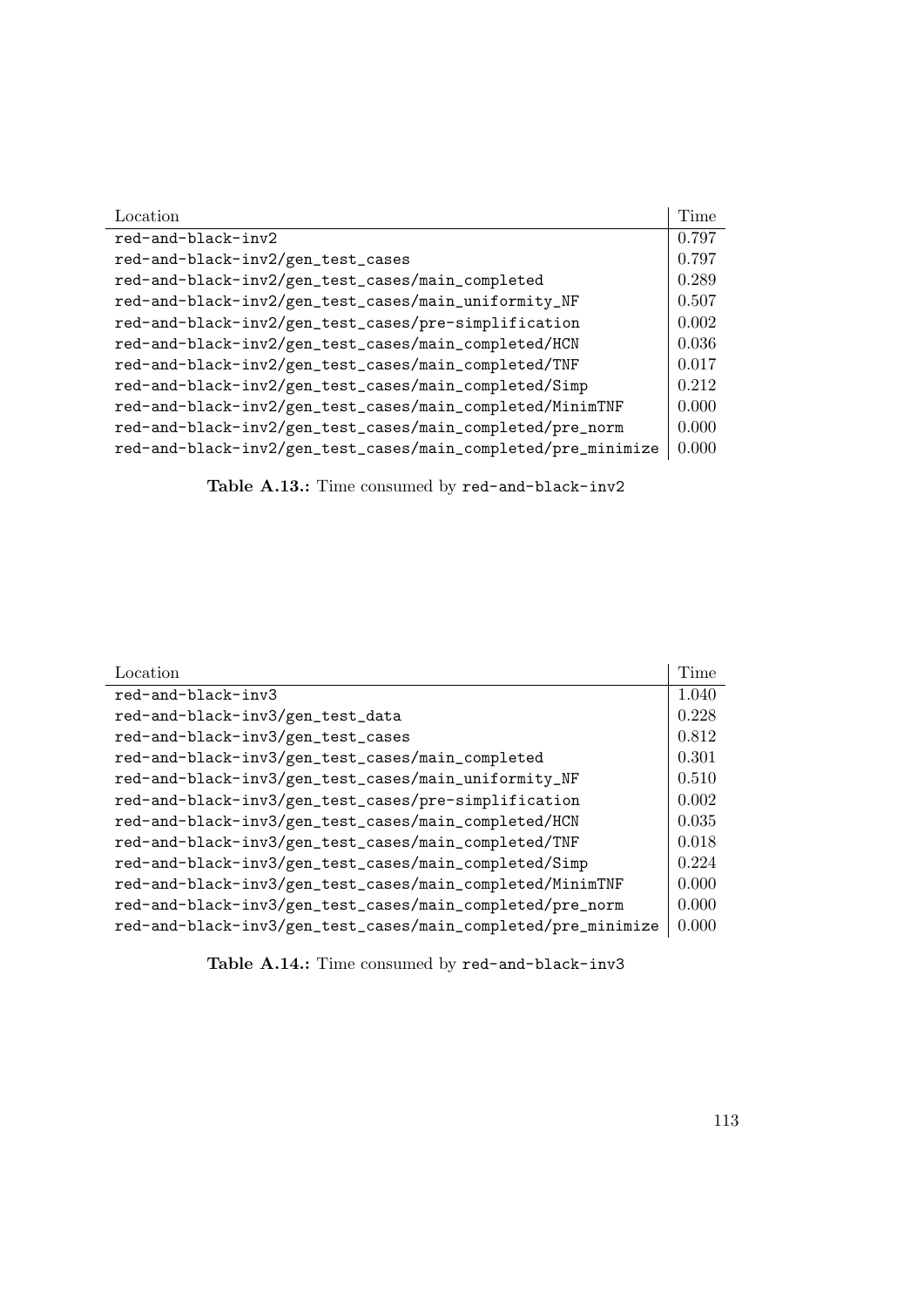| Location                                                        | Time  |
|-----------------------------------------------------------------|-------|
| is_sorting_algorithm                                            | 5.297 |
| is_sorting_algorithm/gen_test_data                              | 1.759 |
| is_sorting_algorithm/gen_test_cases                             | 3.538 |
| is_sorting_algorithm/gen_test_cases/main_completed              | 1.695 |
| is_sorting_algorithm/gen_test_cases/main_uniformity_NF          | 1.842 |
| is_sorting_algorithm/gen_test_cases/pre-simplification          | 0.001 |
| is_sorting_algorithm/gen_test_cases/main_completed/HCN          | 1.009 |
| is_sorting_algorithm/gen_test_cases/main_completed/TNF          | 0.093 |
| is_sorting_algorithm/gen_test_cases/main_completed/Simp         | 0.572 |
| is_sorting_algorithm/gen_test_cases/main_completed/MinimTNF     | 0.008 |
| is_sorting_algorithm/gen_test_cases/main_completed/pre_norm     | 0.000 |
| is_sorting_algorithm/gen_test_cases/main_completed/pre_minimize | 0.000 |

Table A.15.: Time consumed by is\_sorting\_algorithm

| Location                                                         | Time  |
|------------------------------------------------------------------|-------|
| is_sorting_algorithm0                                            | 0.221 |
| is_sorting_algorithm0/gen_test_cases                             | 0.221 |
| is_sorting_algorithm0/gen_test_cases/main_completed              | 0.123 |
| is_sorting_algorithm0/gen_test_cases/main_uniformity_NF          | 0.097 |
| is_sorting_algorithm0/gen_test_cases/pre-simplification          | 0.001 |
| is_sorting_algorithm0/gen_test_cases/main_completed/HCN          | 0.017 |
| is_sorting_algorithm0/gen_test_cases/main_completed/TNF          | 0.009 |
| is_sorting_algorithm0/gen_test_cases/main_completed/Simp         | 0.088 |
| is_sorting_algorithm0/gen_test_cases/main_completed/MinimTNF     | 0.000 |
| is_sorting_algorithm0/gen_test_cases/main_completed/pre_norm     | 0.000 |
| is_sorting_algorithm0/gen_test_cases/main_completed/pre_minimize | 0.000 |

Table A.16.: Time consumed by is\_sorting\_algorithm0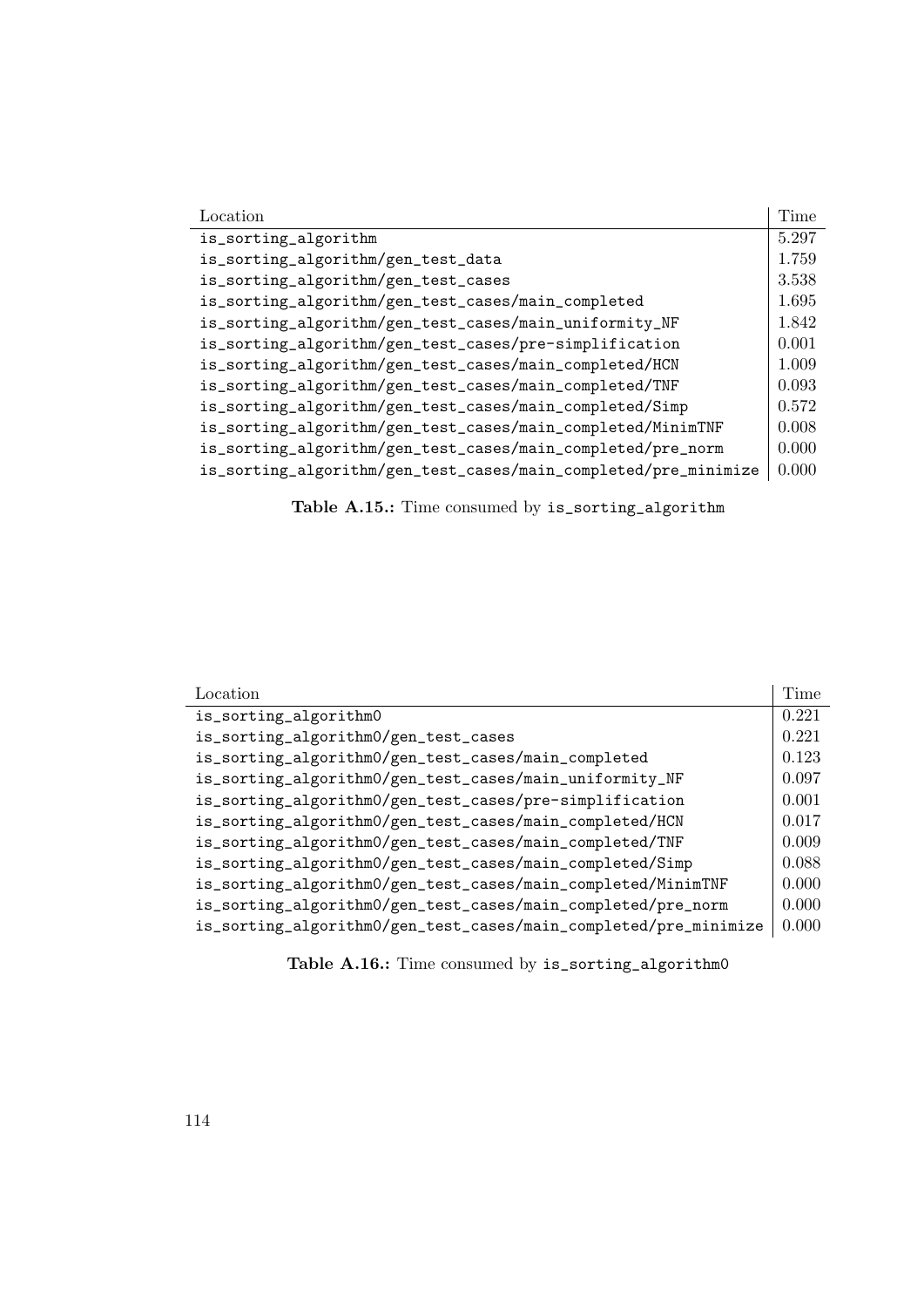## Bibliography

- [1] The archive of formal proofs (AFP). URL <http://afp.sourceforge.net/>.
- [2] Isabelle. URL <http://isabelle.in.tum.de>.
- [3] MLj. URL <http://www.dcs.ed.ac.uk/home/mlj/index.html>.
- [4] MLton. URL <http://www.mlton.org/>.
- [5] Poly/ML. URL <http://www.polyml.org/>.
- [6] SML of New Jersey. URL <http://www.smlnj.org/>.
- [7] sml.net. URL <http://www.cl.cam.ac.uk/Research/TSG/SMLNET/>.
- [8] Peter B. Andrews. An Introduction to Mathematical Logic and Type Theory: To Truth Through Proof. Computer Science and Applied Mathematics. Academic Press, Orlando, May 1986. ISBN 0120585367.
- [9] Stefan Berghofer and Tobias Nipkow. Random testing in Isabelle/HOL. In J. Cuellar and Z. Liu, editors, Software Engineering and Formal Methods (SEFM 2004), pages 230–239. IEEE Computer Society, 2004.
- [10] A. Biere, A. Cimatti, Edmund Clarke, Ofer Strichman, and Y. Zhu. Bounded Model Checking. Number 58 in Advances In Computers. 2003.
- [11] Achim D. Brucker and Burkhart Wolff. Symbolic test case generation for primitive recursive functions. In Jens Grabowski and Brian Nielsen, editors, Formal Approaches to Testing of Software, number 3395 in Lecture Notes in Computer Science, pages 16–32. Springer-Verlag, Linz, 2005. ISBN 3-540-25109-X. URL <http://www.brucker.ch/bibliography/abstract/brucker.ea-symbolic-2005>.
- [12] Achim D. Brucker and Burkhart Wolff. A verification approach for applied system security. International Journal on Software Tools for Technology Transfer (STTT), 2005. ISSN 1433-2779. URL [http://www.brucker.ch/bibliography/abstract/](http://www.brucker.ch/bibliography/abstract/brucker.ea-verification-2005) [brucker.ea-verification-2005](http://www.brucker.ch/bibliography/abstract/brucker.ea-verification-2005).
- [13] Achim D. Brucker and Burkhart Wolff. Test-sequence generation with HOL-TestGen – with an application to firewall testing. In Bertrand Meyer and Yuri Gurevich, editors, TAP 2007: Tests And Proofs, number 4454 in Lecture Notes in Computer Science, pages 149–168. Springer-Verlag, Zurich, 2007. ISBN 978-3-540- 73769-8.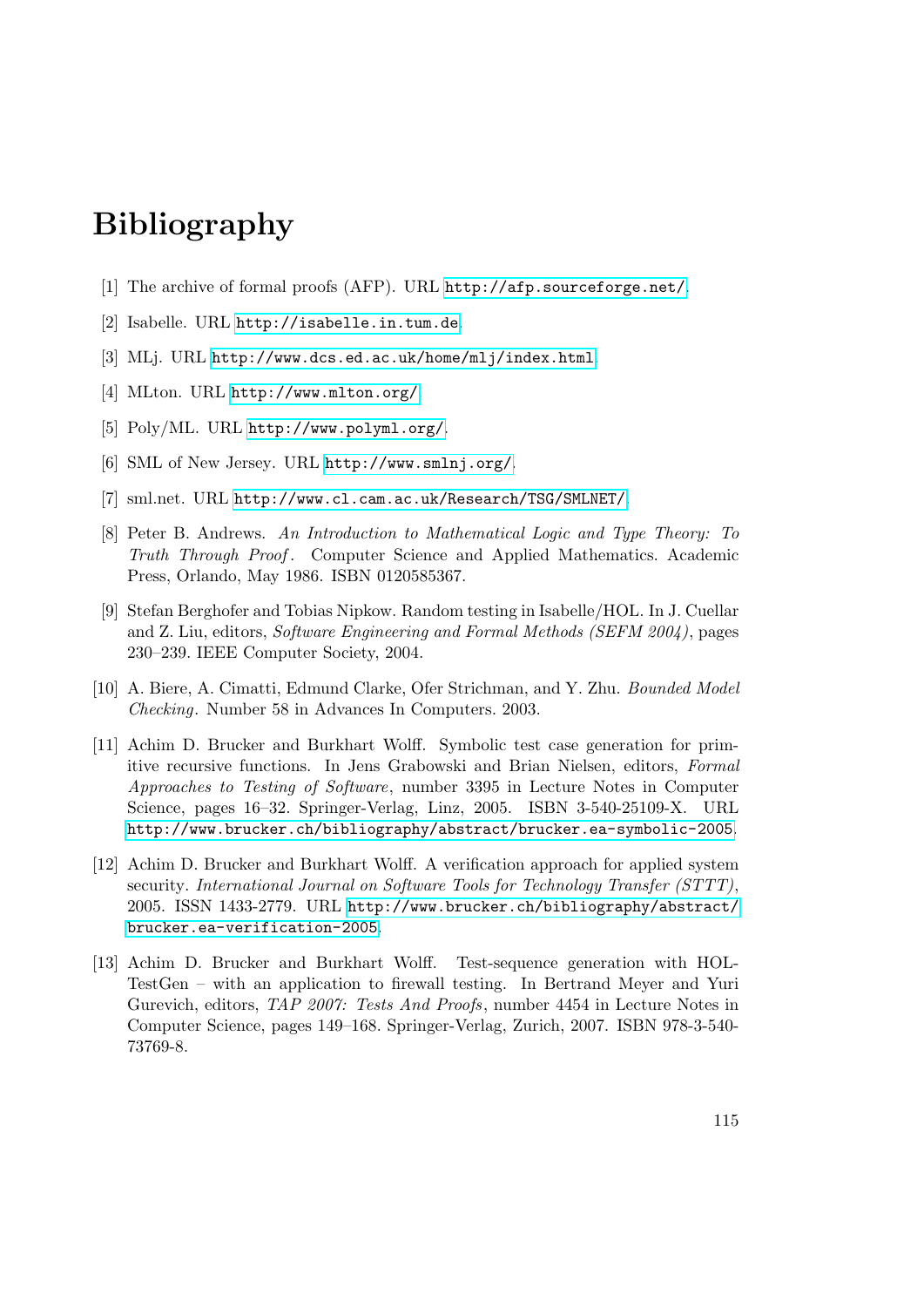- [14] Achim D. Brucker and Burkhart Wolff. HOL-TestGen: An interactive test-case generation framework. In Marsha Chechik and Martin Wirsing, editors, Fundamental Approaches to Software Engineering (FASE09), number 5503 in Lecture Notes in Computer Science, pages 417–420. Springer-Verlag, Heidelberg, 2009. URL [http:](http://www.brucker.ch/bibliography/abstract/brucker.ea-hol-testgen-2009) [//www.brucker.ch/bibliography/abstract/brucker.ea-hol-testgen-2009](http://www.brucker.ch/bibliography/abstract/brucker.ea-hol-testgen-2009).
- [15] Achim D. Brucker and Burkhart Wolff. On theorem prover-based testing. Formal Aspects of Computing, 2012. ISSN 0934-5043. URL [http://www.brucker.ch/](http://www.brucker.ch/bibliography/abstract/brucker.ea-theorem-prover-2012) [bibliography/abstract/brucker.ea-theorem-prover-2012](http://www.brucker.ch/bibliography/abstract/brucker.ea-theorem-prover-2012).
- [16] Alonzo Church. A formulation of the simple theory of types. Journal of Symbolic Logic, 5:56–68, 1940.
- [17] Koen Claessen and John Hughes. QuickCheck: a lightweight tool for random testing of Haskell programs. In Proceedings of the fifth ACM SIGPLAN international conference on Functional programming, pages 268–279. ACM Press, 2000. ISBN 1-58113-202-6.
- [18] Patrick Cousot and Radhia Cousot. Abstract interpretation: a unified lattice model for static analysis of programs by construction or approximation of fixpoints. In Proceedings of the 4th ACM SIGACT-SIGPLAN symposium on Principles of programming languages, pages 238–252. ACM Press, 1977.
- [19] O.-J. Dahl, E. W. Dijkstra, and C. A. R. Hoare. Structured Programming, volume 8 of A.P.I.C. Studies in Data Processing. Academic Press, London, 1972. ISBN 0- 12-200550-3.
- [20] Jeremy Dick and Alain Faivre. Automating the generation and sequencing of test cases from model-based specications. In J.C.P. Woodcock and P.G. Larsen, editors, Formal Methods Europe 93: Industrial-Strength Formal Methods , volume 670 of LNCS, pages 268–284. Springer, April 1993.
- [21] Peter Dybjer, Qiao Haiyan, and Makoto Takeyama. Verifying haskell programs by combining testing and proving. In Proceedings of the Third International Conference on Quality Software, page 272. IEEE Computer Society, 2003. ISBN 0-7695- 2015-4. URL [http://csdl.computer.org/comp/proceedings/qsic/2003/2015/](http://csdl.computer.org/comp/proceedings/qsic/2003/2015/00/20150272abs.htm) [00/20150272abs.htm](http://csdl.computer.org/comp/proceedings/qsic/2003/2015/00/20150272abs.htm).
- [22] Marie-Claude Gaudel. Testing can be formal, too. In Peter D. Mosses, Mogens Nielsen, and Michael I. Schwartzbach, editors, TAPSOFT 95 , volume 915 of Lecture Notes in Computer Science, pages 82–96. Springer-Verlag, Aarhus, Denmark, 1995. ISBN 3-540-59293-8.
- [23] Susumu Hayashi. Towards the animation of proofs—testing proofs by examples. Theoretical Computer Science, 272(1–2):177–195, 2002.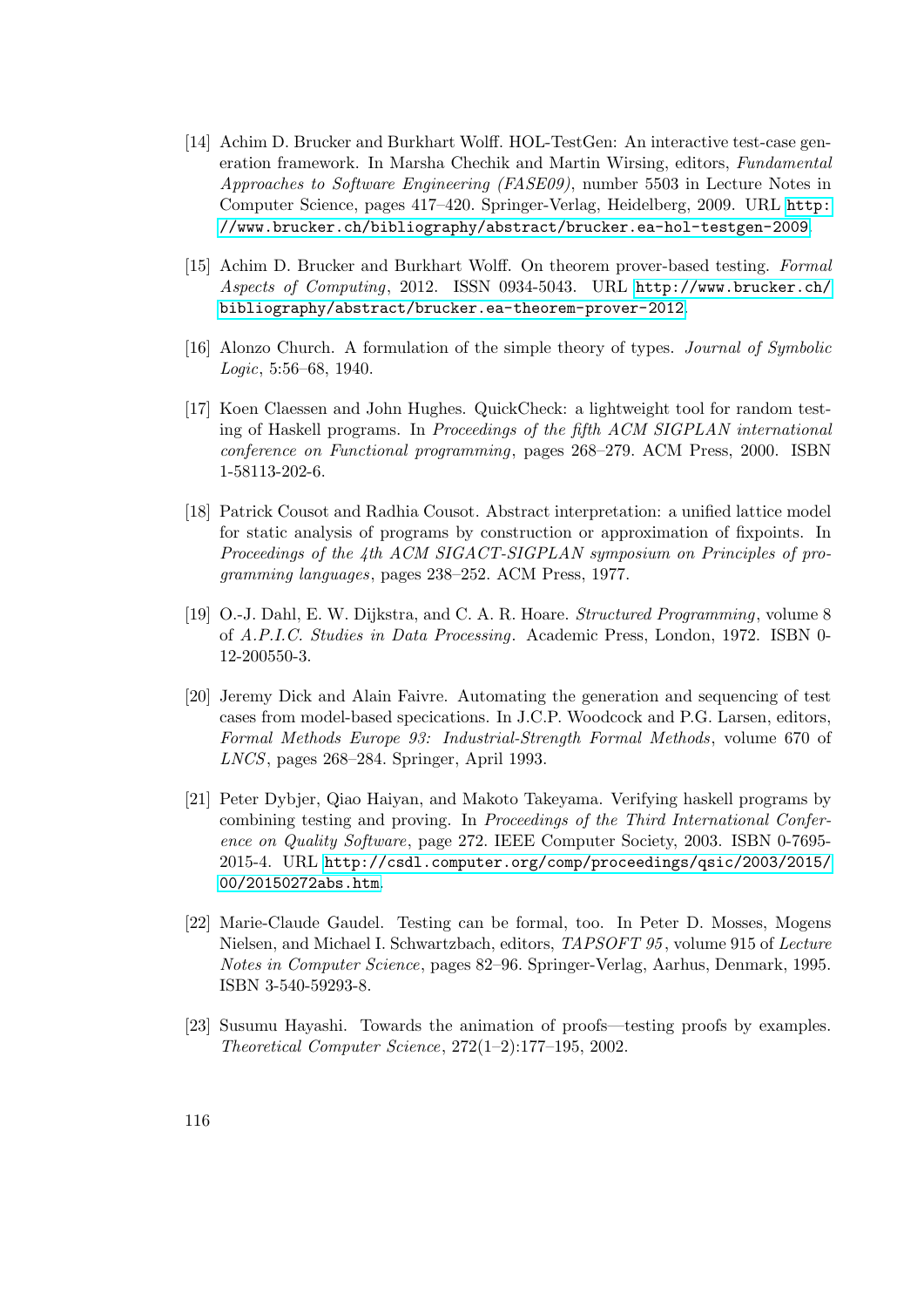- [24] Tobias Nipkow, Lawrence C. Paulson, and Markus Wenzel. Isabelle/ $HOL A$ Proof Assistant for Higher-Order Logic, volume 2283 of LNCS. Springer, 2002. URL <http://www4.in.tum.de/~nipkow/LNCS2283/>.
- [25] N. D. North. Automatic test generation for the triangle problem. Technical Report DITC 161/90, National Physical Laboratory, Teddington, Middlesex TW11 0LW, UK, February 1990.
- [26] Markus Wenzel. The Isabelle/Isar Reference Manual. TU München, München, 2004. URL [http://isabelle.in.tum.de/dist/Isabelle2004/doc/isar-ref.](http://isabelle.in.tum.de/dist/Isabelle2004/doc/isar-ref.pdf) [pdf](http://isabelle.in.tum.de/dist/Isabelle2004/doc/isar-ref.pdf).
- [27] Hong Zhu, Patrick A.V. Hall, and John H. R. May. Software unit test coverage and adequacy. ACM Computing Surveys, 29(4):366–427, 1997. ISSN 0360-0300.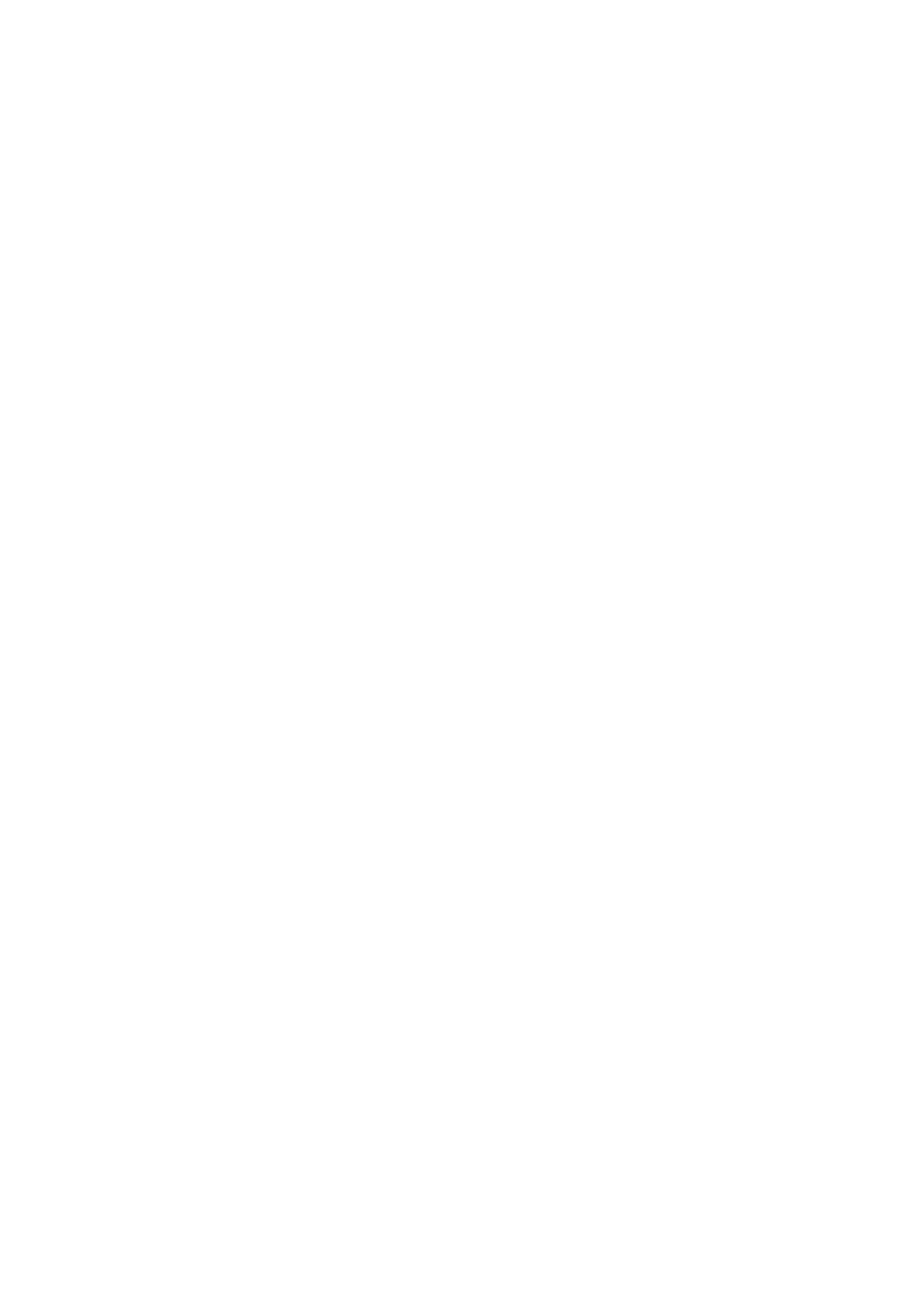# Index

### symbols

|--|--|--|

### A

|  | $abstruct \text{ test data} \dots \dots \dots \dots \dots \dots 105$ |  |
|--|----------------------------------------------------------------------|--|

### B

### D

| data separation lemma $\ldots \ldots \ldots \ldots 15$                            |  |
|-----------------------------------------------------------------------------------|--|
| $depth \ldots \ldots \ldots \ldots \ldots \ldots \ldots \ldots \ldots \ldots 105$ |  |
|                                                                                   |  |

### E

|  |  |  | $\mathtt{export\_test\_data}\ (\mathrm{command}) \ldots .16$ |  |  |  |  |  |  |
|--|--|--|--------------------------------------------------------------|--|--|--|--|--|--|
|--|--|--|--------------------------------------------------------------|--|--|--|--|--|--|

### G

| $gen\_test\_cases$ (method)  15   |  |
|-----------------------------------|--|
| gen_test_data (command)  16       |  |
| generate_test_script (command) 17 |  |

### H

| higher-order logic  see HOL |  |  |
|-----------------------------|--|--|
|                             |  |  |

#### I

| M |  |
|---|--|
|   |  |

### N

| $\langle name \rangle \dots \dots \dots \dots \dots \dots \dots \dots \dots 16$ |  |  |  |  |  |  |  |  |  |  |  |  |  |  |  |  |  |  |  |  |  |  |  |  |  |  |  |  |  |
|---------------------------------------------------------------------------------|--|--|--|--|--|--|--|--|--|--|--|--|--|--|--|--|--|--|--|--|--|--|--|--|--|--|--|--|--|
|---------------------------------------------------------------------------------|--|--|--|--|--|--|--|--|--|--|--|--|--|--|--|--|--|--|--|--|--|--|--|--|--|--|--|--|--|

#### P

|  | program under test $\ldots \ldots \ldots \ldots 15, 17$ |  |
|--|---------------------------------------------------------|--|

#### R

| random solve failuresee RSF                                   |  |
|---------------------------------------------------------------|--|
|                                                               |  |
|                                                               |  |
| regularity hypothesis $\ldots \ldots \ldots \ldots \ldots 15$ |  |

#### S

| software                                                        |  |
|-----------------------------------------------------------------|--|
|                                                                 |  |
| validation $\ldots \ldots \ldots \ldots \ldots \ldots \ldots 5$ |  |
|                                                                 |  |
| Standard ML  see SML                                            |  |
| store test thm (command)15                                      |  |
|                                                                 |  |

### T

| $test \ldots \ldots \ldots \ldots \ldots \ldots \ldots \ldots \ldots \ldots \ldots 6$ |
|---------------------------------------------------------------------------------------|
|                                                                                       |
| test specification $\ldots \ldots \ldots \ldots \ldots 13$                            |
|                                                                                       |
|                                                                                       |
| test data generation $\dots \dots \dots \dots \dots 13$                               |
|                                                                                       |
|                                                                                       |
|                                                                                       |
| test case generation5, 13, 15, 19, 105                                                |
|                                                                                       |
| test data generation $\ldots \ldots \ldots \ldots 6, 105$                             |
|                                                                                       |